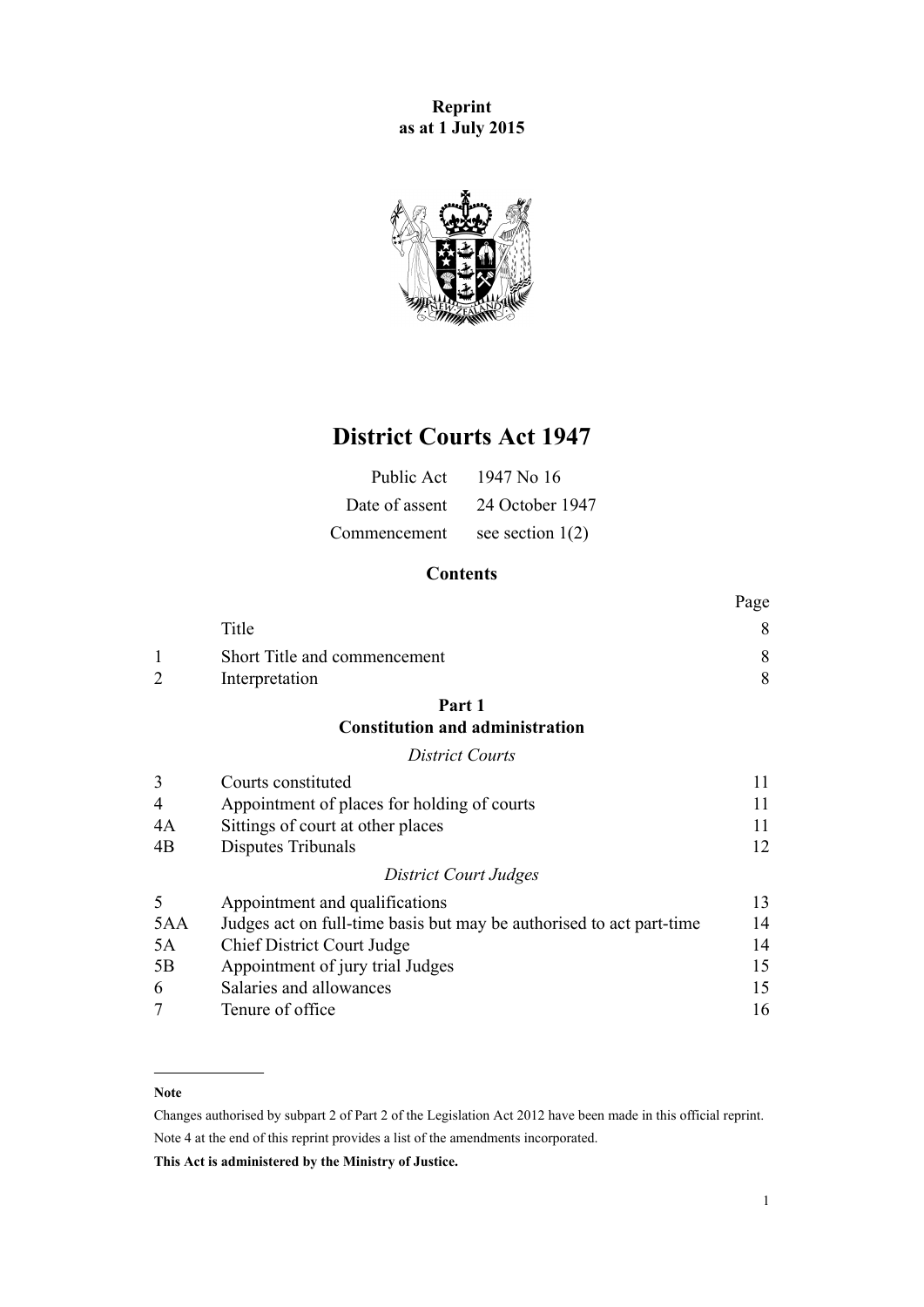|              | <b>District Courts Act 1947</b>                                                              | Reprinted as at<br>1 July 2015 |
|--------------|----------------------------------------------------------------------------------------------|--------------------------------|
| 8            | <i>Ex officio</i> functions of Judges                                                        | 16                             |
| 9            | Assignment and rostering of District Court Judges                                            | 17                             |
| 10           | <b>Acting Judges</b>                                                                         | 17                             |
| 10A          | Retired Judges may act                                                                       | 18                             |
| 11           | Jurisdiction of Judge in Chatham Islands                                                     | 19                             |
|              | <b>Community Magistrates</b>                                                                 |                                |
| 11A          | Appointment of Community Magistrates                                                         | 19                             |
| 11B          | Right to hold other office and to engage in other employment                                 | 20                             |
| 11C          | Functions and powers of Community Magistrates                                                | 21                             |
| 11CA         | No proceeding against Community Magistrate unless he or she                                  | 21                             |
|              | acted without jurisdiction                                                                   |                                |
| 11CB         | No proceeding against Community Magistrate to be commenced in                                | 22                             |
| 11CC         | <b>District Court</b><br>Onus of proof                                                       | 22                             |
|              |                                                                                              | 22                             |
| 11CD<br>11CE | Plaintiff may be ordered to give security for costs                                          |                                |
|              | <b>Indemnity to Community Magistrate</b>                                                     | 22                             |
| 11D          | <b>Chief Community Magistrate</b>                                                            | 23                             |
| 11E          | <b>Functions of Chief Community Magistrate</b>                                               | 24                             |
| 11F          | Tenure of office                                                                             | 24                             |
| 11G<br>11H   | Remuneration and allowances of Community Magistrates<br><b>Retired Community Magistrates</b> | 25<br>26                       |
|              | Registrars                                                                                   |                                |
|              |                                                                                              |                                |
| 12           | Appointment of Registrar                                                                     | 26                             |
| 13           | Record of proceedings to be kept by Registrar                                                | 27                             |
| 14           | Deputy Registrars                                                                            | 27                             |
|              | <b>Bailiffs</b>                                                                              |                                |
| 15           | Appointment of bailiffs                                                                      | 28                             |
| 16           | Deputy bailiffs                                                                              | 28                             |
| 17           | Powers and duties of bailiffs                                                                | 29                             |
| 17A          | Sections 121, 128, and 129 of Search and Surveillance Act 2012<br>inapplicable to bailiffs   | 30                             |
|              | Miscellaneous provisions as to officers                                                      |                                |
| 18           | Penalty for assaulting officers                                                              | 30                             |
| 19           | Misconduct of officers                                                                       | 30                             |
| 20           | Officers of court not to act as solicitors therein                                           | 31                             |
|              | <b>Sittings</b>                                                                              |                                |
| 21           |                                                                                              | 31                             |
| 22           | Place of sittings<br>Times of sittings                                                       | 32                             |
| 23           |                                                                                              | 32                             |
|              | Adjourned sittings                                                                           |                                |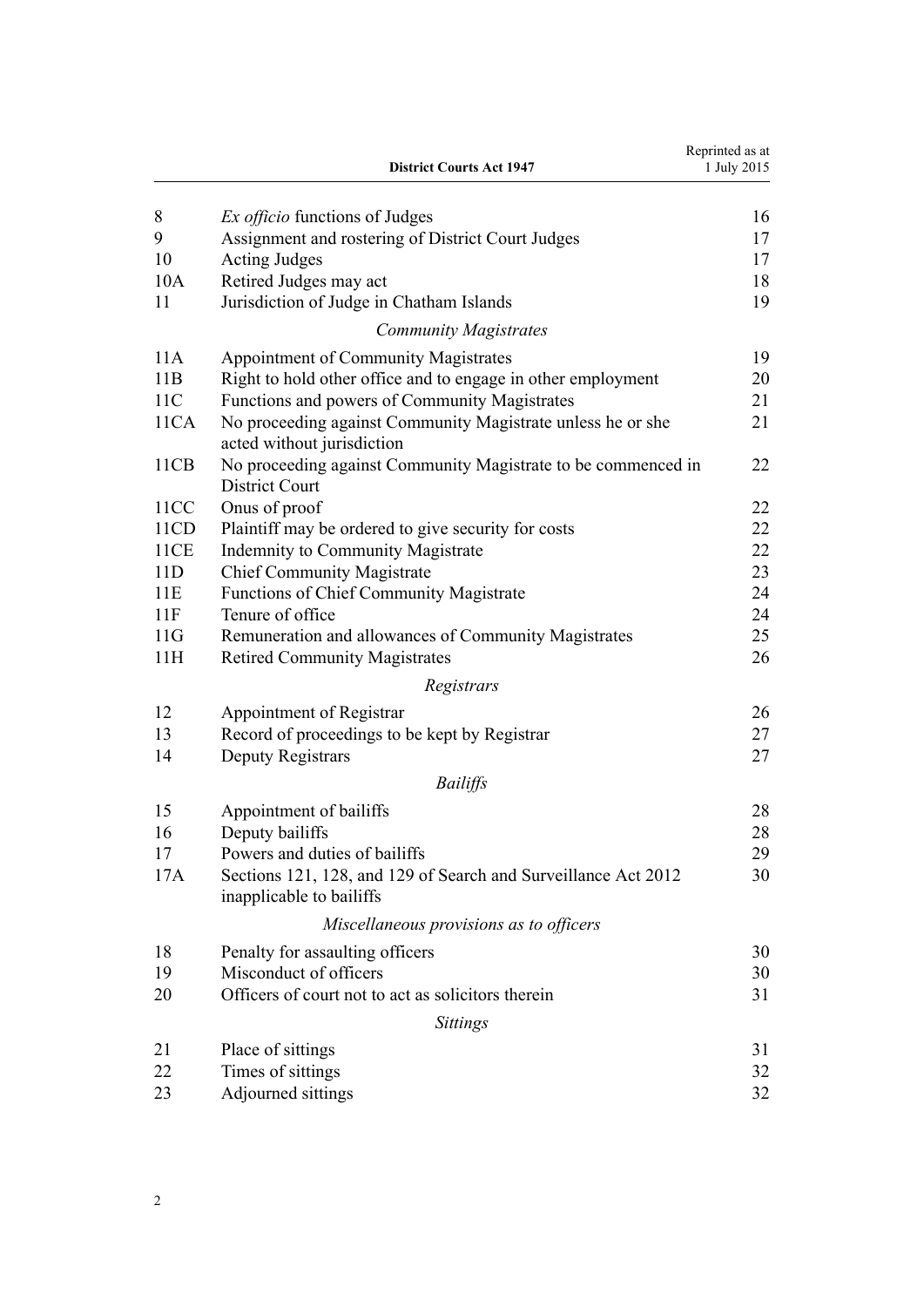# **[Part 2](#page-32-0) [Criminal jurisdiction](#page-32-0)**

# *[Repealed]*

# **[Part 2A](#page-32-0)**

# **[Criminal jurisdiction in respect of indictable offences](#page-32-0)**

*[Repealed]*

# **[Part 3](#page-32-0)**

# **[Civil jurisdiction and transfer of proceedings](#page-32-0)**

*[Claims founded on contract or tort](#page-32-0)*

# *[Repealed]*

| 29  | General jurisdiction in respect of proceedings                                      | 33 |
|-----|-------------------------------------------------------------------------------------|----|
| 30  | Money recoverable by statute                                                        | 34 |
| 31  | Extending jurisdiction in actions for recovery of land                              | 34 |
| 32  | Landlord's right where rent is in arrear or premises deserted                       | 35 |
|     | [Repealed]                                                                          |    |
| 33  | Jurisdiction as to building societies                                               | 35 |
|     | Equity proceedings                                                                  |    |
| 34  | Equity jurisdiction                                                                 | 35 |
|     | Miscellaneous provisions as to jurisdiction                                         |    |
| 35  | Jurisdiction where title in question                                                | 36 |
| 36  | Abandonment of part of claim to give court jurisdiction                             | 36 |
| 37  | Extension of jurisdiction in admiralty by agreement between the<br>parties          | 36 |
| 38  | Division of cause of action not allowed                                             | 37 |
| 39  | Proceedings against absent defendant                                                | 37 |
|     | Exercise of jurisdiction and ancillary jurisdiction                                 |    |
| 40  | Persons who exercise jurisdiction of court                                          | 37 |
| 41  | General ancillary jurisdiction                                                      | 37 |
| 42  | Ancillary powers of Judge                                                           | 38 |
| 42A | Jurisdiction exclusive of interest awarded                                          | 38 |
|     | Transfer of proceeding                                                              |    |
| 43  | Transfer to High Court of proceeding within jurisdiction                            | 38 |
| 44  | Transfer of proceedings beyond jurisdiction                                         | 39 |
| 45  | Transfer of proceedings where there is a counterclaim                               | 40 |
| 45A | Removal of summary judgment application from District Court to<br><b>High Court</b> | 41 |
|     | Removal of question of law into High Court                                          |    |
| 45B | Removal of question of law into High Court                                          | 41 |
| 46  | Transfer of proceeding from High Court to District Court                            | 42 |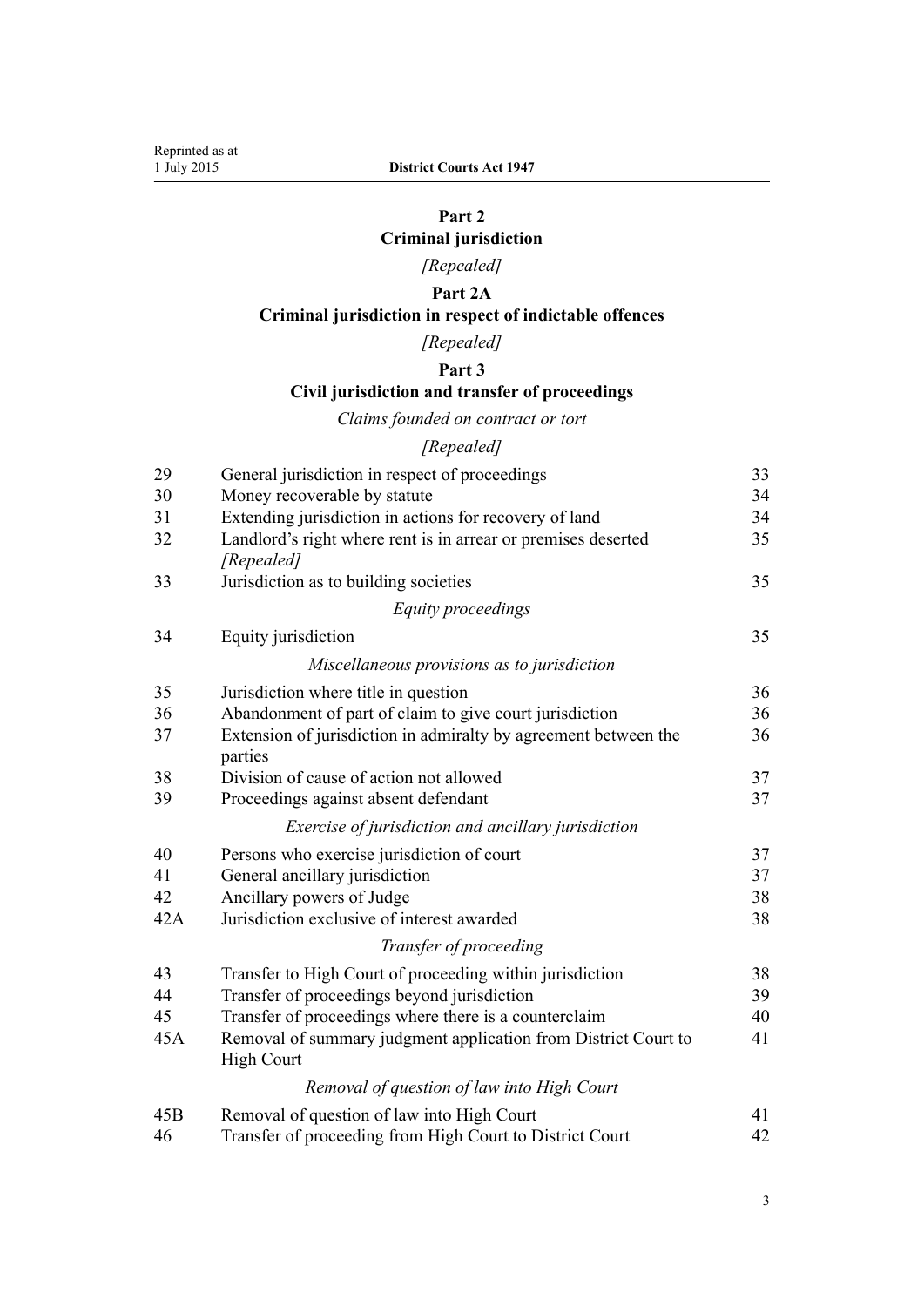|     | <b>District Courts Act 1947</b>                                          | Reprinted as at<br>1 July 2015 |
|-----|--------------------------------------------------------------------------|--------------------------------|
| 47  | Procedure on transfer of proceeding from High Court to District<br>Court | 42                             |
| 48  | Costs in cases transferred or removed                                    | 42                             |
|     | Part 4                                                                   |                                |
|     | Procedure                                                                |                                |
|     | Parties                                                                  |                                |
| 49  | Trustees, executors, and administrators                                  | 43                             |
| 50  | Amount of wages, etc, for which minor may sue                            | 44                             |
| 51  | Persons jointly liable                                                   | 45                             |
| 52  | Bankruptcy of plaintiff                                                  | 45                             |
|     | Witnesses and evidence                                                   |                                |
| 53  | Witness entitled to expenses                                             | 45                             |
| 54  | Penalty for neglecting witness summons                                   | 46                             |
| 55  | Examination of witnesses and service of process abroad                   | 46                             |
| 56  | Persons who may take affidavits, etc.                                    | 46                             |
|     | Discovery                                                                |                                |
| 56A | Powers of court exercisable before commencement of proceeding            | 47                             |
| 56B | Power of court to order particular discovery against non-party after     | 47                             |
|     | proceeding commenced                                                     |                                |
|     | <b>Hearing</b>                                                           |                                |
| 57  | Right of audience                                                        | 48                             |
| 58  | Trial by Judge                                                           | 48                             |
| 59  | Equity and good conscience                                               | 48                             |
| 60  | Judge to take notes                                                      | 48                             |
| 61  | Power of Judge to refer to arbitration                                   | 49                             |
| 62  | Power of Judge to refer to Registrar or referee                          | 50                             |
| 62A | Reference by consent                                                     | 50                             |
|     | Judgments and orders                                                     |                                |
| 62B | Power of court to award interest on debts and damages                    | 51                             |
| 63  | Finality of judgments and orders                                         | 52                             |
| 64  | Want of form                                                             | 52                             |
| 65  | Payment of judgments and orders                                          | 52                             |
| 65A | Interest on judgment debts                                               | 52                             |
|     | Removal of judgments                                                     |                                |
| 66  | Removal of judgment of District Court into High Court                    | 53                             |
| 67  | Proceeding in High Court on judgment or order of District Court          | 54                             |
| 68  | Removal of judgment or order of High Court into District Court           | 54                             |
| 69  | Removal of judgment from one court to another [Repealed]                 | 56                             |
| 70  | Removal of judgment of abolished court                                   | 56                             |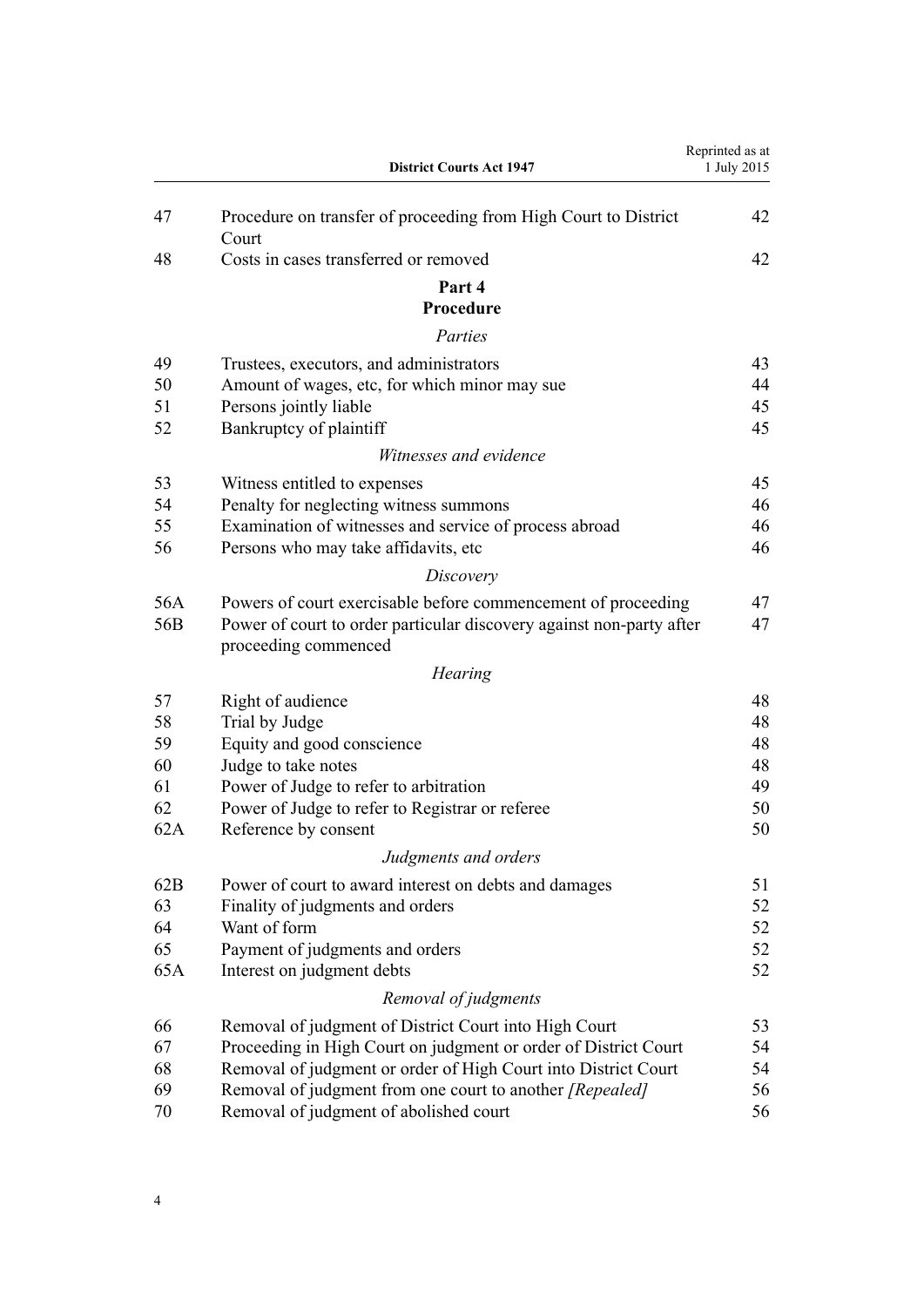|             | Reprinted as at<br><b>District Courts Act 1947</b><br>1 July 2015 |    |
|-------------|-------------------------------------------------------------------|----|
|             | Determination of questions concerning rules                       |    |
| 70A         | Application of rules                                              | 57 |
|             | Part 5                                                            |    |
|             | <b>Appeals</b>                                                    |    |
| 71          | Interpretation                                                    | 57 |
| 71A         | Right to appeal [Repealed]                                        | 57 |
| 72          | General right of appeal                                           | 57 |
| 73          | Agreements that decision would be binding                         | 58 |
| 74          | Security for appeal                                               | 58 |
| 75          | Appeals to be by way of rehearing                                 | 58 |
| 76          | Powers of High Court on appeal                                    | 58 |
| 77          | Repayment of judgment sum and interest                            | 59 |
| 78          | <b>Enforcement proceedings</b>                                    | 59 |
| 78A         | Right of appeal in respect of contempt of court [Repealed]        | 59 |
|             | Part 6                                                            |    |
|             | <b>Enforcement of judgments</b>                                   |    |
|             | Enforcement generally                                             |    |
| 79          | Nature of proceedings for enforcement of judgment                 | 60 |
| 79A         | Judgment may be enforced in any District Court                    | 62 |
| 80          | Enforcement of judgments more than 6 years old                    | 62 |
| 81          | Enforcement of order for payment by instalments                   | 63 |
| 82          | Proceedings on cross-judgments                                    | 63 |
| 83          | Power to stay proceedings for enforcement                         | 63 |
| 84          | Stay of proceedings on appeal                                     | 63 |
|             | Information about judgment debtor's means                         |    |
| 84A         | Filing of financial statement                                     | 64 |
| 84B         | Notice to complete financial statement                            | 64 |
| 84C         | Court to request information about judgment debtor's means        | 65 |
| 84D         | Court may order hearing if information about judgment debtor's    | 65 |
|             | means not provided, etc.                                          |    |
| 84E         | Application for financial assessment hearing                      | 66 |
| <b>84EA</b> | Power to arrest judgment debtor or officer                        | 67 |
| <b>84EB</b> | Financial assessment hearing                                      | 68 |
| <b>84EC</b> | Orders by court following filing of financial statement, etc      | 69 |
|             | Attachment orders                                                 |    |
| 84F         | Interpretation                                                    | 69 |
| 84G         | Attachment orders                                                 | 71 |
| 84H         | Content of attachment orders                                      | 71 |
| 84I         | Effect of attachment orders                                       | 72 |
| 84J         | Liability of employer                                             | 73 |
| 84K         | Wrongful treatment of employee                                    | 74 |
| 84L         | Extent to which attachment orders bind the Crown                  | 75 |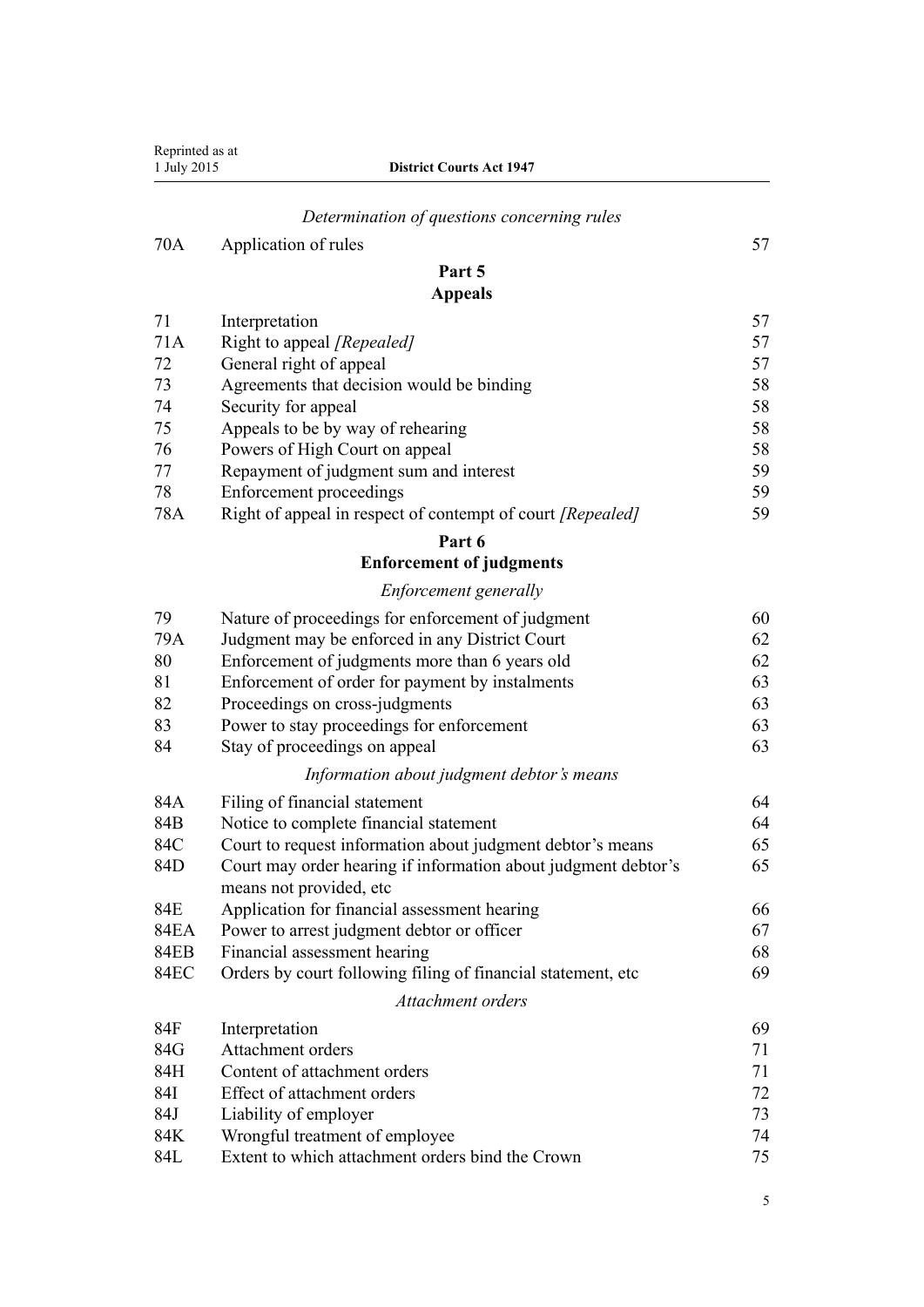|      | <b>District Courts Act 1947</b>                                                                      | Reprinted as at<br>1 July 2015 |
|------|------------------------------------------------------------------------------------------------------|--------------------------------|
| 84M  | Variation, suspension, and discharge of attachment orders                                            | 76                             |
|      | Review of Registrar's decision                                                                       |                                |
| 84N  | Review of Registrar's decision                                                                       | 77                             |
|      | Contempt                                                                                             |                                |
| 84O  | Contempt procedures                                                                                  | 77                             |
| 84OA | Process for dealing with application for contempt procedures                                         | 78                             |
| 84OB | Warrant to arrest may be issued if judgment debtor cannot be<br>served or fails to appear at hearing | 79                             |
| 84P  | Application of Part 1 of Legal Services Act 1991 [Repealed]                                          | 80                             |
| 84Q  | Judgment debtor doing community work to be discharged on<br>payment                                  | 80                             |
|      | <i>Warrants to seize property</i>                                                                    |                                |
| 85   | Warrant to seize property                                                                            | 80                             |
| 85A  | Immobilisation of motor vehicles                                                                     | 81                             |
| 86   | Disposal of bills of exchange, etc, seized                                                           | 82                             |
| 87   | Penalty for rescue of goods seized                                                                   | 82                             |
|      | Sale of goods seized                                                                                 |                                |
| 88   | Period to elapse before sale                                                                         | 82                             |
| 89   | Sale of goods by public auction unless otherwise ordered                                             | 83                             |
| 90   | Protection of bailiff selling goods under execution without notice<br>of claim by third party        | 83                             |
| 91   | Procedure when goods seized are secured under bill of sale                                           | 84                             |
| 91A  | Personal property securities register to be checked                                                  | 84                             |
|      | Claims in respect of goods seized                                                                    |                                |
| 92   | Priority of High Court and District Court executions                                                 | 85                             |
| 93   | Sale of goods where claim made thereto                                                               | 85                             |
| 94   | Third party claim process                                                                            | 86                             |
| 95   | Claims for rent where goods seized under execution [Repealed]                                        | 87                             |
|      | Garnishee proceedings                                                                                |                                |
| 96   | Garnishee proceedings                                                                                | 87                             |
|      | Charging orders                                                                                      |                                |
| 96A  | Charging orders                                                                                      | 88                             |
|      | Committals                                                                                           |                                |
| 97   | Issue and execution of orders or warrants of committal                                               | 90                             |
| 98   | Power of Judge to order discharge                                                                    | 90                             |
|      | Warrant for the recovery of land                                                                     |                                |
| 99   | Warrant for the recovery of land                                                                     | 91                             |
| 100  | Irregularity in execution of warrant can only be sued for as special<br>damage                       | 91                             |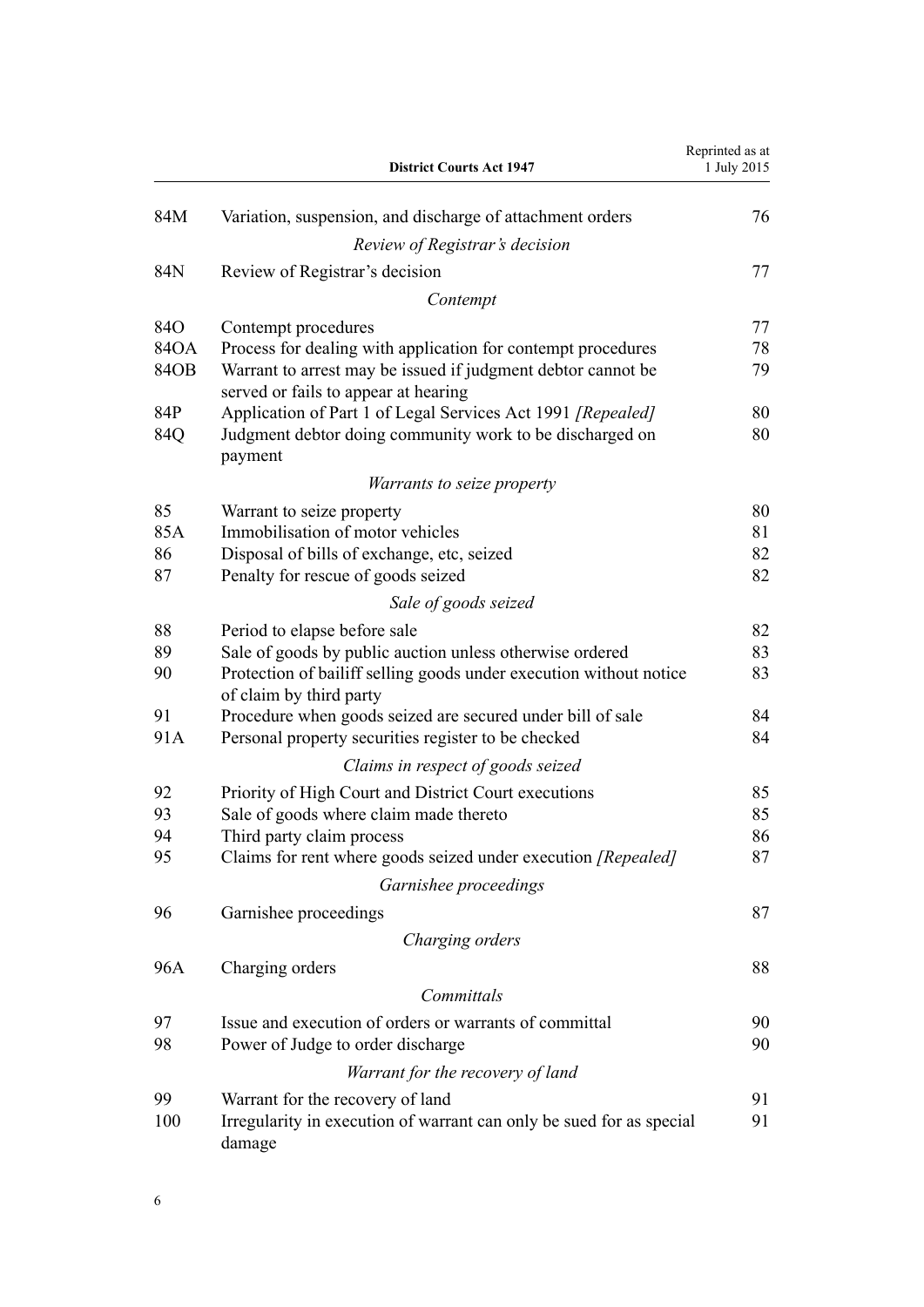| Reprinted as at<br>1 July 2015<br><b>District Courts Act 1947</b> |                                                                                              |     |
|-------------------------------------------------------------------|----------------------------------------------------------------------------------------------|-----|
|                                                                   |                                                                                              |     |
| 101                                                               | Person illegally obtaining warrant liable for trespass                                       | 91  |
| 102                                                               | Execution of warrant may be stayed on giving bond                                            | 92  |
|                                                                   | Recovery of chattels                                                                         |     |
| 103                                                               | Warrant for the recovery of chattels                                                         | 93  |
| 104                                                               | Further proceedings if chattels not recovered                                                | 93  |
|                                                                   | Liability and protection of officers                                                         |     |
| 105                                                               | Neglect by bailiffs                                                                          | 93  |
| 106                                                               | Irregularity in executing warrants                                                           | 94  |
| 107                                                               | Actions against bailiffs acting under warrants                                               | 94  |
| 108                                                               | Action to be brought within 6 months, and 1 month's notice to be<br>given                    | 95  |
|                                                                   | Service                                                                                      |     |
| 108A                                                              | Service of documents under this Part                                                         | 95  |
| 108B                                                              | Service provisions modified in special cases                                                 | 96  |
|                                                                   | Part 7                                                                                       |     |
|                                                                   | <b>Miscellaneous and general</b>                                                             |     |
|                                                                   | Writs of arrest                                                                              |     |
| 109                                                               | Absconding debtors may be held to bail                                                       | 97  |
| 110                                                               | Successful plaintiff entitled to execution, successful defendant<br>entitled to compensation | 99  |
|                                                                   | Interpleader                                                                                 |     |
| 111                                                               | Interpleader                                                                                 | 99  |
|                                                                   | Contempt                                                                                     |     |
| 112                                                               | Penalty for contempt of court                                                                | 99  |
|                                                                   | <b>Financial provisions</b>                                                                  |     |
| 113                                                               | Payment and recovery of fees                                                                 | 100 |
| 114                                                               | Enforcement of fines                                                                         | 101 |
| 115                                                               | Fines and fees to be paid to Crown Bank Account                                              | 101 |
|                                                                   | Miscellaneous                                                                                |     |
| 116                                                               | Prescribed documents to be sealed                                                            | 101 |
| 116A                                                              | Proof of service of documents                                                                | 102 |
| 117                                                               | Subtenant to give notice of proceeding to subtenant's immediate<br>landlord                  | 103 |
| 118                                                               | Actions on lost instruments                                                                  | 103 |
| 119                                                               | Immunity of Judges                                                                           | 103 |
| 120                                                               | No privilege to solicitors                                                                   | 103 |
| 121                                                               | Constables, etc, to assist                                                                   | 103 |
| 122                                                               | <b>District Courts Rules</b>                                                                 | 104 |
| 123                                                               | Regulations                                                                                  | 107 |
| 123AA                                                             | Chief executive of Ministry of Justice may approve forms                                     | 108 |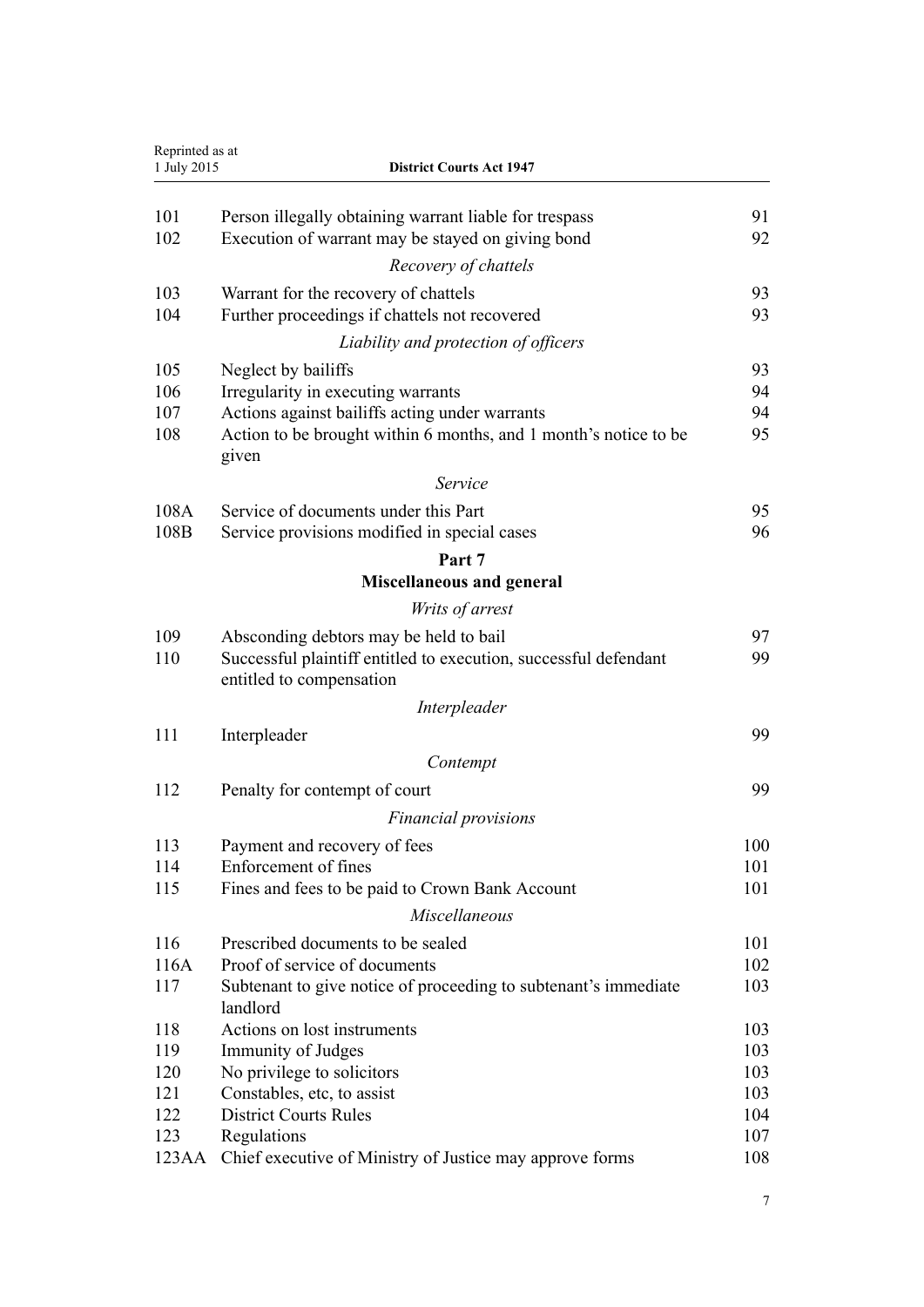<span id="page-7-0"></span>

| s 1  | <b>District Courts Act 1947</b>                                                                                                                           | Reprinted as at<br>1 July 2015 |
|------|-----------------------------------------------------------------------------------------------------------------------------------------------------------|--------------------------------|
| 123A | Reviews of decisions of Registrars concerning fees                                                                                                        | 109                            |
| 124  | Application of Act                                                                                                                                        | 109                            |
| 125  | Repeals and savings                                                                                                                                       | 110                            |
|      | <b>Schedule 1</b><br><b>Criminal Record Book</b>                                                                                                          | 110                            |
|      | [Repealed]                                                                                                                                                |                                |
|      | <b>Schedule 1A</b><br><b>Offences triable in either District Court or High Court and</b><br>offences triable only in High Court                           | 110                            |
|      | [Repealed]                                                                                                                                                |                                |
|      | <b>Schedule 2</b><br>Enactments (repealed by this Act) formerly regulating or<br>providing for matters which can be regulated or provided for<br>by rules | 111                            |
|      | <b>Schedule 3</b><br><b>Enactments repealed</b>                                                                                                           | 112                            |

**An Act to consolidate and amend certain enactments of the Parliament of New Zealand relating to District Courts and the jurisdiction of District Court Judges in civil proceedings, and to make provision for the exercise of criminal jurisdiction under the Criminal Procedure Act 2011 in District Courts**

Title: amended, on 1 July 2013, by [section 12](http://prd-lgnz-nlb.prd.pco.net.nz/pdflink.aspx?id=DLM4058121) of the District Courts Amendment Act (No 2) 2011 (2011 No 88).

Title: amended, on 1 January 1987, pursuant to [section 29\(2\)](http://prd-lgnz-nlb.prd.pco.net.nz/pdflink.aspx?id=DLM94263) of the Constitution Act 1986 (1986 No 114).

Title: amended, on 1 April 1980, pursuant to [section 18\(1\)](http://prd-lgnz-nlb.prd.pco.net.nz/pdflink.aspx?id=DLM35085) of the District Courts Amendment Act 1979 (1979 No 125).

#### **1 Short Title and commencement**

- (1) This Act may be cited as the District Courts Act 1947.
- (2) This Act shall come into force on a date to be appointed for the commencement thereof by the Governor-General by Proclamation.

Section 1(1): amended, on 1 April 1980, by [section 2\(1\)](http://prd-lgnz-nlb.prd.pco.net.nz/pdflink.aspx?id=DLM35057) of the District Courts Amendment Act 1979 (1979 No 125).

Section 1(2): District Courts Act 1947 brought into force, on 1 January 1949, by [clause 2](http://prd-lgnz-nlb.prd.pco.net.nz/pdflink.aspx?id=DLM3717) of the District Courts Act Commencement Order 1948 (SR 1948/196).

#### **2 Interpretation**

(1) In this Act, unless the context otherwise requires,—

**bailiff** means a bailiff of a court, and includes any deputy bailiff and any person acting as bailiff pursuant to [section 15](#page-27-0)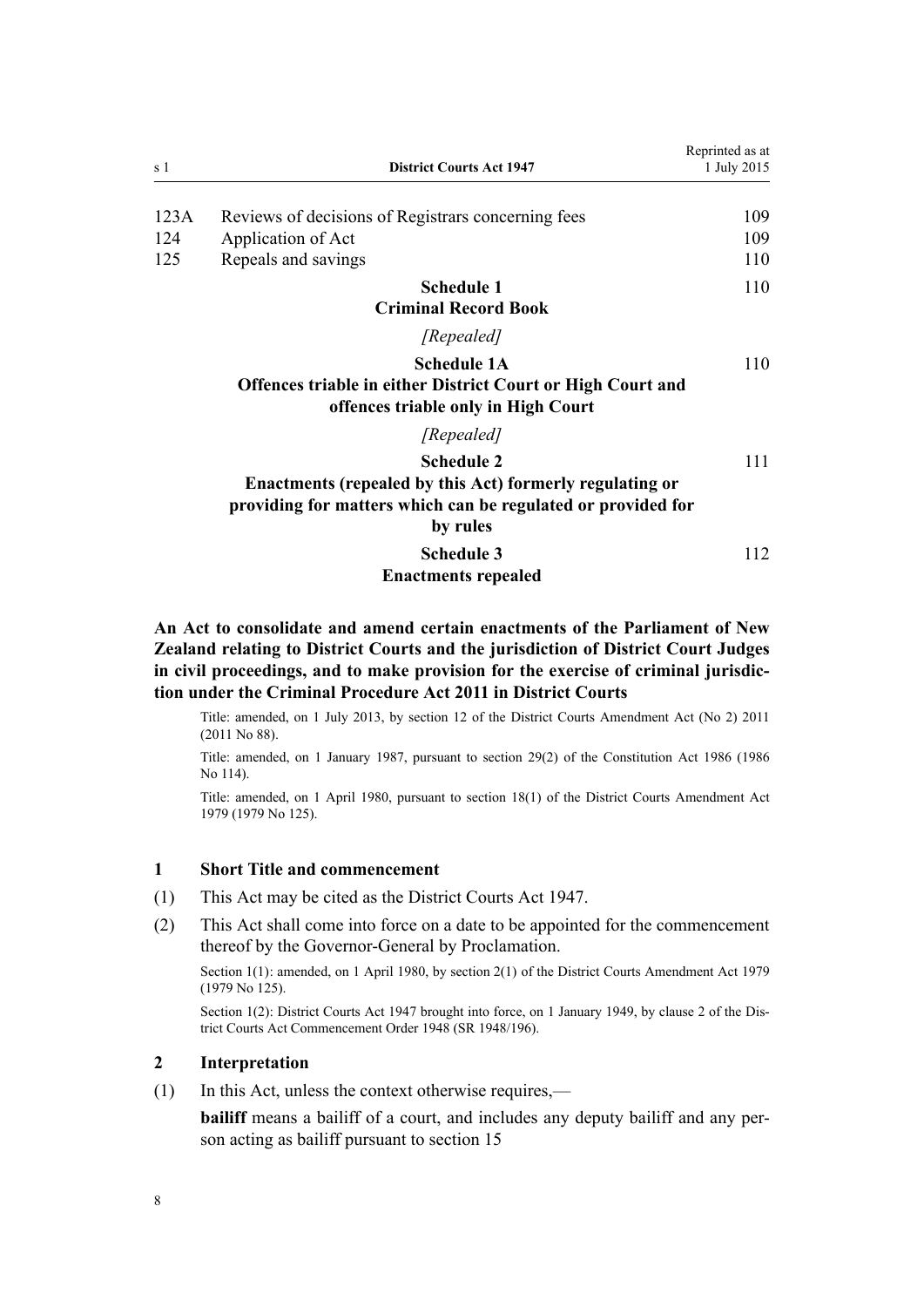**Community Magistrate** means a Community Magistrate appointed under [sec](#page-18-0)[tion 11A](#page-18-0); and includes the Chief Community Magistrate

**constable** has the meaning given by [section 4](http://prd-lgnz-nlb.prd.pco.net.nz/pdflink.aspx?id=DLM1102132) of the Policing Act 2008

**court** or **District Court** means a court constituted under this Act

**financial assessment hearing** has the meaning given by [section 84E](#page-65-0)

**financial statement** has the meaning given by [section 84A](#page-63-0)

**High Court Rules** means the rules from time to time set out in [Schedule 2](http://prd-lgnz-nlb.prd.pco.net.nz/pdflink.aspx?id=DLM147653) of the Judicature Act 1908

#### **interlocutory application**—

- (a) means any application to the court in any proceeding or intended proceeding for an order or a direction relating to a matter of procedure or for some relief ancillary to that claimed in a pleading; and
- (b) includes—
	- (i) an application for a new trial; and
	- (ii) an application to review an order made, or a direction given, on any interlocutory application

**Judge** means a District Court Judge appointed under this Act; and includes the Chief District Court Judge

**landlord**, in relation to any land, means the person entitled to the immediate reversion of that land, or, if the land is held in joint tenancy or tenancy in common, includes any one of the persons entitled to the immediate reversion

**officer**, in relation to a court, includes any Registrar of that court, and any clerk, bailiff, usher, or messenger in the service of that court

**party** means any person who is a plaintiff or defendant in any proceeding; and includes any person added to the proceeding

**Police employee** has the meaning given by [section 4](http://prd-lgnz-nlb.prd.pco.net.nz/pdflink.aspx?id=DLM1102132) of the Policing Act 2008

**prescribed** means prescribed by the rules for the time being in force

**proceeding** means any application to the court for the exercise of the civil jurisdiction of the court other than an interlocutory application

**Registrar** means the Registrar of a court, and includes any Deputy Registrar

**rules** means the District Courts Rules made under [section 122](#page-103-0)

**trial Judge** means a Judge appointed under section 28B to exercise the criminal jurisdiction of the courts under Part 2A.

(2) Except as expressly provided in this Act, nothing in this Act shall be deemed to relate to any court in respect of the exercise of the criminal jurisdiction referred to in the [Criminal Procedure Act 2011](http://prd-lgnz-nlb.prd.pco.net.nz/pdflink.aspx?id=DLM3359902) and every reference to a court shall be deemed to relate to a court in which civil proceedings may be taken.

Compare: 1928 No 14 s 2; County Courts Act 1934 s 191 (UK)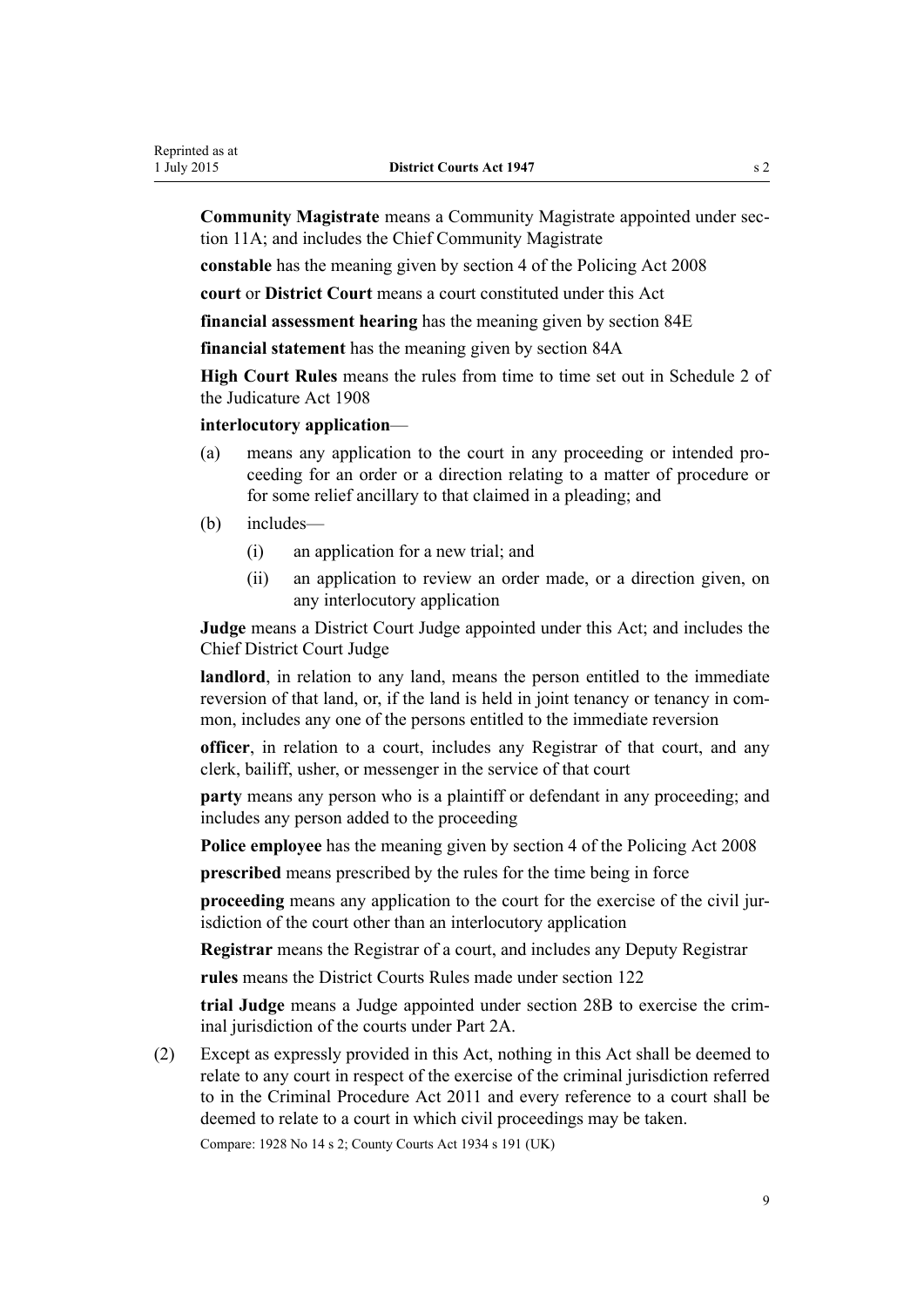<span id="page-9-0"></span>

Section 2(1) **action**: repealed, on 1 July 1992, by [section 2\(1\)](http://prd-lgnz-nlb.prd.pco.net.nz/pdflink.aspx?id=DLM230238) of the District Courts Amendment Act 1991 (1991 No 61).

Section 2(1) **Community Magistrate**: inserted, on 30 June 1998, by [section 2](http://prd-lgnz-nlb.prd.pco.net.nz/pdflink.aspx?id=DLM427915) of the District Courts Amendment Act 1998 (1998 No 76).

Section 2(1) **constable**: inserted, on 14 April 2014, by [section 4](http://prd-lgnz-nlb.prd.pco.net.nz/pdflink.aspx?id=DLM2929734) of the District Courts Amendment Act 2011 (2011 No 30).

Section 2(1) **court** and **Magistrate's Court**: repealed, on 1 April 1980, by [section 3\(1\)](http://prd-lgnz-nlb.prd.pco.net.nz/pdflink.aspx?id=DLM35058) of the District Courts Amendment Act 1979 (1979 No 125).

Section 2(1) **court** or **District Court**: inserted, on 1 April 1980, by [section 3\(1\)](http://prd-lgnz-nlb.prd.pco.net.nz/pdflink.aspx?id=DLM35058) of the District Courts Amendment Act 1979 (1979 No 125).

Section 2(1) **financial assessment hearing**: inserted, on 14 April 2014, by [section 4](http://prd-lgnz-nlb.prd.pco.net.nz/pdflink.aspx?id=DLM2929734) of the District Courts Amendment Act 2011 (2011 No 30).

Section 2(1) **financial statement**: inserted, on 14 April 2014, by [section 4](http://prd-lgnz-nlb.prd.pco.net.nz/pdflink.aspx?id=DLM2929734) of the District Courts Amendment Act 2011 (2011 No 30).

Section 2(1) **High Court Rules**: inserted, on 1 July 1992, by [section 2\(2\)](http://prd-lgnz-nlb.prd.pco.net.nz/pdflink.aspx?id=DLM230238) of the District Courts Amendment Act 1991 (1991 No 61).

Section 2(1) **interlocutory application**: inserted, on 1 July 1992, by [section 2\(2\)](http://prd-lgnz-nlb.prd.pco.net.nz/pdflink.aspx?id=DLM230238) of the District Courts Amendment Act 1991 (1991 No 61).

Section 2(1) **Judge**: inserted, on 1 April 1980, by [section 3\(1\)](http://prd-lgnz-nlb.prd.pco.net.nz/pdflink.aspx?id=DLM35058) of the District Courts Amendment Act 1979 (1979 No 125).

Section 2(1) **Magistrate**: repealed, on 1 April 1980, by [section 3\(2\)](http://prd-lgnz-nlb.prd.pco.net.nz/pdflink.aspx?id=DLM35058) of the District Courts Amendment Act 1979 (1979 No 125).

Section 2(1) **matter**: repealed, on 1 July 1992, by [section 2\(3\)](http://prd-lgnz-nlb.prd.pco.net.nz/pdflink.aspx?id=DLM230238) of the District Courts Amendment Act 1991 (1991 No 61).

Section 2(1) **party**: substituted, on 1 July 1992, by [section 2\(4\)](http://prd-lgnz-nlb.prd.pco.net.nz/pdflink.aspx?id=DLM230238) of the District Courts Amendment Act 1991 (1991 No 61).

Section 2(1) **Police employee**: inserted, on 14 April 2014, by [section 4](http://prd-lgnz-nlb.prd.pco.net.nz/pdflink.aspx?id=DLM2929734) of the District Courts Amendment Act 2011 (2011 No 30).

Section 2(1) **proceeding**: inserted, on 1 July 1992, by [section 2\(5\)](http://prd-lgnz-nlb.prd.pco.net.nz/pdflink.aspx?id=DLM230238) of the District Courts Amendment Act 1991 (1991 No 61).

Section 2(1) **proceedings**: repealed, on 1 July 1992, by [section 2\(5\)](http://prd-lgnz-nlb.prd.pco.net.nz/pdflink.aspx?id=DLM230238) of the District Courts Amendment Act 1991 (1991 No 61).

Section 2(1) **rules**: amended, on 1 April 1980, pursuant to [section 18\(1\)](http://prd-lgnz-nlb.prd.pco.net.nz/pdflink.aspx?id=DLM35085) of the District Courts Amendment Act 1979 (1979 No 125).

Section 2(1) **trial Judge**: added, on 1 October 1991, by [section 2\(6\)](http://prd-lgnz-nlb.prd.pco.net.nz/pdflink.aspx?id=DLM230238) of the District Courts Amendment Act 1991 (1991 No 61).

Section 2(2): amended, on 1 July 2013, by [section 12](http://prd-lgnz-nlb.prd.pco.net.nz/pdflink.aspx?id=DLM4058121) of the District Courts Amendment Act (No 2) 2011 (2011 No 88).

# **Part 1**

# **Constitution and administration**

#### *District Courts*

Heading: substituted, on 1 April 1980, by [section 4](http://prd-lgnz-nlb.prd.pco.net.nz/pdflink.aspx?id=DLM35059) of the District Courts Amendment Act 1979 (1979 No 125).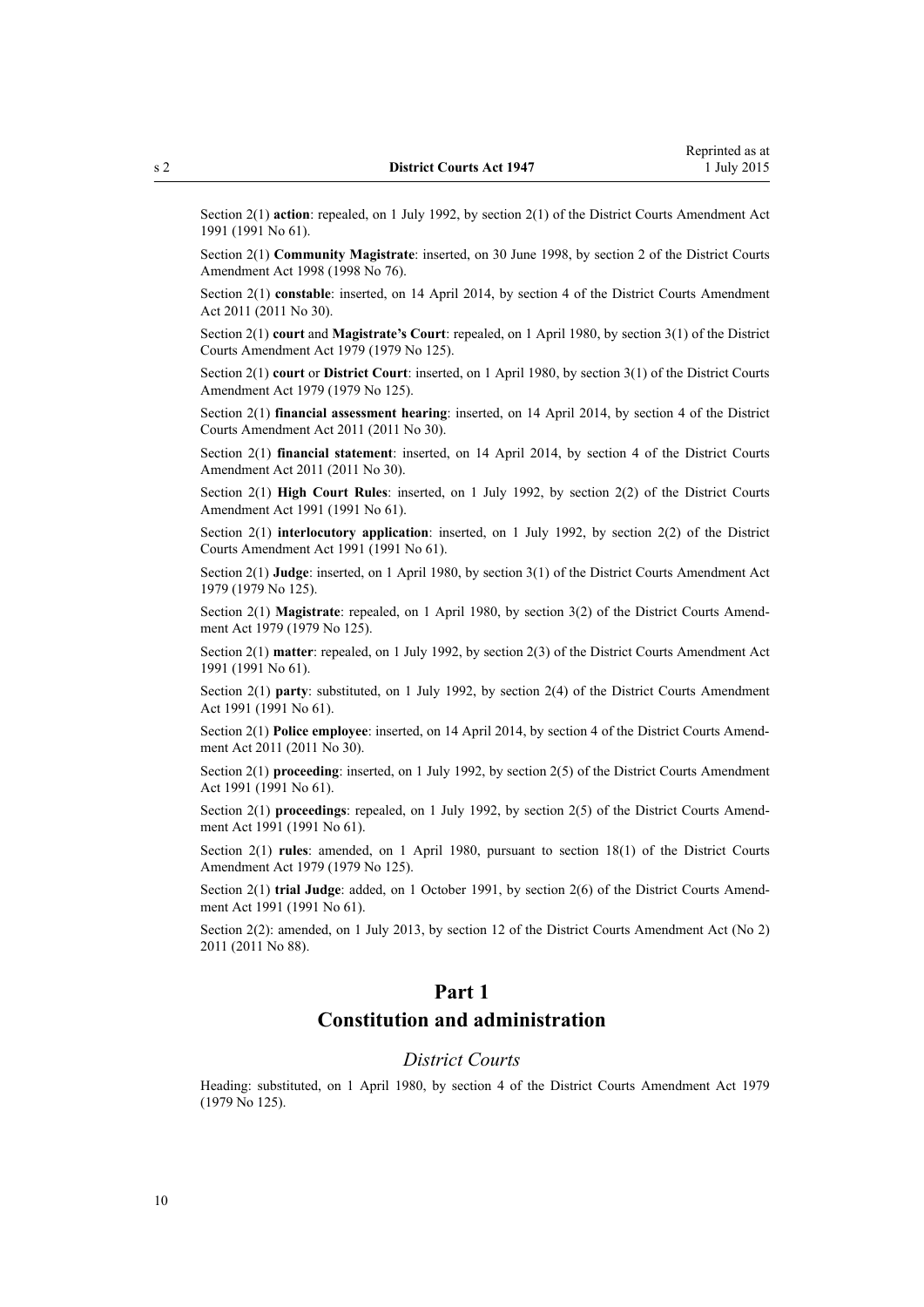# <span id="page-10-0"></span>**3 Courts constituted**

- (1) There shall continue to be within New Zealand courts of record, possessing civil and criminal jurisdiction, henceforth to be called District Courts.
- (2) Each court shall have a seal, which shall be kept by the Registrar.

Section 3: substituted, on 1 April 1980, by [section 4](http://prd-lgnz-nlb.prd.pco.net.nz/pdflink.aspx?id=DLM35059) of the District Courts Amendment Act 1979 (1979 No 125).

#### **4 Appointment of places for holding of courts**

- (1) The Governor-General may from time to time appoint cities, boroughs, or other places in which courts may be held for the exercise of civil jurisdiction.
- (2) The Governor-General may from time to time appoint cities, boroughs, or other places in which courts may be held for the exercise of jurisdiction to conduct Judge-alone trials in accordance with the [Criminal Procedure Act 2011](http://prd-lgnz-nlb.prd.pco.net.nz/pdflink.aspx?id=DLM3359902).
- (2A) The Governor-General may from time to time appoint cities, boroughs, or other places in which courts may be held for the exercise of jurisdiction to conduct jury trials in accordance with the [Criminal Procedure Act 2011](http://prd-lgnz-nlb.prd.pco.net.nz/pdflink.aspx?id=DLM3359902).
- (3) The Governor-General may from time to time authorize any court held in any city, borough, or other place appointed under the last preceding subsection to deal with any specified class of matters not within the criminal jurisdiction of the court.
- (4) Notwithstanding anything in the foregoing provisions of this section a Judge may hold or direct the holding of a particular sitting of a court at any place he deems convenient.
- (5) The Governor-General may at any time in like manner amend or revoke any appointment or authorization made under the provisions of this section.

Compare: 1928 No 14 s 6(1)

Section 4 heading: substituted, on 1 May 1981, by section 2 of the District Courts Amendment Act 1980 (1980 No 83).

Section 4(2): amended, on 1 July 2013, by [section 12](http://prd-lgnz-nlb.prd.pco.net.nz/pdflink.aspx?id=DLM4058121) of the District Courts Amendment Act (No 2) 2011 (2011 No 88).

Section 4(2A): replaced, on 1 July 2013, by [section 12](http://prd-lgnz-nlb.prd.pco.net.nz/pdflink.aspx?id=DLM4058121) of the District Courts Amendment Act (No 2) 2011 (2011 No 88).

Section 4(4): amended, on 1 April 1980, pursuant to [section 18\(1\)](http://prd-lgnz-nlb.prd.pco.net.nz/pdflink.aspx?id=DLM35085) of the District Courts Amendment Act 1979 (1979 No 125).

#### **4A Sittings of court at other places**

(1) Where any civil or Judge-alone criminal proceedings are pending in any court the party issuing the proceedings may, or if the proceedings are to be defended, or if a Judge has directed either generally or specifically that the attendance of a party is required, then any party may, apply to the court for the proceedings to be heard at any other convenient place. A further application may, from time to time, be made for the hearing to be continued or completed in any other place.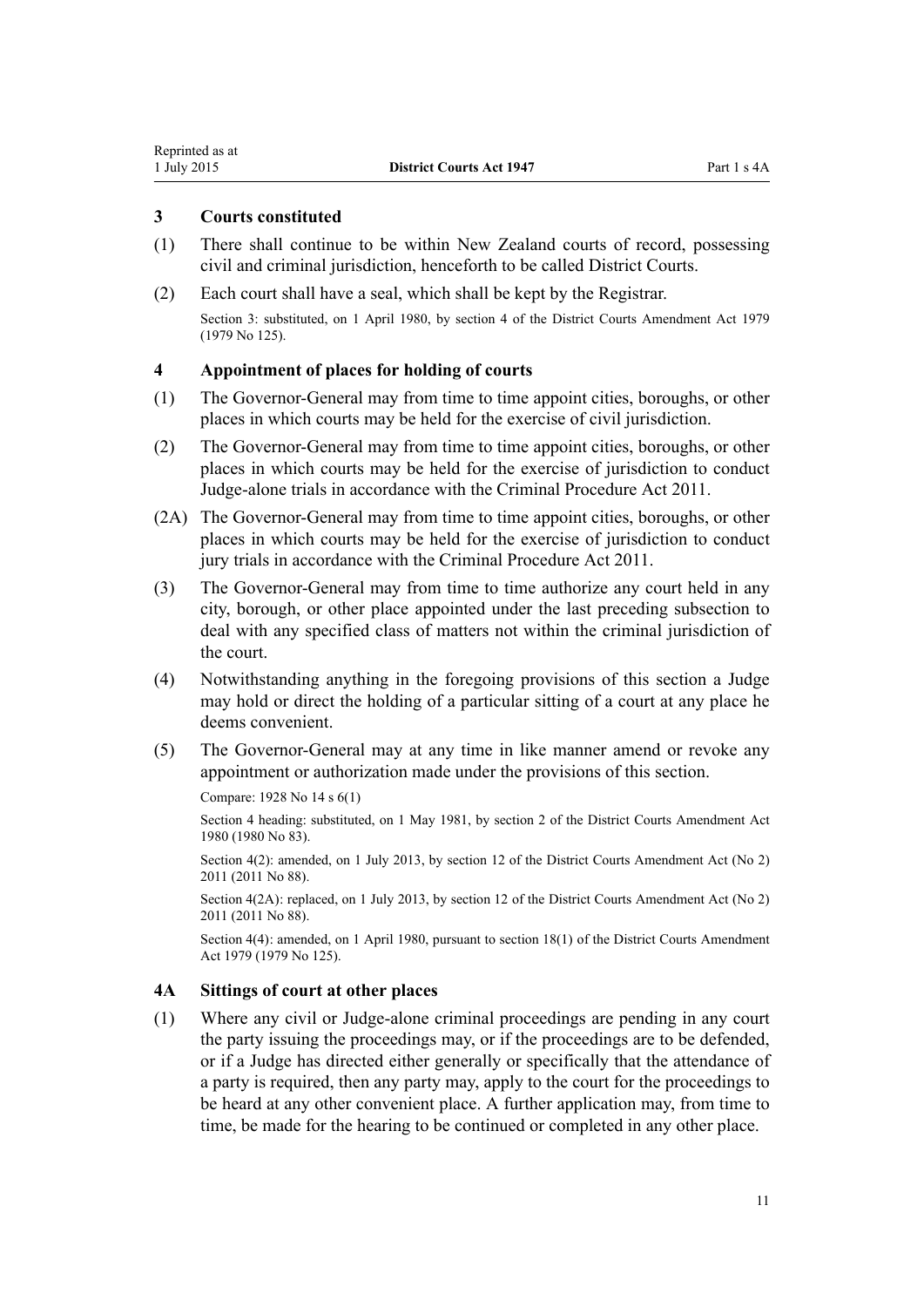Reprinted as at

- <span id="page-11-0"></span>(2) If a Judge is satisfied that in all the circumstances as between the parties the proceedings could be more conveniently or fairly heard or continued to be heard at some place, other than in a court appointed under this Act, and that suitable accommodation for a hearing at such place is available the Judge shall, unless for special reasons relating to the particular proceedings he directs otherwise, make an order, upon such terms and conditions as he thinks fit, that the proceedings be heard or be continued to be heard at a sitting of the court held at that other place and may at that time, or at any subsequent time, fix a date and time for any such hearing.
- (3) With the consent of all parties an order under this provision may be made by the Registrar.
- (4) At all times any such proceedings shall be heard and determined as proceedings of the court and at the conclusion of any such hearing the papers shall be returned and the result and any necessary minutes recorded in the books of the court.
- (5) This section shall have effect notwithstanding the provisions of [section 4,](#page-10-0) but nothing in this section shall limit the power of the court to transfer proceedings to another court.

Section 4A: inserted, on 29 June 1974, by section 2(1) of the District Courts Amendment Act 1974 (1974 No 20).

Section 4A(1): amended, on 1 July 2013, by [section 12](http://prd-lgnz-nlb.prd.pco.net.nz/pdflink.aspx?id=DLM4058121) of the District Courts Amendment Act (No 2) 2011 (2011 No 88).

Section 4A(1): amended, on 1 April 1980, pursuant to [section 18\(1\)](http://prd-lgnz-nlb.prd.pco.net.nz/pdflink.aspx?id=DLM35085) of the District Courts Amendment Act 1979 (1979 No 125).

Section  $4A(2)$ : amended, on 1 April 1980, pursuant to [section 18\(1\)](http://prd-lgnz-nlb.prd.pco.net.nz/pdflink.aspx?id=DLM35085) of the District Courts Amendment Act 1979 (1979 No 125).

# **4B Disputes Tribunals**

- (1) A court constituted under [section 4](#page-10-0) shall have a division for the hearing and determination of claims within the meaning of the [Disputes Tribunals Act 1988](http://prd-lgnz-nlb.prd.pco.net.nz/pdflink.aspx?id=DLM133281) where, under [section 4\(4\)](http://prd-lgnz-nlb.prd.pco.net.nz/pdflink.aspx?id=DLM133619) of that Act, the notice establishing a Disputes Tribunal so provides.
- (2) Notwithstanding subsection (1), the jurisdiction of a Disputes Tribunal shall be limited to such as is conferred on it by the [Disputes Tribunals Act 1988](http://prd-lgnz-nlb.prd.pco.net.nz/pdflink.aspx?id=DLM133281), or by any other enactment, and except as provided in that Act, or in any other enactment, no provision of this Act or of any rules or regulations made under this Act shall apply to a Disputes Tribunal.

Section 4B: substituted, on 1 March 1989, by [section 82\(2\)](http://prd-lgnz-nlb.prd.pco.net.nz/pdflink.aspx?id=DLM134169) of the Disputes Tribunals Act 1988 (1988 No 110).

# *District Court Judges*

Heading: substituted, on 1 April 1980, by [section 6\(1\)](http://prd-lgnz-nlb.prd.pco.net.nz/pdflink.aspx?id=DLM35062) of the District Courts Amendment Act 1979 (1979 No 125).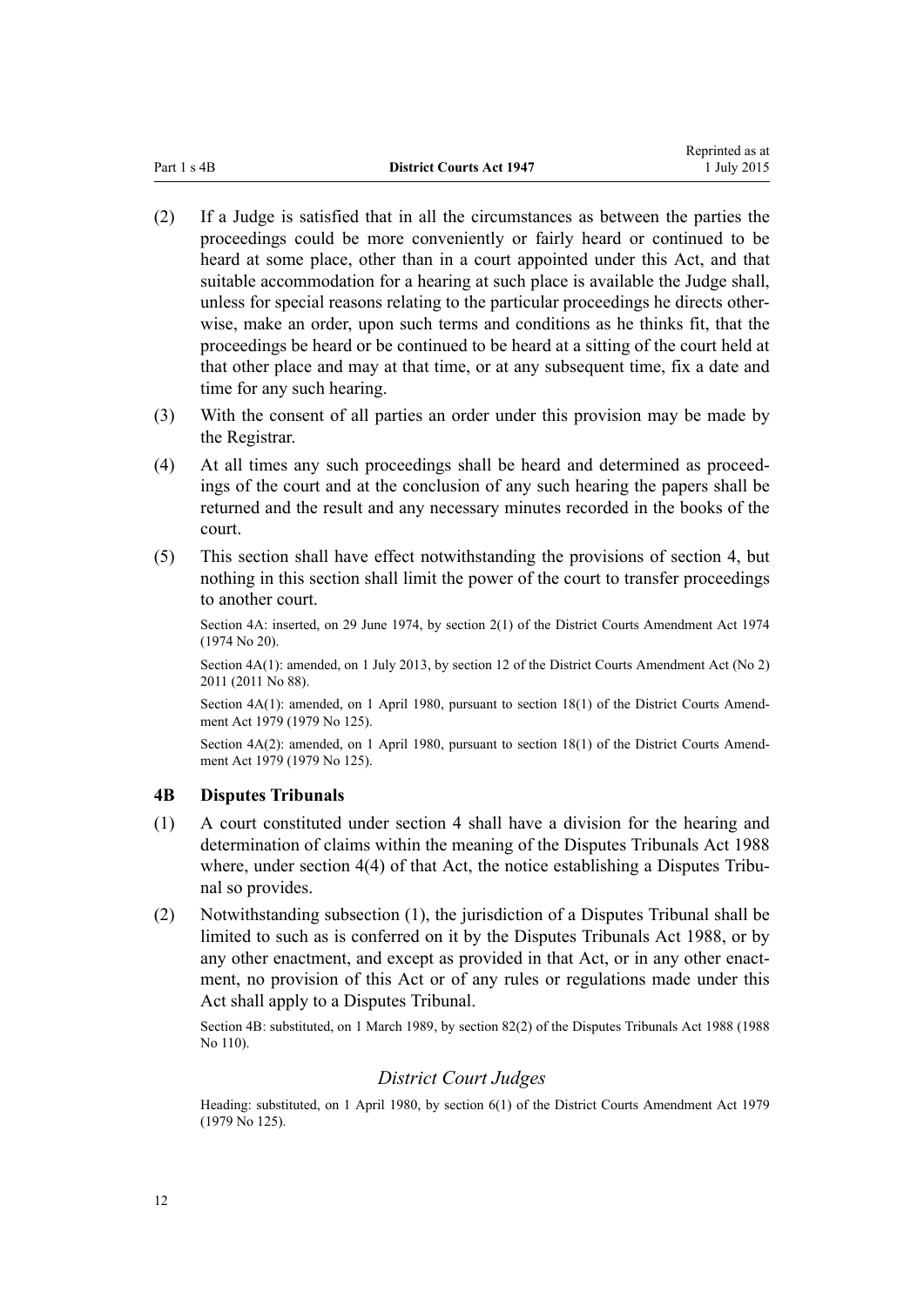## <span id="page-12-0"></span>**5 Appointment and qualifications**

- (1) The Governor-General may from time to time, by warrant under his hand, appoint fit and proper persons to be District Court Judges to exercise civil and criminal jurisdiction within New Zealand.
- (2) The maximum number of Judges is 156.
- (2A) For the purposes of subsection  $(2)$ ,—
	- (a) a Judge who is acting on a full-time basis counts as 1:
	- (b) a Judge who is acting on a part-time basis counts as an appropriate fraction of  $1$ .
	- (c) the aggregate number (for example, 139.5) must not exceed the maximum number of Judges that is for the time being permitted.
- (2B) Subsection (2) is subject to [sections 10](#page-16-0) and [10A](#page-17-0).
- (3) No person shall be appointed a Judge unless—
	- (a) he has held a practising certificate as a barrister or solicitor for at least 7 years; or
	- (b) he has been continuously employed as an officer of the responsible department or Ministry of Justice for a period of at least 10 years, and during that period has been employed for not less than 7 years as the Clerk or Registrar of a court, and is a barrister or solicitor who has been qualified for admission, or admitted, as such for not less than 7 years.
- (4) A Judge must not undertake any other paid employment or hold any other office (whether paid or not) unless the Chief District Court Judge is satisfied that the employment or other office is compatible with judicial office.
- (5) No Judge shall practise as a barrister or solicitor.

Section 5: substituted, on 1 April 1980, by [section 6\(1\)](http://prd-lgnz-nlb.prd.pco.net.nz/pdflink.aspx?id=DLM35062) of the District Courts Amendment Act 1979 (1979 No 125).

Section 5(2): substituted, on 20 May 2004, by [section 3\(1\)](http://prd-lgnz-nlb.prd.pco.net.nz/pdflink.aspx?id=DLM293788) of the District Courts Amendment Act 2004 (2004 No 42).

Section 5(2): amended, on 23 March 2010, by [section 4](http://prd-lgnz-nlb.prd.pco.net.nz/pdflink.aspx?id=DLM2753102) of the District Courts (District Court Judges) Amendment Act 2010 (2010 No 6).

Section 5(2A): inserted, on 20 May 2004, by [section 3\(1\)](http://prd-lgnz-nlb.prd.pco.net.nz/pdflink.aspx?id=DLM293788) of the District Courts Amendment Act 2004 (2004 No 42).

Section 5(2B): inserted, on 20 May 2004, by [section 3\(1\)](http://prd-lgnz-nlb.prd.pco.net.nz/pdflink.aspx?id=DLM293788) of the District Courts Amendment Act 2004 (2004 No 42).

Section 5(3)(b): amended, on 1 October 2003, pursuant to [section 14\(1\)](http://prd-lgnz-nlb.prd.pco.net.nz/pdflink.aspx?id=DLM201378) of the State Sector Amendment Act 2003 (2003 No 41).

Section  $5(3)(b)$ : amended, on 1 July 1995, by section  $3(1)(c)$  of the Department of Justice (Restructuring) Act 1995 (1995 No 39).

Section 5(4): substituted, on 20 May 2004, by [section 3\(2\)](http://prd-lgnz-nlb.prd.pco.net.nz/pdflink.aspx?id=DLM293788) of the District Courts Amendment Act 2004 (2004 No 42).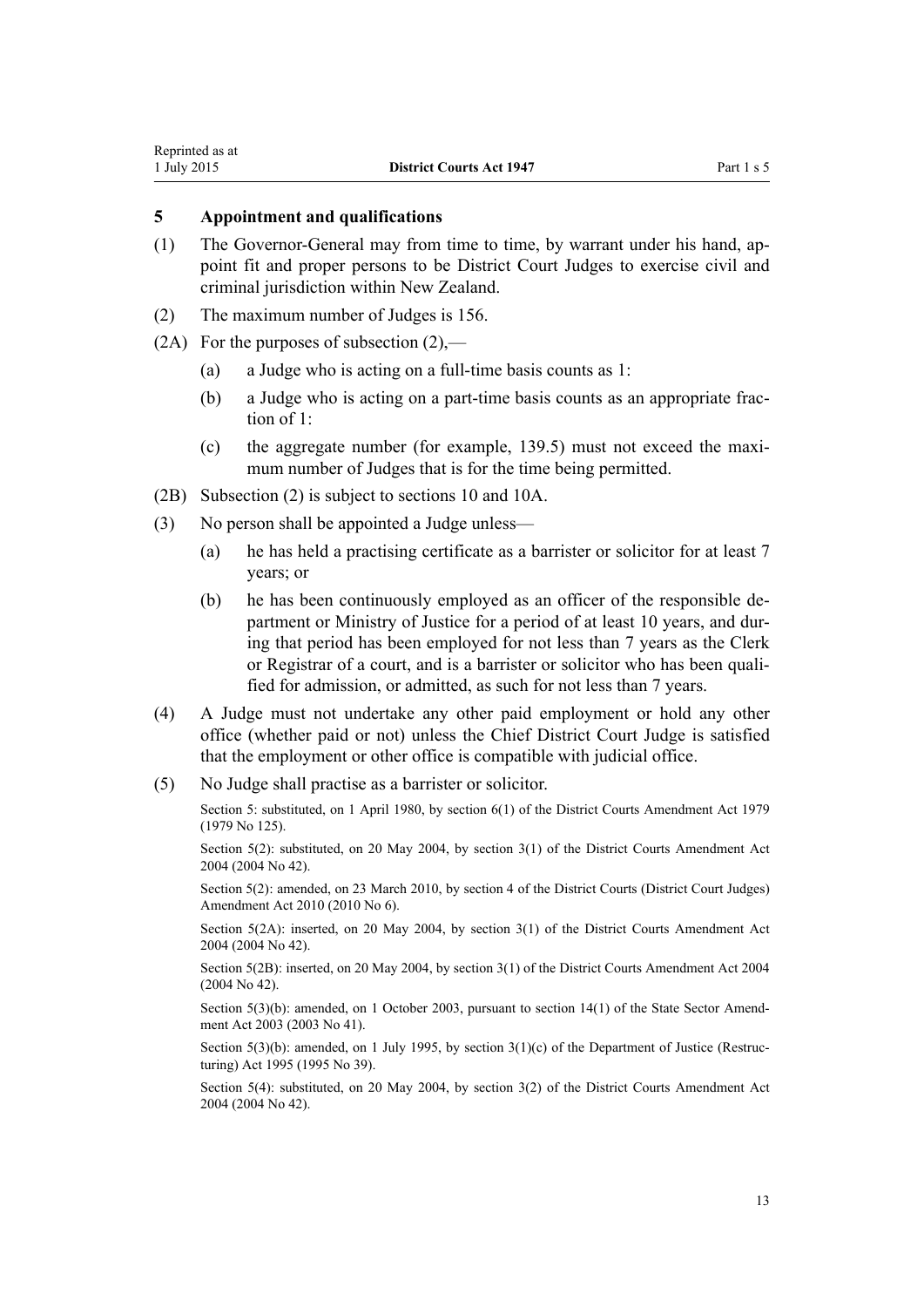#### <span id="page-13-0"></span>**5AA Judges act on full-time basis but may be authorised to act part-time**

- (1) A person acts as a Judge on a full-time basis unless he or she is authorised by the Attorney-General to act on a part-time basis.
- (2) The Attorney-General may, in accordance with subsection (4), authorise a Judge appointed under [section 5](#page-12-0) or section 5A to act on a part-time basis for any specified period.
- (3) To avoid doubt, an authorisation under subsection (2) may take effect as from a Judge's appointment or at any other time, and may be given more than once in respect of the same Judge.
- (4) The Attorney-General may authorise a Judge to act on a part-time basis only—
	- (a) on the request of the Judge; and
	- (b) with the concurrence of the Chief District Court Judge (after consultation with the Principal Environment Judge if the request is from an Environment Judge).
- (5) In considering whether to concur under subsection (4)(b), the Chief District Court Judge must have regard to the ability of the court to discharge its obligations in an orderly and expeditious way.
- (6) A Judge who is authorised to act on a part-time basis must resume acting on a full-time basis at the end of the authorised part-time period.
- (7) The basis on which a Judge acts must not be altered during the term of the Judge's appointment without the Judge's consent, but consent under this subsection is not necessary if the alteration is required by subsection (6).
- (8) This section applies to persons who hold office as District Court Judges regardless of whether they act as District Court Judges, as Environment Judges, or in any other judicial office.

Section 5AA: inserted, on 20 May 2004, by [section 4](http://prd-lgnz-nlb.prd.pco.net.nz/pdflink.aspx?id=DLM293789) of the District Courts Amendment Act 2004 (2004 No 42).

#### **5A Chief District Court Judge**

- (1) The Governor-General shall from time to time, by warrant under his hand, appoint a Chief District Court Judge.
- (2) Subject to subsection (3), the Chief District Court Judge shall hold that office so long as he holds office as a Judge.
- (3) With the prior approval of the Governor-General, the Chief District Court Judge may resign that office without resigning his office as a Judge.
- (4) Whenever by reason of illness, absence from New Zealand, or any other cause the Chief District Court Judge is prevented from exercising the duties of his office, the Governor-General may, by writing under his hand, appoint 1 of the other Judges to act as Chief District Court Judge until the Chief District Court Judge resumes his duties, and during that period to execute the duties of that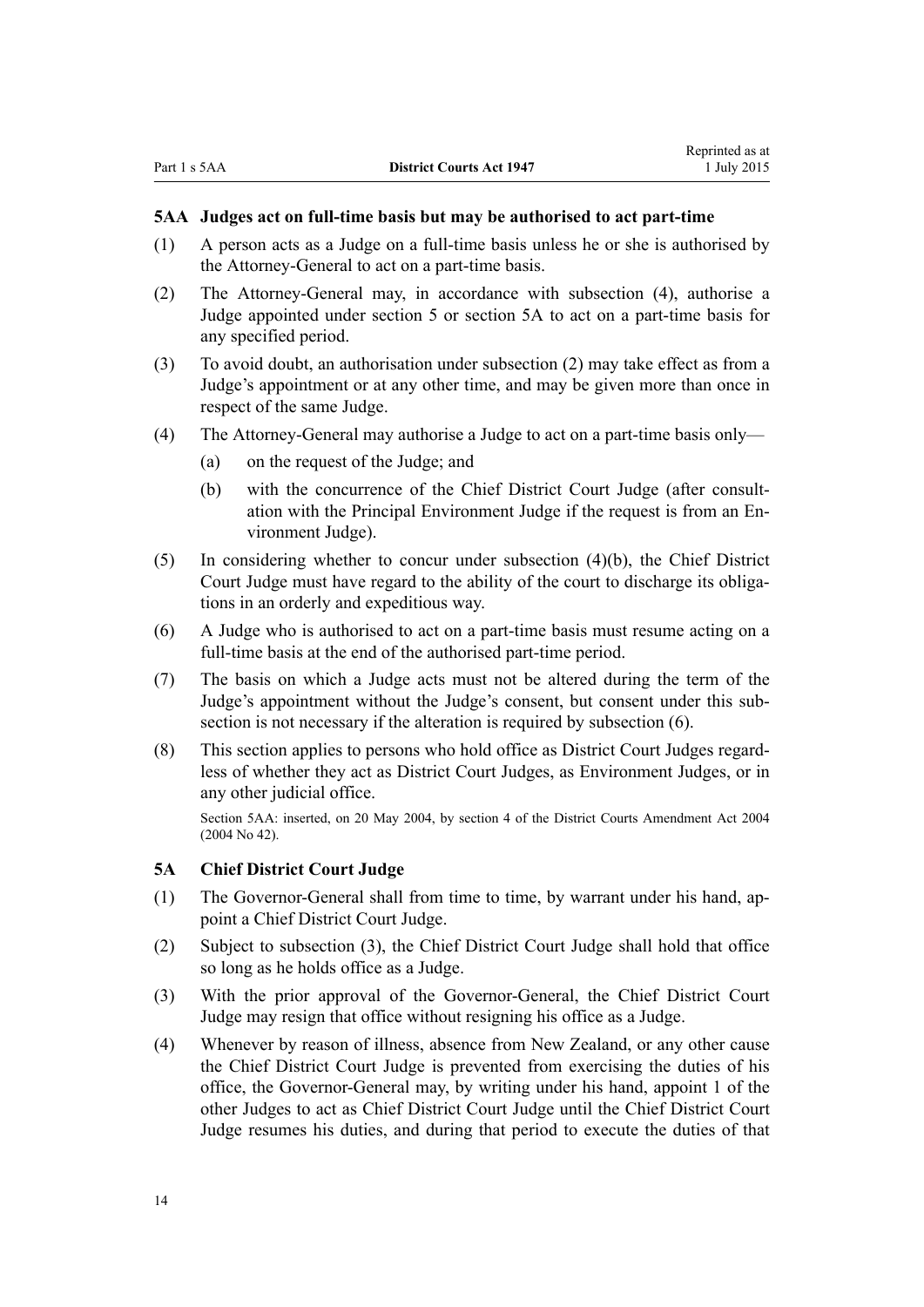<span id="page-14-0"></span>office and to exercise all powers that may be lawfully exercised by the Chief District Court Judge.

Section 5A: inserted, on 1 April 1980, by [section 7](http://prd-lgnz-nlb.prd.pco.net.nz/pdflink.aspx?id=DLM35063) of the District Courts Amendment Act 1979 (1979 No 125).

Section 5A(4): amended, on 1 May 1981, by section 5 of the District Courts Amendment Act 1980 (1980 No 83).

# **5B Appointment of jury trial Judges**

- (1) The Governor-General must, by warrant, appoint sufficient Judges to exercise the criminal jurisdiction of the courts in respect of jury trials under the [Crim](http://prd-lgnz-nlb.prd.pco.net.nz/pdflink.aspx?id=DLM3359902)[inal Procedure Act 2011.](http://prd-lgnz-nlb.prd.pco.net.nz/pdflink.aspx?id=DLM3359902)
- (2) The fact that a Judge is appointed under this section does not limit or affect the power of that Judge to exercise any other jurisdiction of the court or the powers of a Judge.

Compare: 1947 No 16 s 28B

Section 5B: inserted, on 1 July 2013, by [section 4](http://prd-lgnz-nlb.prd.pco.net.nz/pdflink.aspx?id=DLM4058113) of the District Courts Amendment Act (No 2) 2011 (2011 No 88).

#### **6 Salaries and allowances**

- (1) There must be paid to the Chief District Court Judge, to the Principal Environment Judge, to the Principal Family Court Judge, to the Principal Youth Court Judge, and to the other Judges, out of public money, without further appropriation than this section,—
	- (a) salaries at the rates from time to time determined by the Remuneration Authority; and
	- (b) the allowances from time to time determined by the Remuneration Authority; and
	- (c) the additional allowances, being travelling allowances or incidental or minor allowances, from time to time determined by the Governor-General.
- (2) The salary of a Judge shall not be diminished during the continuance of the Judge's appointment.
- (2A) The salary and allowances payable for a period during which a Judge acts on a part-time basis must be calculated and paid as a pro-rata proportion of the salary and allowances for a full-time equivalent position.
- (2B) If a principal Judge ceases to hold the position of principal Judge but continues to hold office as a Judge, the salary and allowances of the Judge may be reduced by the amount of any salary or allowances that the person received solely because of being the principal Judge.
- (2C) For the purpose of subsection (2), the payment of salary and allowances on a pro-rata basis under subsection (2A) or the payment of reduced salary and allowances under subsection (2B) is not a diminution of salary.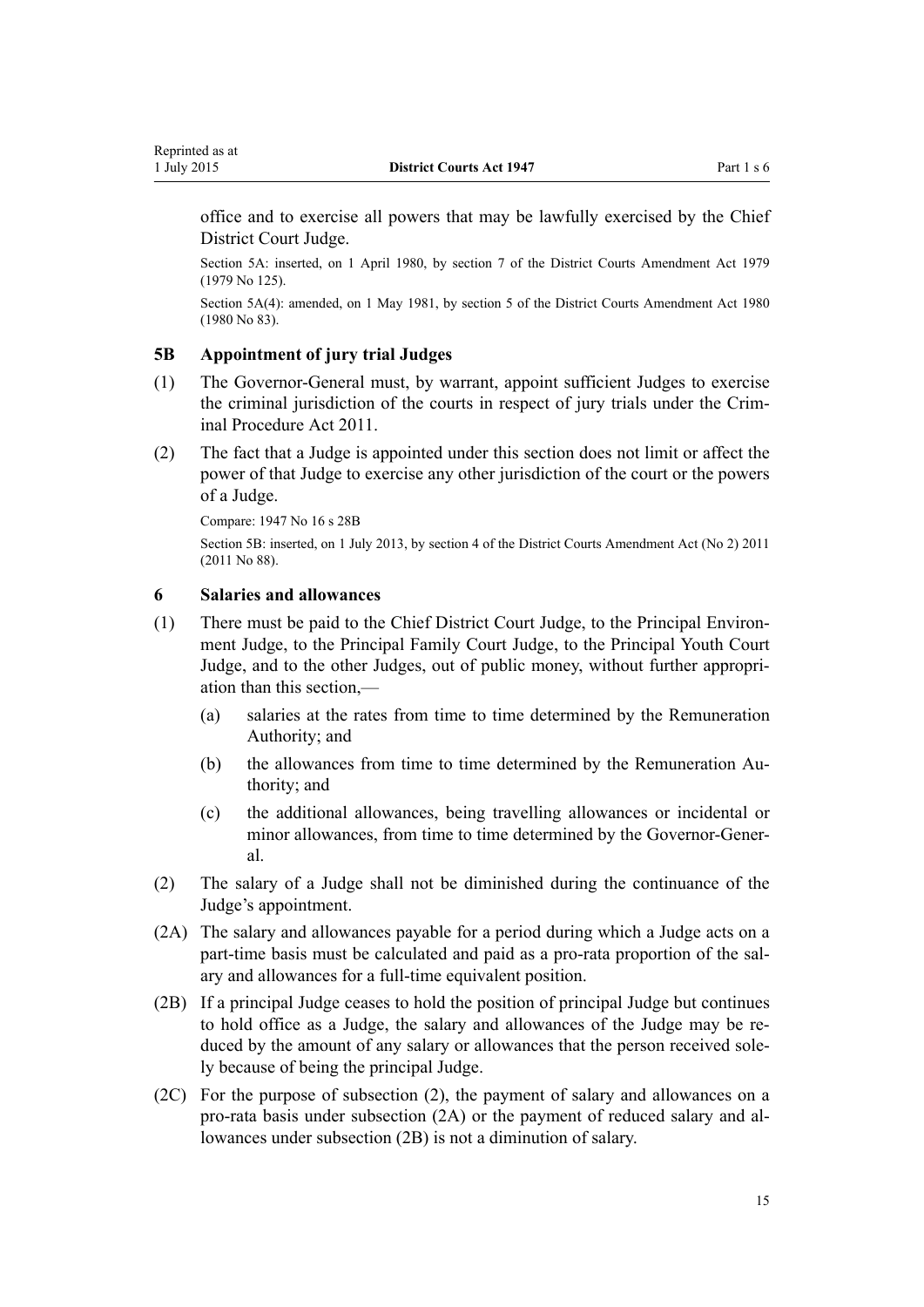- <span id="page-15-0"></span>(3) Subject to the [Remuneration Authority Act 1977,](http://prd-lgnz-nlb.prd.pco.net.nz/pdflink.aspx?id=DLM15636) any determination made under subsection (1) of this section, and any provision of any such determination, may be made so as to come into force on a date to be specified in that behalf in the determination, being the date of the making of the determination or any other date, whether before or after the date of the making of the determination or the date of the commencement of this section.
- (4) Every such determination, and every provision of any such determination, in respect of which no date is specified as aforesaid shall come into force on the date of the making of the determination.

Section 6: substituted, on 1 April 1985, by [section 2](http://prd-lgnz-nlb.prd.pco.net.nz/pdflink.aspx?id=DLM81032) of the District Courts Amendment Act (No 3) 1985 (1985 No 137).

Section 6(1): substituted, on 20 May 2004, by [section 5\(1\)](http://prd-lgnz-nlb.prd.pco.net.nz/pdflink.aspx?id=DLM293791) of the District Courts Amendment Act 2004 (2004 No 42).

Section 6(2A): inserted, on 20 May 2004, by [section 5\(2\)](http://prd-lgnz-nlb.prd.pco.net.nz/pdflink.aspx?id=DLM293791) of the District Courts Amendment Act 2004 (2004 No 42).

Section 6(2B): inserted, on 20 May 2004, by [section 5\(2\)](http://prd-lgnz-nlb.prd.pco.net.nz/pdflink.aspx?id=DLM293791) of the District Courts Amendment Act 2004 (2004 No 42).

Section 6(2C): inserted, on 20 May 2004, by [section 5\(2\)](http://prd-lgnz-nlb.prd.pco.net.nz/pdflink.aspx?id=DLM293791) of the District Courts Amendment Act 2004 (2004 No 42).

Section 6(3): amended, on 1 April 2003, by [section 4\(1\)](http://prd-lgnz-nlb.prd.pco.net.nz/pdflink.aspx?id=DLM167443) of the Remuneration Authority (Members of Parliament) Amendment Act 2002 (2002 No 54).

# **7 Tenure of office**

- (1) The Governor-General may, if he thinks fit, remove a Judge for inability or misbehaviour.
- (1A) To avoid doubt, a Judge may be removed under subsection (1) for inability or misbehaviour related to the exercise, contemplated by section 8(d), of the judicial authority conferred on a coroner by the [Coroners Act 2006](http://prd-lgnz-nlb.prd.pco.net.nz/pdflink.aspx?id=DLM377056).
- (2) Every Judge shall retire from office on attaining the age of 70 years.

Section 7(1): amended, on 1 April 1980, pursuant to [section 18\(1\)](http://prd-lgnz-nlb.prd.pco.net.nz/pdflink.aspx?id=DLM35085) of the District Courts Amendment Act 1979 (1979 No 125).

Section 7(1A): inserted, on 1 July 2007, by [section 146](http://prd-lgnz-nlb.prd.pco.net.nz/pdflink.aspx?id=DLM378303) of the Coroners Act 2006 (2006 No 38).

Section 7(2): amended, on 6 March 2007, by [section 4](http://prd-lgnz-nlb.prd.pco.net.nz/pdflink.aspx?id=DLM404764) of the District Courts Amendment Act 2007 (2007 No 1).

Section 7(2): amended, on 1 April 1980, pursuant to [section 18\(1\)](http://prd-lgnz-nlb.prd.pco.net.nz/pdflink.aspx?id=DLM35085) of the District Courts Amendment Act 1979 (1979 No 125).

#### **8** *Ex officio* **functions of Judges**

Every Judge, by virtue of his office,—

- (a) shall be a Justice of the Peace for New Zealand:
- (b) shall, though sitting alone, have all such powers, functions, and discretions, unless otherwise specially provided, as now are or hereafter may be exercised by 2 Justices:

Compare: 1928 No 14 ss 7(2), 9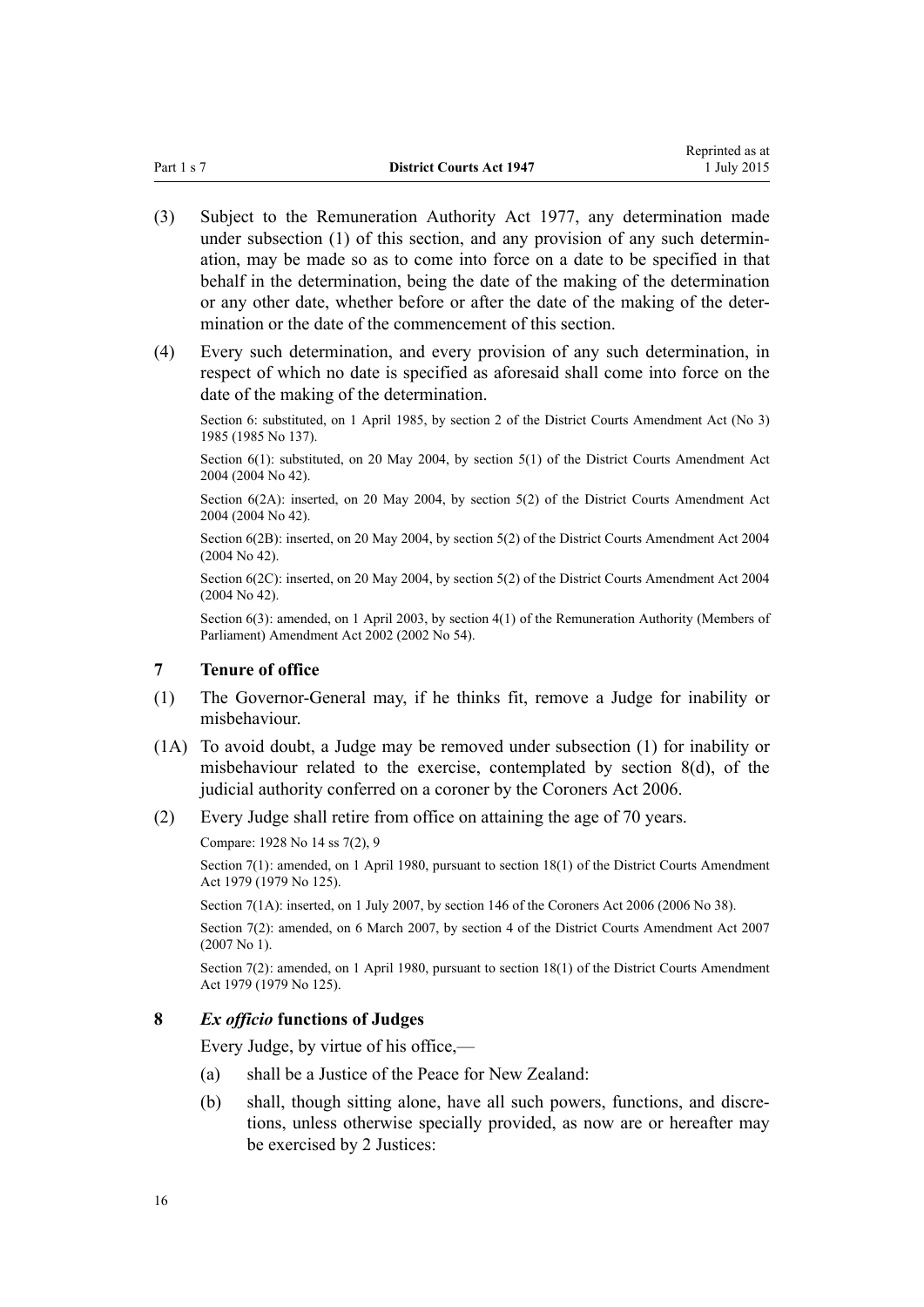- <span id="page-16-0"></span>(c) shall have full power to do alone whatever is authorized to be done by 2 Justices under the [Criminal Procedure Act 2011](http://prd-lgnz-nlb.prd.pco.net.nz/pdflink.aspx?id=DLM3359902), or under any other Act now or hereafter in force in New Zealand:
- (d) shall be a Coroner for New Zealand.

Compare: 1928 No 14 s 14

Section 8 heading: amended, on 1 April 1980, pursuant to [section 18\(1\)](http://prd-lgnz-nlb.prd.pco.net.nz/pdflink.aspx?id=DLM35085) of the District Courts Amendment Act 1979 (1979 No 125).

Section 8: amended, on 1 April 1980, pursuant to [section 18\(1\)](http://prd-lgnz-nlb.prd.pco.net.nz/pdflink.aspx?id=DLM35085) of the District Courts Amendment Act 1979 (1979 No 125).

Section 8(c): amended, on 1 July 2013, by [section 12](http://prd-lgnz-nlb.prd.pco.net.nz/pdflink.aspx?id=DLM4058121) of the District Courts Amendment Act (No 2) 2011 (2011 No 88).

# **9 Assignment and rostering of District Court Judges**

- (1) The Chief District Court Judge shall be responsible for ensuring the orderly and expeditious discharge of the business of District Courts throughout New Zealand, and accordingly may, after consultation with the Principal Family Court Judge and the Principal Youth Court Judge, give all such directions as are contemplated by subsection (2).
- (2) Each Judge shall sit in such jurisdictions at such times as the Chief District Court Judge may from time to time direct.
- (3) The fact that a Judge sits in any particular court shall be conclusive evidence of his or her authority so to do, and no exercise of any jurisdiction or power by a Judge shall be questioned on the ground that he or she was not authorised to sit in the court where the jurisdiction or power was so exercised.
- (4) The reference in subsection (2) to **jurisdictions** means—
	- (a) the ordinary civil and criminal jurisdiction of District Courts, including common law and equitable jurisdiction and admiralty jurisdiction:
	- (b) the specialist jurisdiction of District Courts by virtue of the constitution of Family Courts and Youth Courts as divisions of District Courts.
- (5) For the avoidance of doubt, it is hereby declared that the power conferred by this section on the Chief District Court Judge does not include the power to give directions in relation to any District Court Judge who for the time being presides over, or holds office as a member of, or holds office as, a tribunal.

Section 9: substituted, on 2 September 1996, by section 3(1) of the District Courts Amendment Act 1996 (1996 No 119).

#### **10 Acting Judges**

(1) The Governor-General may at any time during the illness or absence of any Judge, or for any other temporary purpose, by warrant under his hand appoint 1 or more Judges to hold office for such time as is specified in the said warrant. Every such Judge shall be paid such salary, not exceeding the amount payable by law to Judges, as may be appropriated by Parliament for the purpose.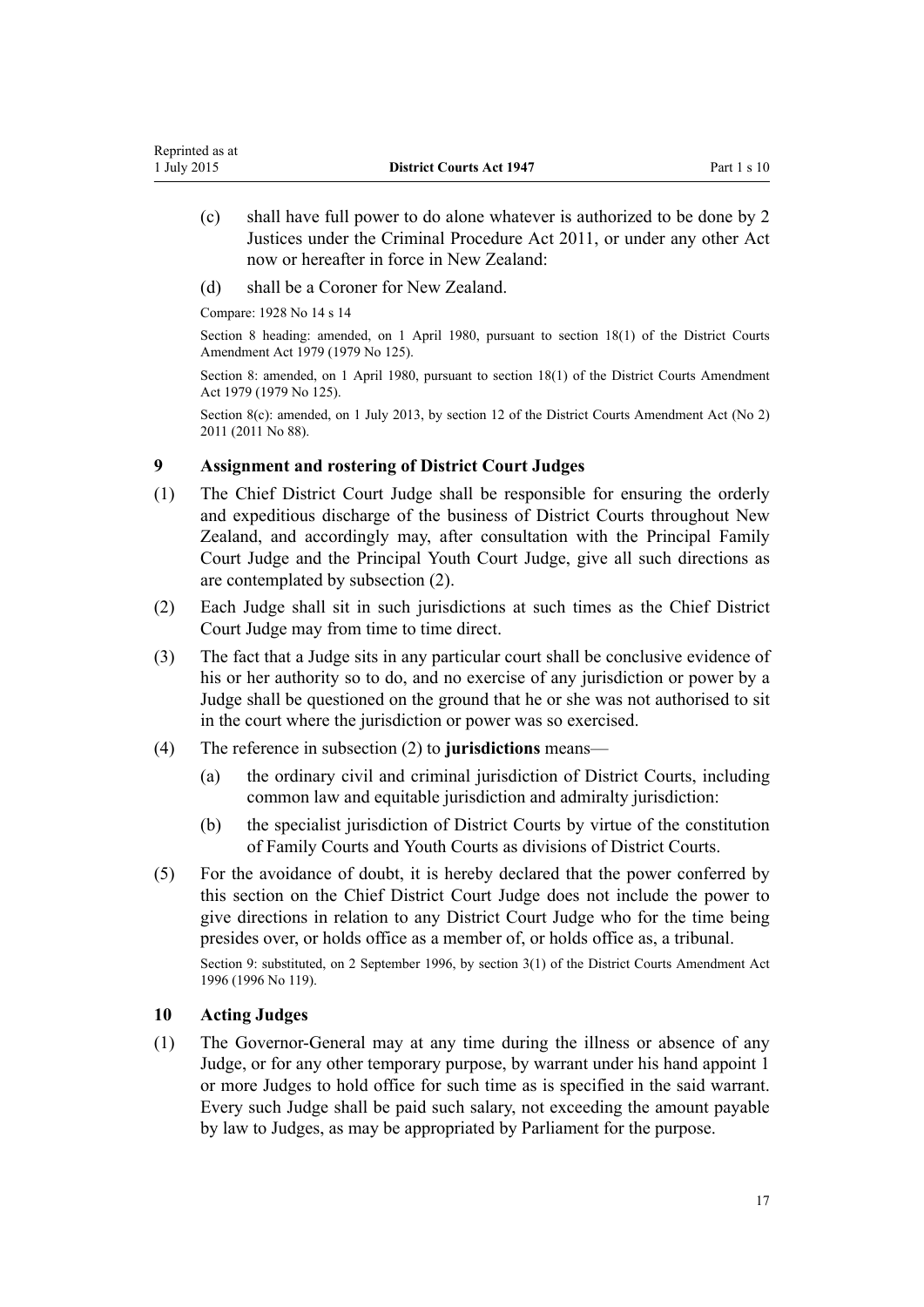<span id="page-17-0"></span>(2) No person shall be appointed as a Judge under this section unless he is eligible for appointment as a Judge pursuant to [section 5](#page-12-0), save that a person otherwise qualified who has attained the age of 70 years (including a Judge who has retired after attaining that age) may be appointed as a Judge under this section for a period not exceeding 12 months, or for 2 or more periods not exceeding 4 years in the aggregate.

Compare: 1928 No 14 s 12

Section 10 heading: amended, on 1 April 1980, pursuant to [section 18\(1\)](http://prd-lgnz-nlb.prd.pco.net.nz/pdflink.aspx?id=DLM35085) of the District Courts Amendment Act 1979 (1979 No 125).

Section 10(1): amended, on 1 April 1980, pursuant to [section 18\(1\)](http://prd-lgnz-nlb.prd.pco.net.nz/pdflink.aspx?id=DLM35085) of the District Courts Amendment Act 1979 (1979 No 125).

Section 10(2): amended, on 6 March 2007, by [section 5](http://prd-lgnz-nlb.prd.pco.net.nz/pdflink.aspx?id=DLM404765) of the District Courts Amendment Act 2007 (2007 No 1).

Section 10(2): amended, on 1 April 1980, pursuant to [section 18\(1\)](http://prd-lgnz-nlb.prd.pco.net.nz/pdflink.aspx?id=DLM35085) of the District Courts Amendment Act 1979 (1979 No 125).

Section 10(2): amended, on 18 November 1964, by section 3 of the District Courts Amendment Act 1964 (1964 No 99).

#### **10A Retired Judges may act**

- (1) Any person who has retired from office as a Judge on attaining the age of 70 years, or who has sooner resigned, may be appointed from time to time as an acting Judge by the Governor-General by warrant under his hand.
- (1A) Notwithstanding section 28B, any person so appointed may, at the same time or at any subsequent time during the term of his appointment, be appointed to exercise the criminal jurisdiction of the courts under Part 2A; and any such appointment shall take effect during any period when, and in any place where, that person is entitled under subsection (4) to act as a Judge.
- (2) Notwithstanding the provisions of [section 435](http://prd-lgnz-nlb.prd.pco.net.nz/pdflink.aspx?id=DLM155048) of the Children, Young Persons, and Their Families Act 1989, any person so appointed may at the same time or at any subsequent time during the term of that person's appointment be designated as a Youth Court Judge, and any such designation shall take effect during any period when and in any place where pursuant to subsection (4) that person is entitled to act as a Judge.
- (3) Each such appointment shall be for a term not exceeding 2 years or, if the person has attained the age of 72 years, not exceeding 12 months.
- (4) During the term of the warrant, the person so appointed may act as a District Court Judge during such period or periods only and in such place or places only as the Chief District Court Judge may fix.
- (5) Every acting Judge so appointed shall, during the period when he acts as a Judge, but not otherwise, be paid a salary at the rate for the time being prescribed for Judges under [section 6](#page-14-0) and during that period he shall have all the jurisdiction, powers, protections, privileges, and immunities of a Judge.

Section 10A: inserted, on 29 June 1974, by section 4 of the District Courts Amendment Act 1974 (1974 No 20).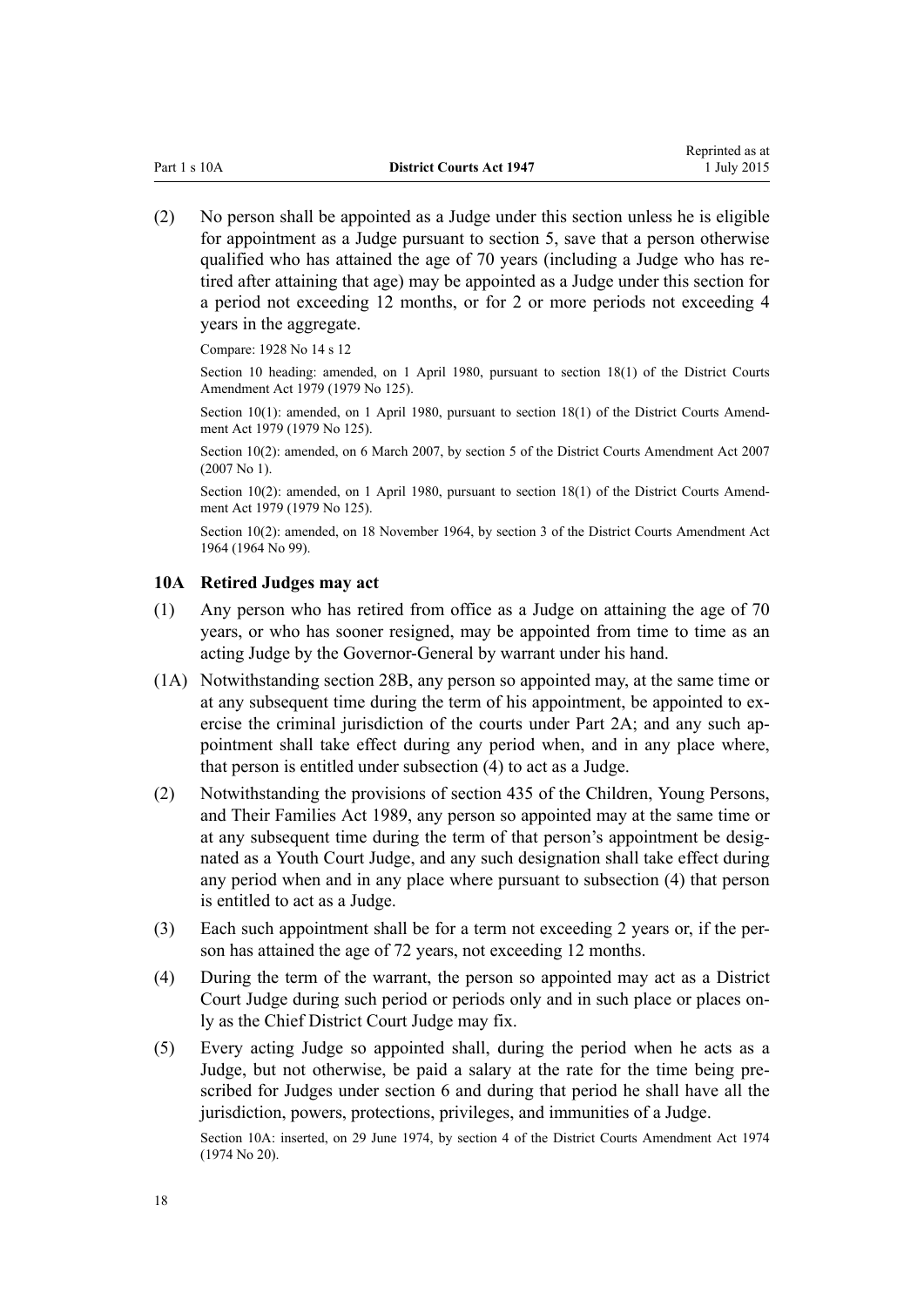<span id="page-18-0"></span>Section 10A heading: amended, on 1 May 1981, by section 6 of the District Courts Amendment Act 1980 (1980 No 83).

Section 10A(1): amended, on 6 March 2007, by [section 6](http://prd-lgnz-nlb.prd.pco.net.nz/pdflink.aspx?id=DLM404766) of the District Courts Amendment Act 2007 (2007 No 1).

Section 10A(1): amended, on 1 April 1980, pursuant to [section 18\(1\)](http://prd-lgnz-nlb.prd.pco.net.nz/pdflink.aspx?id=DLM35085) of the District Courts Amendment Act 1979 (1979 No 125).

Section 10A(1A): inserted, on 1 May 1981, by section 6 of the District Courts Amendment Act 1980 (1980 No 83).

Section 10A(2): substituted, on 1 November 1989, by [section 449](http://prd-lgnz-nlb.prd.pco.net.nz/pdflink.aspx?id=DLM155091) of the Children, Young Persons, and Their Families Act 1989 (1989 No 24).

Section 10A(4): substituted, on 1 April 1980, by [section 8\(2\)](http://prd-lgnz-nlb.prd.pco.net.nz/pdflink.aspx?id=DLM35066) of the District Courts Amendment Act 1979 (1979 No 125).

Section 10A(5): amended, on 1 April 1980, pursuant to [section 18\(1\)](http://prd-lgnz-nlb.prd.pco.net.nz/pdflink.aspx?id=DLM35085) of the District Courts Amendment Act 1979 (1979 No 125).

#### **11 Jurisdiction of Judge in Chatham Islands**

- (1) The Governor-General may from time to time by warrant under his hand appoint a fit person to be a Judge to exercise criminal and civil jurisdiction, other than the jurisdiction conferred by Part 2A, in the Chatham Islands.
- (2) A Judge so appointed shall hold office during the pleasure of the Governor-General, and shall receive in each and every year such salary as is from time to time appropriated for the purpose by Parliament.
- (3) Subsections (1) to (5) of [section 5](#page-12-0) and [sections 6](#page-14-0) and [7](#page-15-0) shall not apply to a Judge appointed under this section, but except as aforesaid this Act shall apply to such a Judge.

Compare: 1928 No 14 s 11

Section 11 heading: amended, on 1 May 1981, by section 7 of the District Courts Amendment Act 1980 (1980 No 83).

Section 11(1): amended, on 1 May 1981, by section 7 of the District Courts Amendment Act 1980 (1980 No 83).

Section 11(1): amended, on 1 April 1980, pursuant to [section 18\(1\)](http://prd-lgnz-nlb.prd.pco.net.nz/pdflink.aspx?id=DLM35085) of the District Courts Amendment Act 1979 (1979 No 125).

Section 11(2): amended, on 1 April 1980, pursuant to [section 18\(1\)](http://prd-lgnz-nlb.prd.pco.net.nz/pdflink.aspx?id=DLM35085) of the District Courts Amendment Act 1979 (1979 No 125).

Section 11(3): amended, on 1 April 1980, pursuant to [section 18\(1\)](http://prd-lgnz-nlb.prd.pco.net.nz/pdflink.aspx?id=DLM35085) of the District Courts Amendment Act 1979 (1979 No 125).

#### *Community Magistrates*

Heading: inserted, on 30 June 1998, by [section 3](http://prd-lgnz-nlb.prd.pco.net.nz/pdflink.aspx?id=DLM427916) of the District Courts Amendment Act 1998 (1998 No 76).

#### **11A Appointment of Community Magistrates**

(1) The Governor-General may from time to time, by warrant under the Governor-General's hand and on the advice of the Minister of Justice, appoint to be Community Magistrates such of the persons qualified for appointment as the Governor-General, on the advice of the Minister, thinks fit.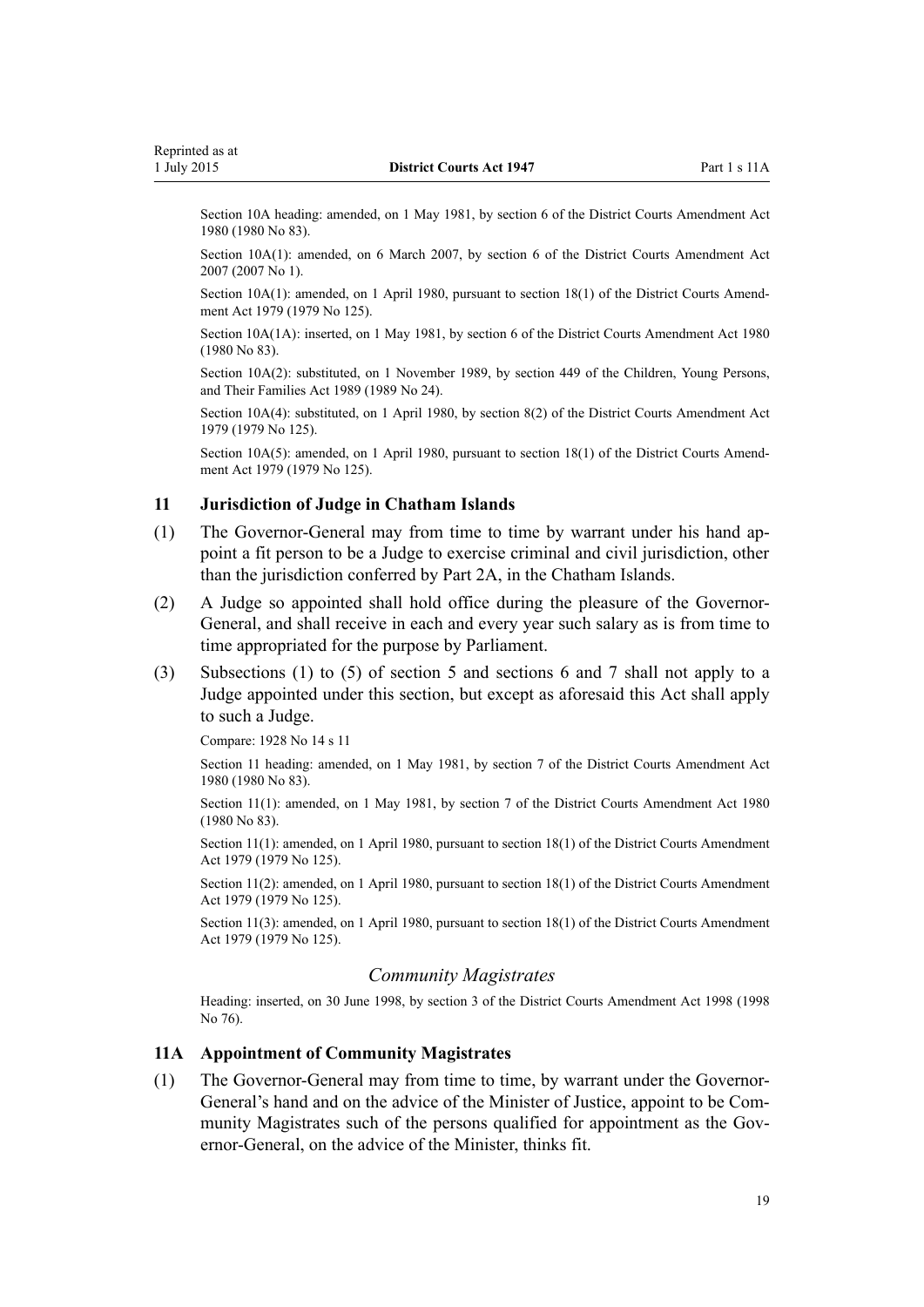- <span id="page-19-0"></span>(2) A person is qualified for appointment as a Community Magistrate only if that person—
	- (a) is capable, by reason of that person's personal qualities, experience, and skills, of performing the functions of a Community Magistrate; and
	- (b) has been designated, in accordance with a selection process prescribed by regulations made under [section 123,](#page-106-0) as a person qualified for appointment as a Community Magistrate.
- (3) The Minister must, before giving advice in relation to any appointment under subsection (1), consult with such persons as the Minister considers appropriate. Compare: 1988 No 110 [s 7\(1\), \(2\)](http://prd-lgnz-nlb.prd.pco.net.nz/pdflink.aspx?id=DLM133630)

Section 11A: inserted, on 30 June 1998, by [section 3](http://prd-lgnz-nlb.prd.pco.net.nz/pdflink.aspx?id=DLM427916) of the District Courts Amendment Act 1998 (1998 No 76).

#### **11B Right to hold other office and to engage in other employment**

- (1) Subject to subsection (2), a Community Magistrate may—
	- (a) hold any other office; and
	- (b) engage in any other employment or calling—

that, in the opinion of the Governor-General, will not impair the proper discharge of the functions of a Community Magistrate.

- (2) No Community Magistrate may—
	- (a) hold a current practising certificate under the [Law Practitioners Act](http://prd-lgnz-nlb.prd.pco.net.nz/pdflink.aspx?id=DLM62319)  $1982$ ; or
	- (b) hold office as a constable or as a traffic officer; or
	- (c) hold office as an employee of the Public Service who is employed—
		- (i) in the Ministry of Justice; or
		- (ii) in the Department of Corrections; or
		- (iii) *[Repealed]*
		- (iv) as an officer of the High Court or of a District Court; or
	- (d) be a party to a prison management contract entered into under [section](http://prd-lgnz-nlb.prd.pco.net.nz/pdflink.aspx?id=DLM297118) [198\(1\)](http://prd-lgnz-nlb.prd.pco.net.nz/pdflink.aspx?id=DLM297118) of the Corrections Act 2004 or to a security contract entered into under [section 166](http://prd-lgnz-nlb.prd.pco.net.nz/pdflink.aspx?id=DLM296556) of the Corrections Act 2004; or
	- (e) be a security officer within the meaning of section  $3(1)$  of the Corrections Act 2004; or
	- (f) be a social worker within the meaning of section  $2(1)$  of the Children, Young Persons, and Their Families Act 1989.

Compare: 1988 No 110 [s 7\(5\)](http://prd-lgnz-nlb.prd.pco.net.nz/pdflink.aspx?id=DLM133630)

Section 11B: inserted, on 30 June 1998, by [section 3](http://prd-lgnz-nlb.prd.pco.net.nz/pdflink.aspx?id=DLM427916) of the District Courts Amendment Act 1998 (1998 No 76).

Section 11B(2)(b): amended, on 1 October 2008, pursuant to [section 116\(a\)\(ii\)](http://prd-lgnz-nlb.prd.pco.net.nz/pdflink.aspx?id=DLM1102349) of the Policing Act 2008 (2008 No 72).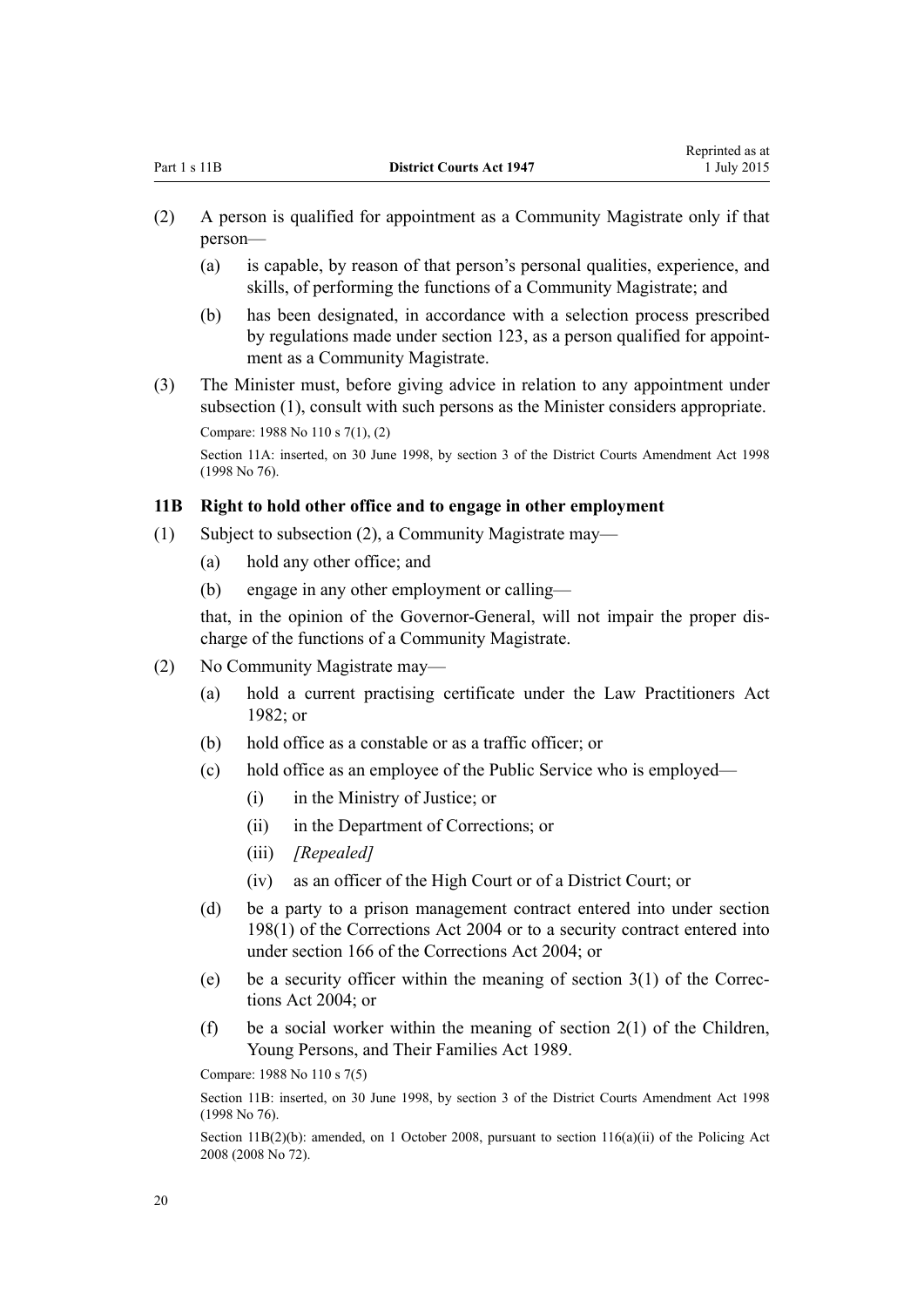<span id="page-20-0"></span>Section 11B(2)(c)(iii): repealed, on 1 October 2003, by [section 12\(2\)](http://prd-lgnz-nlb.prd.pco.net.nz/pdflink.aspx?id=DLM201376) of the State Sector Amendment Act 2003 (2003 No 41).

Section 11B(2)(d): amended, on 8 December 2009, by [section 8\(2\)](http://prd-lgnz-nlb.prd.pco.net.nz/pdflink.aspx?id=DLM1888329) of the Corrections (Contract Management of Prisons) Amendment Act 2009 (2009 No 59).

Section 11B(2)(d): amended, on 1 June 2005, by [section 206](http://prd-lgnz-nlb.prd.pco.net.nz/pdflink.aspx?id=DLM297136) of the Corrections Act 2004 (2004 No 50).

Section  $11B(2)(e)$ : amended, on 1 June 2005, by [section 206](http://prd-lgnz-nlb.prd.pco.net.nz/pdflink.aspx?id=DLM297136) of the Corrections Act 2004 (2004) No 50).

#### **11C Functions and powers of Community Magistrates**

- (1) The functions and powers of Community Magistrates are to carry out such functions and powers as are conferred on Community Magistrates—
	- (a) by the [Criminal Procedure Act 2011;](http://prd-lgnz-nlb.prd.pco.net.nz/pdflink.aspx?id=DLM3359902) or
	- (b) by the [Summary Offences Act 1981;](http://prd-lgnz-nlb.prd.pco.net.nz/pdflink.aspx?id=DLM53347) or
	- (c) by any other enactment.
- (2) Each Community Magistrate is to sit in such courts at such times as the Chief District Court Judge may from time to time direct after consultation with—
	- (a) the Chief Community Magistrate; or
	- (b) if the office of Chief Community Magistrate is vacant, such other Community Magistrate as the Chief District Court Judge thinks fit.
- (3) The fact that a Community Magistrate sits in any particular court is conclusive evidence of his or her authority to do so.

Section 11C: inserted, on 30 June 1998, by [section 3](http://prd-lgnz-nlb.prd.pco.net.nz/pdflink.aspx?id=DLM427916) of the District Courts Amendment Act 1998 (1998 No 76).

Section  $11C(1)(a)$ : replaced, on 1 July 2013, by [section 12](http://prd-lgnz-nlb.prd.pco.net.nz/pdflink.aspx?id=DLM4058121) of the District Courts Amendment Act (No 2) 2011 (2011 No 88).

## **11CA No proceeding against Community Magistrate unless he or she acted without jurisdiction**

- (1) No proceeding may be commenced against any Community Magistrate for any act done by him or her, unless he or she has exceeded his or her jurisdiction or has acted without jurisdiction.
- (2) If a warrant to seize property or warrant of commitment is granted by a Community Magistrate in good faith in reliance on a conviction or order entered or made by 1 or more Justices or 1 or more Community Magistrates, no proceeding may be commenced against the Community Magistrate who granted the warrant by reason of any defect in the conviction or order, or by reason of any want of jurisdiction in the Justice or Justices or Community Magistrate or Community Magistrates who entered or made it.

Compare: 1927 No 37 ss 341, 344, 345, 348; 1957 No 87 [s 193](http://prd-lgnz-nlb.prd.pco.net.nz/pdflink.aspx?id=DLM313782)

Section 11CA: inserted, on 1 July 2013, by [section 5](http://prd-lgnz-nlb.prd.pco.net.nz/pdflink.aspx?id=DLM4058115) of the District Courts Amendment Act (No 2) 2011 (2011 No 88).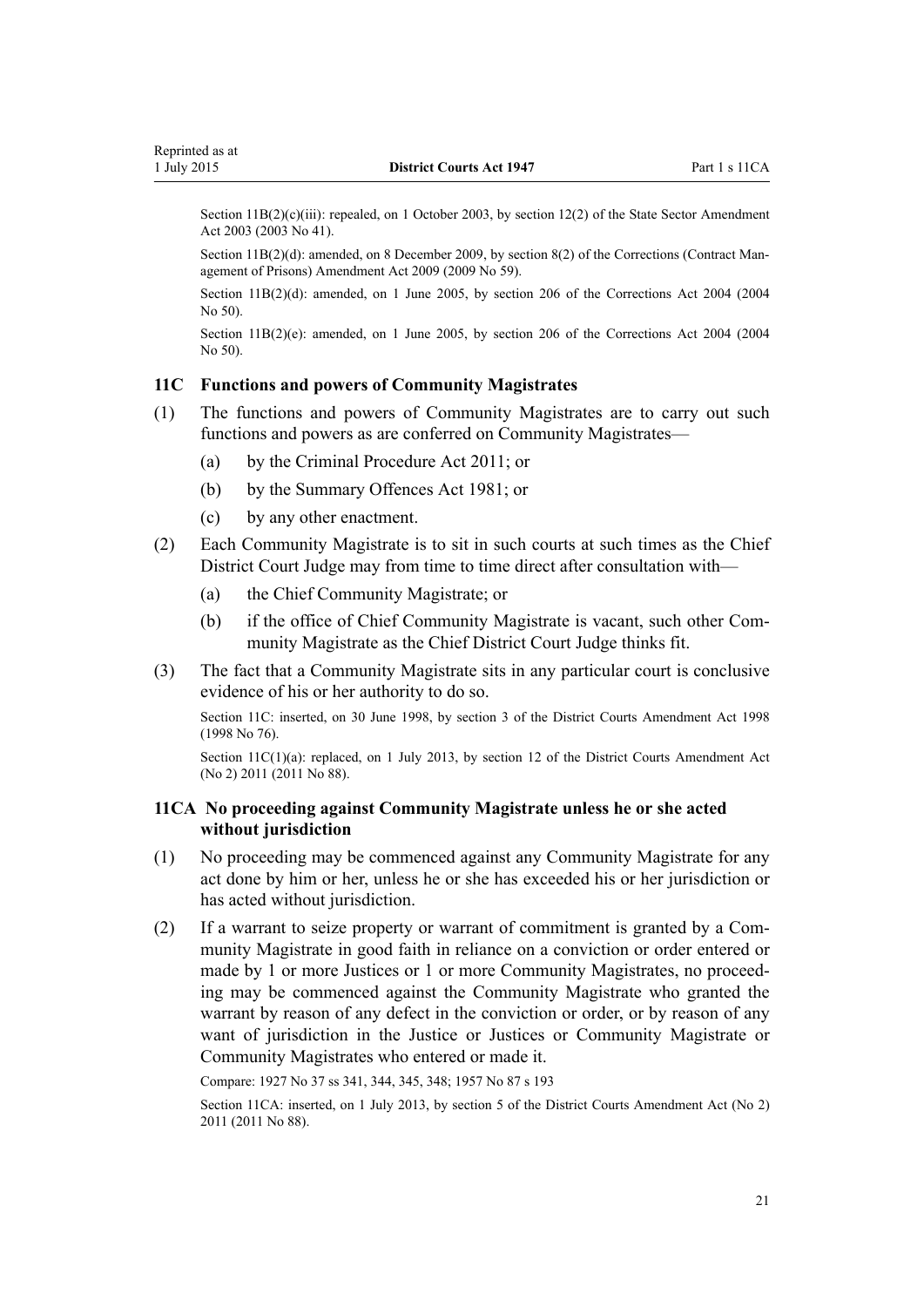# <span id="page-21-0"></span>**11CB No proceeding against Community Magistrate to be commenced in District Court**

No proceeding against any Community Magistrate by any person claiming to have been injured by an act done by the Community Magistrate in excess of jurisdiction or without jurisdiction may be commenced in a District Court.

Compare: 1927 No 37 s 353; 1957 No 87 [s 194](http://prd-lgnz-nlb.prd.pco.net.nz/pdflink.aspx?id=DLM313791)

Section 11CB: inserted, on 1 July 2013, by [section 5](http://prd-lgnz-nlb.prd.pco.net.nz/pdflink.aspx?id=DLM4058115) of the District Courts Amendment Act (No 2) 2011 (2011 No 88).

#### **11CC Onus of proof**

In any proceeding commenced against a Community Magistrate by a person claiming to have been injured by an act done by the Community Magistrate in excess of jurisdiction or without jurisdiction, the onus of proving the excess or want of jurisdiction lies on the person alleging it.

Compare: 1927 No 37 s 365; 1957 No 87 [s 195](http://prd-lgnz-nlb.prd.pco.net.nz/pdflink.aspx?id=DLM313795)

Section 11CC: inserted, on 1 July 2013, by [section 5](http://prd-lgnz-nlb.prd.pco.net.nz/pdflink.aspx?id=DLM4058115) of the District Courts Amendment Act (No 2) 2011 (2011 No 88).

#### **11CD Plaintiff may be ordered to give security for costs**

- (1) This section applies to any proceeding commenced against a Community Magistrate by a person claiming to have been injured by an act done by the Community Magistrate in excess of jurisdiction or without jurisdiction.
- (2) The High Court or any Judge of that court, on application by the Community Magistrate at any time before the day fixed for the trial of the proceeding, may order the plaintiff to give security for the costs of the proceeding to the satisfaction of the Registrar of the High Court in a sum not exceeding \$500.
- (3) If security is ordered to be given, the court or Judge may direct that in the meantime all proceedings are stayed.

Compare: 1927 No 37 ss 357, 359; 1957 No 87 [s 196](http://prd-lgnz-nlb.prd.pco.net.nz/pdflink.aspx?id=DLM313798) Section 11CD: inserted, on 1 July 2013, by [section 5](http://prd-lgnz-nlb.prd.pco.net.nz/pdflink.aspx?id=DLM4058115) of the District Courts Amendment Act (No 2) 2011 (2011 No 88).

#### **11CE Indemnity to Community Magistrate**

- (1) Subsection (2) applies to any Community Magistrate against whom a judgment has been entered to pay damages or costs to any person injured as a result of any act done by the Community Magistrate in excess of jurisdiction or without jurisdiction.
- (2) The Community Magistrate must be indemnified by the Crown to the full amount of the judgment if he or she produces a certificate signed by a Judge of the High Court stating that, in the Judge's opinion,—
	- (a) the Community Magistrate acted in good faith under the belief that he or she had in fact jurisdiction; and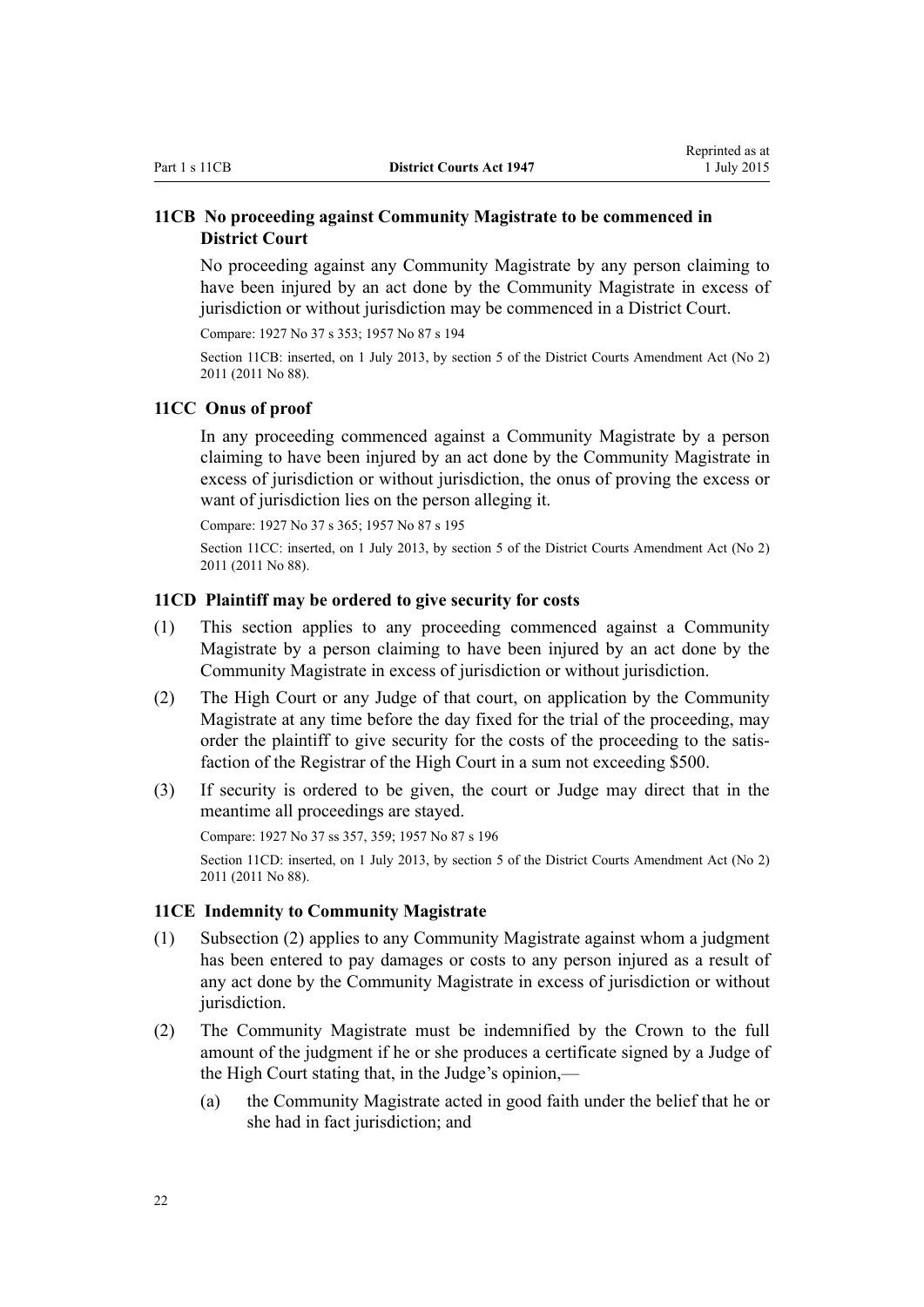- <span id="page-22-0"></span>(b) in all the circumstances the Community Magistrate ought fairly and reasonably to be excused.
- (3) Subsections (4) and (5) apply if a Community Magistrate settles a claim against him or her by paying or agreeing to pay an agreed amount of damages or costs before proceedings are commenced, or before or during trial of the proceeding.
- (4) The Community Magistrate must be indemnified by the Crown to the full amount of the amount paid or agreed to be paid if he or she produces a certificate signed by a Judge of the High Court stating that, in the Judge's opinion,—
	- (a) the Community Magistrate acted in good faith under the belief that he or she had in fact jurisdiction; and
	- (b) in all the circumstances the Community Magistrate ought fairly and reasonably to be excused; and
	- (c) the amount paid or agreed to be paid was fair and reasonable.
- (5) If the High Court Judge is not satisfied of the matter in subsection (4)(c), the Judge may issue the certificate in respect of any lesser sum that in the Judge's opinion is adequate to settle the plaintiff's claim, and in that case the Community Magistrate must be indemnified by the Crown to the amount specified in the certificate.
- (6) Application for a certificate under any of subsections (2), (4), or (5) may be made by a Community Magistrate at any time to a Judge in chambers, and the Judge has power to grant the certificate after considering all evidence that is given before him or her either orally or in the form of affidavits.
- (7) A copy of the application must be served by the Community Magistrate on the Attorney-General, who is entitled to appear and oppose it.

Compare: 1957 No 87 [s 197](http://prd-lgnz-nlb.prd.pco.net.nz/pdflink.aspx?id=DLM314005)

Section 11CE: inserted, on 1 July 2013, by [section 5](http://prd-lgnz-nlb.prd.pco.net.nz/pdflink.aspx?id=DLM4058115) of the District Courts Amendment Act (No 2) 2011 (2011 No 88).

# **11D Chief Community Magistrate**

- (1) The Governor-General may from time to time, by warrant under the Governor-General's hand and on the advice of the Minister of Justice, appoint a Chief Community Magistrate.
- (2) No person may be appointed as Chief Community Magistrate unless that person has held a practising certificate as a barrister or solicitor for at least 5 years.
- (3) The criteria and procedures for appointment of a person as Chief Community Magistrate may be prescribed by regulations made under [section 123](#page-106-0); but the failure to make any such regulations does not preclude the appointment of a person as Chief Community Magistrate.
- (4) Subject to subsection (5), the Chief Community Magistrate holds office so long as he or she holds office as a Community Magistrate.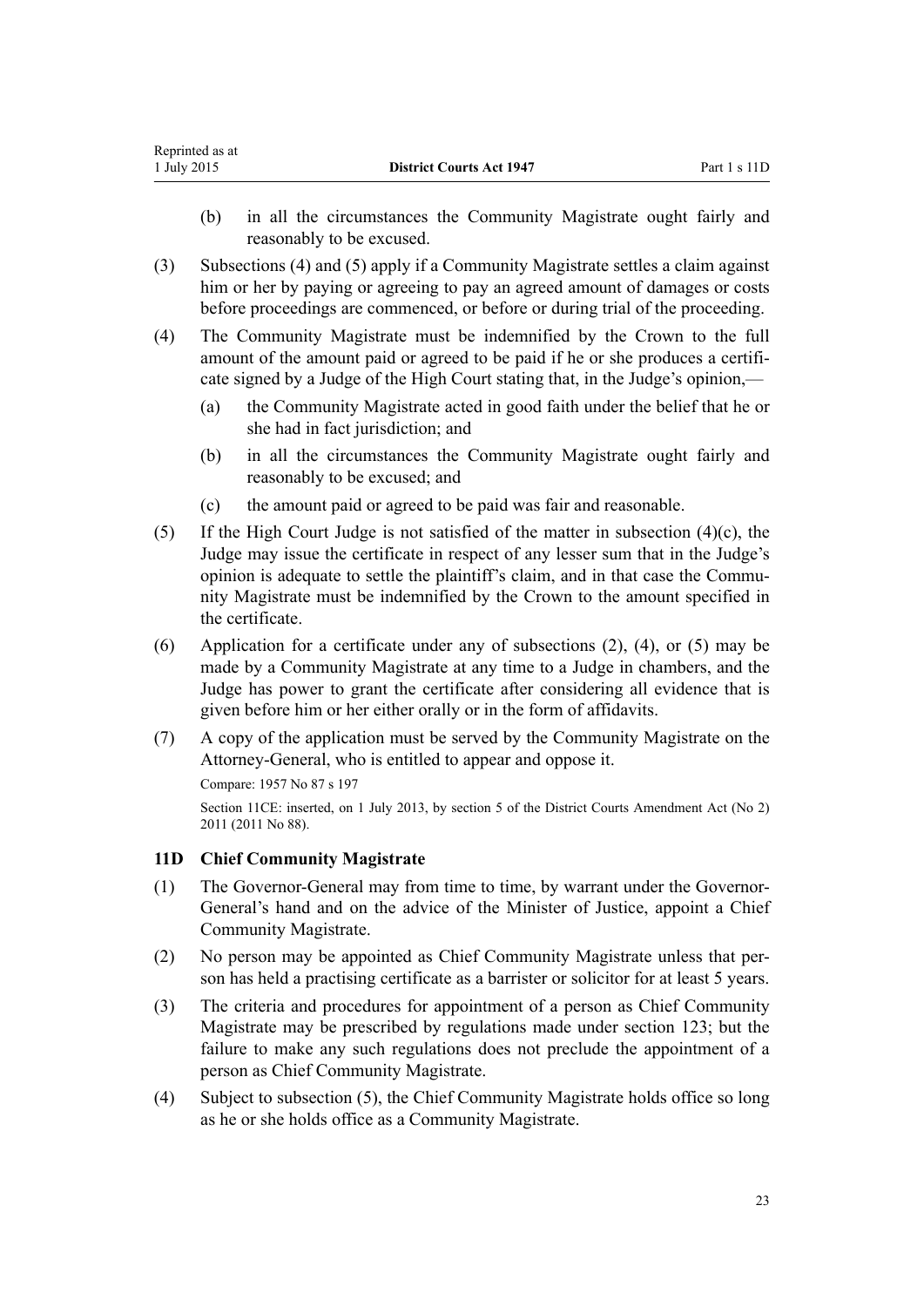<span id="page-23-0"></span>

| Part 1 s 11E | <b>District Courts Act 1947</b> | www.mwa.uv<br>1 July 2015 |
|--------------|---------------------------------|---------------------------|
|              |                                 |                           |

Reprinted as at

- (5) With the prior approval of the Governor-General, the Chief Community Magistrate may resign that office without resigning his or her office as a Community Magistrate.
- (6) Whenever by reason of illness, absence from New Zealand, or any other cause the Chief Community Magistrate is prevented from exercising the duties of his or her office, the Governor-General may, by writing under his or her hand, appoint 1 of the other Community Magistrates to act as Chief Community Magistrate until the Chief Community Magistrate resumes his or her duties and, during that period, to execute the duties of that office and to exercise all powers that may be lawfully exercised by the Chief Community Magistrate.

Section 11D: inserted, on 30 June 1998, by [section 3](http://prd-lgnz-nlb.prd.pco.net.nz/pdflink.aspx?id=DLM427916) of the District Courts Amendment Act 1998 (1998 No 76).

# **11E Functions of Chief Community Magistrate**

- (1) The functions of the Chief Community Magistrate include—
	- (a) the undertaking of appropriate measures to ensure that the integrity of the office of Community Magistrate is maintained and that the Community Magistrates operate effectively and efficiently within the framework of the District Courts:
	- (b) such other functions as are conferred on the Chief Community Magistrate by regulations made under [section 123](#page-106-0) or by any other enactment.
- (2) Without limiting the generality of subsection (1), the Chief Community Magistrate—
	- (a) may sit as a Community Magistrate and exercise the jurisdiction specified in this Act:
	- (b) is to be consulted by the Chief District Court Judge, in accordance with [section 11C\(2\),](#page-20-0) with regard to the rostering of Community Magistrates:
	- (c) may be involved in the design and implementation of training programmes for Community Magistrates in consultation with the Ministry of Justice and the Chief District Court Judge:
	- (d) may, where appropriate, liaise with interested persons on matters affecting the office of Community Magistrate.

Section 11E: inserted, on 30 June 1998, by [section 3](http://prd-lgnz-nlb.prd.pco.net.nz/pdflink.aspx?id=DLM427916) of the District Courts Amendment Act 1998 (1998 No 76).

Section 11E(2)(c): amended, on 1 October 2003, pursuant to [section 14\(1\)](http://prd-lgnz-nlb.prd.pco.net.nz/pdflink.aspx?id=DLM201378) of the State Sector Amendment Act 2003 (2003 No 41).

# **11F Tenure of office**

(1) Every Community Magistrate must retire from office on attaining the age of 70 years.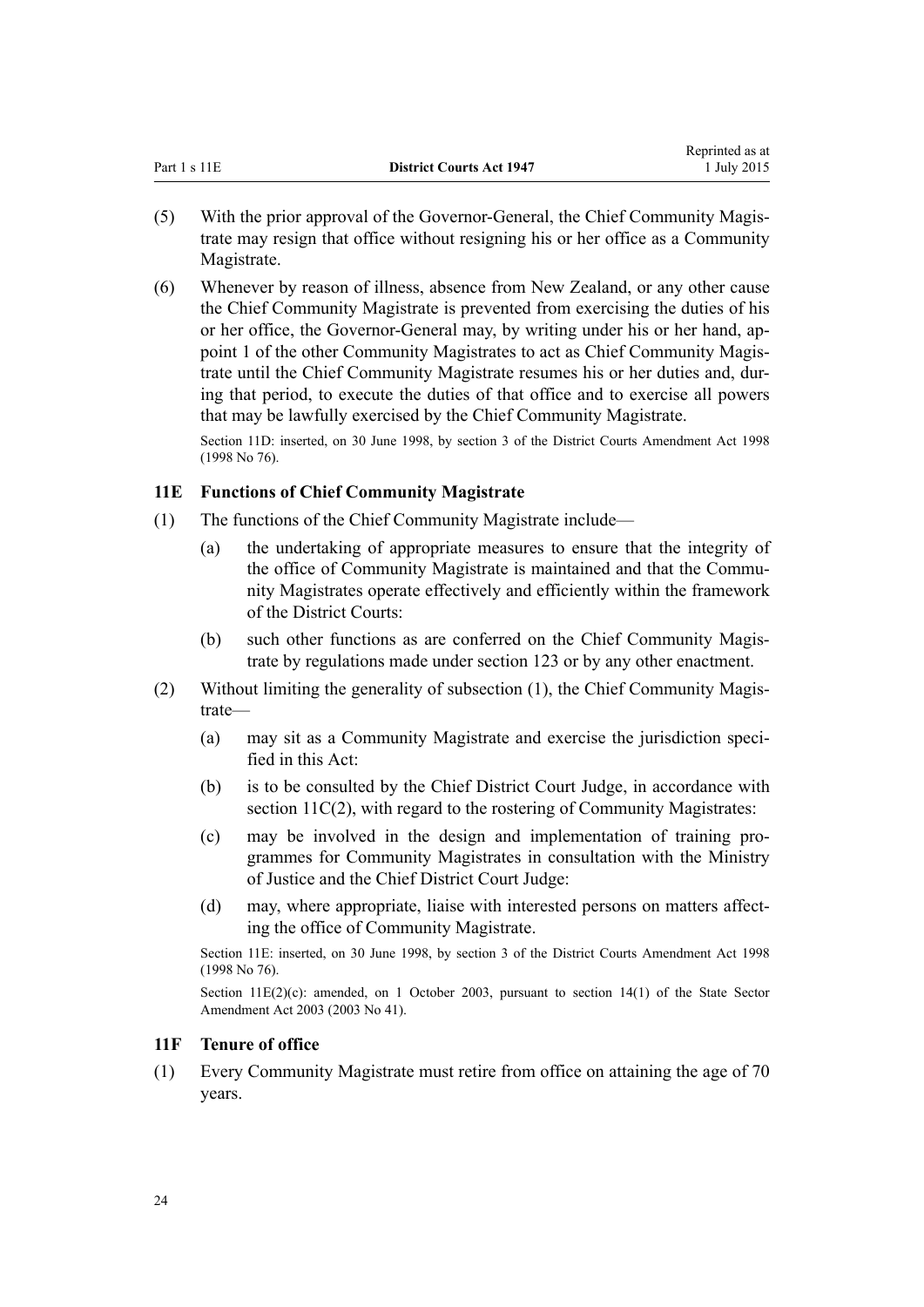<span id="page-24-0"></span>

| Reprinted as at |                                 |              |
|-----------------|---------------------------------|--------------|
| 1 July 2015     | <b>District Courts Act 1947</b> | Part 1 s 11G |

- (2) The Governor-General may remove a Community Magistrate from office for neglect of duty, inability, disability affecting performance of duty, bankruptcy, or misconduct, proved to the satisfaction of the Governor-General.
- (3) Any Community Magistrate may at any time resign the office of Community Magistrate by notice in writing addressed to the Minister of Justice.

Section 11F: inserted, on 30 June 1998, by [section 3](http://prd-lgnz-nlb.prd.pco.net.nz/pdflink.aspx?id=DLM427916) of the District Courts Amendment Act 1998 (1998 No 76).

Section 11F(1): amended, on 6 March 2007, by [section 7](http://prd-lgnz-nlb.prd.pco.net.nz/pdflink.aspx?id=DLM404767) of the District Courts Amendment Act 2007 (2007 No 1).

#### **11G Remuneration and allowances of Community Magistrates**

- (1) There is to be paid to the Chief Community Magistrate, out of public money,—
	- (a) remuneration by way of salary, fees, or allowances at such rate as is determined from time to time by the Remuneration Authority in accordance with the [Remuneration Authority Act 1977](http://prd-lgnz-nlb.prd.pco.net.nz/pdflink.aspx?id=DLM15636); and
	- (b) such additional allowances, being travelling allowances or other incidental or minor allowances, as may be determined from time to time by the Governor-General by Order in Council.
- (2) There is to be paid to each Community Magistrate (other than the Chief Community Magistrate), out of public money,—
	- (a) remuneration by way of fees, salary, or allowances at such rates as are determined from time to time by the Governor-General by Order in Council; and
	- (b) such additional allowances, being travelling allowances or incidental or minor allowances, as may be determined from time to time by the Governor-General by Order in Council.
- (3) The remuneration of a Community Magistrate is not to be diminished during the continuance of the Community Magistrate's appointment.
- (4) Any Order in Council made under subsection (1)(b) or subsection (2), and any provision of any such order, may be made so as to come into force on a date to be specified in that behalf in the order, being the date of the making of the order or any other date, whether before or after the date of the making of the order.
- (5) Every such Order in Council, and any provision of any such order, in respect of which no date is specified as aforesaid, comes into force on the date of the making of the order.
- (6) Every Order in Council made under subsection (1)(b) or (2) is a legislative instrument, but not a disallowable instrument, for the purposes of the [Legislation](http://prd-lgnz-nlb.prd.pco.net.nz/pdflink.aspx?id=DLM2997643) [Act 2012](http://prd-lgnz-nlb.prd.pco.net.nz/pdflink.aspx?id=DLM2997643) and must be presented to the House of Representatives under [sec](http://prd-lgnz-nlb.prd.pco.net.nz/pdflink.aspx?id=DLM2998573)[tion 41](http://prd-lgnz-nlb.prd.pco.net.nz/pdflink.aspx?id=DLM2998573) of that Act.

Section 11G: inserted, on 30 June 1998, by [section 3](http://prd-lgnz-nlb.prd.pco.net.nz/pdflink.aspx?id=DLM427916) of the District Courts Amendment Act 1998 (1998 No 76).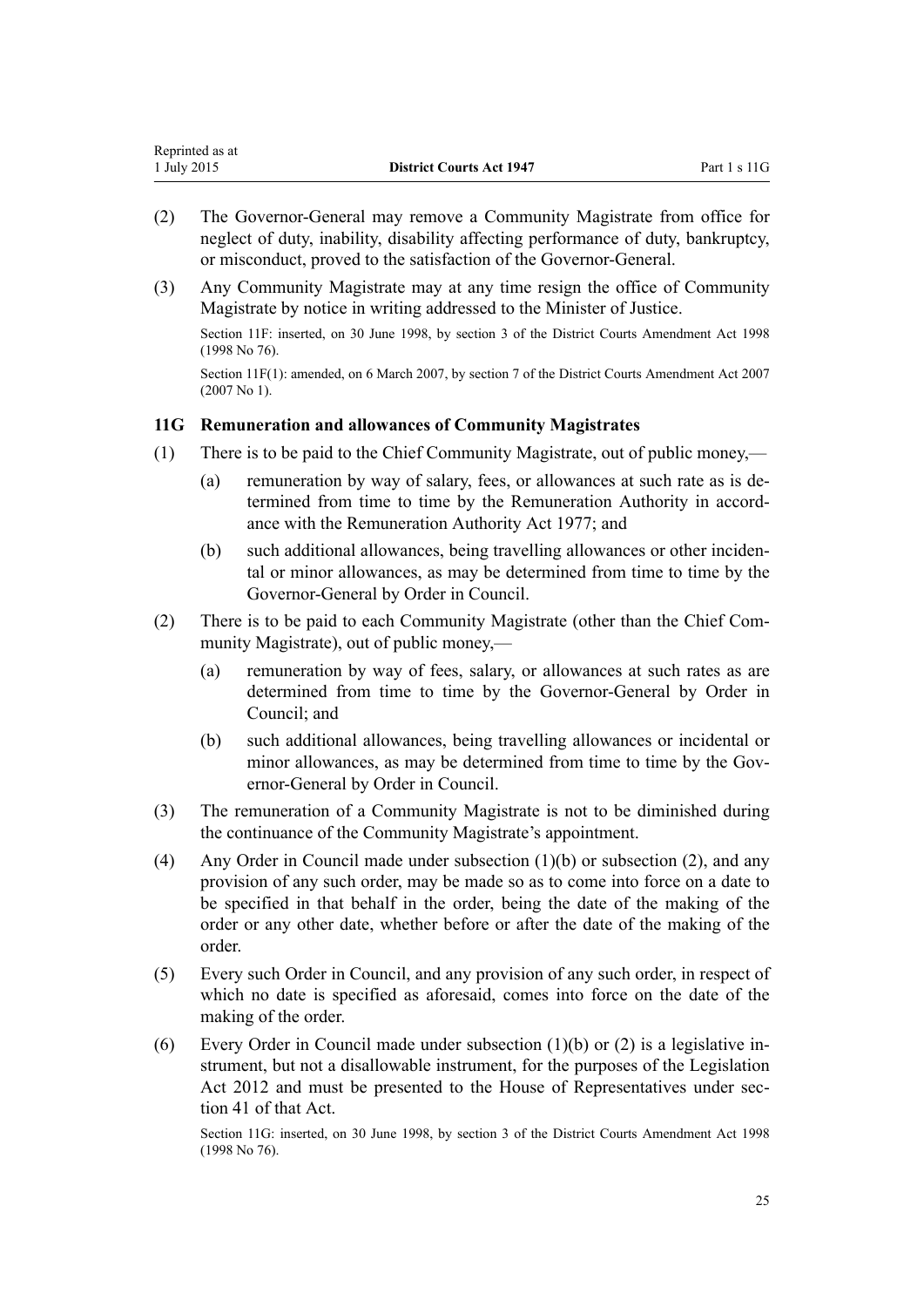Reprinted as at 1 July 2015

<span id="page-25-0"></span>Section 11G(1)(a): amended, on 1 April 2003, by [section 4\(1\)](http://prd-lgnz-nlb.prd.pco.net.nz/pdflink.aspx?id=DLM167443) of the Remuneration Authority (Members of Parliament) Amendment Act 2002 (2002 No 54).

Section 11G(6): replaced, on 5 August 2013, by [section 77\(3\)](http://prd-lgnz-nlb.prd.pco.net.nz/pdflink.aspx?id=DLM2998633) of the Legislation Act 2012 (2012) No 119).

## **11H Retired Community Magistrates**

- (1) Any person who has retired from office as a Community Magistrate on attaining the age of 70 years, or who has sooner resigned, may be appointed as an acting Community Magistrate by the Governor-General on the advice of the Minister of Justice.
- (2) Each acting Community Magistrate must be appointed for a stated term that—
	- (a) is not more than the time until the Community Magistrate will reach the age of 73 years:
	- (b) in any case, is not more than 24 months.
- (3) During the term of the warrant, the person appointed may act as a Community Magistrate only during the period or periods that the Chief District Court Judge may direct after consultation with—
	- (a) the Chief Community Magistrate; or
	- (b) if the office of Chief Community Magistrate is vacant, any other Community Magistrate that the Chief District Court Judge thinks fit.
- (4) An acting Community Magistrate must, in respect of any period during which he or she acts as a Community Magistrate, but not otherwise, be paid remuneration and allowances at the rate for the time being prescribed for Community Magistrates under [section 11G.](#page-24-0)
- (5) While an acting Community Magistrate appointed under this section acts as a Community Magistrate, but not otherwise, he or she has all the jurisdiction, powers, protections, privileges, and immunities of a Community Magistrate.

Section 11H: inserted, on 20 May 2004, by [section 6](http://prd-lgnz-nlb.prd.pco.net.nz/pdflink.aspx?id=DLM293792) of the District Courts Amendment Act 2004 (2004 No 42).

Section 11H(1): amended, on 6 March 2007, by [section 8](http://prd-lgnz-nlb.prd.pco.net.nz/pdflink.aspx?id=DLM404768) of the District Courts Amendment Act 2007 (2007 No 1).

#### *Registrars*

#### **12 Appointment of Registrar**

- (1) There shall from time to time be appointed for each court a Registrar.
- (2) One person may be appointed Registrar for 2 or more courts.
- (2A) A person who is appointed as a Registrar may exercise the powers and perform the functions and duties of the Registrar of any District Court.
- (3) Each person who on the commencement of this Act holds office as the Clerk of any court shall without further appointment be deemed to have been appointed Registrar of that court.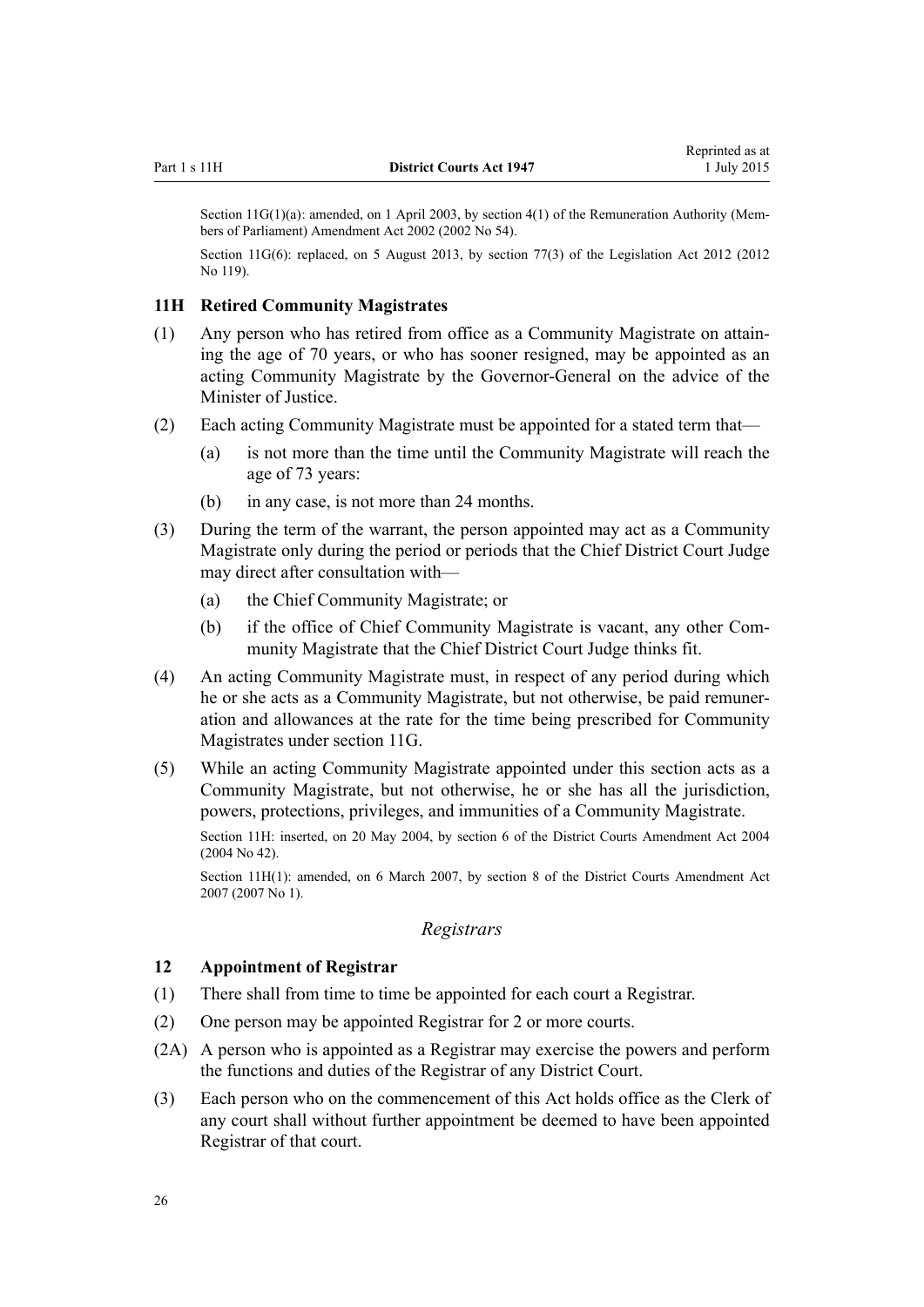<span id="page-26-0"></span>(4) All references to a Clerk of any court in any Act, rule, regulation, or other enactment, or in any judgment, order, contract, agreement, or other document whatsoever, shall, unless inconsistent with the context, be hereafter read as references to the Registrar of that court.

Compare: 1928 No 14 s 15 Section 12(2A): inserted, on 23 July 2011, by [section 5](http://prd-lgnz-nlb.prd.pco.net.nz/pdflink.aspx?id=DLM2929743) of the District Courts Amendment Act 2011 (2011 No 30).

# **13 Record of proceedings to be kept by Registrar**

- (1) The Registrar of each court shall keep or cause to be kept such records of and in relation to proceedings in the court as may be prescribed by the chief executive of the Ministry of Justice.
- (2) Any entry in a book or other document required by the rules to be kept by the Registrar, or a copy thereof or extract therefrom sealed with the seal of the court and purporting to be signed and certified as a true copy or correct extract by the Registrar, shall at all times without further proof be admitted in all courts and places whatsoever as evidence of the entry and of the proceeding referred to thereby and of the regularity of that proceeding.
- (3) If the existence of a record of the court is in dispute the existence of such record shall be determined by the court.

Compare: 1928 No 14 ss 17, 18, 93

Section 13(1): amended, on 1 October 2003, pursuant to [section 14\(1\)](http://prd-lgnz-nlb.prd.pco.net.nz/pdflink.aspx?id=DLM201378) of the State Sector Amendment Act 2003 (2003 No 41).

Section 13(1): amended, on 1 July 1995, by [section 10\(1\)](http://prd-lgnz-nlb.prd.pco.net.nz/pdflink.aspx?id=DLM367235) of the Department of Justice (Restructuring) Act 1995 (1995 No 39).

#### **14 Deputy Registrars**

- (1) There may be from time to time appointed in respect of any court 1 or more Deputy Registrars of the court. Each person who on the commencement of this Act holds office as an Assistant Clerk of any court shall without further appointment be deemed to have been appointed Deputy Registrar of that court.
- (1A) A person who is appointed as a Deputy Registrar may exercise the powers and perform the functions and duties of a Deputy Registrar of any District Court.
- (2) In any case where the Registrar or Deputy Registrar has died or is prevented by illness or other cause from acting in his office, a Judge may appoint a Deputy Registrar to act for such period as the Judge thinks fit. A Judge may at his pleasure remove any such Deputy Registrar.
- (3) Except as may be provided by the rules, each Deputy Registrar shall, both under this Act and under any other Act, have the same powers and privileges, perform the same duties, and be subject to the same provisions and penalties as if he were the Registrar for the time being, whether those powers, privileges,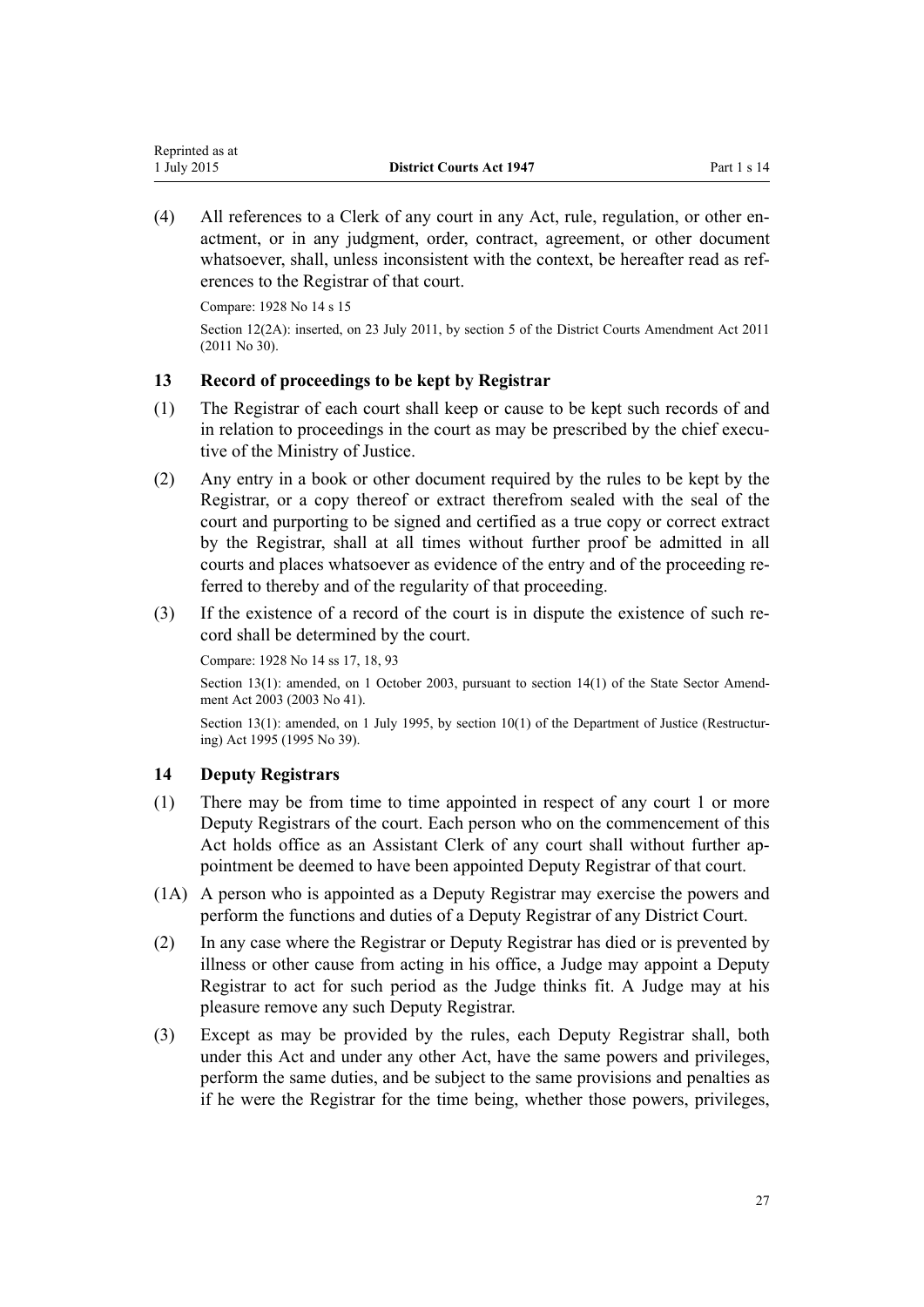<span id="page-27-0"></span>duties, provisions, or penalties are conferred, imposed, or enacted under this Act or that other Act, or not.

Compare: 1928 No 14 ss 19, 21

Section 14(1A): inserted, on 23 July 2011, by [section 6](http://prd-lgnz-nlb.prd.pco.net.nz/pdflink.aspx?id=DLM2929744) of the District Courts Amendment Act 2011 (2011 No 30).

Section 14(2): amended, on 1 April 1980, pursuant to [section 18\(1\)](http://prd-lgnz-nlb.prd.pco.net.nz/pdflink.aspx?id=DLM35085) of the District Courts Amendment Act 1979 (1979 No 125).

Section 14(3): amended, on 1 July 1992, by [section 3](http://prd-lgnz-nlb.prd.pco.net.nz/pdflink.aspx?id=DLM259681) of the District Courts Amendment Act 1992 (1992 No 17).

*Bailiffs*

## **15 Appointment of bailiffs**

- (1) There shall be a bailiff or such bailiffs for each court as may be necessary, who shall be appointed from time to time.
- (1A) A person who is appointed as a bailiff may exercise the powers and perform the functions and duties of a bailiff of any District Court.
- (2) A Judge may appoint a constable or other person to act for a particular occasion as bailiff at any court or place.
- (3) Whenever any summons, writ, warrant, or other process issued under the authority of this Act is received by any constable for service or execution, the constable in the service or execution of the process shall for all the purposes of this Act be deemed to be a bailiff duly appointed under the provisions of this section.

Compare: 1928 No 14 s 20(1), (3)

Section 15(1A): inserted, on 23 July 2011, by [section 7](http://prd-lgnz-nlb.prd.pco.net.nz/pdflink.aspx?id=DLM2929745) of the District Courts Amendment Act 2011 (2011 No 30).

Section 15(2): amended, on 1 April 1980, pursuant to [section 18\(1\)](http://prd-lgnz-nlb.prd.pco.net.nz/pdflink.aspx?id=DLM35085) of the District Courts Amendment Act 1979 (1979 No 125).

## **16 Deputy bailiffs**

- (1) A Judge may from time to time appoint a deputy to act for a bailiff, when he is prevented by illness or other cause from acting in his office, and in the case of the death of a bailiff may appoint a deputy to act in the place of the bailiff until another appointment is made, and may remove any such deputy at his pleasure.
- (1A) A person who is appointed as a deputy bailiff may exercise the powers and perform the functions and duties of a deputy bailiff of any District Court.
- (2) Any deputy appointed as aforesaid, while acting under such appointment, shall, both under this Act and under any other Act, have the same powers and privileges, perform the same duties, and be subject to the same provisions and penalties as if he were the bailiff for the time being, whether those powers, privileges, duties, provisions, or penalties are conferred, imposed, or enacted under this Act or that other Act, or not.

Compare: 1928 No 14 s 21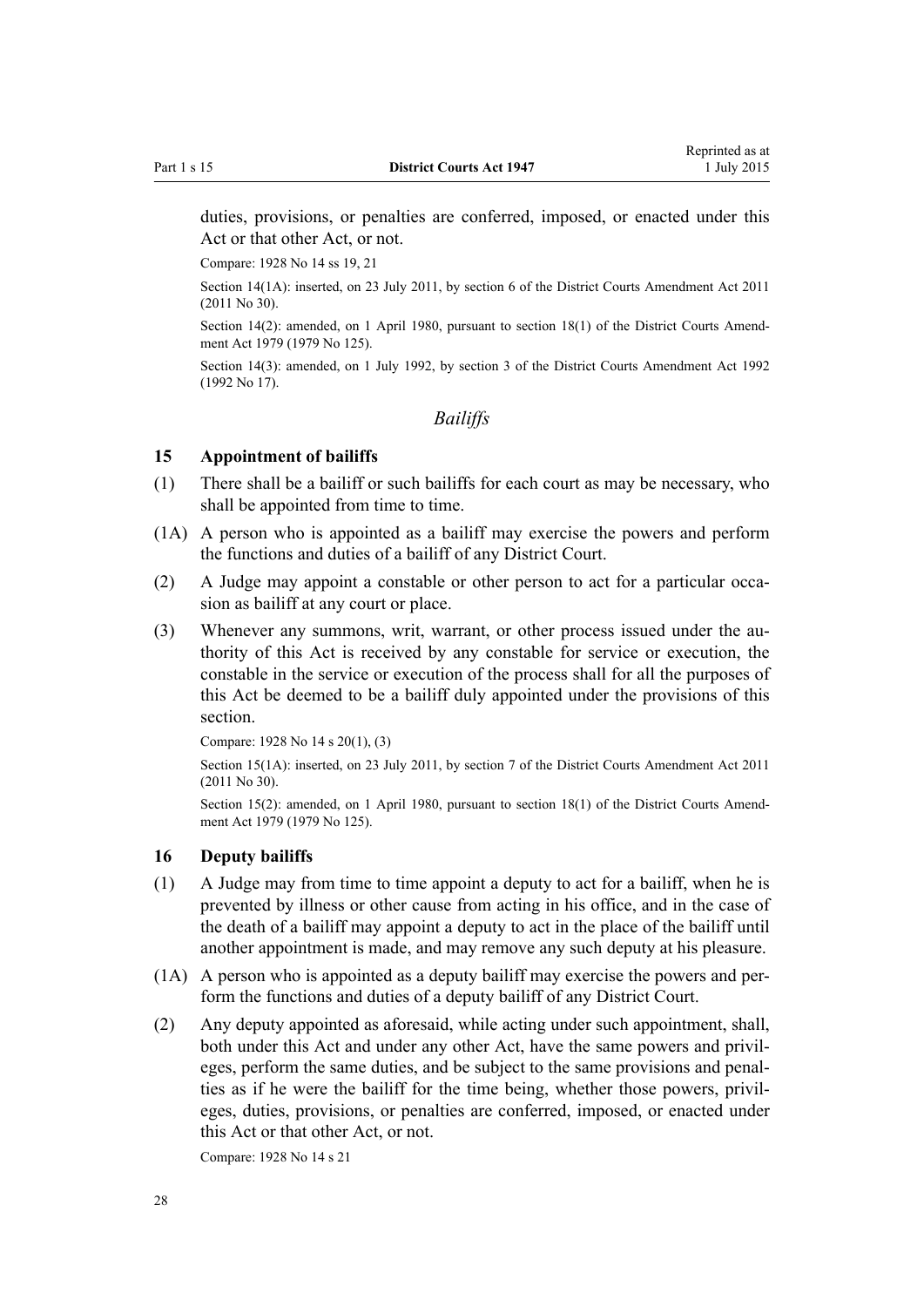<span id="page-28-0"></span>Section 16(1): amended, on 1 April 1980, pursuant to [section 18\(1\)](http://prd-lgnz-nlb.prd.pco.net.nz/pdflink.aspx?id=DLM35085) of the District Courts Amendment Act 1979 (1979 No 125).

Section 16(1A): inserted, on 23 July 2011, by [section 8](http://prd-lgnz-nlb.prd.pco.net.nz/pdflink.aspx?id=DLM3556502) of the District Courts Amendment Act 2011 (2011 No 30).

#### **17 Powers and duties of bailiffs**

- (1) Every bailiff shall—
	- (a) have the powers of a constable and take the oath in either of the forms set out in subsection (3) before any Justice:
	- (b) attend each sitting of the court to which he is appointed for such time as is required, unless his presence is excused by the court:
	- (c) serve all summonses and orders and execute all warrants issued out of any court and coming to his hands for the purpose of service or execution, or may authorize any person to act for him in effecting any such service or execution:
	- (d) conform to all rules and regulations affecting the execution of his office, and in other respects be subject to the directions of the Judge or Registrar:
	- (e) be answerable for all acts and defaults of himself and those acting under him and by his authority, in like manner as any Sheriff in New Zealand is responsible for the acts and defaults of himself and his officers.
- (2) In executing any process of the court the bailiff shall have such powers and be subject to such liabilities as a Sheriff has or is subject to in like cases in executing the process of the High Court.
- (3) The oath referred to in subsection  $(1)(a)$  is as follows:

# "*English form*

"I, [*name*], swear that I will faithfully and diligently serve Her (*or* His) Majesty [*specify the name of the reigning Sovereign, as in:* Queen Elizabeth the Second], Queen (*or* King) of New Zealand, her (*or* his) heirs and successors, as a bailiff at [*place*], without favour or affection, malice or ill-will. While I hold this office I will, to the best of my power, keep the peace and prevent offences against the peace and will, to the best of my skill and knowledge, perform all the duties of the office of bailiff according to law. So help me God.

#### "*Māori form*

"Tēnei au, a [*ingoa*], e kī taurangi nei, ka rato pirihonga, urupū hoki ahau i Ia Arikinui [*tohua te ingoa o te Arikinui kei runga i te torona, pērā ki a* Kuini Irahāpeti te Tuarua], Kuini (Kīngi *rānei*) o Niu Tīreni, me ōna uri whakaheke, hei kaituku hāmene ki [*wāhi*] i roto i te kore tautoko, kore aroha rānei, kore mahi kino, kore whakaaro kino rānei. I te wā ke tēnei tūranga ahau ka pōkaikaha ahau ki te hohou i te rongo me te kaupare atu i nga mahi kotikoti i te rongo, ā, i roto i ōku tino pūkenga me ōku mōhio, ka whakatutuki i ngā mahi kua whakar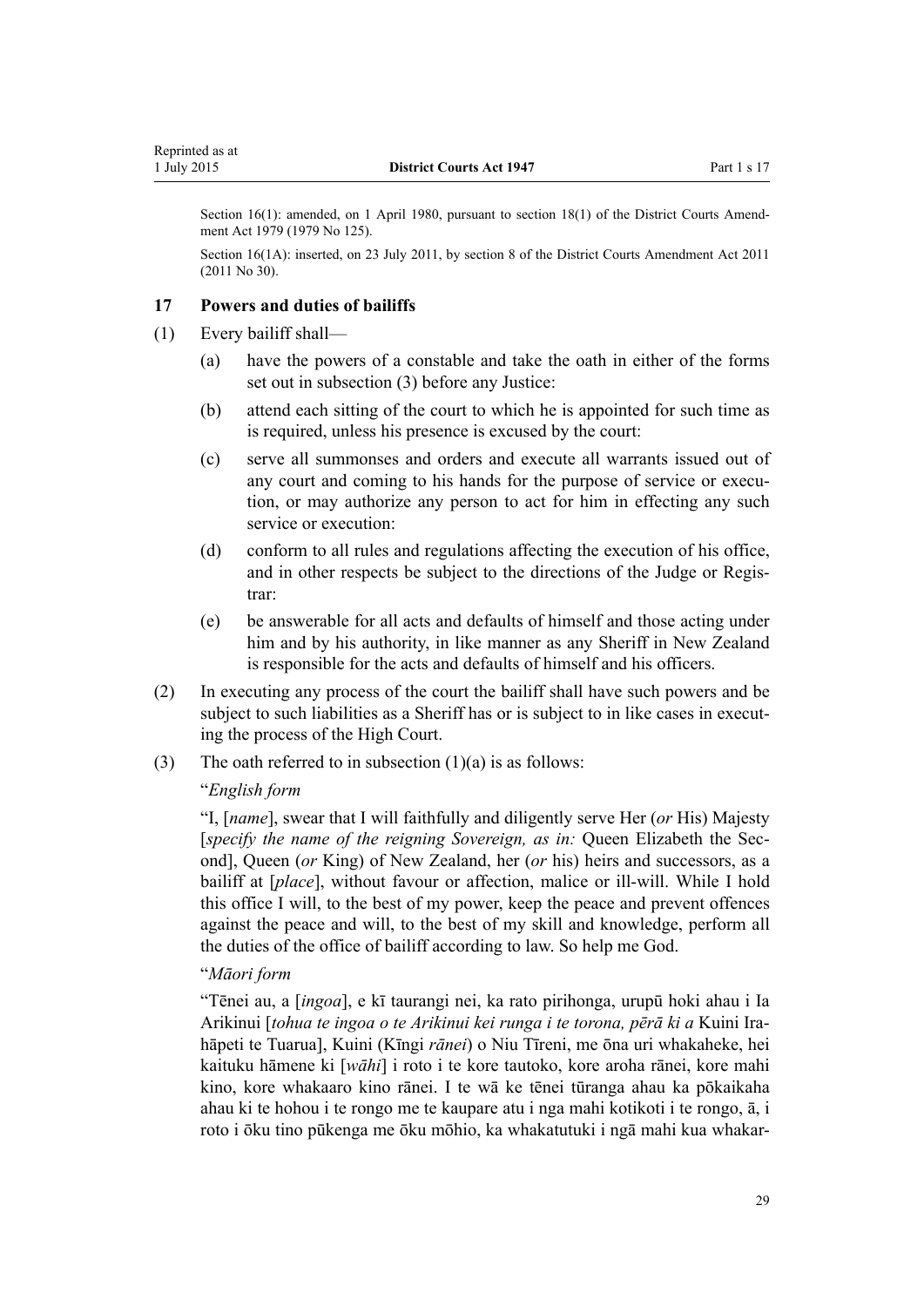<span id="page-29-0"></span>itea hei mahi mā te kaituku hāmene, e ai ki te ture. Nō reira, āwhina mai i ahau e te Atua."

Compare: 1928 No 14 s 22

Section 17(1)(a): substituted, on 1 October 2008, by [section 118\(2\)](http://prd-lgnz-nlb.prd.pco.net.nz/pdflink.aspx?id=DLM1351225) of the Policing Act 2008 (2008) No 72).

Section 17(1)(d): amended, on 1 April 1980, pursuant to [section 18\(1\)](http://prd-lgnz-nlb.prd.pco.net.nz/pdflink.aspx?id=DLM35085) of the District Courts Amendment Act 1979 (1979 No 125).

Section 17(2): amended, on 1 April 1980, pursuant to [section 12](http://prd-lgnz-nlb.prd.pco.net.nz/pdflink.aspx?id=DLM35049) of the Judicature Amendment Act 1979 (1979 No 124).

Section 17(3): added, on 1 October 2008, by [section 118\(3\)](http://prd-lgnz-nlb.prd.pco.net.nz/pdflink.aspx?id=DLM1351225) of the Policing Act 2008 (2008 No 72).

# **17A Sections 121, 128, and 129 of Search and Surveillance Act 2012 inapplicable to bailiffs**

[Sections 121,](http://prd-lgnz-nlb.prd.pco.net.nz/pdflink.aspx?id=DLM2136818) [128,](http://prd-lgnz-nlb.prd.pco.net.nz/pdflink.aspx?id=DLM4355802) and [129](http://prd-lgnz-nlb.prd.pco.net.nz/pdflink.aspx?id=DLM2136830) of the Search and Surveillance Act 2012 (which relate to a general power to stop vehicles) do not apply to any bailiff.

Section 17A: replaced, on 1 October 2012, by [section 329](http://prd-lgnz-nlb.prd.pco.net.nz/pdflink.aspx?id=DLM2137125) of the Search and Surveillance Act 2012 (2012 No 24).

*Miscellaneous provisions as to officers*

#### **18 Penalty for assaulting officers**

If any person assaults an officer of a court while in the execution of his duty, that person shall be liable, on an order made by a Judge in that behalf, to a fine not exceeding \$300, and the bailiff or any constable may take him into custody, with or without warrant, and bring him before a Judge:

provided that nothing in this section shall be deemed to prevent proceedings in respect of that assault being taken against that person under some other Act instead of under this section.

Compare: 1928 No 14 s 23; County Courts Act 1934 s 31 (UK)

Section 18: amended, on 1 May 1981, by section 16 of the District Courts Amendment Act 1980 (1980 No 83).

Section 18: amended, on 1 April 1980, pursuant to [section 18\(1\)](http://prd-lgnz-nlb.prd.pco.net.nz/pdflink.aspx?id=DLM35085) of the District Courts Amendment Act 1979 (1979 No 125).

#### **19 Misconduct of officers**

- (1) If any officer of a court is charged—
	- (a) with extortion or misconduct while acting under colour or pretence of the process of the court; or
	- (b) with not duly paying or accounting for any money levied or received by him under the authority of this Act,—

it shall be lawful for a Judge to inquire into the matter.

(2) For the purpose of any such inquiry as aforesaid, the Judge may summon and enforce the attendance of all necessary parties in like manner as the attendance of witnesses in any action may be enforced.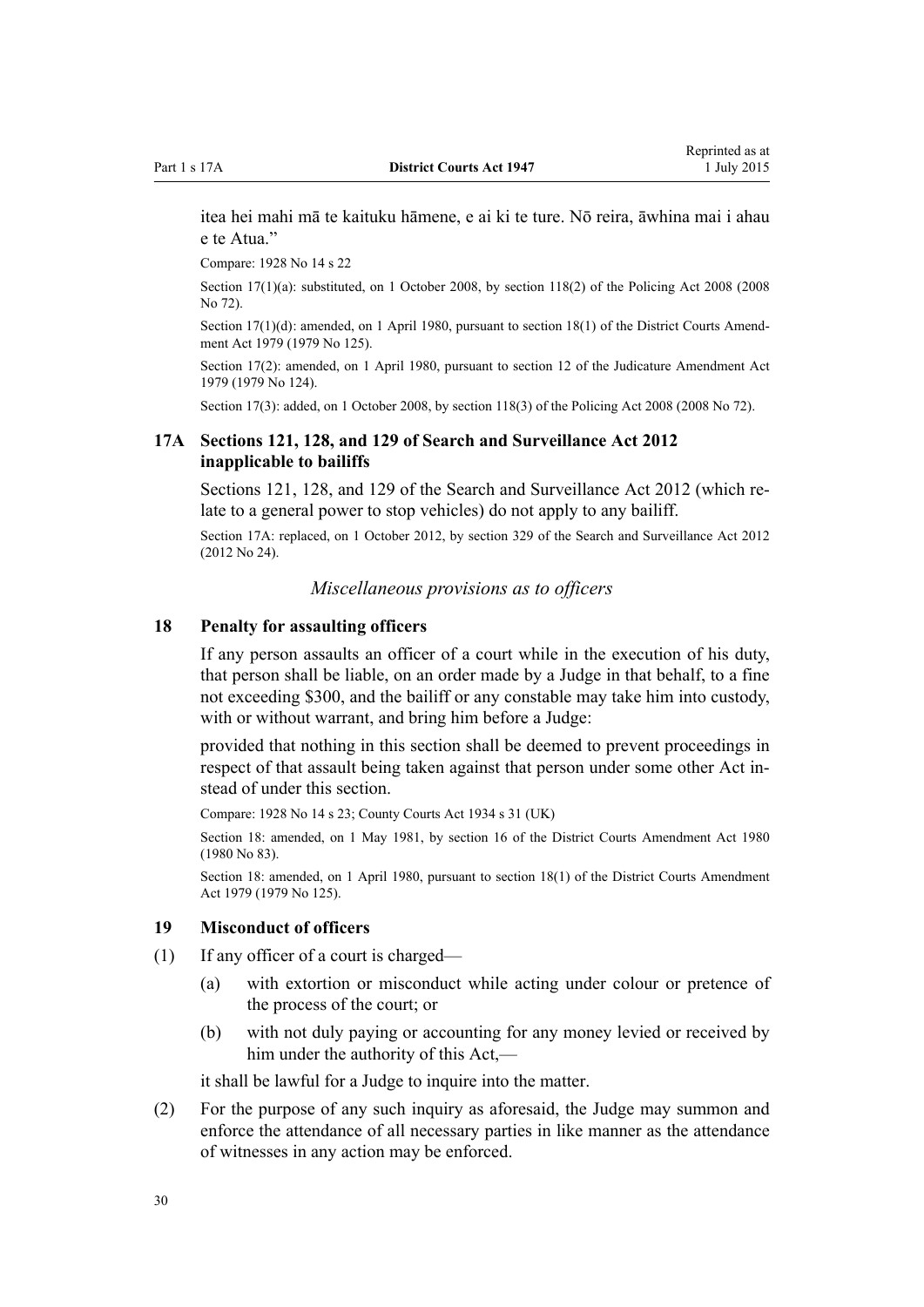<span id="page-30-0"></span>(3) On the inquiry the Judge may make such order as he thinks just for the repayment of any money extorted or the due payment of any money levied, and for the payment of damages and costs, and also, if he thinks fit, may impose such fine upon the officer, not exceeding \$300 for each offence, as appears to him to be adequate.

Compare: 1928 No 14 ss 25, 26; County Courts Act 1934 s 32 (UK)

Section 19(1): amended, on 1 July 2013, by [section 12](http://prd-lgnz-nlb.prd.pco.net.nz/pdflink.aspx?id=DLM4058121) of the District Courts Amendment Act (No 2) 2011 (2011 No 88).

Section 19(1): amended, on 1 April 1980, pursuant to [section 18\(1\)](http://prd-lgnz-nlb.prd.pco.net.nz/pdflink.aspx?id=DLM35085) of the District Courts Amendment Act 1979 (1979 No 125).

Section 19(2): amended, on 1 April 1980, pursuant to [section 18\(1\)](http://prd-lgnz-nlb.prd.pco.net.nz/pdflink.aspx?id=DLM35085) of the District Courts Amendment Act 1979 (1979 No 125).

Section 19(3): amended, on 1 May 1981, by section 16 of the District Courts Amendment Act 1980 (1980 No 83).

Section 19(3): amended, on 1 April 1980, pursuant to [section 18\(1\)](http://prd-lgnz-nlb.prd.pco.net.nz/pdflink.aspx?id=DLM35085) of the District Courts Amendment Act 1979 (1979 No 125).

### **20 Officers of court not to act as solicitors therein**

- (1) Except as provided by this Act or the rules or by any other enactment, no officer of a court shall be directly or indirectly engaged as solicitor or agent for any party in any proceedings in any court.
- (2) Every person who contravenes the provisions of this section shall, for each offence, be liable on conviction to a fine not exceeding \$150.

Compare: County Courts Act 1934 s 30 (UK)

Section 20(2): amended, on 1 July 2013, by [section 12](http://prd-lgnz-nlb.prd.pco.net.nz/pdflink.aspx?id=DLM4058121) of the District Courts Amendment Act (No 2) 2011 (2011 No 88).

Section 20(2): amended, on 1 May 1981, by section 16 of the District Courts Amendment Act 1980 (1980 No 83).

#### *Sittings*

#### **21 Place of sittings**

- (1) Regular sittings of the courts for the despatch of civil business may be held in the courthouse in any city, borough, or other place appointed under subsection (1) of [section 4](#page-10-0).
- (2) Special or adjourned sittings for the despatch of civil business may be held in any such courthouse as aforesaid or in any other place wheresoever which the Judge deems convenient.
- (3) Sittings for the despatch of Judge-alone criminal business by the courts may be held in the courthouse in any city, borough, or place appointed under subsection (2) of [section 4](#page-10-0), or in any other place wheresoever which the Judge or the Justice or Justices or the Community Magistrate or Community Magistrates constituting the court deem convenient.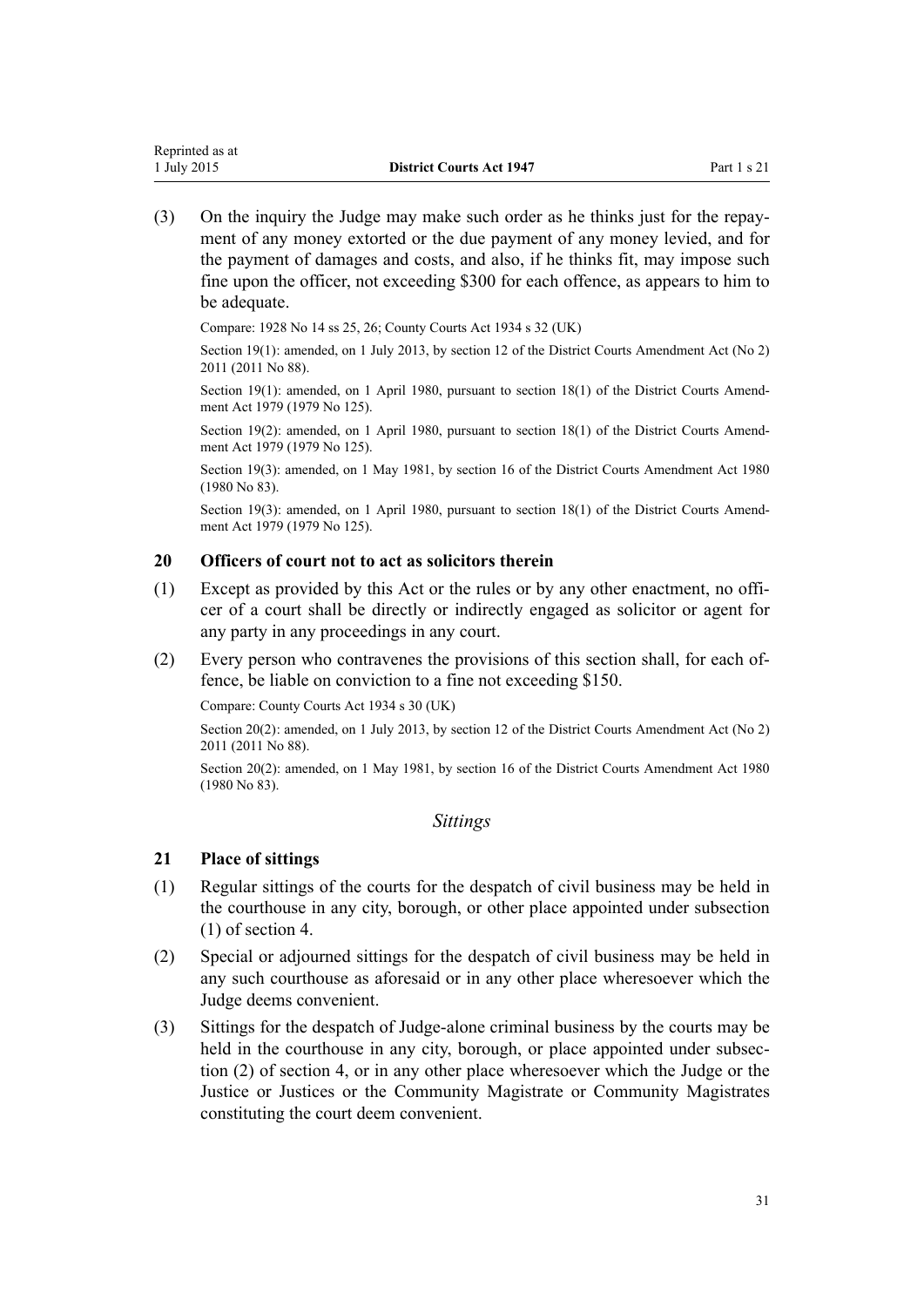<span id="page-31-0"></span>(4) Sittings for the conduct of jury trials may be held in a courthouse in any city, borough, or place appointed for the purpose under [section 4\(2A\).](#page-10-0)

Section 21(2): amended, on 1 April 1980, pursuant to [section 18\(1\)](http://prd-lgnz-nlb.prd.pco.net.nz/pdflink.aspx?id=DLM35085) of the District Courts Amendment Act 1979 (1979 No 125).

Section 21(3): amended, on 1 July 2013, by [section 12](http://prd-lgnz-nlb.prd.pco.net.nz/pdflink.aspx?id=DLM4058121) of the District Courts Amendment Act (No 2) 2011 (2011 No 88).

Section 21(3): amended, on 30 June 1998, by [section 4](http://prd-lgnz-nlb.prd.pco.net.nz/pdflink.aspx?id=DLM427917) of the District Courts Amendment Act 1998 (1998 No 76).

Section 21(3): amended, on 1 April 1980, pursuant to [section 18\(1\)](http://prd-lgnz-nlb.prd.pco.net.nz/pdflink.aspx?id=DLM35085) of the District Courts Amendment Act 1979 (1979 No 125).

Section 21(4): added, on 1 May 1981, by section 8(2) of the District Courts Amendment Act 1980 (1980 No 83).

Section 21(4): amended, on 1 July 2013, by [section 12](http://prd-lgnz-nlb.prd.pco.net.nz/pdflink.aspx?id=DLM4058121) of the District Courts Amendment Act (No 2) 2011 (2011 No 88).

#### **22 Times of sittings**

(1) Sittings for the despatch of civil business and sittings for the despatch of criminal business shall be held on such days and at such times as may be appointed by the Judge exercising jurisdiction at the place in which the sittings are held:

provided that the days appointed for regular sittings shall be subject to the approval of the Chief District Court Judge.

(2) Nothing in this section shall derogate from the power of the Judge or any Justices or any Community Magistrate or Community Magistrates to hold sittings on any day or at any time for the disposal of criminal business.

Compare: 1928 No 14 s 6(1)

Section 22(1): amended, on 1 April 1980, pursuant to [section 18\(1\)](http://prd-lgnz-nlb.prd.pco.net.nz/pdflink.aspx?id=DLM35085) of the District Courts Amendment Act 1979 (1979 No 125).

Section 22(1) proviso: amended, on 1 April 1980, by [section 8\(3\)](http://prd-lgnz-nlb.prd.pco.net.nz/pdflink.aspx?id=DLM35066) of the District Courts Amendment Act 1979 (1979 No 125).

Section 22(2): amended, on 30 June 1998, by [section 5](http://prd-lgnz-nlb.prd.pco.net.nz/pdflink.aspx?id=DLM427918) of the District Courts Amendment Act 1998 (1998 No 76).

Section 22(2): amended, on 1 April 1980, pursuant to [section 18\(1\)](http://prd-lgnz-nlb.prd.pco.net.nz/pdflink.aspx?id=DLM35085) of the District Courts Amendment Act 1979 (1979 No 125).

#### **23 Adjourned sittings**

- (1) A Judge may from time to time adjourn any court held by him.
- (2) If for any cause a sitting of the court in the exercise of its civil or criminal jurisdiction cannot be held upon a day appointed by reason of the absence of the Judge or otherwise, the Registrar, after exercising any powers which he is authorized to exercise by or under this Act or any other enactment, may adjourn the court to such day as he thinks convenient.

Compare: 1928 No 14 s 43; County Courts Act 1934 s 36 (UK)

Section 23(1): amended, on 1 April 1980, pursuant to [section 18\(1\)](http://prd-lgnz-nlb.prd.pco.net.nz/pdflink.aspx?id=DLM35085) of the District Courts Amendment Act 1979 (1979 No 125).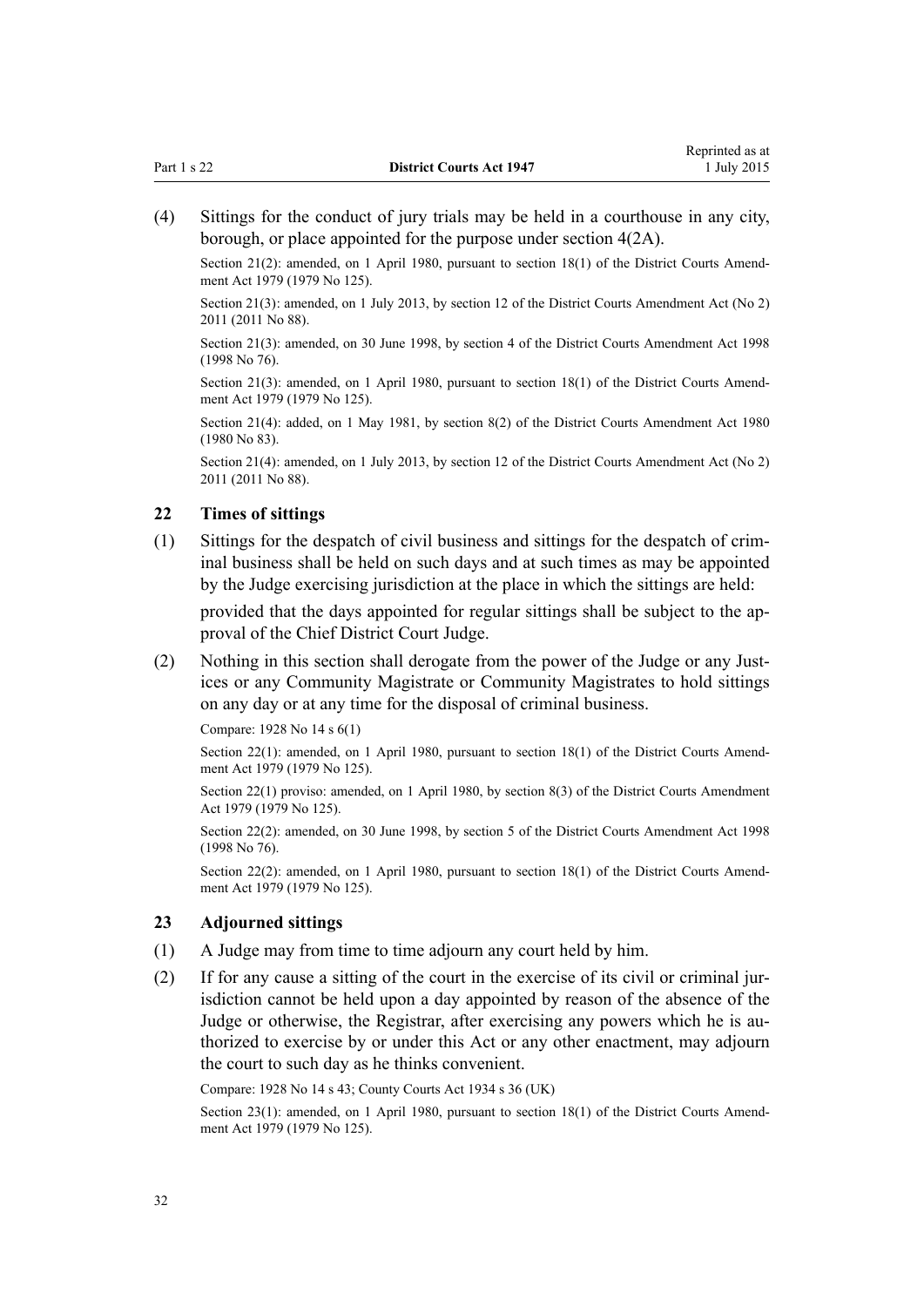<span id="page-32-0"></span>Reprinted as at

Section 23(2): amended, on 1 April 1980, pursuant to [section 18\(1\)](http://prd-lgnz-nlb.prd.pco.net.nz/pdflink.aspx?id=DLM35085) of the District Courts Amendment Act 1979 (1979 No 125).

# **Part 2**

# **Criminal jurisdiction**

#### *[Repealed]*

Part 2: repealed, on 1 April 1958, by [section 214\(1\)](http://prd-lgnz-nlb.prd.pco.net.nz/pdflink.aspx?id=DLM314306) of the Summary Proceedings Act 1957 (1957) No 87).

# **Part 2A**

# **Criminal jurisdiction in respect of indictable offences**

## *[Repealed]*

Part 2A: repealed, on 1 July 2013, by [section 12](http://prd-lgnz-nlb.prd.pco.net.nz/pdflink.aspx?id=DLM4058121) of the District Courts Amendment Act (No 2) 2011 (2011 No 88).

# **Part 3**

# **Civil jurisdiction and transfer of proceedings**

*Claims founded on contract or tort*

#### *[Repealed]*

Heading: repealed, on 1 July 1992, by section 2 of the District Courts Amendment Act (No 2) 1992 (1992 No 53).

#### **29 General jurisdiction in respect of proceedings**

(1) The courts shall have jurisdiction to hear and determine any proceeding where the debt, demand, or damages, or the value of the chattels claimed, is not more than \$200,000, whether on balance of account or otherwise:

provided that the courts shall not, except as in this Act provided, have jurisdiction to hear and determine—

- (a) any proceeding for the recovery of land; or
- (b) any proceeding in which the title to any franchise is in question.
- (2) The courts shall have jurisdiction to hear and determine any proceeding where the debt or demand claimed consists of a balance not exceeding \$200,000, after a set-off of any debt or demand claimed or recoverable by the defendant from the plaintiff, being a set-off admitted by the plaintiff in the particulars of the plaintiff's claim or demand.

Section 29: substituted, on 1 July 1992, by section 2 of the District Courts Amendment Act (No 2) 1992 (1992 No 53).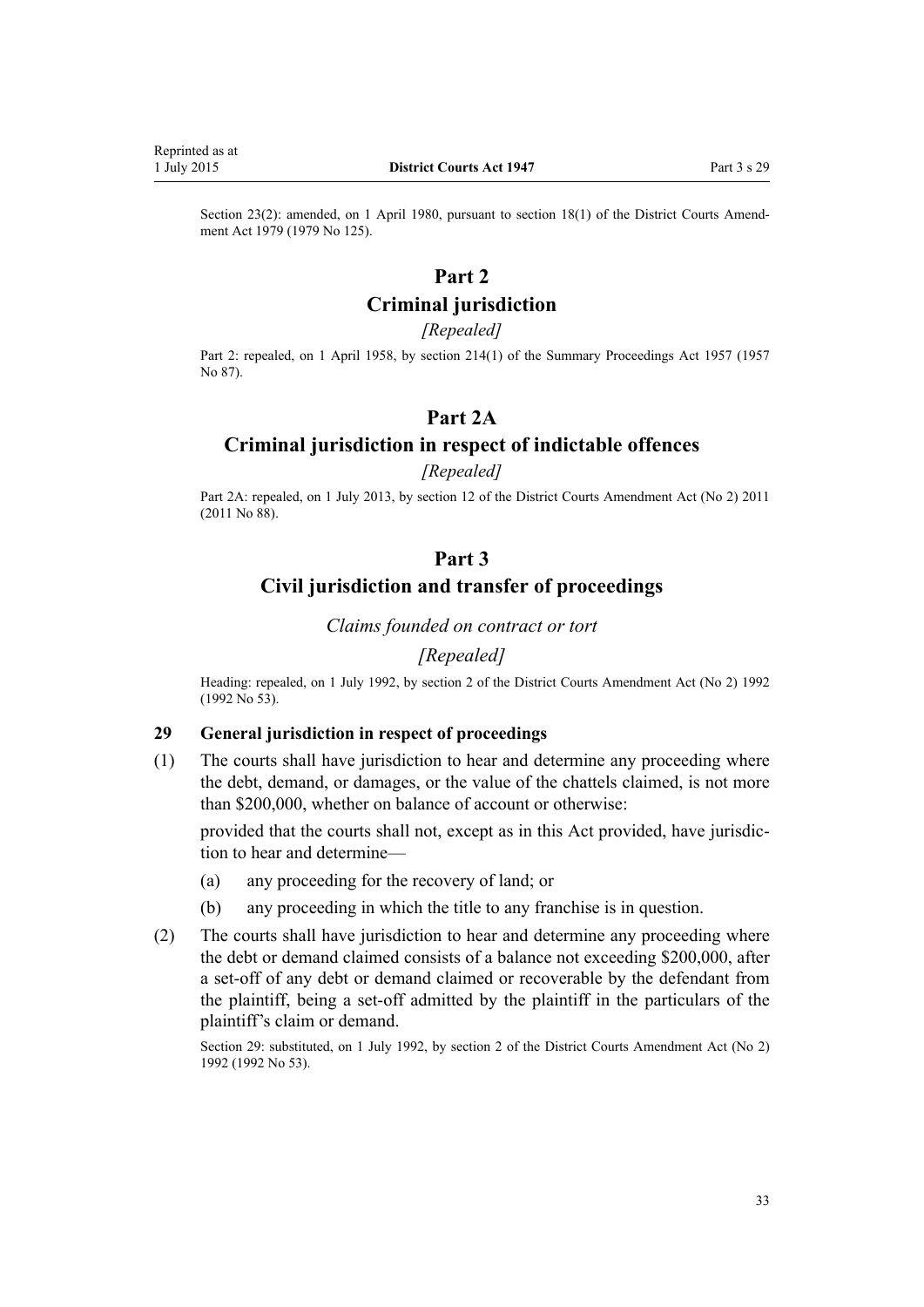## <span id="page-33-0"></span>**30 Money recoverable by statute**

- (1) The courts shall have jurisdiction to hear and determine any proceeding for the recovery of any penalty, expenses, contribution, or other like demand which is recoverable by virtue of any enactment for the time being in force, if—
	- (a) it is not expressly provided by that or any other enactment that the demand shall be recoverable only in some other court; and
	- (b) the amount claimed in the proceeding does not exceed the sum of \$200,000.
- (2) For the purposes of this section the expression **penalty** shall not include a fine to which any person is liable on conviction.

Section 30: substituted, on 1 July 1992, by [section 6\(1\)](http://prd-lgnz-nlb.prd.pco.net.nz/pdflink.aspx?id=DLM230243) of the District Courts Amendment Act 1991 (1991 No 61).

Section 30(2): amended, on 1 July 2013, by [section 12](http://prd-lgnz-nlb.prd.pco.net.nz/pdflink.aspx?id=DLM4058121) of the District Courts Amendment Act (No 2) 2011 (2011 No 88).

## **31 Extending jurisdiction in actions for recovery of land**

- (1) The courts shall have jurisdiction to hear and determine any proceeding for the recovery of land where the rent (if any) payable in respect thereof does not exceed the rate of \$62,500 a year or where the value of the land in question does not exceed \$500,000 in the following cases:
	- (a) where the term and interest of the tenant of any land held by him at will, or for any term, whether the tenant is or is not liable for the payment of any rent has ended or been determined, either by the landlord or by the tenant, by a legal notice to quit or demand of possession, and the tenant, or (if the tenant does not actually occupy the land, or occupies only a part thereof) any person by whom the same or any part thereof is then actually occupied, has neglected or refused to quit and deliver up possession of the land or of such part thereof respectively:
	- (b) where any tenant holding any land under any demise or agreement, either written or verbal, is in arrear in payment of rent for such period that the landlord is entitled to exercise a right of re-entry under the terms of the demise or agreement:
	- (c) in the circumstances referred to in the next succeeding section:
	- (d) where any person without right, title, or licence is in possession of any land.
- (2) *[Repealed]*
- (3) Where the capital value of any land appears in the district valuation roll for the time being in force that value shall be taken to be the value of the land for the purposes of this section.

Compare: 1928 No 14 ss 27(f), 180–183; County Courts Act 1934 s 48 (UK)

Section 31 heading: amended, on 13 November 1989, by section 3 of the District Courts Amendment Act 1989 (1989 No 107).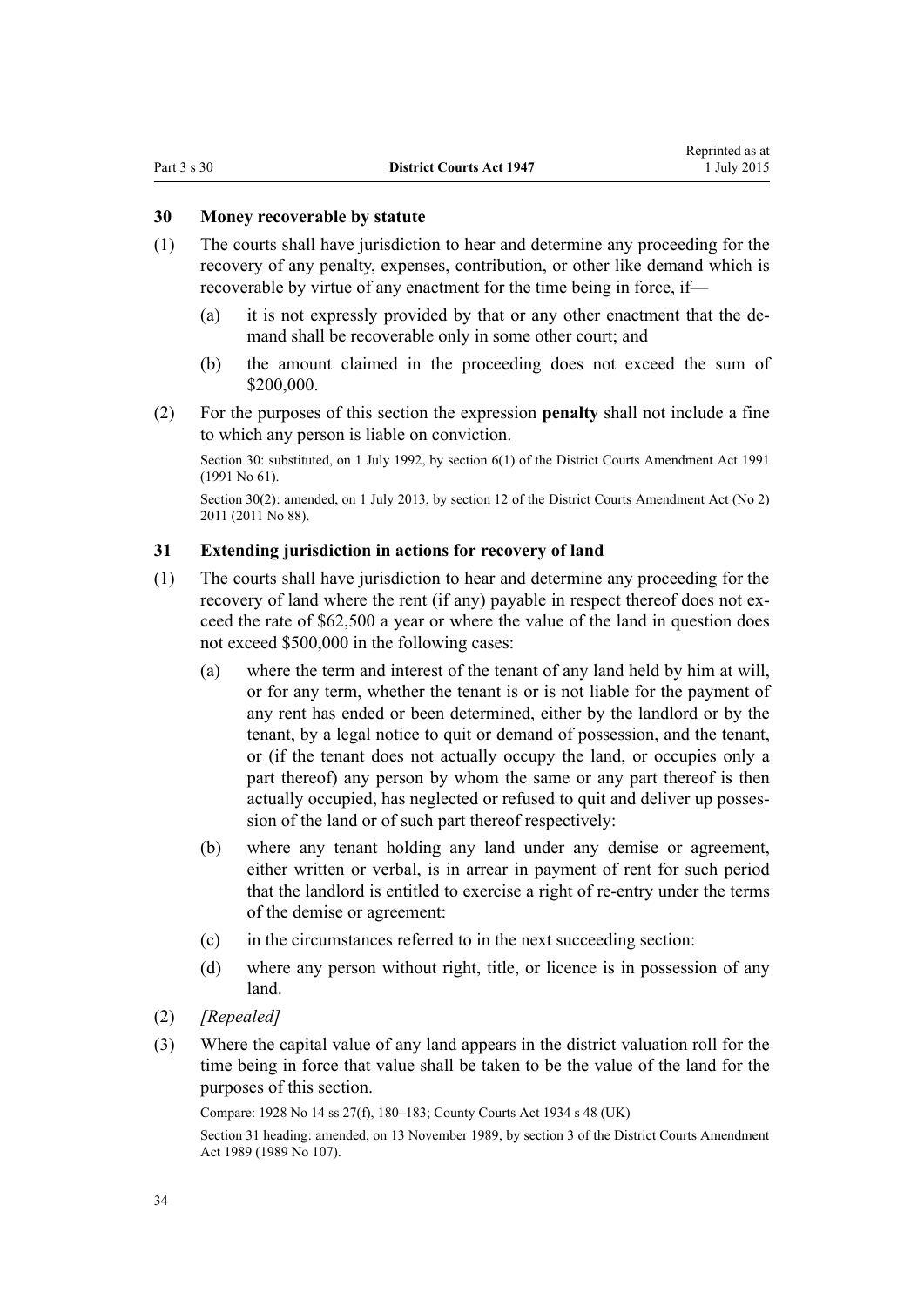<span id="page-34-0"></span>Section 31(1): amended, on 1 July 1992, by [section 7\(1\)\(a\)](http://prd-lgnz-nlb.prd.pco.net.nz/pdflink.aspx?id=DLM230244) of the District Courts Amendment Act 1991 (1991 No 61).

Section 31(1): amended, on 1 July 1992, by [section 7\(1\)\(b\)](http://prd-lgnz-nlb.prd.pco.net.nz/pdflink.aspx?id=DLM230244) of the District Courts Amendment Act 1991 (1991 No 61).

Section 31(2): repealed, on 21 October 1949, by [section 48\(2\)\(a\)](http://prd-lgnz-nlb.prd.pco.net.nz/pdflink.aspx?id=DLM260550) of the Statutes Amendment Act 1949 (1949 No 51).

#### **32 Landlord's right where rent is in arrear or premises deserted**

#### *[Repealed]*

Section 32: repealed, on 1 January 2008, by [section 364\(1\)](http://prd-lgnz-nlb.prd.pco.net.nz/pdflink.aspx?id=DLM969644) of the Property Law Act 2007 (2007 No 91).

#### **33 Jurisdiction as to building societies**

The courts shall have jurisdiction in relation to—

- (a) the settlement of disputes between any building society and its members where the amount involved does not exceed \$200,000:
- (b) the recovery of money and enforcement of claims by or against any building society not exceeding in amount or value the sum of \$200,000:
- (c) all other matters arising under the [Building Societies Act 1965](http://prd-lgnz-nlb.prd.pco.net.nz/pdflink.aspx?id=DLM367767) not exceeding in amount or value the sum of \$200,000.

Compare: 1928 No 14 s 27(j)

Section 33(a): amended, on 1 July 1992, by [section 8\(1\)](http://prd-lgnz-nlb.prd.pco.net.nz/pdflink.aspx?id=DLM230245) of the District Courts Amendment Act 1991 (1991 No 61).

Section 33(b): amended, on 1 July 1992, by [section 8\(1\)](http://prd-lgnz-nlb.prd.pco.net.nz/pdflink.aspx?id=DLM230245) of the District Courts Amendment Act 1991 (1991 No 61).

Section 33(c): amended, on 1 July 1992, by [section 8\(1\)](http://prd-lgnz-nlb.prd.pco.net.nz/pdflink.aspx?id=DLM230245) of the District Courts Amendment Act 1991 (1991 No 61).

Section 33(c): amended, on 1 January 1966, pursuant to [section 139\(1\)](http://prd-lgnz-nlb.prd.pco.net.nz/pdflink.aspx?id=DLM372510) of the Building Societies Act 1965 (1965 No 22).

## *Equity proceedings*

#### **34 Equity jurisdiction**

- (1) Subject to the provisions of this Act, the courts shall have—
	- (a) the same equitable jurisdiction as the High Court to hear and determine any proceeding (other than a proceeding in which the amount claimed or the value of the property claimed or in issue is more than \$200,000):
	- (b) jurisdiction to hear and determine any proceeding for the dissolution or winding up of any partnership (whether or not the existence of the partnership is in dispute), where the whole assets of the partnership do not exceed in amount or value the sum of \$200,000.
- (2) Where jurisdiction in respect of any proceeding or class of proceeding is, by virtue of any provision of any Act (not being [section 16](http://prd-lgnz-nlb.prd.pco.net.nz/pdflink.aspx?id=DLM145728) of the Judicature Act 1908) that relates expressly to that proceeding or class of proceeding, exercisa-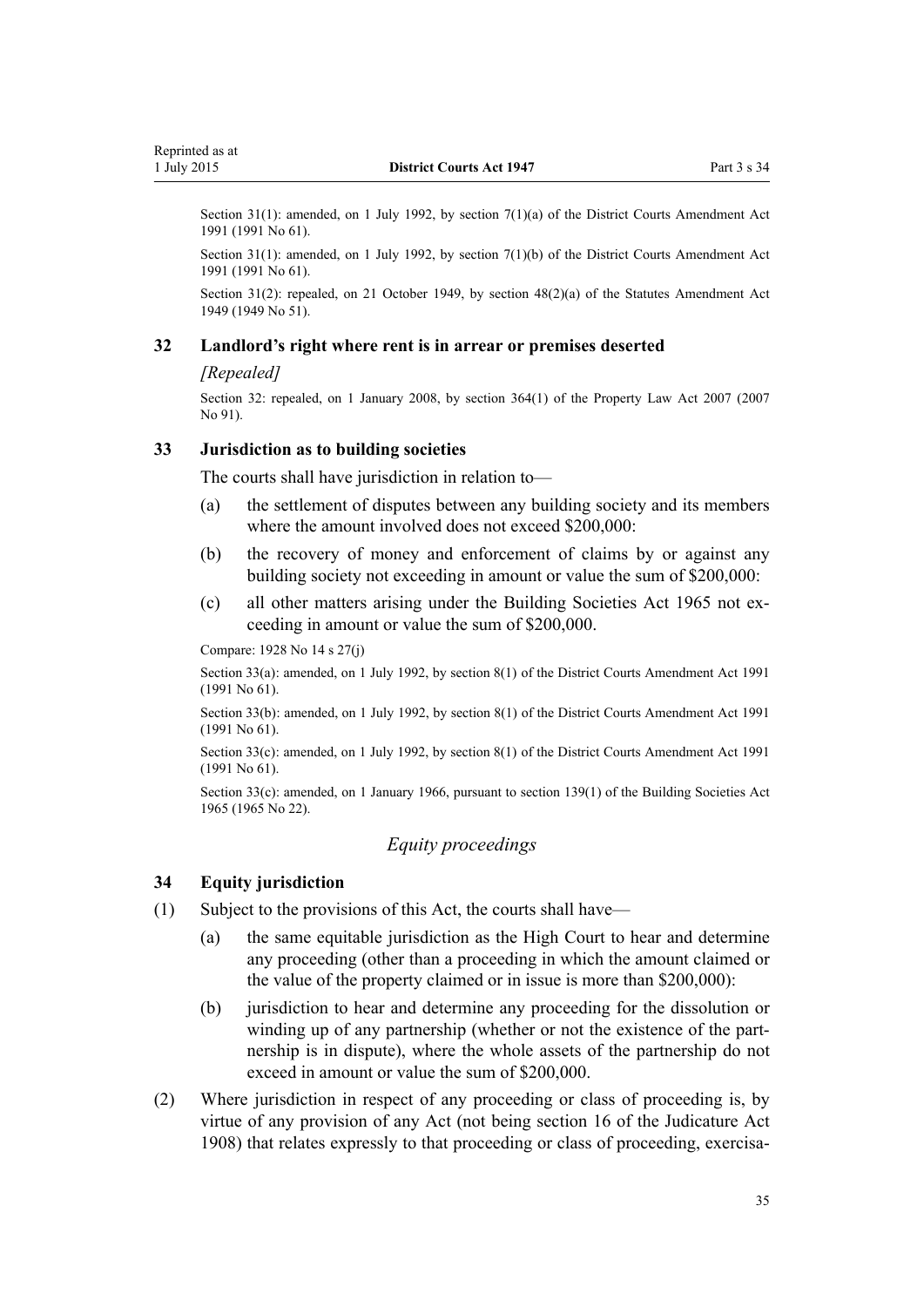<span id="page-35-0"></span>ble by the High Court or any other court (not being a District Court), District Courts shall not by virtue of subsection  $(1)(a)$  or section 29 $(1)$  have the equitable jurisdiction of the High Court in respect of that proceeding or class of proceeding.

- (2A) Notwithstanding subsection (2), the District Courts shall have the power to make orders pursuant to [section 49](http://prd-lgnz-nlb.prd.pco.net.nz/pdflink.aspx?id=DLM392884) of the Administration Act 1969.
- (3) No proceeding for the dissolution or winding up of a partnership or order thereon shall prevent any creditor from petitioning for an adjudication of bankruptcy against any member or members thereof.

Section 34: substituted, on 1 July 1992, by section 3 of the District Courts Amendment Act (No 2) 1992 (1992 No 53).

Section 34(2A): inserted, on 2 September 1996, by section 7 of the District Courts Amendment Act 1996 (1996 No 119).

*Miscellaneous provisions as to jurisdiction*

## **35 Jurisdiction where title in question**

- (1) No court shall have cognizance of any proceedings in which the validity of any devise or bequest is in question or the limitations under any will or settlement are in dispute.
- (2) A court shall have jurisdiction to hear and determine any proceedings in which the title to any corporeal or incorporeal hereditament comes in question if the proceedings would otherwise be within the jurisdiction of the court. Compare: 1928 No 14 ss 30, 31

#### **36 Abandonment of part of claim to give court jurisdiction**

- (1) Where a plaintiff has a cause of action for more than \$200,000 in respect of which the court would have had jurisdiction had the amount been not more than \$200,000, the plaintiff may abandon the excess, and thereupon the court shall have jurisdiction to hear and determine the proceeding.
- (2) Where any proceeding, in which the plaintiff has abandoned part of the plaintiff's claim under this section, is heard in a court, the plaintiff shall not recover an amount exceeding \$200,000 together with costs thereon, and the judgment of the court in the proceeding shall be in full discharge of all demands in respect of the cause of action, and entry of the judgment shall be made accordingly.

Section 36: substituted, on 1 July 1992, by [section 10\(1\)](http://prd-lgnz-nlb.prd.pco.net.nz/pdflink.aspx?id=DLM230248) of the Districts Courts Amendment Act 1991 (1991 No 61).

## **37 Extension of jurisdiction in admiralty by agreement between the parties**

If, but for the amount or value of the subject-matter claimed or in issue, a court would have had jurisdiction in admiralty or under [sections 29 to 34](#page-32-0) or [section](#page-98-0) [111](#page-98-0) and the parties, by memorandum signed by them or by their respective solicitors or agents, agree that a court shall have jurisdiction to hear and deter-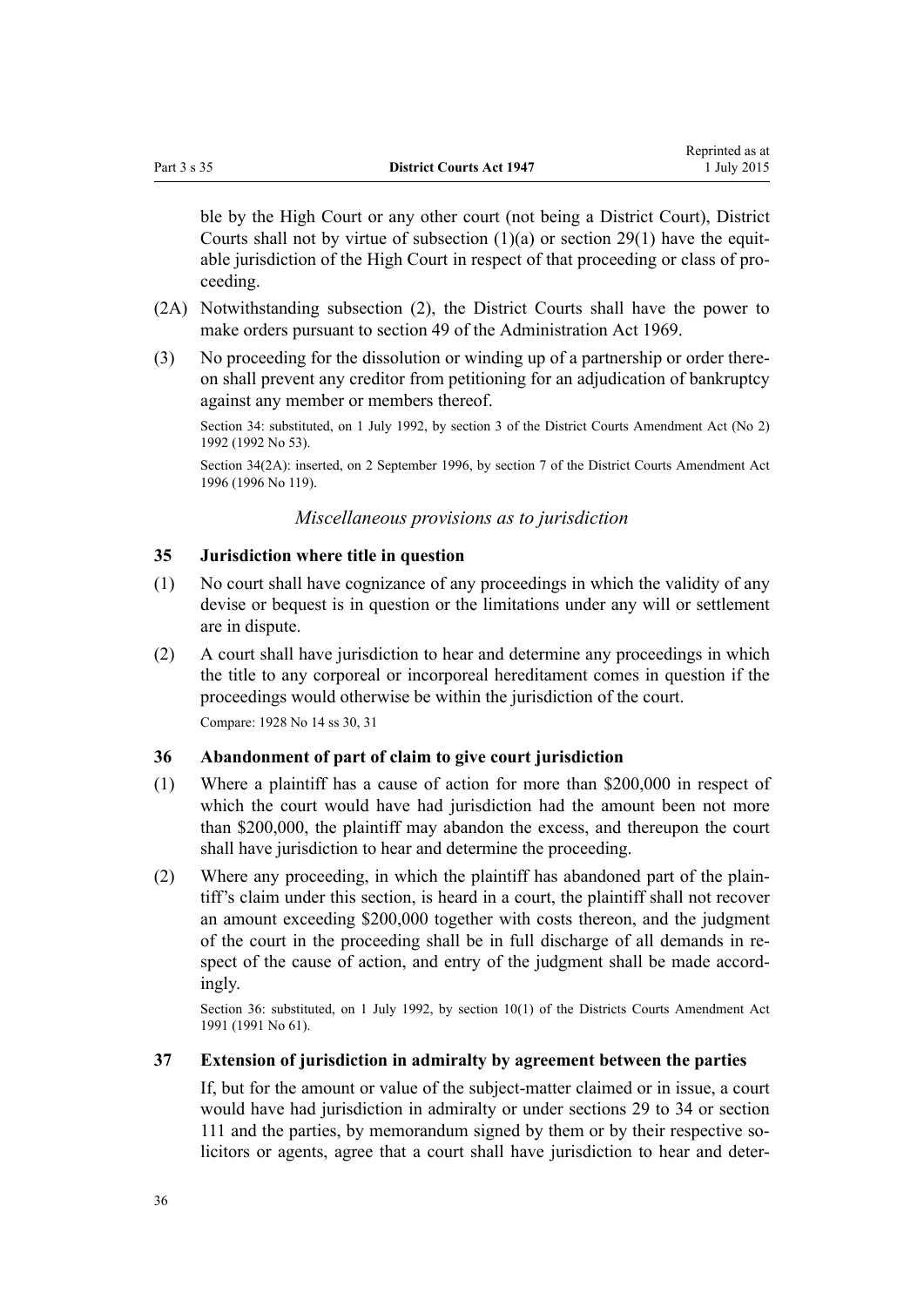mine the proceedings, that court shall, notwithstanding anything in any enactment, have jurisdiction to hear and determine the proceedings.

Compare: 1928 No 14 s 27(h); County Courts Act 1934 ss 43, 53 (UK)

Section 37 heading: amended, on 9 October 1975, by section 2 of the District Courts Amendment Act 1975 (1975 No 87).

Section 37: amended, on 1 April 1980, pursuant to [section 18\(1\)](http://prd-lgnz-nlb.prd.pco.net.nz/pdflink.aspx?id=DLM35085) of the District Courts Amendment Act 1979 (1979 No 125).

Section 37: amended, on 9 October 1975, by section 2 of the District Courts Amendment Act 1975 (1975 No 87).

Section 37: amended, on 23 October 1963, by section 2 of the District Courts Amendment Act 1963 (1963 No 100).

#### **38 Division of cause of action not allowed**

A cause of action may not be divided for the purpose of bringing 2 or more proceedings or any counterclaim.

Compare: 1928 No 14 s 32

Section 38: amended, on 1 July 1992, by [section 21\(1\)](http://prd-lgnz-nlb.prd.pco.net.nz/pdflink.aspx?id=DLM230259) of the District Courts Amendment Act 1991 (1991 No 61).

## **39 Proceedings against absent defendant**

The court shall not determine any proceedings against a defendant absent from New Zealand unless it is satisfied either—

- (a) that service has been effected on the defendant in accordance with the rules; or
- (b) that the defendant has a duly appointed agent in New Zealand authorized to sue and be sued on his behalf and service has been effected on the agent in accordance with the rules.

Compare: 1928 No 14 s 37

*Exercise of jurisdiction and ancillary jurisdiction*

#### **40 Persons who exercise jurisdiction of court**

Any jurisdiction and powers conferred on courts by this or any other Act may be exercised by any Judge or, to the extent authorized by this or any other Act or by the rules, by the Registrar of the court or by any person authorized to discharge the functions of the Registrar.

Compare: 1928 No 14 s 5(2); County Courts Act 1934 s 70 (UK)

Section 40: amended, on 1 April 1980, pursuant to [section 18\(1\)](http://prd-lgnz-nlb.prd.pco.net.nz/pdflink.aspx?id=DLM35085) of the District Courts Amendment Act 1979 (1979 No 125).

## **41 General ancillary jurisdiction**

Every court, as regards any cause of action for the time being within its jurisdiction, shall (subject to the provisions of [section 59](#page-47-0)) in any proceedings before it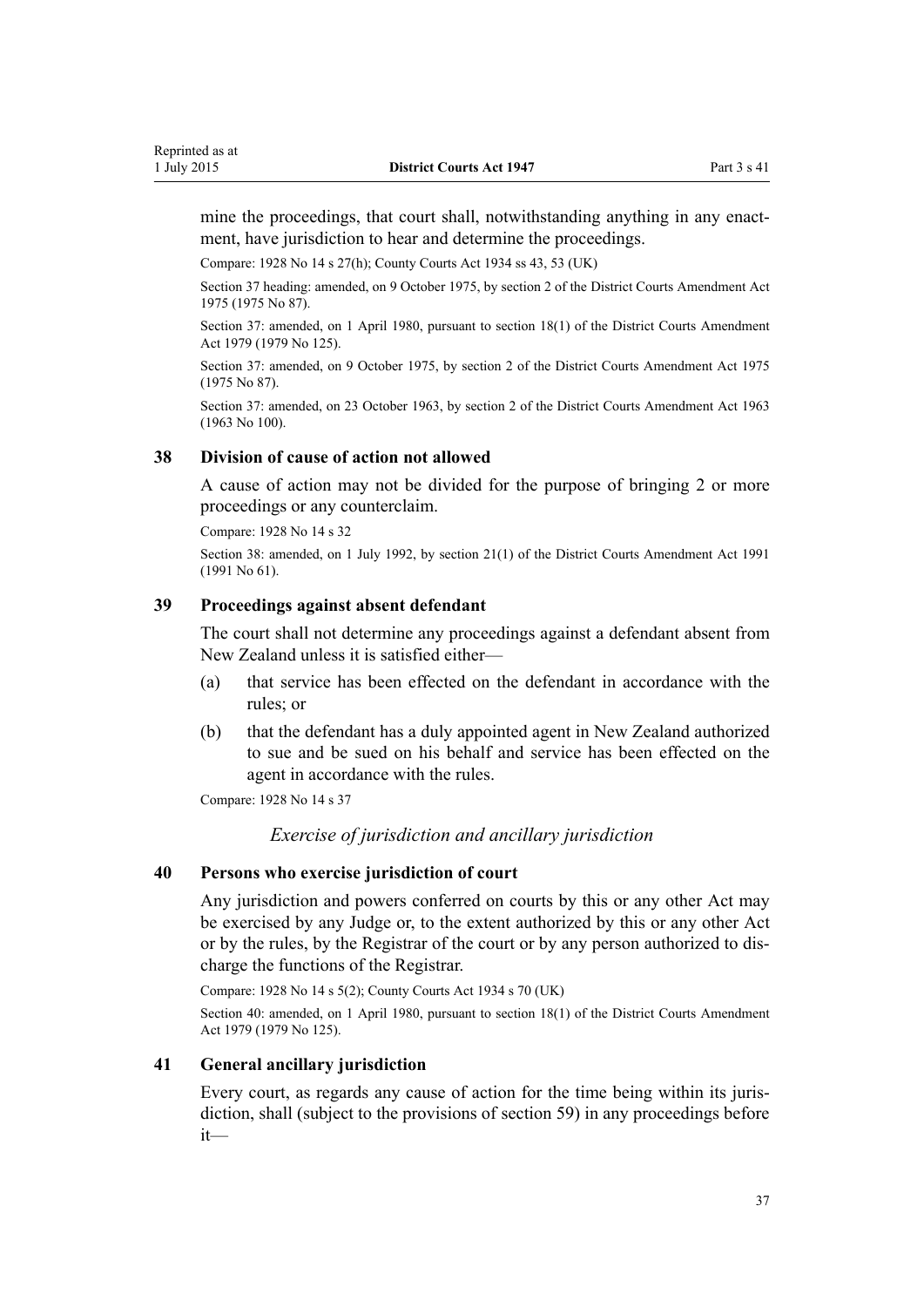(b) give such and the like effect to every ground of defence or counterclaim equitable or legal,—

as ought to be granted or given in the like case by the High Court and in as full and as ample a manner.

Compare: County Courts Act 1934 s 71 (UK)

Section 41: amended, on 1 April 1980, pursuant to [section 18\(1\)](http://prd-lgnz-nlb.prd.pco.net.nz/pdflink.aspx?id=DLM35085) of the District Courts Amendment Act 1979 (1979 No 125).

Section 41: amended, on 1 April 1980, pursuant to [section 12](http://prd-lgnz-nlb.prd.pco.net.nz/pdflink.aspx?id=DLM35049) of the Judicature Amendment Act 1979 (1979 No 124).

## **42 Ancillary powers of Judge**

- (1) A Judge shall have jurisdiction in any proceeding pending to make any order or to exercise any authority or jurisdiction which, if it related to a proceeding pending in the High Court, might be made or exercised by a Judge of the High Court in chambers.
- (2) Notwithstanding subsection (1), an interlocutory injunction restraining a party to a proceeding (whether domiciled, resident or present in New Zealand) from removing from New Zealand, or otherwise dealing with, assets in New Zealand is the only interlocutory injunction in the nature of a Mareva injunction that a Judge may grant.
- (3) Without limiting the power to make an order for the detention, custody, or preservation of any property, it is hereby declared that nothing in this Act authorises a Judge to make an Anton Piller order.

Section 42: substituted, on 1 July 1992, by section 4 of the District Courts Amendment Act (No 2) 1992 (1992 No 53).

## **42A Jurisdiction exclusive of interest awarded**

Where a court has power to award interest under [section 62B](#page-50-0), the court may exercise that power notwithstanding that the inclusion of the interest in the sum for which judgment is given will cause that sum to exceed a monetary amount that, under this Act, applies in relation to the court's jurisdiction in respect of that proceeding.

Section 42A: inserted, on 1 July 1992, by section 5 of the District Courts Amendment Act (No 2) 1992 (1992 No 53).

## *Transfer of proceeding*

Heading: substituted, on 1 July 1992, by [section 11\(1\)](http://prd-lgnz-nlb.prd.pco.net.nz/pdflink.aspx?id=DLM230249) of the District Courts Amendment Act 1991 (1991 No 61).

## **43 Transfer to High Court of proceeding within jurisdiction**

(1) Where there is commenced in a court any proceeding in which the amount of the claim or the value of the property or relief claimed or in issue exceeds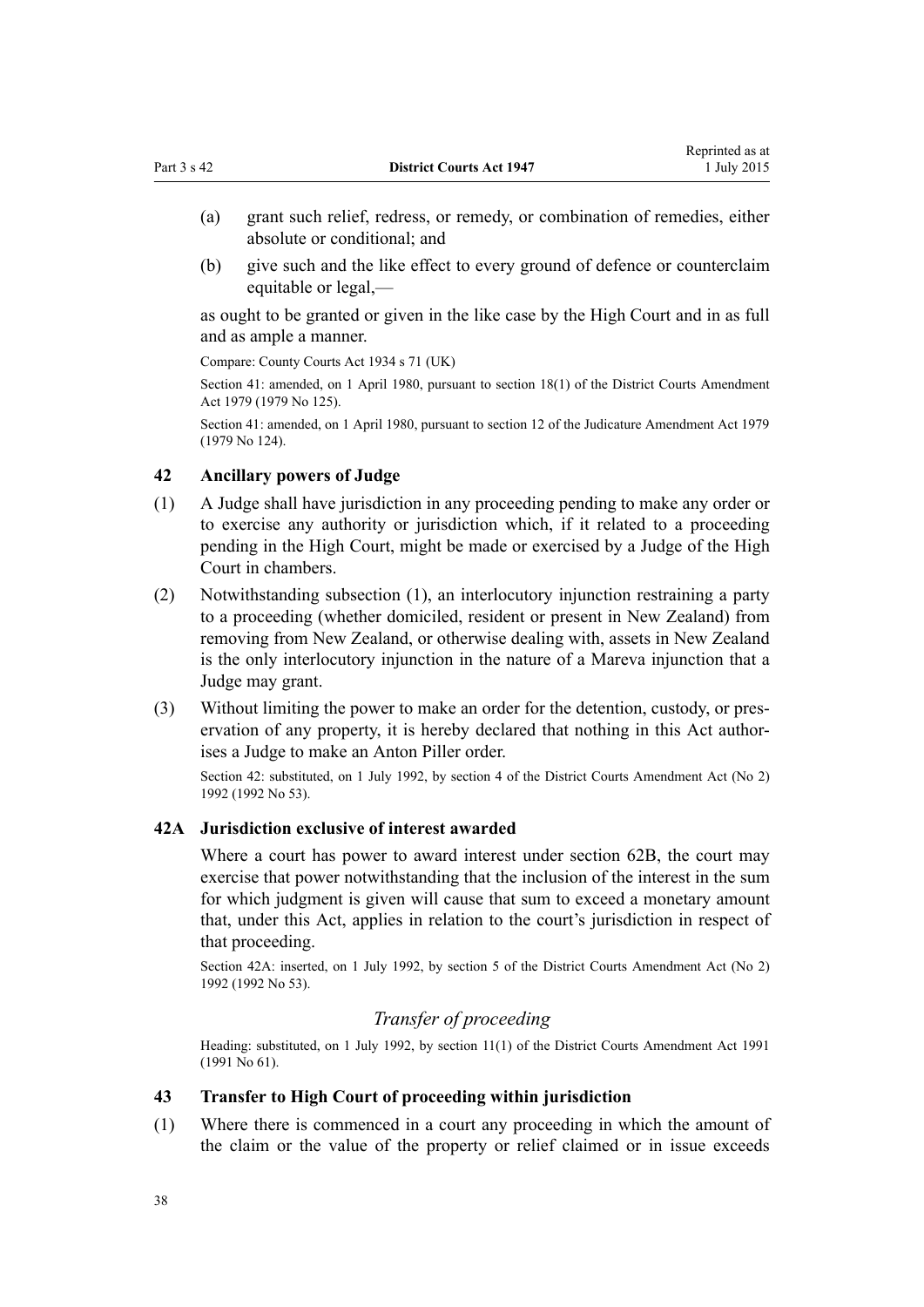\$50,000, the defendant in the proceeding may, within such time as may be prescribed or at any time thereafter by leave of the Judge, give notice that the defendant objects to the proceeding being tried in the court, and, where notice is so given, the Judge shall order that the proceeding be transferred to the High Court.

- (2) Where there is commenced in a court any proceeding in which the amount of the claim or the value of the property or relief claimed or in issue does not exceed \$50,000, the defendant may, within such time as may be prescribed or at any time thereafter by leave of the Judge, give notice that the defendant objects to the proceeding being tried in the court, and, where notice is so given, the Judge may order that the proceeding be transferred to the High Court if, in the opinion of the Judge, some important question of law or fact is likely to arise or a question of title to any hereditament is likely to arise otherwise than incidentally.
- (3) Any order for the transfer of a proceeding to the High Court made pursuant to the foregoing provisions of this section may be made subject to such conditions as the Judge thinks fit requiring that the defendant give security for the costs of the proceedings in the High Court.
- (4) The foregoing provisions of this section, shall with the necessary modifications, apply to a counterclaim as if it were a proceeding and as if the defendant in the counterclaim were the defendant in the proceeding. On the transfer of a claim where there is a counterclaim, or of a counterclaim, all proceedings in the proceeding, including both the claim and the counterclaim, shall be transferred.
- (5) The provisions of this section do not apply to any proceeding for the recovery of land except where the Judge certifies that in the Judge's opinion an important question of law is likely to arise or a question of title to any hereditament is likely to arise otherwise than incidentally.
- (6) Notwithstanding the foregoing provisions of this section, the High Court or a Judge thereof on the application of any party to the proceeding may order the removal into the High Court, by order for certiorari or otherwise, of any proceeding commenced in a District Court, if the High Court or Judge thereof thinks it desirable that the proceeding should be heard and determined in the High Court. Any such removal shall be on such terms as to payment of costs, giving security, or otherwise as the High Court or a Judge thereof thinks fit to impose.

Section 43: substituted, on 1 July 1992, by [section 11\(1\)](http://prd-lgnz-nlb.prd.pco.net.nz/pdflink.aspx?id=DLM230249) of the District Courts Amendment Act 1991 (1991 No 61).

## **44 Transfer of proceedings beyond jurisdiction**

Where any proceedings are commenced in a court in which the court has no jurisdiction, the court may, unless it is given jurisdiction by an agreement under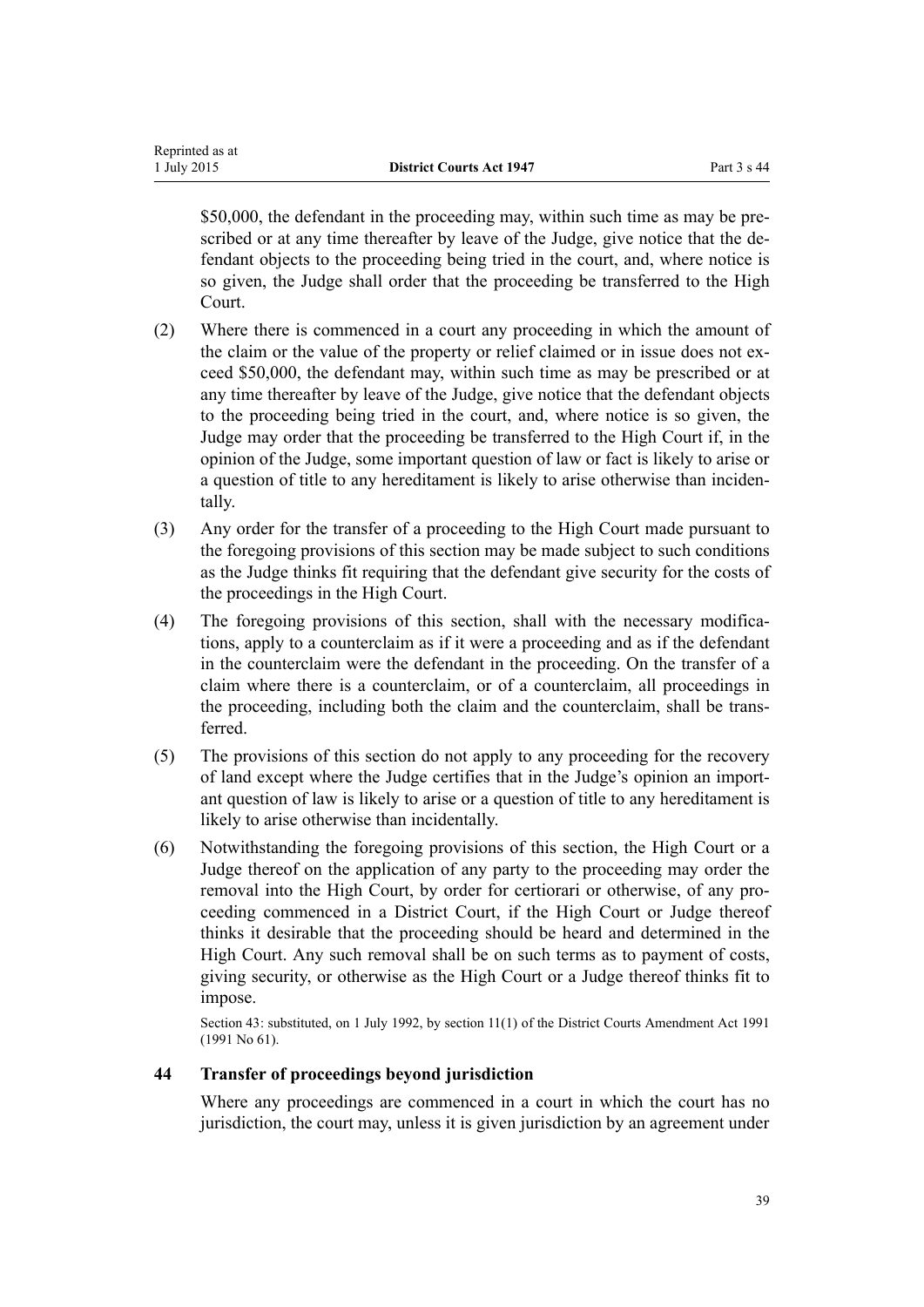the provisions of [section 37,](#page-35-0) order that the proceedings be transferred to the High Court or to such other court as appears to the court to have jurisdiction:

provided that where it appears to the court that the plaintiff or one of the plaintiffs knew or ought to have known that the court had no jurisdiction in the proceedings, the court may, if it thinks fit, instead of ordering that the proceedings be transferred as aforesaid, order that they be struck out, and, in such event may award costs to the same extent and recoverable in the same manner as if the court had jurisdiction and the claim had not been established.

Compare: 1928 No 14 s 175; County Courts Act 1934 s 64 (UK)

Section 44: amended, on 1 April 1980, pursuant to [section 18\(1\)](http://prd-lgnz-nlb.prd.pco.net.nz/pdflink.aspx?id=DLM35085) of the District Courts Amendment Act 1979 (1979 No 125).

Section 44: amended, on 1 April 1980, pursuant to [section 12](http://prd-lgnz-nlb.prd.pco.net.nz/pdflink.aspx?id=DLM35049) of the Judicature Amendment Act 1979 (1979 No 124).

## **45 Transfer of proceedings where there is a counterclaim**

- (1) Where, in any proceeding commenced in a court, any counterclaim or set-off and counterclaim which involves matter beyond the jurisdiction of a court has been filed by any defendant, any party to the proceeding may, within such time as may be prescribed by the [High Court Rules,](http://prd-lgnz-nlb.prd.pco.net.nz/pdflink.aspx?id=DLM147653) apply to the High Court or a Judge thereof for an order that the whole proceedings, or the proceedings on the counterclaim or set-off and counterclaim, be transferred to the High Court.
- (2) On any such application the High Court or Judge may, as it or he thinks fit, order either—
	- (a) that the whole proceedings be transferred to the High Court; or
	- (b) that the whole proceedings be heard and determined in the court; or
	- (c) that the proceedings on the counterclaim or set-off and counterclaim be transferred to the High Court and that the proceedings on the plaintiff's claim and the defence thereto other than the set-off (if any) be heard and determined in the court:

provided that, where an order is made under paragraph (c), and judgment on the claim is given for the plaintiff, execution thereon shall, unless the High Court or a Judge thereof at any time otherwise orders, be stayed until the proceedings transferred to the High Court have been determined.

- (3) If no application is made under this section within the time prescribed as aforesaid, or if on such an application it is ordered that the whole proceedings be heard and determined in the court, the court shall have jurisdiction to hear and determine the whole proceedings, notwithstanding any enactment to the contrary.
- (4) Where the High Court makes any order under the provisions of this section, the Registrar of the High Court shall send to the Registrar of the court a copy of the order so made.

Compare: County Courts Act 1934 s 63 (UK)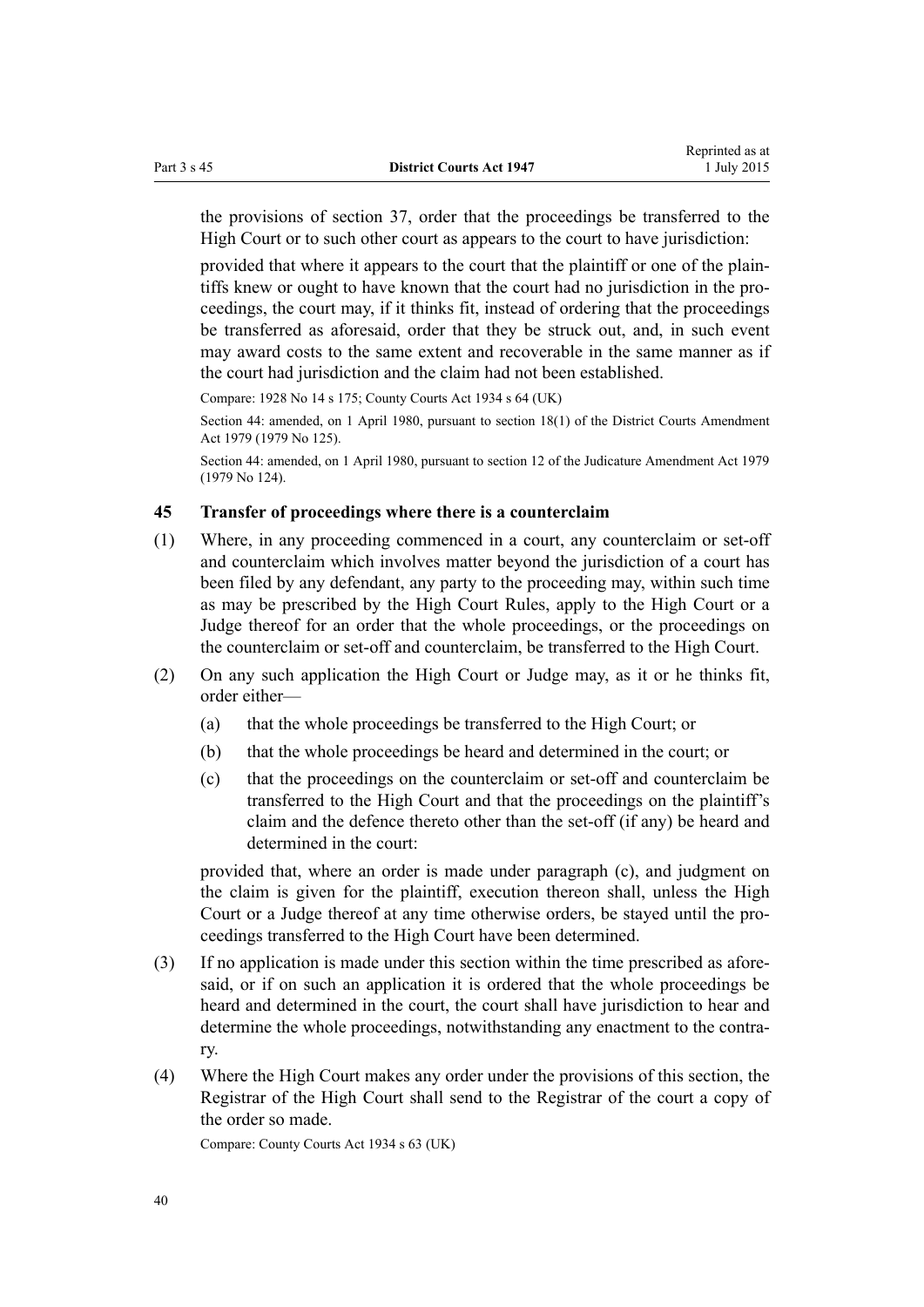<span id="page-40-0"></span>Section 45(1): substituted, on 1 July 1992, by [section 21\(1\)](http://prd-lgnz-nlb.prd.pco.net.nz/pdflink.aspx?id=DLM230259) of the Districts Courts Amendment Act 1991 (1991 No 61).

Section 45(2): amended, on 1 April 1980, pursuant to [section 12](http://prd-lgnz-nlb.prd.pco.net.nz/pdflink.aspx?id=DLM35049) of the Judicature Amendment Act 1979 (1979 No 124).

Section 45(2)(a): amended, on 1 April 1980, pursuant to [section 12](http://prd-lgnz-nlb.prd.pco.net.nz/pdflink.aspx?id=DLM35049) of the Judicature Amendment Act 1979 (1979 No 124).

Section 45(2)(b): amended, on 1 April 1980, pursuant to [section 18\(1\)](http://prd-lgnz-nlb.prd.pco.net.nz/pdflink.aspx?id=DLM35085) of the District Courts Amendment Act 1979 (1979 No 125).

Section  $45(2)(c)$ : amended, on 1 April 1980, pursuant to [section 18\(1\)](http://prd-lgnz-nlb.prd.pco.net.nz/pdflink.aspx?id=DLM35085) of the District Courts Amendment Act 1979 (1979 No 125).

Section 45(2)(c): amended, on 1 April 1980, pursuant to [section 12](http://prd-lgnz-nlb.prd.pco.net.nz/pdflink.aspx?id=DLM35049) of the Judicature Amendment Act 1979 (1979 No 124).

Section 45(2) proviso: amended, on 1 April 1980, pursuant to [section 12](http://prd-lgnz-nlb.prd.pco.net.nz/pdflink.aspx?id=DLM35049) of the Judicature Amendment Act 1979 (1979 No 124).

Section 45(3): amended, on 1 April 1980, pursuant to [section 18\(1\)](http://prd-lgnz-nlb.prd.pco.net.nz/pdflink.aspx?id=DLM35085) of the District Courts Amendment Act 1979 (1979 No 125).

Section 45(4): amended, on 1 April 1980, pursuant to [section 18\(1\)](http://prd-lgnz-nlb.prd.pco.net.nz/pdflink.aspx?id=DLM35085) of the District Courts Amendment Act 1979 (1979 No 125).

Section 45(4): amended, on 1 April 1980, pursuant to [section 12](http://prd-lgnz-nlb.prd.pco.net.nz/pdflink.aspx?id=DLM35049) of the Judicature Amendment Act 1979 (1979 No 124).

## **45A Removal of summary judgment application from District Court to High Court**

- (1) Where a summary judgment application is made in a court, a Judge may, on the application of either party or of his or her own motion, remove into the High Court—
	- (a) that summary judgment application; or
	- (b) any matter arising in that summary judgment application.
- (2) On any such removal, the High Court may—
	- (a) determine the application or matter; or
	- (b) refer the application or matter back to the District Court with such directions as the High Court thinks fit.

Section 45A: inserted, on 1 July 1992, by [section 4](http://prd-lgnz-nlb.prd.pco.net.nz/pdflink.aspx?id=DLM259682) of the District Courts Amendment Act 1992 (1992 No 17).

## *Removal of question of law into High Court*

Heading: inserted, on 1 July 1992, by [section 4](http://prd-lgnz-nlb.prd.pco.net.nz/pdflink.aspx?id=DLM259682) of the District Courts Amendment Act 1992 (1992 No 17).

#### **45B Removal of question of law into High Court**

A District Court may order the removal into the High Court of any question of law ordered to be argued, and, on removal, the High Court shall have the same power to decide the question as the District Court had.

Section 45B: inserted, on 1 July 1992, by [section 4](http://prd-lgnz-nlb.prd.pco.net.nz/pdflink.aspx?id=DLM259682) of the District Courts Amendment Act 1992 (1992 No 17).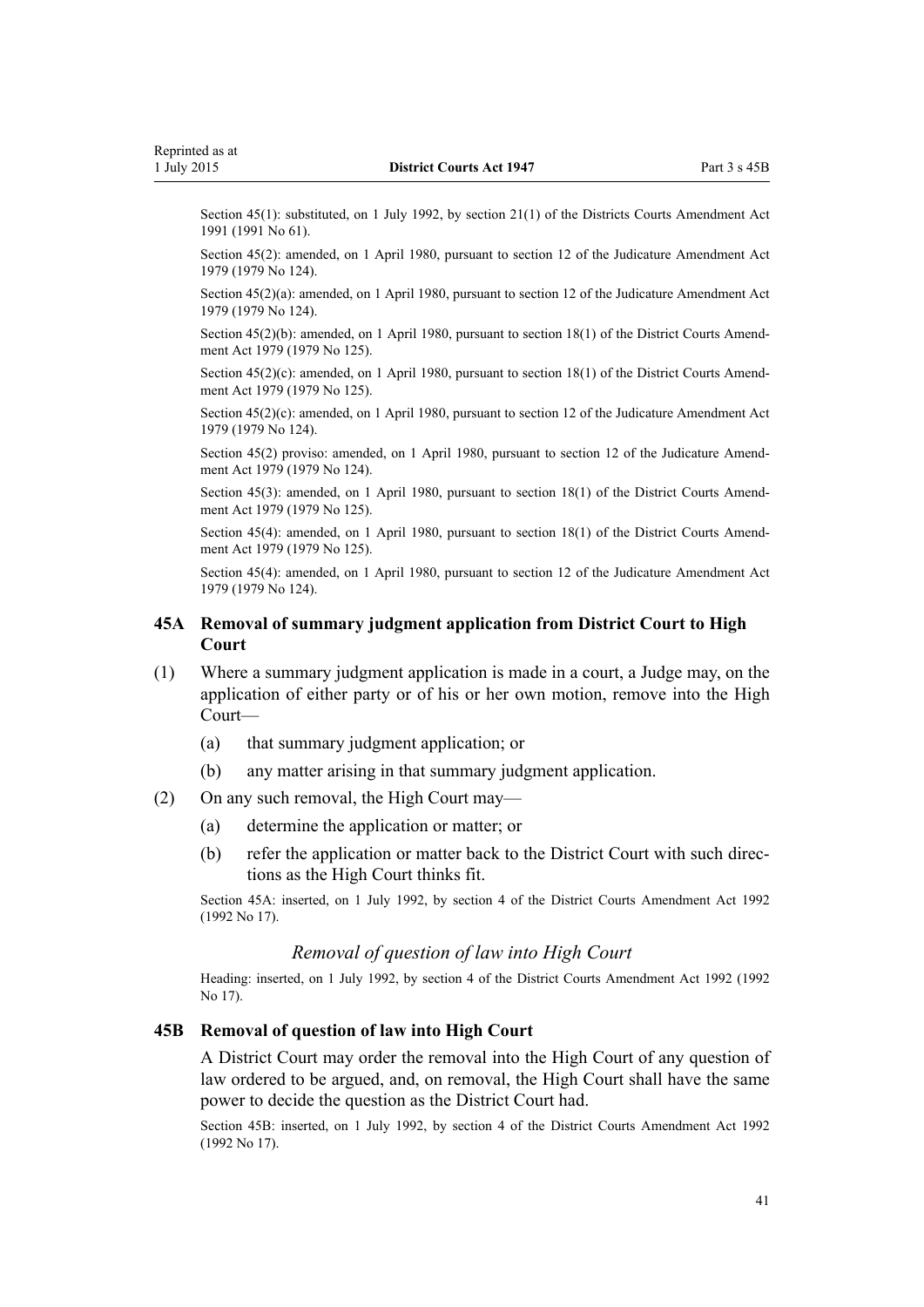# **46 Transfer of proceeding from High Court to District Court**

- (1) If, where a proceeding has been commenced in the High Court,—
	- (a) an agreement is made under the provisions of [section 37](#page-35-0) that a District Court shall have jurisdiction; or
	- (b) the subject-matter of the proceeding is within the jurisdiction of District Courts,—

the High Court or a Judge of that court may, on the application of any party to the proceeding, order that the proceeding be transferred to a District Court.

(2) Where the subject-matter of a proceeding that has been commenced in the High Court is within the jurisdiction of District Courts, the High Court or a Judge of that court may, of its or the Judge's own motion, order that the proceeding be transferred to a District Court unless, in the opinion of the High Court or the Judge, some important question of law or fact is likely to arise in the proceeding.

Section 46: substituted, on 1 July 1992, by [section 12\(1\)](http://prd-lgnz-nlb.prd.pco.net.nz/pdflink.aspx?id=DLM230250) of the District Courts Amendment Act 1991 (1991 No 61).

## **47 Procedure on transfer of proceeding from High Court to District Court**

- (1) Where any proceeding is ordered to be transferred under the provisions of section 46 from the High Court to a District Court, the proper officer of the High Court shall, on the sealing of the order, send to the Registrar of the District Court a copy of the order, the document by which the proceeding was commenced or a copy thereof, all pleadings, affidavits, and other documents filed in the High Court relating to the proceeding and such other documents (if any) as the High Court or a Judge may direct.
- (2) On the documents aforesaid being so sent, the proceeding shall be transferred to the said District Court, and, subject to the District Courts Rules, all further proceedings therein shall be heard as if the proceeding had been originally commenced in that District Court, and the District Court shall have jurisdiction to deal therewith, notwithstanding any enactment to the contrary:

provided that the transfer shall not affect any right of appeal in the High Court or to the Court of Appeal from the order directing the transfer, or the right to enforce in the High Court any judgment signed, or order made, in that court before the transfer.

Section 47: substituted, on 1 July 1992, by [section 12\(1\)](http://prd-lgnz-nlb.prd.pco.net.nz/pdflink.aspx?id=DLM230250) of the District Courts Amendment Act 1991 (1991 No 61).

#### **48 Costs in cases transferred or removed**

- (1) Where a proceeding or counterclaim is ordered to be transferred or removed—
	- (a) from the High Court to a District Court; or
	- (b) from a District Court to the High Court; or
	- (c) from one District Court to another District Court—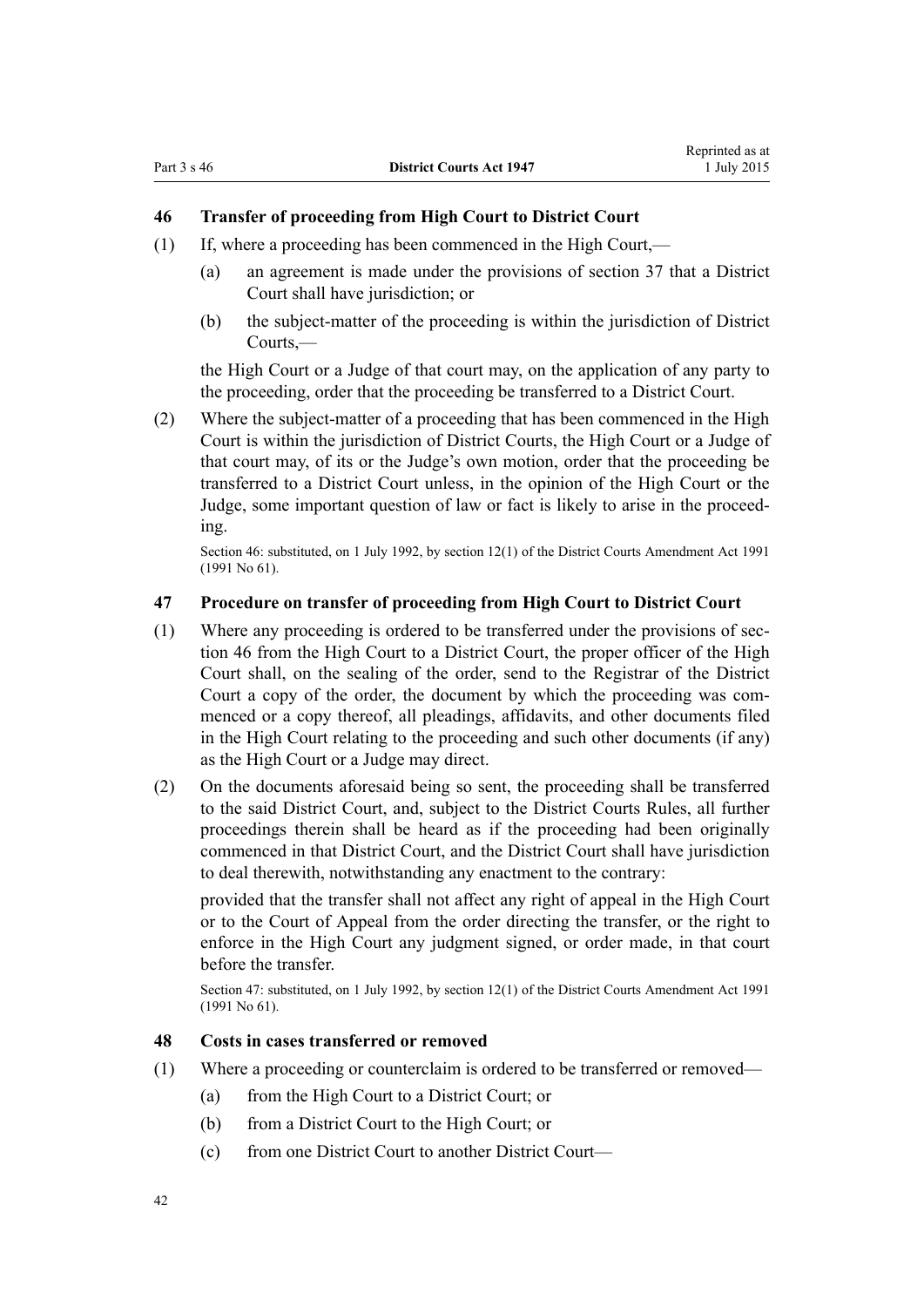the costs of the whole proceedings both before and after the transfer shall, subject to any order made by the court which ordered the transfer, be in the discretion of the court to which the proceeding or counterclaim is transferred, and that court shall have power to make orders with respect thereto:

provided that, as regards so much of the proceedings in any proceeding transferred from the High Court to the District Court as take place in the High Court before the transfer,—

- (d) the costs thereof shall be subject to the provisions of the [High Court](http://prd-lgnz-nlb.prd.pco.net.nz/pdflink.aspx?id=DLM147653) [Rules](http://prd-lgnz-nlb.prd.pco.net.nz/pdflink.aspx?id=DLM147653); and
- (e) the powers of a Judge to make an order allowing costs on the High Court scale shall, subject to any order of the High Court or of the Judge by whom the transfer was ordered, be exercisable by the District Court Judge.
- (2) Where—
	- (a) a summary judgment application or any matter arising in a summary judgment application is, after having been removed into the High Court under [section 45A,](#page-40-0) referred back to a District Court; or
	- (b) a proceeding is continued in a District Court, after a question of law in that proceeding has, under [section 45B,](#page-40-0) been decided in the High Court,—

the costs in the District Court of that application, matter, or proceeding, both before and after the removal into the High Court under [section 45A](#page-40-0) or [section](#page-40-0) [45B](#page-40-0), shall be determined by the District Court:

provided that any costs incurred in the High Court in relation to the removal shall be determined by the High Court and shall be subject to the provisions of the [High Court Rules](http://prd-lgnz-nlb.prd.pco.net.nz/pdflink.aspx?id=DLM147653); but may be included in any judgment or order made by the District Court as if they were costs determined by the District Court.

Section 48: substituted, on 1 July 1992, by [section 12\(1\)](http://prd-lgnz-nlb.prd.pco.net.nz/pdflink.aspx?id=DLM230250) of the District Courts Amendment Act 1991 (1991 No 61).

Section 48(2): added, on 1 July 1992, by [section 5](http://prd-lgnz-nlb.prd.pco.net.nz/pdflink.aspx?id=DLM259683) of the District Courts Amendment Act 1992 (1992 No 17).

## **Part 4**

## **Procedure**

#### *Parties*

#### **49 Trustees, executors, and administrators**

(1) Any trustee, executor, or administrator may sue and be sued in a court in like manner as if he were a party in his own right, without joining any of the parties beneficially interested in the trust or estate, and shall be considered as representing such parties in the proceeding.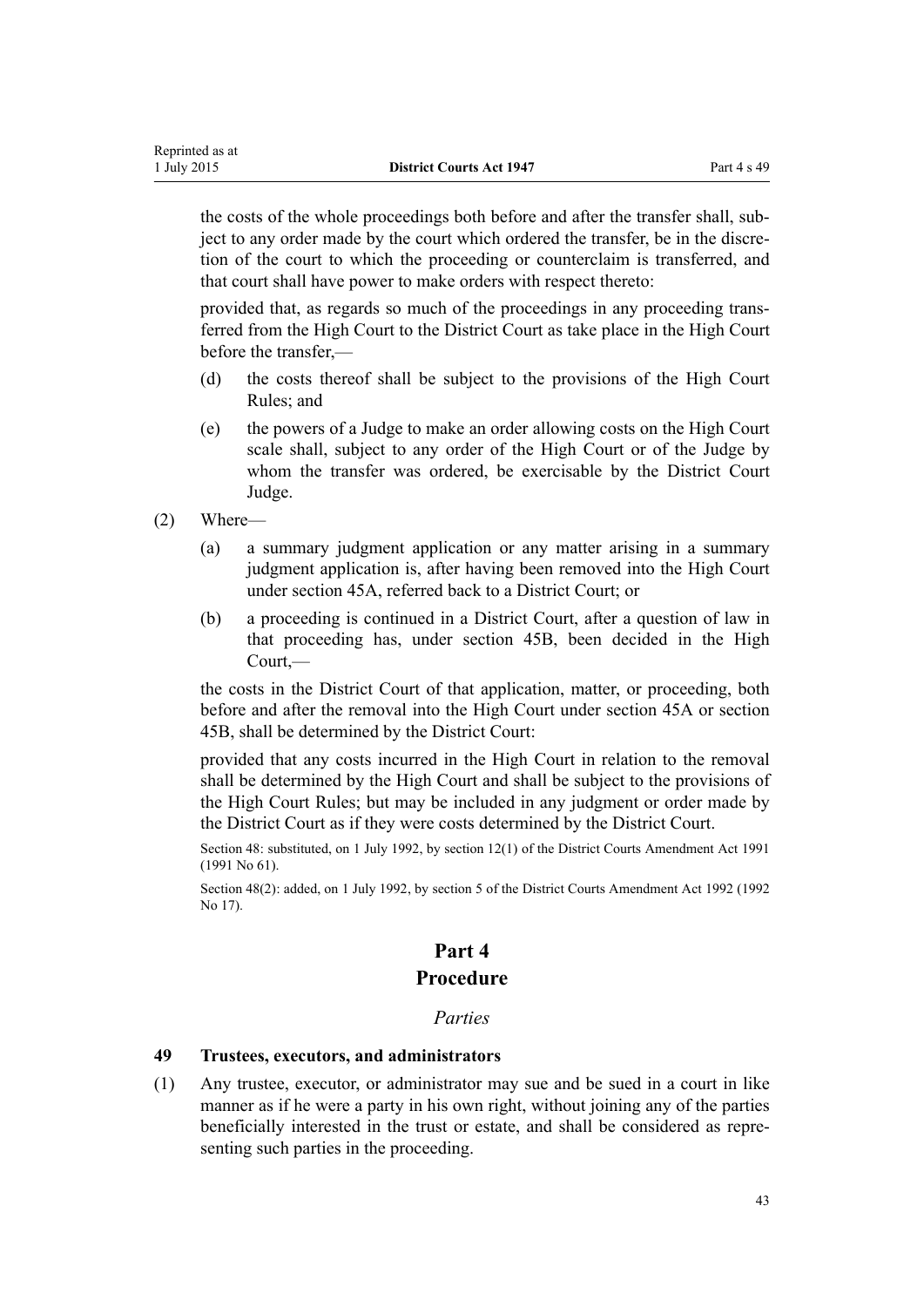(2) The court may at any stage of the proceedings order any of such parties to be made parties to the proceeding, either in addition to or in lieu of the previously existing parties thereto.

Compare: 1928 No 14 s 48; County Courts Act 1934 s 76 (UK)

Section 49(1): amended, on 1 July 1992, by [section 21\(1\)](http://prd-lgnz-nlb.prd.pco.net.nz/pdflink.aspx?id=DLM230259) of the District Courts Amendment Act 1991 (1991 No 61).

Section 49(1): amended, on 1 April 1980, pursuant to [section 18\(1\)](http://prd-lgnz-nlb.prd.pco.net.nz/pdflink.aspx?id=DLM35085) of the District Courts Amendment Act 1979 (1979 No 125).

Section 49(2): amended, on 1 July 1992, by [section 21\(1\)](http://prd-lgnz-nlb.prd.pco.net.nz/pdflink.aspx?id=DLM230259) of the District Courts Amendment Act 1991 (1991 No 61).

#### **50 Amount of wages, etc, for which minor may sue**

- (1) Any person under the age of 20 years may sue in a court for any sum of money not exceeding \$200,000 which may be due to him for wages or piecework, or for work as a servant, in the same manner as if he were of full age.
- (2) Any minor who is or has been married or in a civil union or is above the age of 18 years may sue or be sued without a next friend or guardian *ad litem* upon any cause of action arising out of contract or tort in respect of which he might sue or be sued by a next friend or guardian; and judgment may be given in the proceeding, and such proceedings may be had and taken to enforce the judgment as if the minor were of full age.
- (3) Any minor who is or has been married or in a civil union or is above the age of 18 years may make or be a party to an application under [section 8](http://prd-lgnz-nlb.prd.pco.net.nz/pdflink.aspx?id=DLM434495) of the Domestic Actions Act 1975 without a next friend or guardian *ad litem*; and orders may be made on the application, and such proceedings may be had and taken to enforce any such order, as if the minor were of full age.

Compare: 1928 No 14 s 47; County Courts Act 1934 s 77 (UK)

Section 50 heading: substituted, on 1 January 1972, by section 5 of the District Courts Amendment Act 1971 (1971 No 56).

Section 50(1): amended, on 1 July 1992, by [section 13\(1\)](http://prd-lgnz-nlb.prd.pco.net.nz/pdflink.aspx?id=DLM230251) of the District Courts Amendment Act 1991 (1991 No 61).

Section 50(1): amended, on 1 April 1980, pursuant to [section 18\(1\)](http://prd-lgnz-nlb.prd.pco.net.nz/pdflink.aspx?id=DLM35085) of the District Courts Amendment Act 1979 (1979 No 125).

Section 50(1): amended, on 1 January 1971, by [section 6](http://prd-lgnz-nlb.prd.pco.net.nz/pdflink.aspx?id=DLM396805) of the Age of Majority Act 1970 (1970 No 137).

Section 50(2): amended, on 26 April 2005, by [section 7](http://prd-lgnz-nlb.prd.pco.net.nz/pdflink.aspx?id=DLM333795) of the Relationships (Statutory References) Act 2005 (2005 No 3).

Section 50(2): amended, on 1 July 1992, by [section 13\(2\)](http://prd-lgnz-nlb.prd.pco.net.nz/pdflink.aspx?id=DLM230251) of the District Courts Amendment Act 1991 (1991 No 61).

Section 50(2): amended, on 1 January 1970, by [section 18](http://prd-lgnz-nlb.prd.pco.net.nz/pdflink.aspx?id=DLM392622) of the Minors' Contracts Act 1969 (1969 No 41).

Section 50(3): added, on 3 October 1975, by [section 9\(3\)](http://prd-lgnz-nlb.prd.pco.net.nz/pdflink.aspx?id=DLM434497) of the Domestic Actions Act 1975 (1975) No 53).

Section 50(3): amended, on 26 April 2005, by [section 7](http://prd-lgnz-nlb.prd.pco.net.nz/pdflink.aspx?id=DLM333795) of the Relationships (Statutory References) Act 2005 (2005 No 3).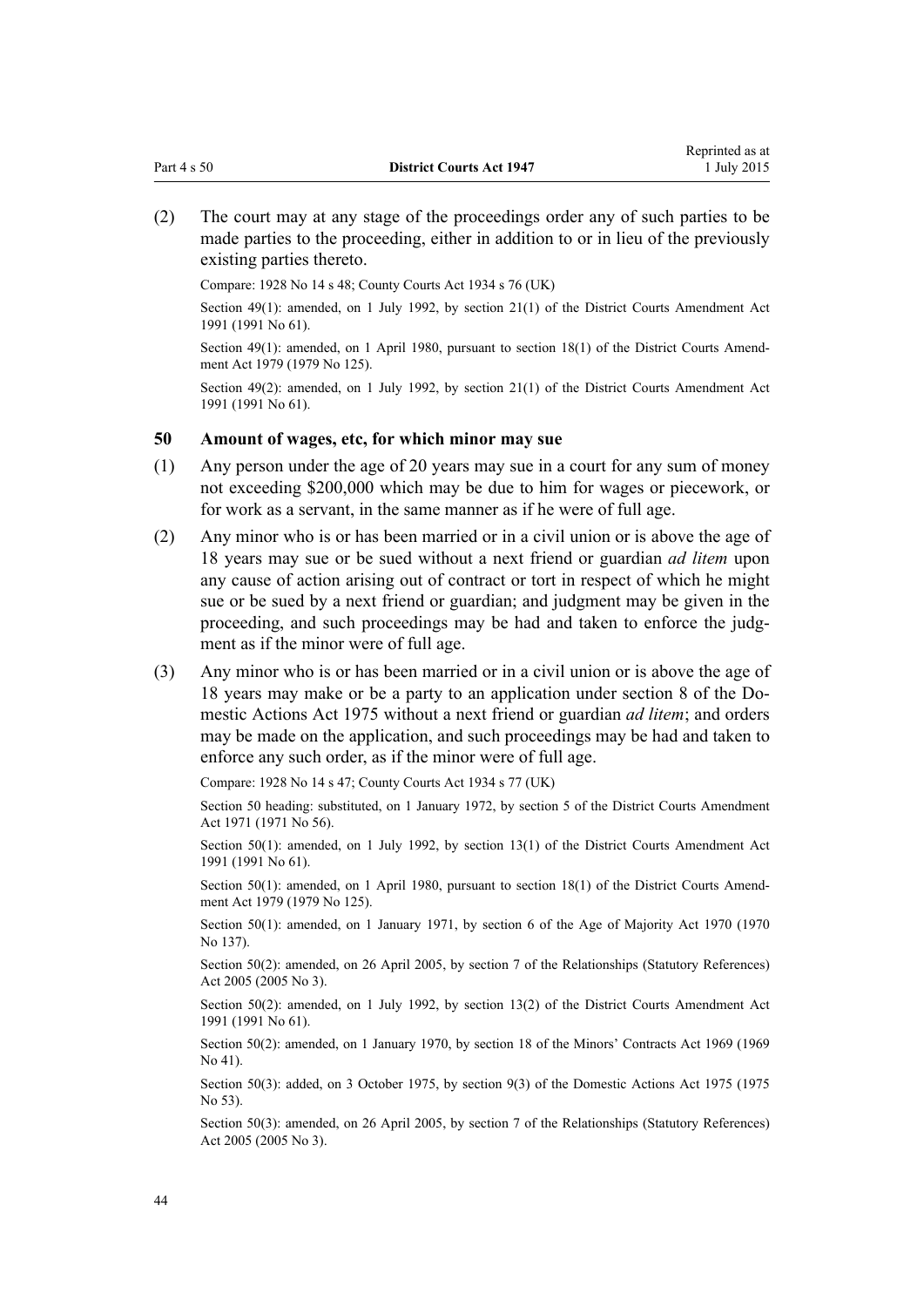### **51 Persons jointly liable**

- (1) Where a plaintiff has a claim recoverable under this Act against 2 or more persons jointly liable, it shall be sufficient to serve any of those persons with process, and judgment may be obtained and execution issued against any person so served, notwithstanding that others jointly liable may not have been served or sued or may not be within the jurisdiction of the court.
- (2) Where judgment is obtained against any person as aforesaid and is satisfied either in part or for the whole amount by that person, he shall be entitled to recover in a court contribution from any other person jointly liable with him.

Compare: 1928 No 14 s 56; County Courts Act 1934 s 78 (UK)

Section 51(2): amended, on 1 April 1980, pursuant to [section 18\(1\)](http://prd-lgnz-nlb.prd.pco.net.nz/pdflink.aspx?id=DLM35085) of the District Courts Amendment Act 1979 (1979 No 125).

#### **52 Bankruptcy of plaintiff**

- (1) The bankruptcy of the plaintiff in any proceeding in a court which the Official Assignee might maintain for the benefit of the creditors shall not cause the proceeding to abate if, within such reasonable time as the court orders, the Official Assignee elects to continue the proceeding.
- (2) The hearing of the proceeding may be adjourned until such an election is made.
- (3) Where the Official Assignee does not elect to continue the proceeding within the time limited by the order, the defendant may avail himself of the bankruptcy as a defence to the proceeding.

Compare: 1928 No 14 s 63; County Courts Act 1934 s 76 (UK)

Section 52(1): amended, on 1 July 1992, by [section 21\(1\)](http://prd-lgnz-nlb.prd.pco.net.nz/pdflink.aspx?id=DLM230259) of the District Courts Amendment Act 1991 (1991 No 61).

Section 52(1): amended, on 1 April 1980, pursuant to [section 18\(1\)](http://prd-lgnz-nlb.prd.pco.net.nz/pdflink.aspx?id=DLM35085) of the District Courts Amendment Act 1979 (1979 No 125).

Section 52(2): amended, on 1 July 1992, by [section 21\(1\)](http://prd-lgnz-nlb.prd.pco.net.nz/pdflink.aspx?id=DLM230259) of the District Courts Amendment Act 1991 (1991 No 61).

Section 52(3): amended, on 1 July 1992, by [section 21\(1\)](http://prd-lgnz-nlb.prd.pco.net.nz/pdflink.aspx?id=DLM230259) of the District Courts Amendment Act 1991 (1991 No 61).

## *Witnesses and evidence*

## **53 Witness entitled to expenses**

Every witness attending a court upon a witness summons, and every other person giving evidence in the course of proceedings, shall be entitled as against the party calling him to a sum for his expenses and loss of time according to the prescribed scale:

provided that the court may disallow the whole or any part of such sum.

Compare: 1928 No 14 s 89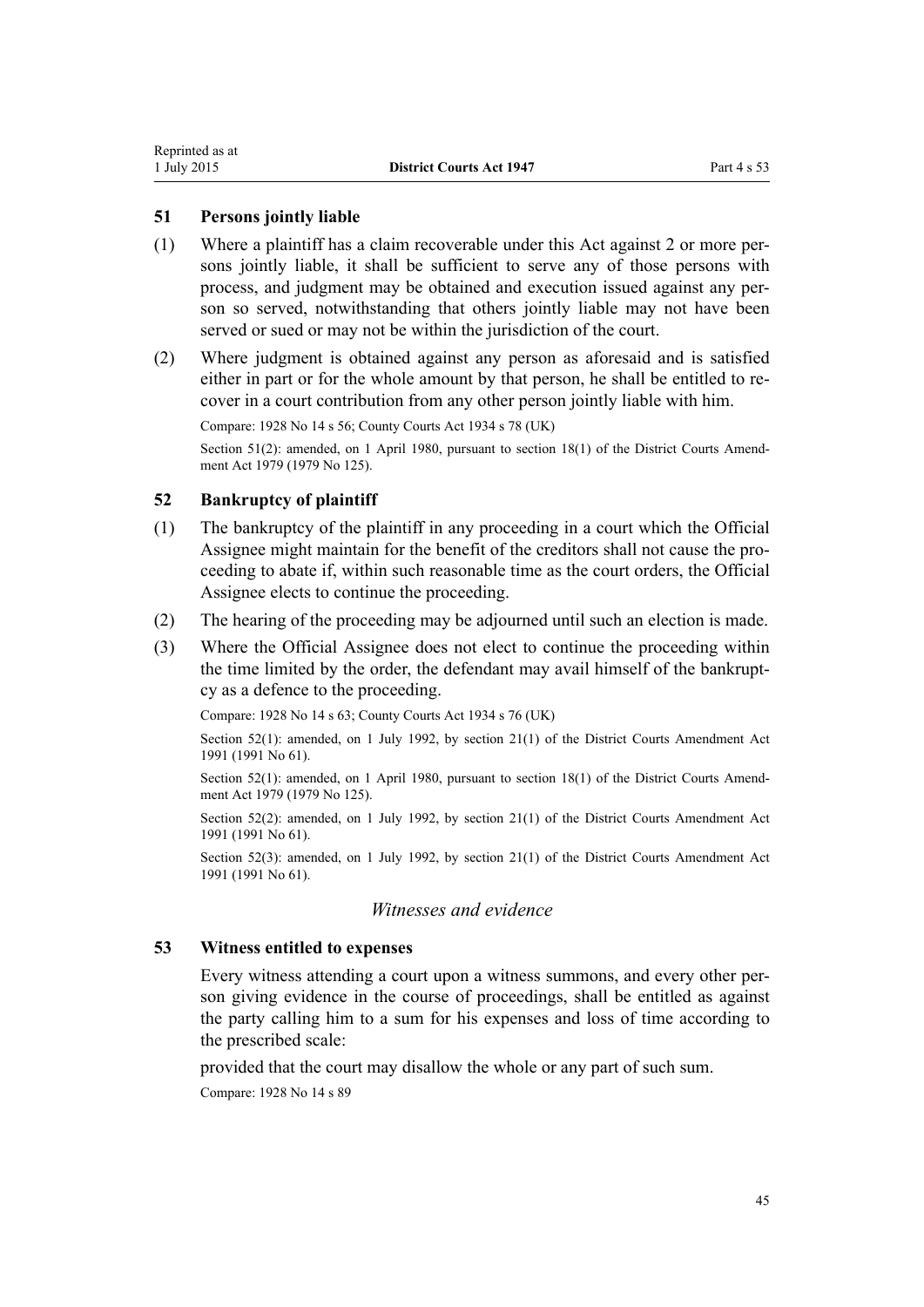## **54 Penalty for neglecting witness summons**

- (1) Any person summoned in pursuance of the rules as a witness in any court who—
	- (a) refuses or neglects, without sufficient cause, to appear or to produce any documents required by the summons to be produced; or
	- (b) refuses to be sworn or to give evidence,—

is liable to a fine not exceeding \$300:

provided that no person so summoned shall be liable to such penalty as aforesaid unless there has been paid or tendered to him at the time of the service of the summons, or at some other reasonable time before the hearing, such sum in respect of his expenses as may be prescribed.

- (2) Any person present in court who is required to give evidence but refuses to be sworn or give evidence is liable to a like penalty.
- (3) The payment of such fine or the undergoing of a term of imprisonment for nonpayment of such fine shall not exempt any person from any action for disobeying a summons or refusing to be sworn or give evidence.

Compare: 1928 No 14 s 90; County Courts Act 1934 s 81 (UK) Section 54(1): amended, on 1 May 1981, by section 16 of the District Courts Amendment Act 1980 (1980 No 83).

#### **55 Examination of witnesses and service of process abroad**

- (1) The District Court may, on application made in accordance with the rules, issue a commission, request, or order to examine witnesses abroad for the purpose of any proceedings.
- (2) The District Court may, on application in accordance with the rules, direct and supervise the service abroad of any process of the court.

Section 55: substituted, on 1 July 1992, by section 6 of the District Courts Amendment Act 1989 (1989 No 107).

#### **56 Persons who may take affidavits, etc**

An affidavit or affirmation to be used in a court may be sworn or made before any Judge or Registrar, or before any Justice, or before any Community Magistrate, or before any solicitor of the High Court, but no such affidavit or affirmation, except one sworn or made in respect of an *ex parte* application in noncontentious proceedings, shall be used if it was taken before a solicitor who, at the time of taking it, was engaged in the proceedings.

Section 56: substituted, on 19 October 1966, by section 3 of the District Courts Amendment Act 1966 (1966 No 69).

Section 56: amended, on 30 June 1998, by [section 6](http://prd-lgnz-nlb.prd.pco.net.nz/pdflink.aspx?id=DLM427919) of the District Courts Amendment Act 1998 (1998 No 76).

Section 56: amended, on 1 April 1980, pursuant to [section 18\(1\)](http://prd-lgnz-nlb.prd.pco.net.nz/pdflink.aspx?id=DLM35085) of the District Courts Amendment Act 1979 (1979 No 125).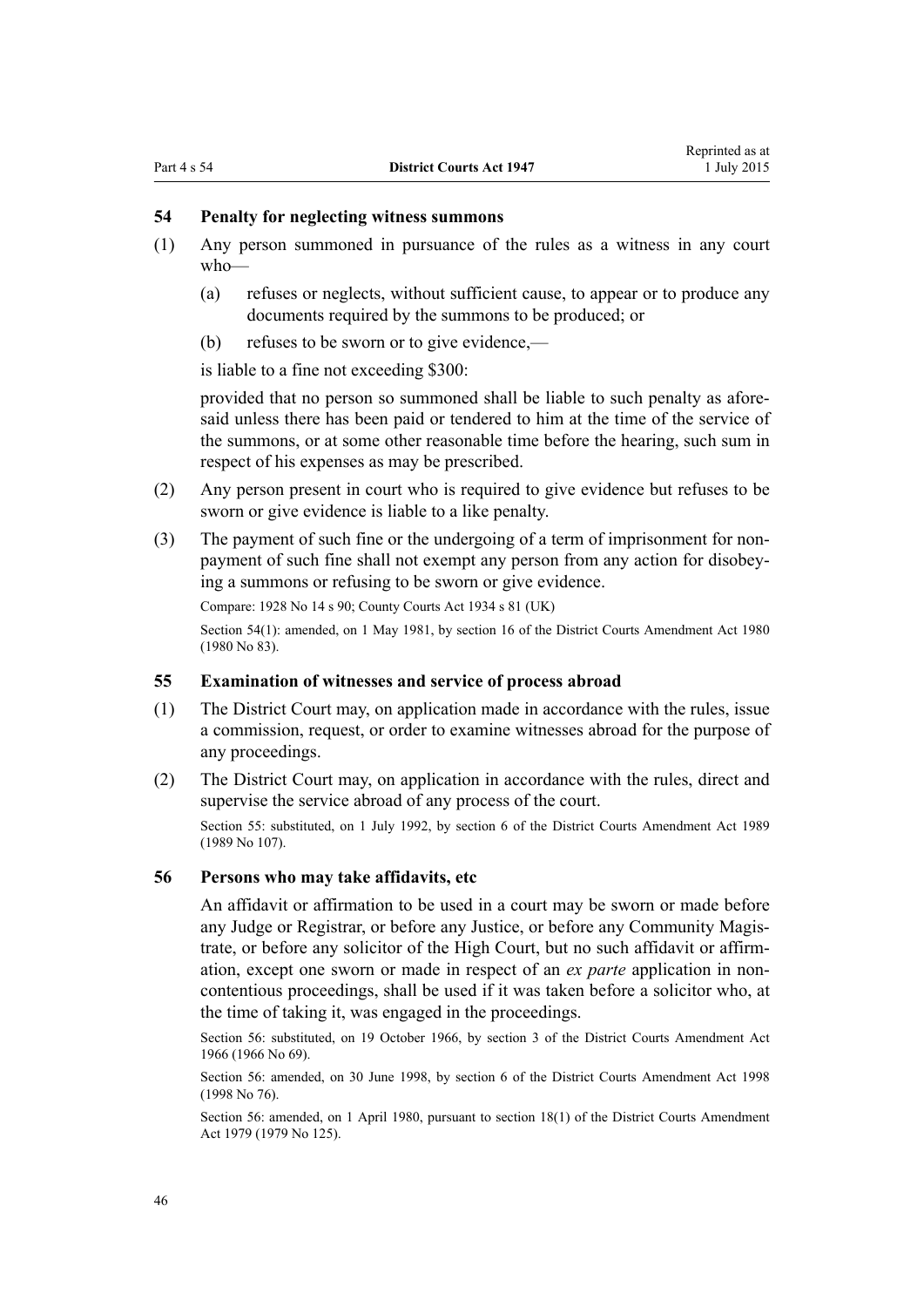<span id="page-46-0"></span>Section 56: amended, on 1 April 1980, pursuant to [section 12](http://prd-lgnz-nlb.prd.pco.net.nz/pdflink.aspx?id=DLM35049) of the Judicature Amendment Act 1979 (1979 No 124).

#### *Discovery*

Heading: inserted, on 1 July 1992, by [section 6](http://prd-lgnz-nlb.prd.pco.net.nz/pdflink.aspx?id=DLM259684) of the District Courts Amendment Act 1992 (1992 No 17).

#### **56A Powers of court exercisable before commencement of proceeding**

On the application, in accordance with the rules, of a person who it appears to the court is or may be entitled to claim in the court relief against another person, the court shall, in such circumstances as may be prescribed, have power to order any person who appears to be likely to have or to have had in that person's possession, custody, or power any document or class of documents, which are relevant to an issue arising or likely to arise out of that claim,—

- (a) to disclose to the court and to any other prescribed person whether the document or documents are in his or her possession, custody, or power; and
- (b) if a document has been but is no longer in that person's possession, custody, or power, to disclose to the court and to any other prescribed person when he or she parted with it and what has become of it; and
- (c) to produce such of those documents as are in that person's possession, custody, or power to the court or any other prescribed person.

Compare: County Courts Act 1984 s 52 (UK)

Section 56A: inserted, on 1 July 1992, by [section 6](http://prd-lgnz-nlb.prd.pco.net.nz/pdflink.aspx?id=DLM259684) of the District Courts Amendment Act 1992 (1992 No 17).

## **56B Power of court to order particular discovery against non-party after proceeding commenced**

Where at any stage of a proceeding, it appears to the court, in such circumstances as may be prescribed, that a document or class of documents may be or may have been in the possession, custody, or power of a person who is not a party to the proceeding, the court may order that person—

- (a) to disclose to the court and to any other prescribed person whether the document or documents are in his or her possession, custody, or power; and
- (b) if a document has been but is no longer in that person's possession, custody, or power, to disclose to the court and to any other prescribed person when he or she parted with it and what has become of it; and
- (c) to produce such of those documents as are in that person's possession, custody, or power to the court or any other prescribed person.

Section 56B: inserted, on 1 July 1992, by [section 6](http://prd-lgnz-nlb.prd.pco.net.nz/pdflink.aspx?id=DLM259684) of the District Courts Amendment Act 1992 (1992 No 17).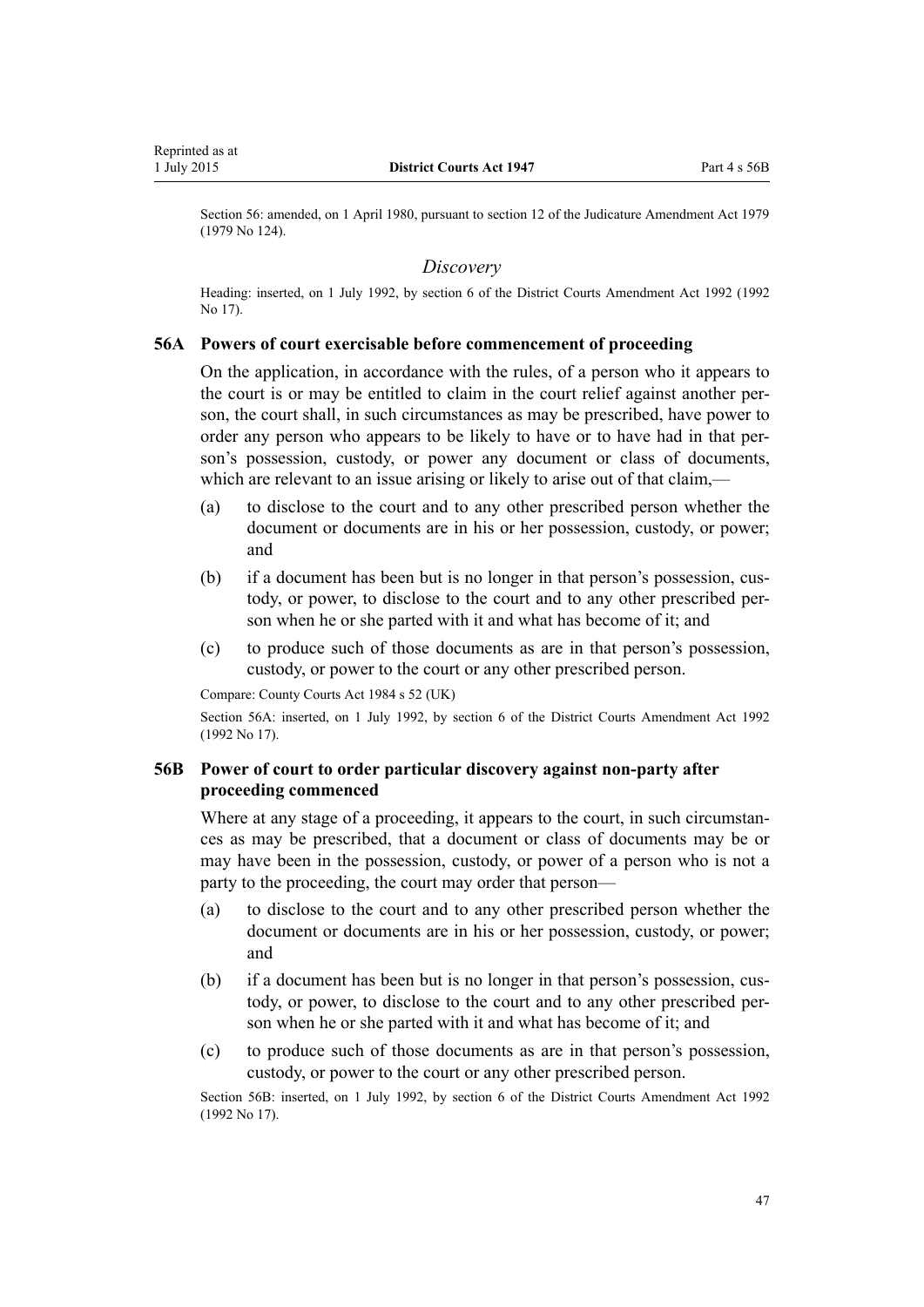#### *Hearing*

#### <span id="page-47-0"></span>**57 Right of audience**

(1) A party to any proceedings may appear and act personally or by a barrister or solicitor of the High Court, and not otherwise:

provided that under special circumstances the court may permit any party to appear by an agent authorized in writing by the party himself, if in New Zealand, or, if absent therefrom, by any person holding a power of attorney from the party authorizing such person to sue and be sued for and in the name of the party; but any agent, unless he is a barrister or solicitor, shall not be entitled to receive any fee or reward for so appearing or acting.

(2) A corporation may appear by any officer, attorney, or agent of the corporation.

Compare: 1928 No 14 s 67

Section 57(1): amended, on 1 April 1980, pursuant to [section 12](http://prd-lgnz-nlb.prd.pco.net.nz/pdflink.aspx?id=DLM35049) of the Judicature Amendment Act 1979 (1979 No 124).

#### **58 Trial by Judge**

The Judge shall be the sole judge in all proceedings brought in a court, and shall determine all questions of fact as well as of law:

provided that nothing in this section shall affect the power to make rules authorizing the Registrar to exercise jurisdiction and powers conferred on the court by this or any other Act.

Compare: 1928 No 14 s 99; County Courts Act 1934 s 87 (UK)

Section 58 heading: amended, on 1 April 1980, pursuant to [section 18\(1\)](http://prd-lgnz-nlb.prd.pco.net.nz/pdflink.aspx?id=DLM35085) of the District Courts Amendment Act 1979 (1979 No 125).

Section 58: amended, on 1 April 1980, pursuant to [section 18\(1\)](http://prd-lgnz-nlb.prd.pco.net.nz/pdflink.aspx?id=DLM35085) of the District Courts Amendment Act 1979 (1979 No 125).

## **59 Equity and good conscience**

Where the amount claimed or the value of the property claimed or in issue does not exceed \$3,000, a court may receive any such evidence as it thinks fit, whether the same be legal evidence or not, and may give such judgment between the parties as it finds to stand with equity and good conscience.

Compare: 1928 No 14 s 100(2)

Section 59: amended, on 13 November 1989, by section 7(1) of the District Courts Amendment Act 1989 (1989 No 107).

## **60 Judge to take notes**

- (1) At the hearing of any proceedings in a court in which there is a right of appeal without leave, the Judge shall, unless the parties have agreed not to appeal, make or cause to be made a note—
	- (a) of the facts in evidence; and
	- (b) of any question of law or equity raised at the hearing; and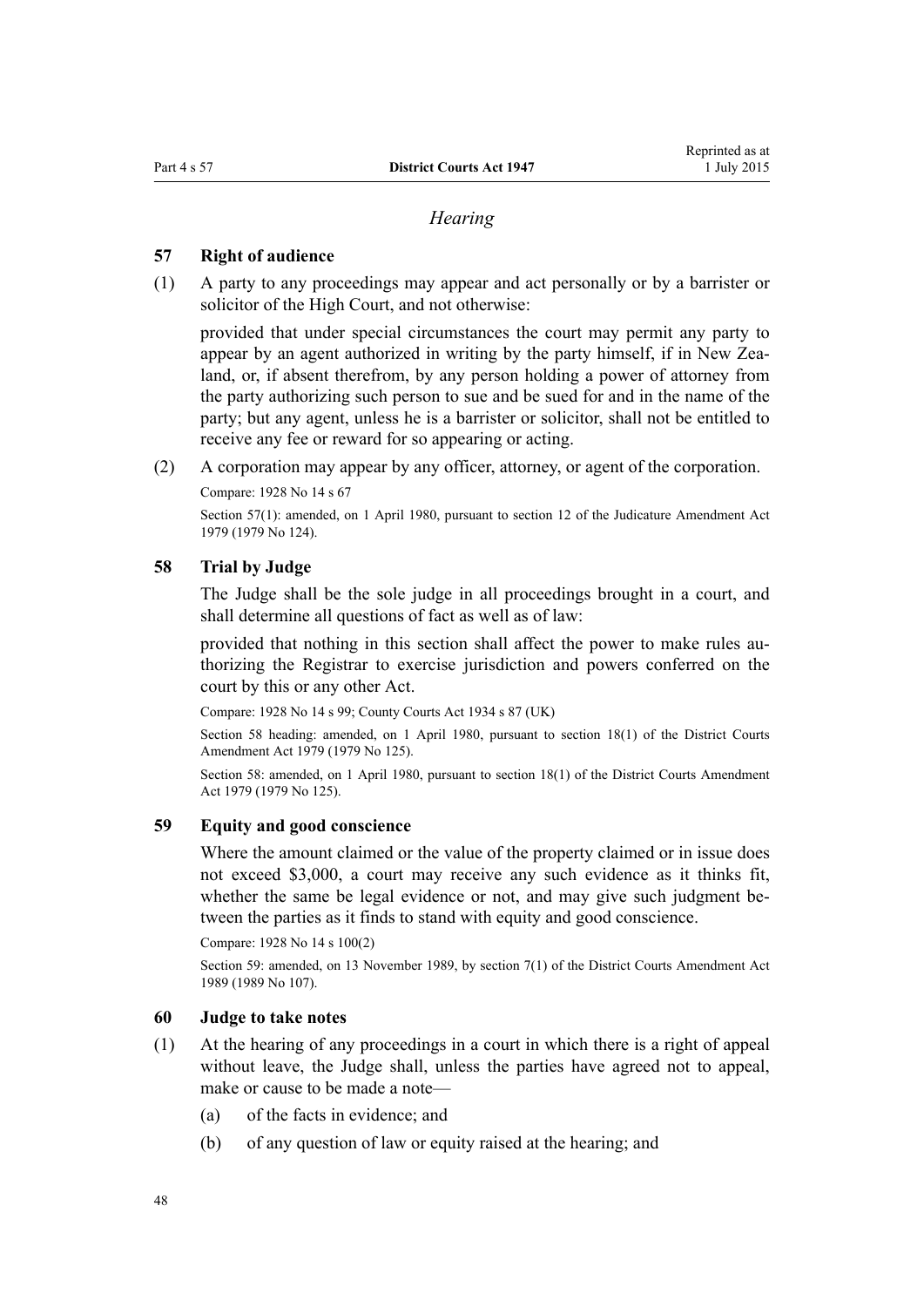- (c) of his decision thereon and of his determination of the proceedings.
- (2) Where such a note has been taken, the Judge (whether notice of appeal has been served or not) shall, on the application of any party to the proceedings, and on payment by that party of such fee as may be prescribed, cause him to be furnished with a copy of the note.

Compare: County Courts Act 1934 s 108 (UK)

Section 60 heading: amended, on 1 April 1980, pursuant to [section 18\(1\)](http://prd-lgnz-nlb.prd.pco.net.nz/pdflink.aspx?id=DLM35085) of the District Courts Amendment Act 1979 (1979 No 125).

Section 60(1): amended, on 1 April 1980, pursuant to [section 18\(1\)](http://prd-lgnz-nlb.prd.pco.net.nz/pdflink.aspx?id=DLM35085) of the District Courts Amendment Act 1979 (1979 No 125).

Section 60(2): amended, on 1 April 1980, pursuant to [section 18\(1\)](http://prd-lgnz-nlb.prd.pco.net.nz/pdflink.aspx?id=DLM35085) of the District Courts Amendment Act 1979 (1979 No 125).

#### **61 Power of Judge to refer to arbitration**

- (1) A Judge may, with the consent of the parties to any proceedings, order the proceedings to be referred to arbitration (whether with or without other matters within the jurisdiction of the court in dispute between the parties) to such person or persons and in such manner and on such terms and subject to such costs as he thinks just and reasonable.
- (2) No such reference shall be revocable by any party except with the consent of a Judge.
- (3) If the award of the arbitrators or their umpire is not given within 1 month of the date of the order of reference, either party may apply to the court to revoke the order of reference.
- (4) On any such reference, the award of the arbitrator, arbitrators, or umpire shall be entered as the judgment in the proceedings and shall be as binding and effectual to all intents as if given by a Judge:

provided that the court may, if it thinks fit, on application made at the first sitting of the court held after the expiration of 10 days after the entry of the award, set aside the award, or may, with the consent of the parties, revoke the reference or order another reference to be made in the manner aforesaid.

- (5) Execution of a judgment so entered shall not issue until after such first sitting has been held.
- (6) On the hearing of an application to set aside or vary an award and judgment entered thereupon the court shall take evidence if offered, or may of its own accord call for evidence; and the decision of the court given after hearing the application shall be entered as a judgment of the court.

Compare: 1928 No 14 ss 154, 155; County Courts Act 1934 s 89 (UK)

Section 61 heading: amended, on 1 April 1980, pursuant to [section 18\(1\)](http://prd-lgnz-nlb.prd.pco.net.nz/pdflink.aspx?id=DLM35085) of the District Courts Amendment Act 1979 (1979 No 125).

Section 61(1): amended, on 1 April 1980, pursuant to [section 18\(1\)](http://prd-lgnz-nlb.prd.pco.net.nz/pdflink.aspx?id=DLM35085) of the District Courts Amendment Act 1979 (1979 No 125).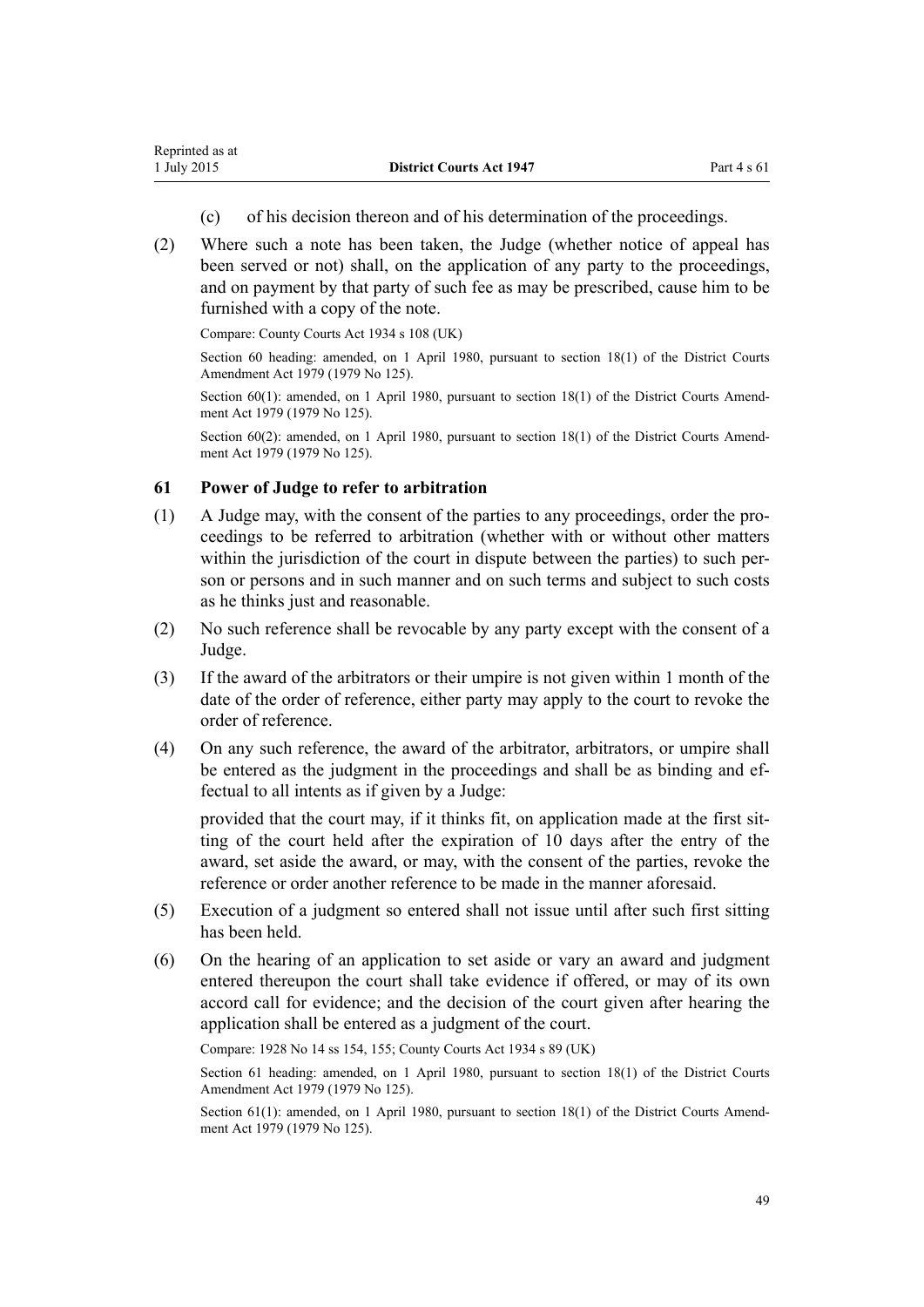Section 61(2): amended, on 1 April 1980, pursuant to [section 18\(1\)](http://prd-lgnz-nlb.prd.pco.net.nz/pdflink.aspx?id=DLM35085) of the District Courts Amendment Act 1979 (1979 No 125).

Section 61(4): amended, on 1 April 1980, pursuant to [section 18\(1\)](http://prd-lgnz-nlb.prd.pco.net.nz/pdflink.aspx?id=DLM35085) of the District Courts Amendment Act 1979 (1979 No 125).

#### **62 Power of Judge to refer to Registrar or referee**

- (1) Subject to the rules, a Judge may refer to the Registrar or a referee for inquiry and report—
	- (a) any proceedings which require any prolonged examination of documents or any scientific or local investigation which cannot, in the opinion of the Judge, conveniently be made before him:
	- (b) any proceedings where the question in dispute consists wholly or in part of matters of account:
	- (c) with the consent of the parties, any other proceedings:
	- (d) any question arising in any proceedings.
- (2) Where any proceedings or question are referred as aforesaid, a Judge may direct how the reference shall be conducted, and may remit any report for further inquiry and report, and on consideration of any report or further report may give such judgment or make such order in the proceedings as may be just.
- (3) A Judge may, after deciding or reserving any question of liability, refer to the Registrar or to the Registrar and an accountant any mere matter of account which is in dispute between the parties, and after deciding the question of liability, may give judgment on the Registrar's report.

Compare: County Courts Act 1934 s 90 (UK)

Section 62 heading: amended, on 1 April 1980, pursuant to [section 18\(1\)](http://prd-lgnz-nlb.prd.pco.net.nz/pdflink.aspx?id=DLM35085) of the District Courts Amendment Act 1979 (1979 No 125).

Section 62(1): amended, on 1 April 1980, pursuant to [section 18\(1\)](http://prd-lgnz-nlb.prd.pco.net.nz/pdflink.aspx?id=DLM35085) of the District Courts Amendment Act 1979 (1979 No 125).

Section 62(1)(a): amended, on 1 April 1980, pursuant to [section 18\(1\)](http://prd-lgnz-nlb.prd.pco.net.nz/pdflink.aspx?id=DLM35085) of the District Courts Amendment Act 1979 (1979 No 125).

Section 62(2): amended, on 1 April 1980, pursuant to [section 18\(1\)](http://prd-lgnz-nlb.prd.pco.net.nz/pdflink.aspx?id=DLM35085) of the District Courts Amendment Act 1979 (1979 No 125).

Section 62(3): amended, on 1 April 1980, pursuant to [section 18\(1\)](http://prd-lgnz-nlb.prd.pco.net.nz/pdflink.aspx?id=DLM35085) of the District Courts Amendment Act 1979 (1979 No 125).

#### **62A Reference by consent**

- (1) Notwithstanding anything to the contrary in this Act, a Judge may, with the consent of the parties, refer any question in any proceedings which requires any scientific, technical, business, or professional investigation to the Registrar or a named referee for inquiry and report under this section.
- (2) Where any question is referred under this section, a Judge may direct how the reference shall be conducted and may, with the consent of the parties, direct that the Registrar or referee may make his inquiry and may report without being required to hear the parties or to act judicially.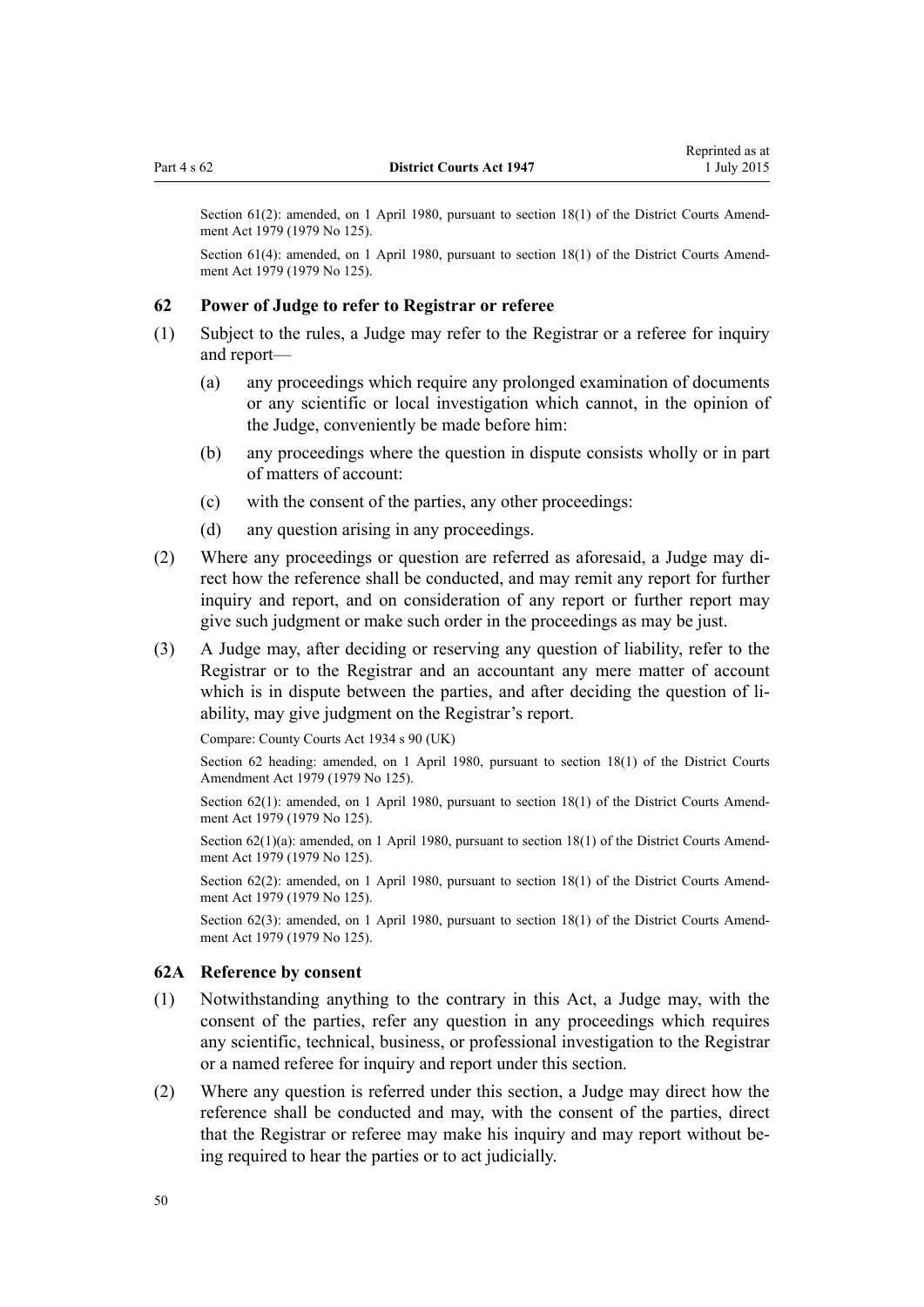<span id="page-50-0"></span>(3) The report of the Registrar or referee on any question referred to him under this section shall be binding on the parties unless the Judge has otherwise directed.

Section 62A: inserted, on 25 October 1960, by section 3 of the District Courts Amendment Act 1960 (1960 No 112).

Section 62A(1): amended, on 1 April 1980, pursuant to [section 18\(1\)](http://prd-lgnz-nlb.prd.pco.net.nz/pdflink.aspx?id=DLM35085) of the District Courts Amendment Act 1979 (1979 No 125).

Section 62A(2): amended, on 1 April 1980, pursuant to [section 18\(1\)](http://prd-lgnz-nlb.prd.pco.net.nz/pdflink.aspx?id=DLM35085) of the District Courts Amendment Act 1979 (1979 No 125).

Section 62A(3): amended, on 1 April 1980, pursuant to [section 18\(1\)](http://prd-lgnz-nlb.prd.pco.net.nz/pdflink.aspx?id=DLM35085) of the District Courts Amendment Act 1979 (1979 No 125).

#### *Judgments and orders*

## **62B Power of court to award interest on debts and damages**

- (1) Subject to subsection (2), in a proceeding for the recovery of any debt or damages, the court may, if it thinks fit, order that there shall be included in the sum for which judgment is given interest at such rate, not exceeding the prescribed rate, as it thinks fit on the whole or any part of the debt or damages for the whole or any part of the period between the date when the cause of action arose and the date of the judgment.
- (2) Subsection (1) shall not—
	- (a) authorise the giving of interest upon interest; or
	- (b) apply in relation to any debt upon which interest is payable as of right, whether by virtue of any agreement, enactment, or rule of law, or otherwise; or
	- (c) affect the damages recoverable for the dishonour of a bill of exchange.
- (3) In any proceedings for the recovery of any debt upon which interest is payable as of right, and in respect of which the rate of interest is not agreed upon, prescribed, or ascertained under any agreement, enactment, or rule of law, or otherwise, there shall be included in the sum for which judgment is given interest at such rate, not exceeding the prescribed rate, as the court thinks fit for the period between the date as from which the interest became payable and the date of the judgment.
- (4) In this section the term **the prescribed rate** means the rate of 11% per annum, or such other rate as may from time to time be prescribed for the purposes of this section by the Governor-General by Order in Council.

Section 62B: inserted, on 13 January 1983, by [section 4\(1\)](http://prd-lgnz-nlb.prd.pco.net.nz/pdflink.aspx?id=DLM63966) of the District Courts Amendment Act (No 2) 1982 (1982 No 130).

Section 62B(1): amended, on 1 July 1992, by [section 21\(1\)](http://prd-lgnz-nlb.prd.pco.net.nz/pdflink.aspx?id=DLM230259) of the District Courts Amendment Act 1991 (1991 No 61).

Section 62B(4): 5.0% per year prescribed as the rate for the purposes of section 62B, on 1 July 2011, by [clause 4](http://prd-lgnz-nlb.prd.pco.net.nz/pdflink.aspx?id=DLM3738607) of the District Courts (Prescribed Rate of Interest) Order 2011 (SR 2011/176).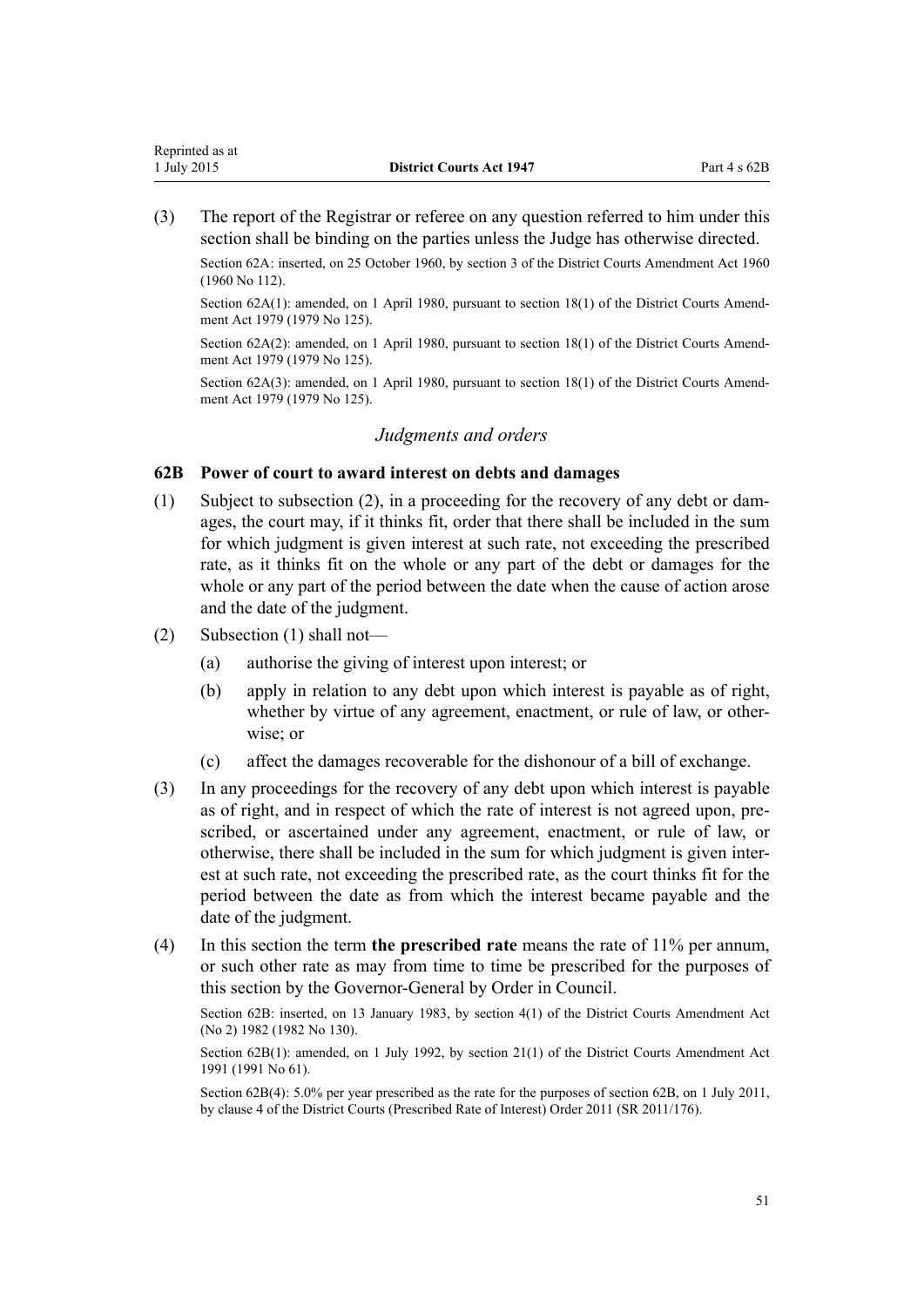## **63 Finality of judgments and orders**

Every judgment and order of a court shall, except as provided by this or any other Act or by the rules, be final and conclusive between the parties.

Compare: 1928 No 14 s 116; County Courts Act 1934 s 95 (UK)

Section 63: amended, on 1 April 1980, pursuant to [section 18\(1\)](http://prd-lgnz-nlb.prd.pco.net.nz/pdflink.aspx?id=DLM35085) of the District Courts Amendment Act 1979 (1979 No 125).

#### **64 Want of form**

No judgment, order, or other proceeding in a court shall be quashed or vacated for want of form.

Compare: 1928 No 14 s 117

#### **65 Payment of judgments and orders**

- (1) Where a judgment is given or an order is made by a court under which a sum of money of any amount is payable, whether by way of satisfaction of the claim or counterclaim in the proceedings or by way of costs or otherwise, the court may, as it thinks fit, order the money to be paid either—
	- (a) in 1 sum, whether forthwith or within such period as the court may fix; or
	- (b) by such instalments payable at such times as the court may fix.
- (2) Except where an express order for payment is made under the last preceding subsection, every judgment or order for the payment of a sum of money shall be deemed to include an order for the payment forthwith of the whole amount payable thereunder.
- (3) If at any time it appears to the satisfaction of a Judge that any party to any proceedings is unable from any cause to pay any sum recoverable against him (whether by way of satisfaction of the claim or counterclaim) or any instalment thereof, the Judge may, in his discretion, suspend or stay or vary any judgment or order given or made in the proceedings for such time and on such terms as the Judge thinks fit, and so from time to time until it appears that the cause of inability has ceased.

Compare: 1928 No 14 ss 100(1), 124; County Courts Act 1934 s 96 (UK) Section 65(3): amended, on 1 April 1980, pursuant to [section 18\(1\)](http://prd-lgnz-nlb.prd.pco.net.nz/pdflink.aspx?id=DLM35085) of the District Courts Amendment Act 1979 (1979 No 125).

#### **65A Interest on judgment debts**

(1) In this section—

**enforcement process**, in relation to a judgment debt, means any summons, warrant, or order issued or made in any proceedings of a kind referred to in [section 79\(1\)](#page-59-0) for the enforcement of that debt

**judgment debt** means the amount for which judgment is entered or for which an order of a court is made in any civil proceedings.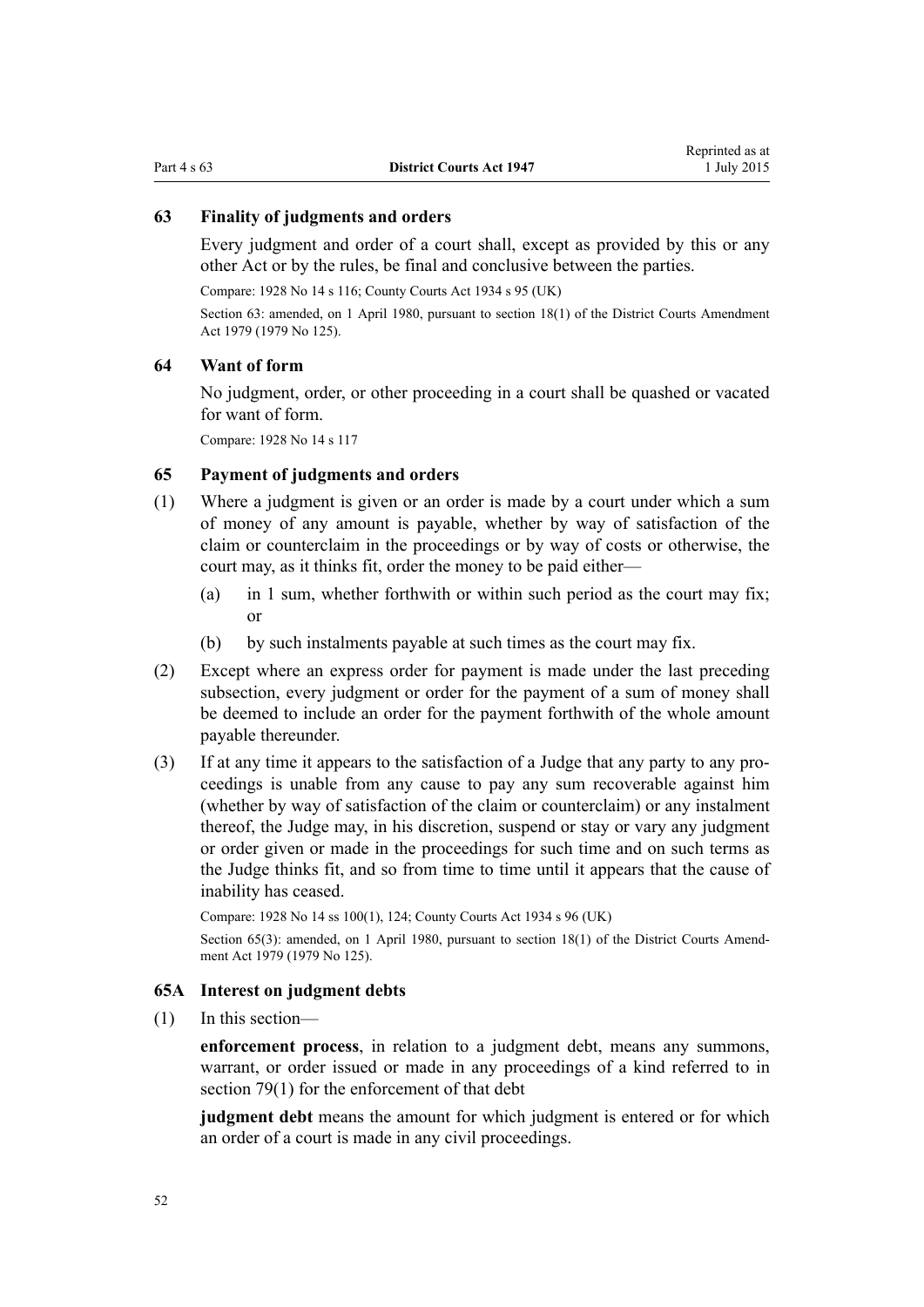| Reprinted as at |                                 |             |
|-----------------|---------------------------------|-------------|
| 1 July 2015     | <b>District Courts Act 1947</b> | Part 4 s 66 |

- (2) Every judgment debt of an amount exceeding \$3,000, or such other amount as may be fixed from time to time for the purposes of this section by the Governor-General by Order in Council, shall carry interest from the date of the judgment or order on the amount for the time being remaining unpaid.
- (3) Such interest shall be at the rate for the time being prescribed by or under [sec](#page-50-0)[tion 62B](#page-50-0), and shall accrue from month to month.
- (4) No interest shall be payable on costs incurred after the date of the judgment or order.
- (5) Notwithstanding subsection (2) or subsection (3), where any enforcement process is issued in respect of the judgment debt, no interest shall be payable in excess of the amount specified in the process unless a further such process is issued.

Section 65A: inserted, on 13 January 1983, by [section 5](http://prd-lgnz-nlb.prd.pco.net.nz/pdflink.aspx?id=DLM63967) of the District Courts Amendment Act (No 2) 1982 (1982 No 130).

## *Removal of judgments*

## **66 Removal of judgment of District Court into High Court**

- (1) Where any final judgment or order for the payment of any sum of money is obtained in any one proceeding in a District Court, that judgment or order may be removed into the High Court, and for that purpose the Registrar, upon the application of the judgment creditor or of any person on his behalf, shall issue a certificate thereof in the prescribed form. Every such certificate shall bear on the face thereof a statement to the effect that it has been issued for the purposes of this section, and it shall not be available for any other purpose.
- (2) No such certificate shall be issued before the expiration of the time allowed for giving notice of appeal or before the time at which execution could be issued out of the District Court, and if any proceedings for enforcement of the judgment or order have been issued out of that court no such certificate shall be issued until after the withdrawal or completion of those proceedings.
- (3) After the certificate has been filed in the High Court pursuant to the next succeeding subsection, no further proceedings shall be had or taken in the proceeding in the District Court.
- (4) The person obtaining the certificate may file the same in the High Court by delivering it for that purpose at the office of the Registrar of the High Court nearest to that District Court by the most convenient route or any such other office as may be prescribed; and thereupon, without any previous process, may sign final judgment in the High Court in the prescribed form or to the effect thereof (against which judgment no appeal shall lie) for the sum mentioned in the certificate to be unpaid, together with such fees and costs as may be paid or allowed in connection with such removal and entry of judgment.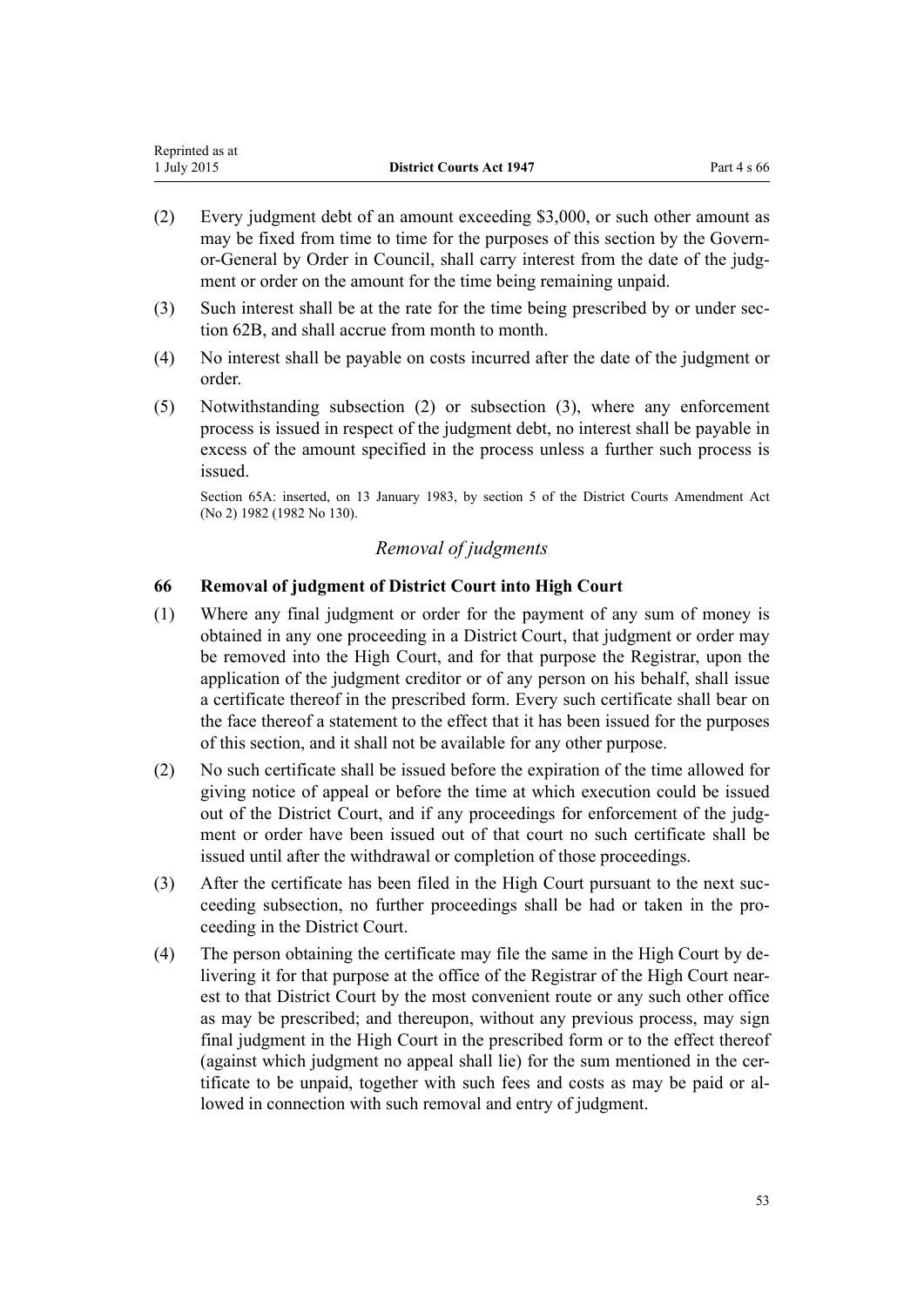|             |                                 | Reprinted as at |
|-------------|---------------------------------|-----------------|
| Part 4 s 67 | <b>District Courts Act 1947</b> | 1 July 2015     |
|             |                                 |                 |

- (5) Upon such final judgment as aforesaid execution may be forthwith issued, and all other remedies had thereon in the same manner as on any other judgment of the High Court.
- (6) Notwithstanding anything in this section, any certificate or final judgment signed under the provisions of this section may be set aside or amended by a Judge of the High Court upon such terms as to costs or otherwise as he deems just.

Compare: 1928 No 14 s 156

Section 66 heading: amended, on 1 April 1980, pursuant to [section 18\(1\)](http://prd-lgnz-nlb.prd.pco.net.nz/pdflink.aspx?id=DLM35085) of the District Courts Amendment Act 1979 (1979 No 125).

Section 66 heading: amended, on 1 April 1980, pursuant to [section 12](http://prd-lgnz-nlb.prd.pco.net.nz/pdflink.aspx?id=DLM35049) of the Judicature Amendment Act 1979 (1979 No 124).

Section 66(1): amended, on 1 April 1980, pursuant to [section 18\(1\)](http://prd-lgnz-nlb.prd.pco.net.nz/pdflink.aspx?id=DLM35085) of the District Courts Amendment Act 1979 (1979 No 125).

Section 66(1): amended, on 1 April 1980, pursuant to [section 12](http://prd-lgnz-nlb.prd.pco.net.nz/pdflink.aspx?id=DLM35049) of the Judicature Amendment Act 1979 (1979 No 124).

Section 66(2): amended, on 1 April 1980, pursuant to [section 18\(1\)](http://prd-lgnz-nlb.prd.pco.net.nz/pdflink.aspx?id=DLM35085) of the District Courts Amendment Act 1979 (1979 No 125).

Section 66(3): amended, on 1 April 1980, pursuant to [section 18\(1\)](http://prd-lgnz-nlb.prd.pco.net.nz/pdflink.aspx?id=DLM35085) of the District Courts Amendment Act 1979 (1979 No 125).

Section 66(3): amended, on 1 April 1980, pursuant to [section 12](http://prd-lgnz-nlb.prd.pco.net.nz/pdflink.aspx?id=DLM35049) of the Judicature Amendment Act 1979 (1979 No 124).

Section 66(4): amended, on 1 April 1980, pursuant to [section 18\(1\)](http://prd-lgnz-nlb.prd.pco.net.nz/pdflink.aspx?id=DLM35085) of the District Courts Amendment Act 1979 (1979 No 125).

Section 66(4): amended, on 1 April 1980, pursuant to [section 12](http://prd-lgnz-nlb.prd.pco.net.nz/pdflink.aspx?id=DLM35049) of the Judicature Amendment Act 1979 (1979 No 124).

Section 66(4): amended, on 1 April 1973, by [section 18\(3\)](http://prd-lgnz-nlb.prd.pco.net.nz/pdflink.aspx?id=DLM408384) of the Judicature Amendment Act 1972 (1972 No 130).

Section 66(5): amended, on 1 April 1980, pursuant to [section 12](http://prd-lgnz-nlb.prd.pco.net.nz/pdflink.aspx?id=DLM35049) of the Judicature Amendment Act 1979 (1979 No 124).

Section 66(6): amended, on 1 April 1980, pursuant to [section 12](http://prd-lgnz-nlb.prd.pco.net.nz/pdflink.aspx?id=DLM35049) of the Judicature Amendment Act 1979 (1979 No 124).

#### **67 Proceeding in High Court on judgment or order of District Court**

A proceeding may be brought in the High Court on a judgment or order of a District Court, but no costs shall be allowed in such proceeding to the plaintiff unless the Judge of the High Court certifies that the proceeding was necessary and proper for the enforcement of the judgment of the District Court against the person or property of the defendant.

Section 67: substituted, on 1 July 1992, by [section 21\(1\)](http://prd-lgnz-nlb.prd.pco.net.nz/pdflink.aspx?id=DLM230259) of the District Courts Amendment Act 1991 (1991 No 61).

#### **68 Removal of judgment or order of High Court into District Court**

(1) In any proceeding in the High Court in which execution may be issued upon a judgment, order, or decree of the High Court for the payment of a sum of money, a certificate under the seal of the High Court setting forth the particulars of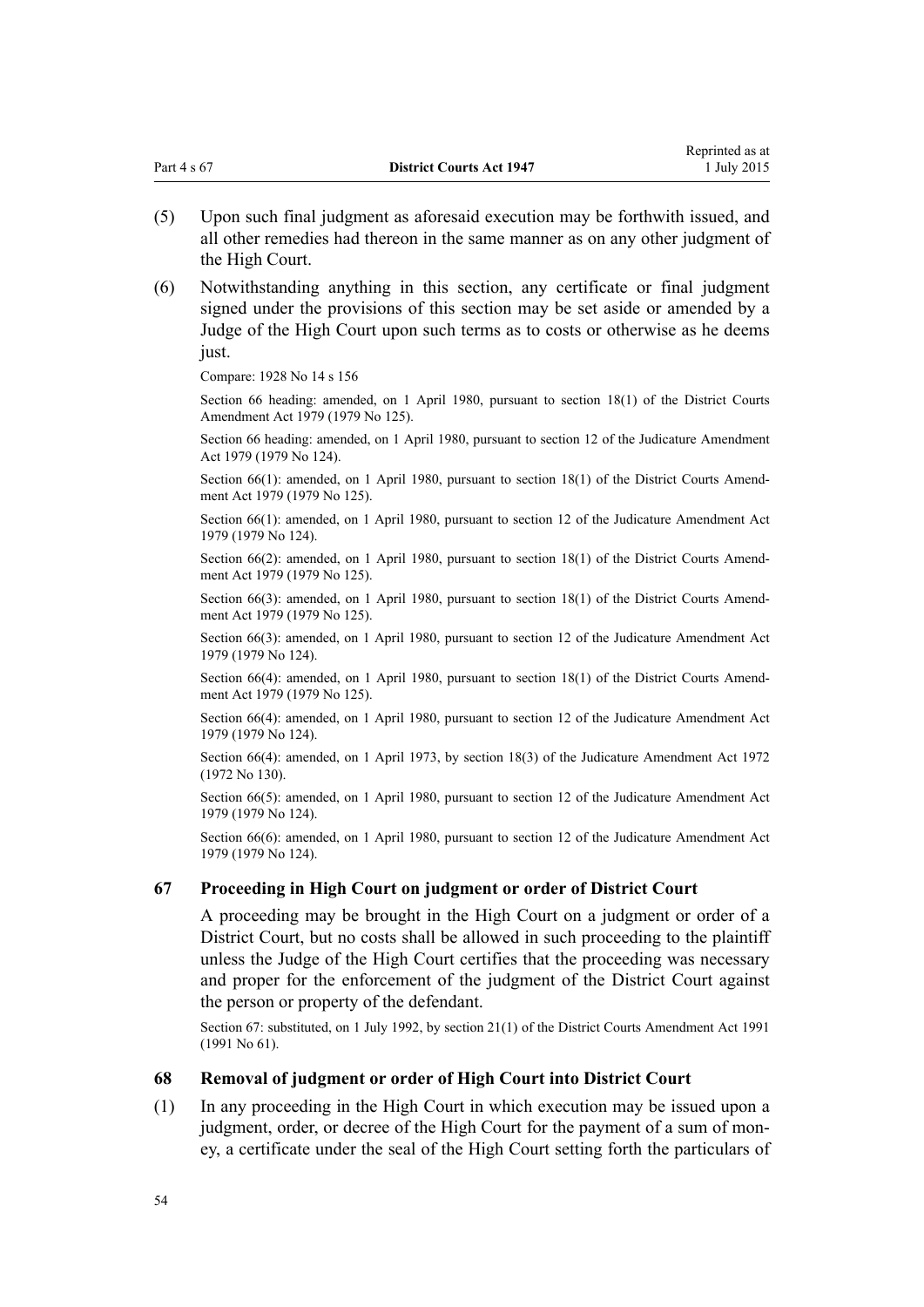the judgment, order, or decree may be obtained from the High Court and filed in a District Court.

- (2) Upon the filing of the certificate all proceedings may be taken and enforced in and by that District Court for—
	- (a) the amount recoverable under the judgment, order, or decree, and any interest thereon, if the District Court has jurisdiction to that amount; or
	- (b) the unpaid balance of the amount recoverable under the judgment, order, or decree, and any such interest, if the District Court has jurisdiction to the amount of that balance; or
	- (c) a part of the amount recoverable under the judgment, order, or decree, and any such interest, or of the unpaid balance of that amount, and any such interest, if—
		- (i) the District Court has jurisdiction in respect of the amount of that part; and
		- (ii) the judgment creditor has abandoned any amount in excess of the amount of that part,—

and for any fees and costs paid or allowed in connection with the obtaining and filing of the certificate, as fully and effectually as if the judgment, order, or decree had been a judgment of the District Court signed and entered up at the time of filing the certificate.

- (3) After the issue of the certificate no further proceedings shall be had in the High Court upon such judgment, order, or decree.
- (4) Save as aforesaid, no proceeding shall be brought in a District Court on a judgment of the High Court.

Section 68: substituted, on 1 January 1972, by section 7 of the District Courts Amendment Act 1971 (1971 No 56).

Section 68 heading: amended, on 1 April 1980, pursuant to [section 18\(1\)](http://prd-lgnz-nlb.prd.pco.net.nz/pdflink.aspx?id=DLM35085) of the District Courts Amendment Act 1979 (1979 No 125).

Section 68 heading: amended, on 1 April 1980, pursuant to [section 12](http://prd-lgnz-nlb.prd.pco.net.nz/pdflink.aspx?id=DLM35049) of the Judicature Amendment Act 1979 (1979 No 124).

Section 68(1): amended, on 1 July 1992, by [section 21\(1\)](http://prd-lgnz-nlb.prd.pco.net.nz/pdflink.aspx?id=DLM230259) of the District Courts Amendment Act 1991 (1991 No 61).

Section 68(1): amended, on 1 April 1980, pursuant to [section 18\(1\)](http://prd-lgnz-nlb.prd.pco.net.nz/pdflink.aspx?id=DLM35085) of the District Courts Amendment Act 1979 (1979 No 125).

Section 68(1): amended, on 1 April 1980, pursuant to [section 12](http://prd-lgnz-nlb.prd.pco.net.nz/pdflink.aspx?id=DLM35049) of the Judicature Amendment Act 1979 (1979 No 124).

Section 68(2): amended, on 1 April 1980, pursuant to [section 18\(1\)](http://prd-lgnz-nlb.prd.pco.net.nz/pdflink.aspx?id=DLM35085) of the District Courts Amendment Act 1979 (1979 No 125).

Section 68(2)(a): amended, on 1 April 1980, pursuant to [section 18\(1\)](http://prd-lgnz-nlb.prd.pco.net.nz/pdflink.aspx?id=DLM35085) of the District Courts Amendment Act 1979 (1979 No 125).

Section 68(2)(b): amended, on 1 April 1980, pursuant to [section 18\(1\)](http://prd-lgnz-nlb.prd.pco.net.nz/pdflink.aspx?id=DLM35085) of the District Courts Amendment Act 1979 (1979 No 125).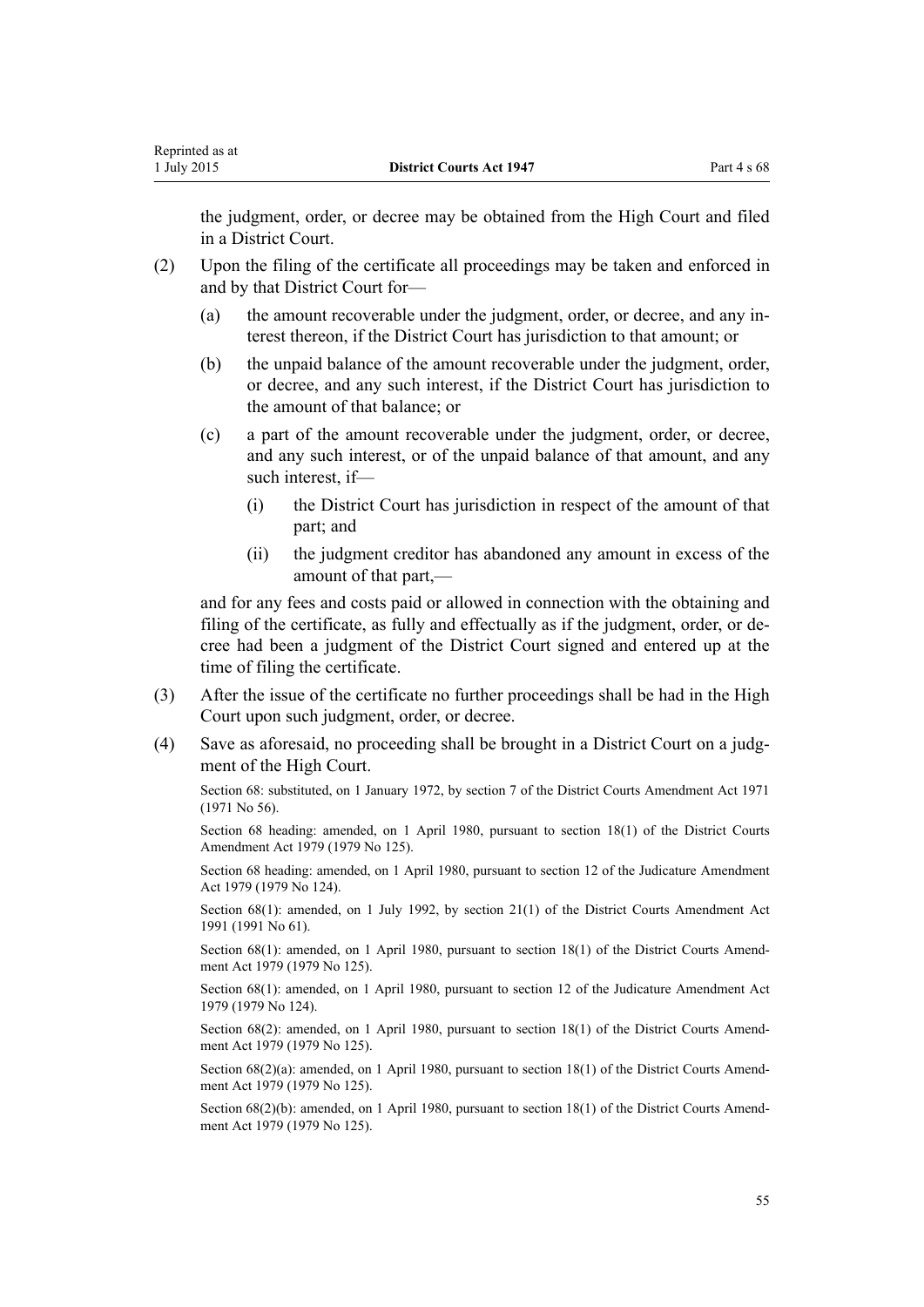Section 68(2)(c)(i): amended, on 1 April 1980, pursuant to [section 18\(1\)](http://prd-lgnz-nlb.prd.pco.net.nz/pdflink.aspx?id=DLM35085) of the District Courts Amendment Act 1979 (1979 No 125).

Section 68(3): amended, on 1 April 1980, pursuant to [section 12](http://prd-lgnz-nlb.prd.pco.net.nz/pdflink.aspx?id=DLM35049) of the Judicature Amendment Act 1979 (1979 No 124).

Section 68(4): amended, on 1 July 1992, by [section 21\(1\)](http://prd-lgnz-nlb.prd.pco.net.nz/pdflink.aspx?id=DLM230259) of the District Courts Amendment Act 1991 (1991 No 61).

Section 68(4): amended, on 1 April 1980, pursuant to [section 18\(1\)](http://prd-lgnz-nlb.prd.pco.net.nz/pdflink.aspx?id=DLM35085) of the District Courts Amendment Act 1979 (1979 No 125).

Section 68(4): amended, on 1 April 1980, pursuant to [section 12](http://prd-lgnz-nlb.prd.pco.net.nz/pdflink.aspx?id=DLM35049) of the Judicature Amendment Act 1979 (1979 No 124).

#### **69 Removal of judgment from one court to another**

#### *[Repealed]*

Section 69: repealed, on 14 April 2014, by [section 10](http://prd-lgnz-nlb.prd.pco.net.nz/pdflink.aspx?id=DLM2929746) of the District Courts Amendment Act 2011 (2011 No 30).

## **70 Removal of judgment of abolished court**

- (1) Where any court established under this or any former Act relating to courts is or has been abolished or is no longer a court appointed for the exercise of civil jurisdiction, the Minister of the Crown who is responsible for the Ministry of Justice may direct that the records of the court be delivered to the Registrar of some other court. In any such case all proceedings may be continued or completed, and all judgments and orders of the first-mentioned court may be enforced, in and by the last-mentioned court as fully and effectually as if the judgments and orders had been judgments and orders of that court.
- (2) Where any court established under this or any former Act relating to courts is or has been abolished or is no longer a court appointed for the exercise of civil jurisdiction and no such direction as aforesaid has been given, a certificate of any judgment or order of that court may be obtained from the Registrar or Clerk of that court, or from the Registrar or officer having custody of the records of that court, and such certificate may be filed in any court.
- (3) On the filing of such certificate all proceedings may be taken and enforced in and by the last-mentioned court for the amount recoverable under the judgment or order, and any fees and costs paid or allowed in connection with the obtaining and filing of the certificate, as fully and effectually as if the judgment or order had been a judgment or order of that court signed and entered up at the time of filing the certificate.

Compare: 1928 No 14 s 158

Section 70(1): amended, on 1 October 2003, pursuant to [section 14\(1\)](http://prd-lgnz-nlb.prd.pco.net.nz/pdflink.aspx?id=DLM201378) of the State Sector Amendment Act 2003 (2003 No 41).

Section 70(1): amended, on 1 July 1995, by [section 10\(1\)](http://prd-lgnz-nlb.prd.pco.net.nz/pdflink.aspx?id=DLM367235) of the Department of Justice (Restructuring) Act 1995 (1995 No 39).

Section 70(1): amended, on 1 April 1980, pursuant to [section 18\(1\)](http://prd-lgnz-nlb.prd.pco.net.nz/pdflink.aspx?id=DLM35085) of the District Courts Amendment Act 1979 (1979 No 125).

Section 70(2): amended, on 1 April 1980, pursuant to [section 18\(1\)](http://prd-lgnz-nlb.prd.pco.net.nz/pdflink.aspx?id=DLM35085) of the District Courts Amendment Act 1979 (1979 No 125).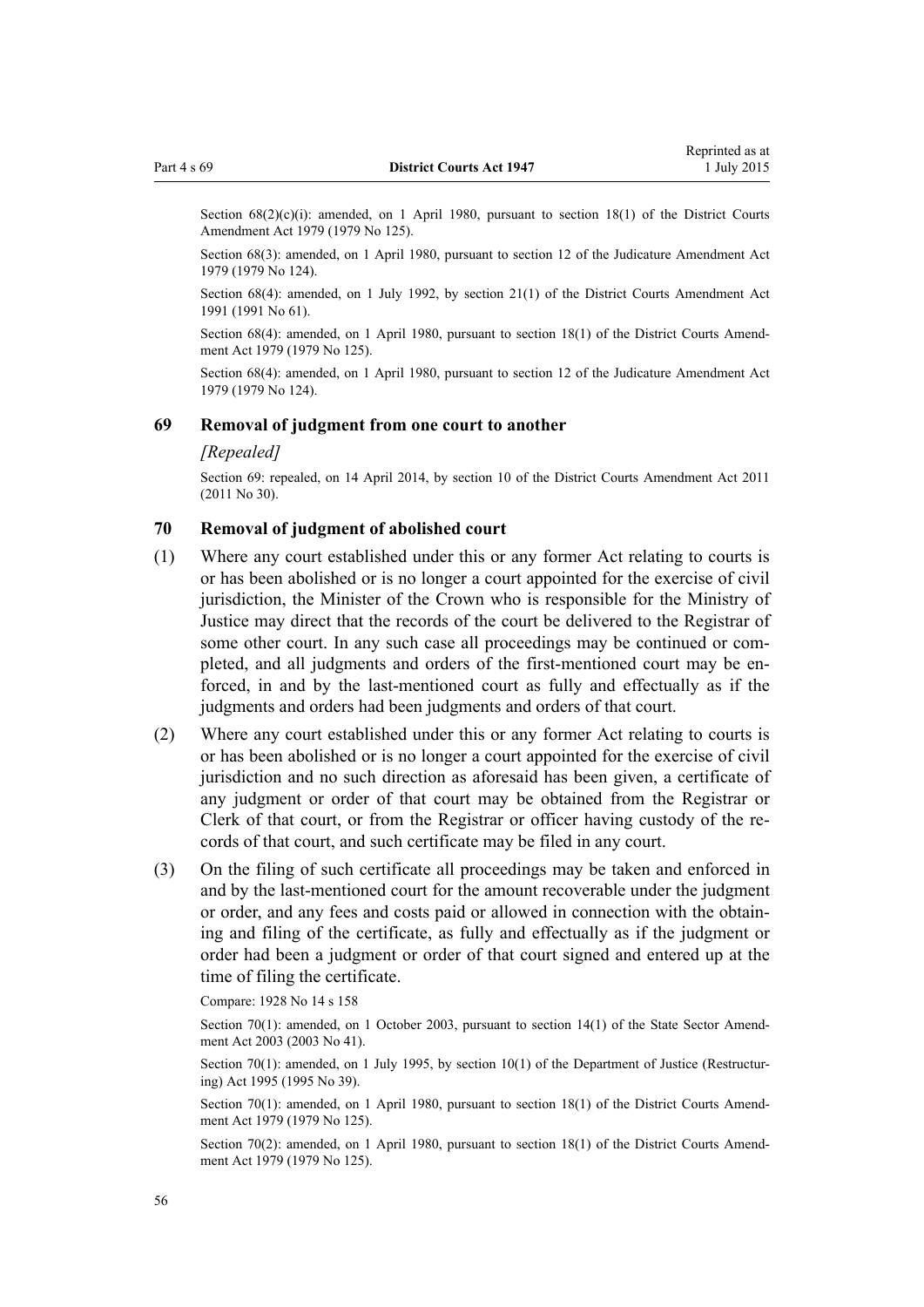<span id="page-56-0"></span>Section 70(3): amended, on 1 April 1980, pursuant to [section 18\(1\)](http://prd-lgnz-nlb.prd.pco.net.nz/pdflink.aspx?id=DLM35085) of the District Courts Amendment Act 1979 (1979 No 125).

#### *Determination of questions concerning rules*

Heading: inserted, on 1 February 2009, by [section 10\(2\)](http://prd-lgnz-nlb.prd.pco.net.nz/pdflink.aspx?id=DLM1463527) of the Judicature (High Court Rules) Amendment Act 2008 (2008 No 90).

#### **70A Application of rules**

If, in any civil proceeding, any question arises as to the application of any provision of rules made under [section 122](#page-103-0) or the [High Court Rules](http://prd-lgnz-nlb.prd.pco.net.nz/pdflink.aspx?id=DLM147653), the court may, either on the application of a party or on its own initiative, determine the question and give any directions it thinks fit in the interests of justice.

Section 70A: inserted, on 1 February 2009, by [section 10\(2\)](http://prd-lgnz-nlb.prd.pco.net.nz/pdflink.aspx?id=DLM1463527) of the Judicature (High Court Rules) Amendment Act 2008 (2008 No 90).

## **Part 5**

## **Appeals**

Part 5: substituted, on 24 November 2003, by [section 3](http://prd-lgnz-nlb.prd.pco.net.nz/pdflink.aspx?id=DLM167896) of the District Courts Amendment Act 2002 (2002 No 63).

#### **71 Interpretation**

In this Part,—

**decision** includes a judgment and an interim or final order (other than an order under [section 112\)](#page-98-0)

#### **make** includes give.

Section 71: substituted, on 24 November 2003, by [section 3](http://prd-lgnz-nlb.prd.pco.net.nz/pdflink.aspx?id=DLM167896) of the District Courts Amendment Act 2002 (2002 No 63).

#### **71A Right to appeal**

#### *[Repealed]*

Section 71A: repealed, on 24 November 2003, by [section 3](http://prd-lgnz-nlb.prd.pco.net.nz/pdflink.aspx?id=DLM167896) of the District Courts Amendment Act 2002 (2002 No 63).

## **72 General right of appeal**

- (1) This subsection applies to every decision made by a District Court other than a decision of a kind in respect of which an enactment other than this Act—
	- (a) expressly confers a right of appeal; or
	- (b) provides expressly that there is no right of appeal.
- (2) A party to proceedings in a District Court may appeal to the High Court against the whole or any part of any decision to which subsection (1) applies made by the District Court in or in relation to the proceedings.

Section 72: substituted, on 24 November 2003, by [section 3](http://prd-lgnz-nlb.prd.pco.net.nz/pdflink.aspx?id=DLM167896) of the District Courts Amendment Act 2002 (2002 No 63).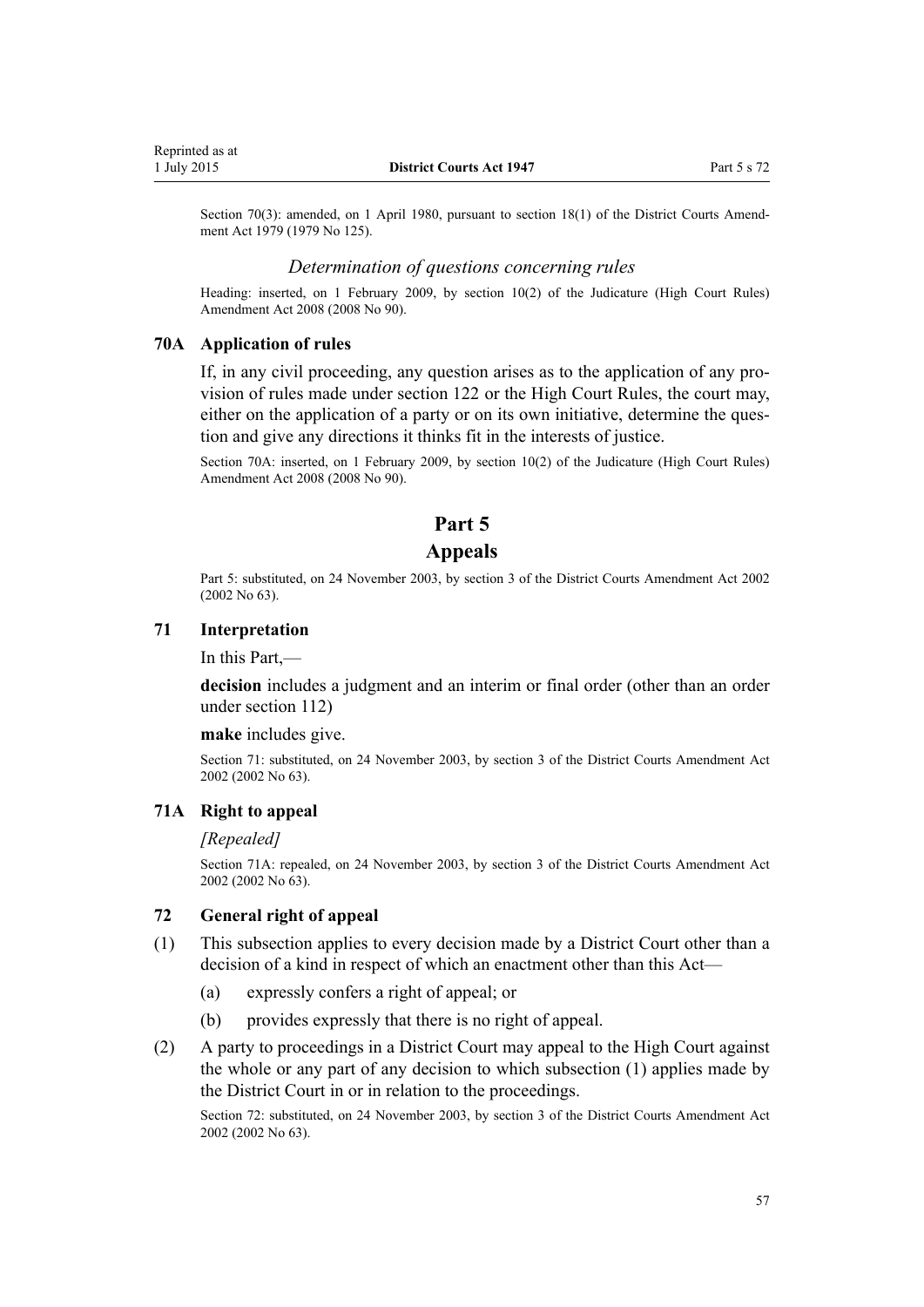## <span id="page-57-0"></span>**73 Agreements that decision would be binding**

- (1) An appeal may not be brought under [section 72](#page-56-0) if, before the decision was made, all parties to the proceedings agreed in writing that it would be binding on them.
- (2) Subsection (1) overrides [section 72](#page-56-0).

Section 73: substituted, on 24 November 2003, by [section 3](http://prd-lgnz-nlb.prd.pco.net.nz/pdflink.aspx?id=DLM167896) of the District Courts Amendment Act 2002 (2002 No 63).

## **74 Security for appeal**

- (1) Unless granted legal aid under the [Legal Services Act 2000,](http://prd-lgnz-nlb.prd.pco.net.nz/pdflink.aspx?id=DLM71806) an appellant under [section 72](#page-56-0) may be required by the [High Court Rules](http://prd-lgnz-nlb.prd.pco.net.nz/pdflink.aspx?id=DLM147653) to give the Registrar of the High Court security for costs.
- (2) If any security required is not given within the time required by the [High Court](http://prd-lgnz-nlb.prd.pco.net.nz/pdflink.aspx?id=DLM147653) [Rules](http://prd-lgnz-nlb.prd.pco.net.nz/pdflink.aspx?id=DLM147653), the appellant's appeal must be treated as having been abandoned.

Section 74: substituted, on 24 November 2003, by [section 3](http://prd-lgnz-nlb.prd.pco.net.nz/pdflink.aspx?id=DLM167896) of the District Courts Amendment Act 2002 (2002 No 63).

#### **75 Appeals to be by way of rehearing**

All appeals under [section 72](#page-56-0) must be by way of rehearing.

Section 75: substituted, on 24 November 2003, by [section 3](http://prd-lgnz-nlb.prd.pco.net.nz/pdflink.aspx?id=DLM167896) of the District Courts Amendment Act 2002 (2002 No 63).

#### **76 Powers of High Court on appeal**

- (1) Having heard an appeal under [section 72,](#page-56-0) the High Court may—
	- (a) make any decision or decisions it thinks should have been made:
	- (b) direct the District Court in which the decision appealed against was made—
		- (i) to rehear the proceedings concerned; or
		- (ii) to consider or determine (whether for the first time or again) any matters the High Court directs; or
		- (iii) to enter judgment for any party to the proceedings concerned the High Court directs:
	- (c) make any further or other orders it thinks fit (including any orders as to costs).
- (2) The High Court must state its reasons for giving a direction under subsection  $(1)(b)$ .
- (3) The High Court may give the District Court any direction it thinks fit relating to—
	- (a) rehearing any proceedings directed to be reheard; or
	- (b) considering or determining any matter directed to be considered or determined.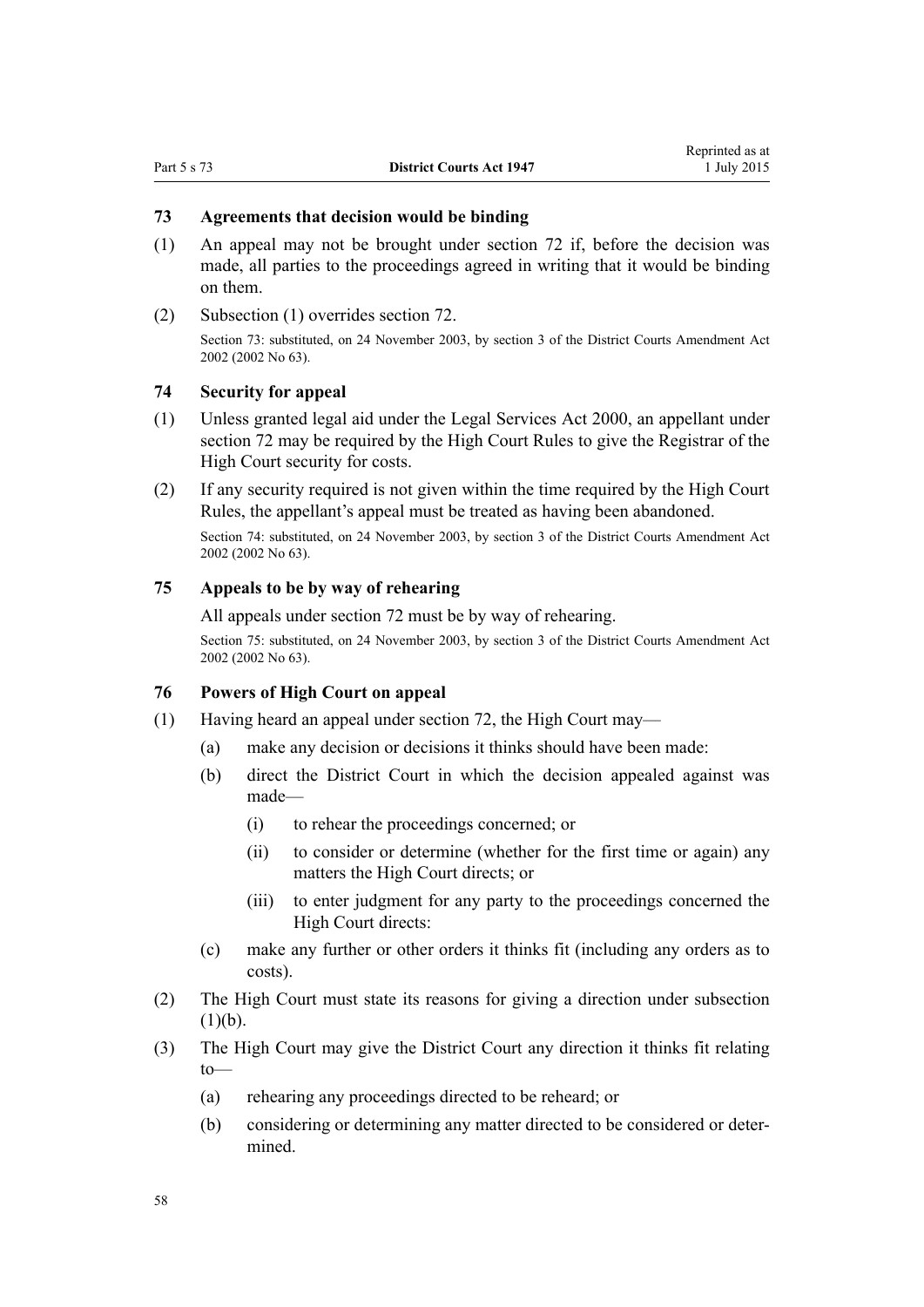- (4) The High Court may act under subsection (1) in respect of a whole decision, even if the appeal is against only part of it.
- (5) Even if an interlocutory decision made in the proceedings concerned has not been appealed against, the High Court—
	- (a) may act under subsection (1); and
	- (b) may set the interlocutory decision aside; and
	- (c) if it sets the interlocutory decision aside, may make in its place any interlocutory decision or decisions the District Court could have made.
- (6) The powers given by this section may be exercised in favour of any respondent or party to the proceedings concerned, even if the respondent or party did not appeal against the decision concerned.

Section 76: substituted, on 24 November 2003, by [section 3](http://prd-lgnz-nlb.prd.pco.net.nz/pdflink.aspx?id=DLM167896) of the District Courts Amendment Act 2002 (2002 No 63).

## **77 Repayment of judgment sum and interest**

- (1) This subsection applies if—
	- (a) a party to proceedings in a District Court (**party A**) has, in accordance with any judgment or order of the court, paid an amount to another party to the proceedings (**party B**); and
	- (b) on appeal under [section 72,](#page-56-0) the effect of the High Court's determination is that some or all of the amount did not need to be paid.
- (2) If subsection (1) applies, the High Court—
	- (a) may order party B to repay to party A some or all of the amount paid by party A; and
	- (b) may also order party B to pay to party A interest at a rate not greater than the prescribed rate (within the meaning of [section 87\(3\)](http://prd-lgnz-nlb.prd.pco.net.nz/pdflink.aspx?id=DLM147379) of the Judicature Act 1908) on the sum ordered to be repaid.

Section 77: substituted, on 24 November 2003, by [section 3](http://prd-lgnz-nlb.prd.pco.net.nz/pdflink.aspx?id=DLM167896) of the District Courts Amendment Act 2002 (2002 No 63).

## **78 Enforcement proceedings**

For the purposes of enforcement proceedings, a judgment or order of the High Court under paragraph (a) or paragraph (c) of [section 76\(1\)](#page-57-0), or section 77(2), must be treated as if it were a judgment or order of the District Court in which the decision appealed against was made.

Section 78: substituted, on 24 November 2003, by [section 3](http://prd-lgnz-nlb.prd.pco.net.nz/pdflink.aspx?id=DLM167896) of the District Courts Amendment Act 2002 (2002 No 63).

## **78A Right of appeal in respect of contempt of court**

## *[Repealed]*

Section 78A: repealed, on 1 July 2013, by [section 12](http://prd-lgnz-nlb.prd.pco.net.nz/pdflink.aspx?id=DLM4058121) of the District Courts Amendment Act (No 2) 2011 (2011 No 88).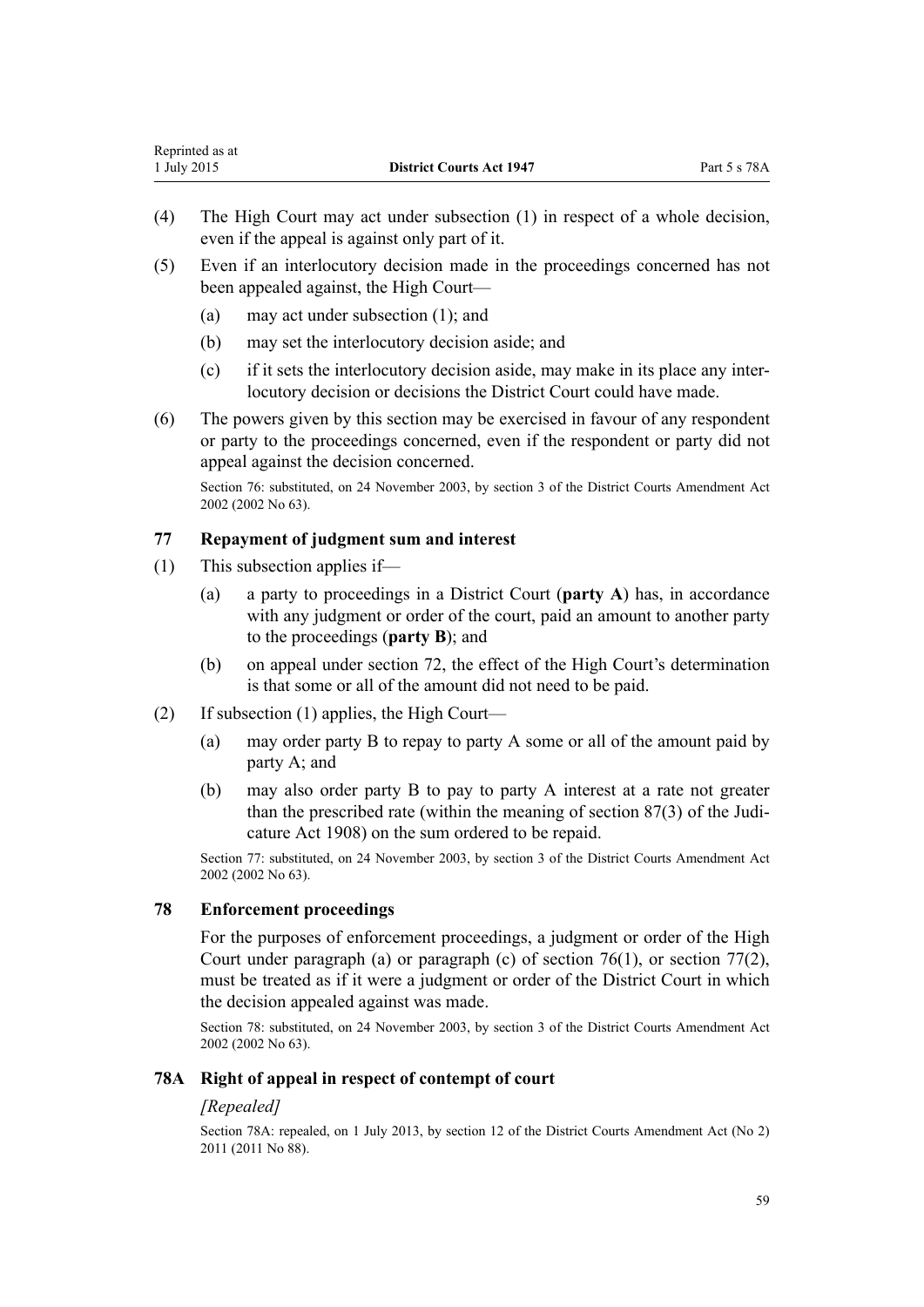## **Part 6 Enforcement of judgments**

#### *Enforcement generally*

#### <span id="page-59-0"></span>**79 Nature of proceedings for enforcement of judgment**

- (1) Any judgment or order of any court or of any District Court Judge for the payment of a sum of money may be enforced in District Courts by any 1 or more of the proceedings following, that is to say,—
	- (a) execution against the goods and chattels of the judgment debtor under a warrant to seize property:
	- (b) garnishee proceedings for the attachment of money due to the judgment debtor:
	- (ba) proceedings for a charging order in respect of any property held by the judgment debtor and specified in [section 96A\(1A\)](#page-87-0):
	- (c) proceedings for an attachment order against the salary or wages of the judgment debtor.
- (2) Any judgment or order in the nature of an injunction, and any judgment or order within the competence of a District Court which, if it were given or made in the High Court, could in that court be enforced by writ of arrest, may be enforced, by order or warrant of a District Court Judge, by committal for a term not exceeding 3 months:

provided that an order for the recovery of land shall not be enforceable by committal.

- (2A) Any order of the court made under [section 56A](#page-46-0) or [section 56B](#page-46-0) may be enforced, by order or warrant of a District Court Judge,—
	- (a) by committal for a term not exceeding 3 months; or
	- (b) by a fine not exceeding \$1,000.
- (3) A judgment or order for the recovery of land may be enforced under a warrant for the recovery of land.
- (4) A judgment or order for the delivery of specific chattels may be enforced, by order of the District Court Judge, either under a warrant for the recovery of chattels or by committal.
- (5) An attachment order to enforce a judgment or order for the payment of money may be made, and proceedings for such an attachment order may be commenced, at any time after the judgment is entered or the order made.
- (5A) Except as provided in subsection (5), proceedings to enforce a judgment or order may not be commenced unless—
	- (a) at least 48 hours have expired after the judgment was entered or the order made; or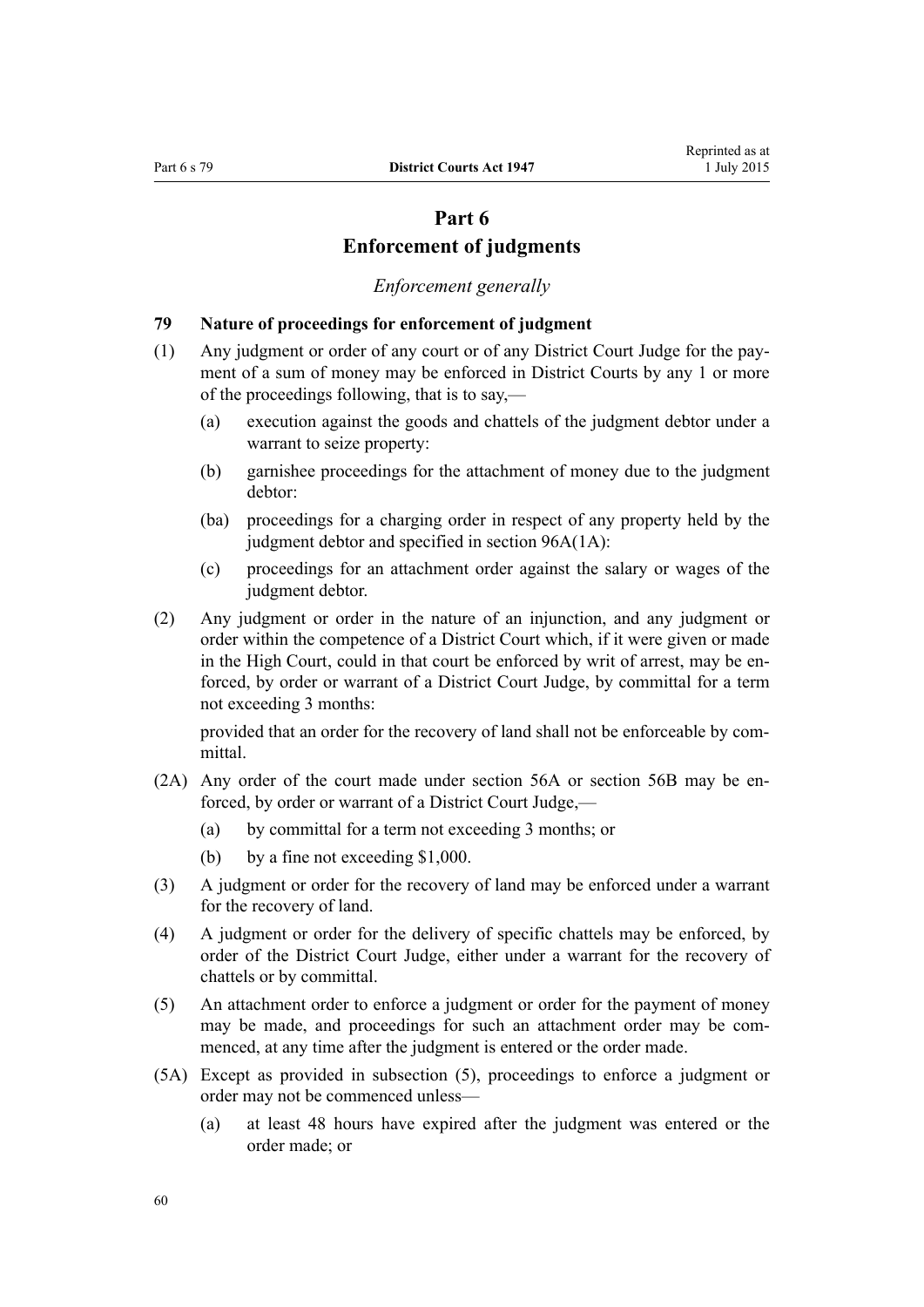#### (b) a Judge grants leave.

- (5B) Despite subsections (5) and (5A), if a judgment or order may be appealed against without the leave of the court, a Judge may order a stay of any proceedings to enforce the judgment or order, or order that an attachment order to enforce the judgment or order not take effect, until after the time allowed for giving notice of appeal has expired.
- (5C) Despite subsections (5) and (5A), an attachment order may be made, and proceedings for such an attachment order may be commenced, immediately after a judgment or order for the payment of money is filed if,—
	- (a) in the case of a money order (as defined in section  $19(1A)$  of the Disputes Tribunals Act 1988 or, as the case may be, [section 78\(2AB\)](http://prd-lgnz-nlb.prd.pco.net.nz/pdflink.aspx?id=DLM95580) of the Residential Tenancies Act 1986),—
		- (i) the money order records that the parties have agreed to enforce the payment of money specified in the money order by way of an attachment order made under this Act; and
		- (ii) [section 19\(1B\)](http://prd-lgnz-nlb.prd.pco.net.nz/pdflink.aspx?id=DLM133657) of the Disputes Tribunals Act 1988 or, as the case may be, [section 78\(2AC\)](http://prd-lgnz-nlb.prd.pco.net.nz/pdflink.aspx?id=DLM95580) of the Residential Tenancies Act 1986 is complied with; or
	- (b) in the case of a judgment or order made by a court,—
		- (i) the judgment or order records that the parties have agreed to enforce the payment of money specified in the judgment or order by way of an attachment order made under this Act; and
		- (ii) subsection (5D) is complied with.
- (5D) This subsection is complied with if—
	- (a) the judgment or order was given or made at or following a hearing at which both parties were present; and
	- (b) the party ordered to pay money consented to the payment of the money being enforced by way of an attachment order; and
	- (c) both parties agreed on the terms of the attachment order, including the details specified in [section 84H;](#page-70-0) and
	- (d) the judgment or order includes the details specified in [section 84H.](#page-70-0)
- (5E) Nothing in subsection (5D)(c) allows the parties to agree on a net amount to be paid for an earnings period that would otherwise derogate from [section 84I\(3\)](#page-71-0).
- (5F) For the purposes of subsection (5D), **hearing** includes a judicial settlement conference held under the rules.
- (6) It is hereby declared that 2 or more proceedings for the enforcement of a judgment or order may be taken concurrently, but the judgment creditor shall not be entitled to recover a greater sum than the amount owing under the judgment or order and the costs and fees of any proceedings for enforcement.

Compare: 1928 No 14 ss 121, 200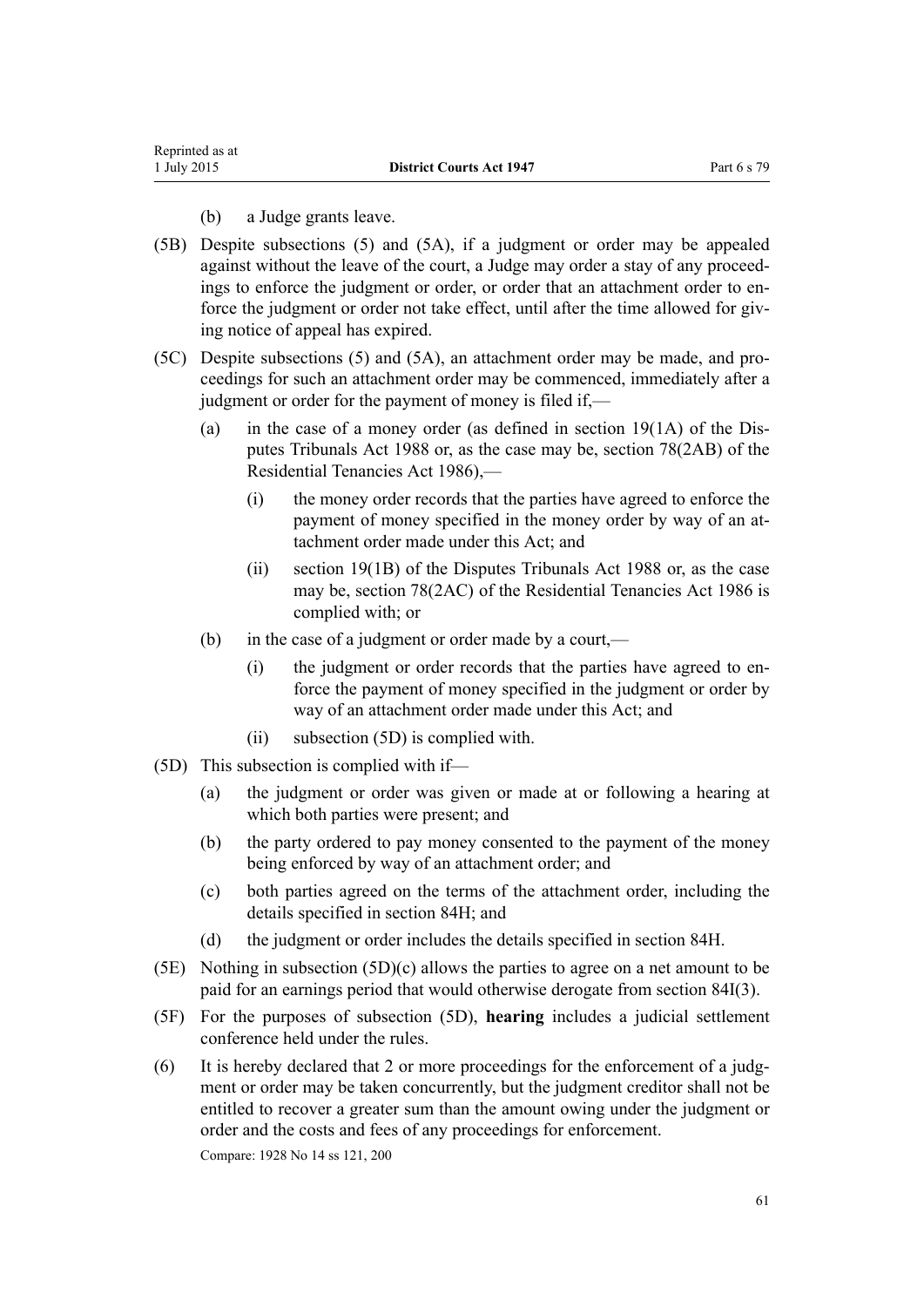Section 79(1): amended, on 1 April 1980, pursuant to [section 18\(1\)](http://prd-lgnz-nlb.prd.pco.net.nz/pdflink.aspx?id=DLM35085) of the District Courts Amendment Act 1979 (1979 No 125).

Section 79(1)(a): amended, on 14 April 2014, by [section 11\(1\)](http://prd-lgnz-nlb.prd.pco.net.nz/pdflink.aspx?id=DLM2929747) of the District Courts Amendment Act 2011 (2011 No 30).

Section 79(1)(ba): inserted, on 30 March 1987, by section 3(1) of the District Courts Amendment Act 1987 (1987 No 26).

Section 79(1)(c): substituted, on 13 November 1989, by section 8 of the District Courts Amendment Act 1989 (1989 No 107).

Section 79(2): amended, on 1 January 1986, by [section 11\(2\)](http://prd-lgnz-nlb.prd.pco.net.nz/pdflink.aspx?id=DLM75961) of the Judicature Amendment Act (No 2) 1985 (1985 No 112).

Section 79(2): amended, on 1 April 1980, pursuant to [section 18\(1\)](http://prd-lgnz-nlb.prd.pco.net.nz/pdflink.aspx?id=DLM35085) of the District Courts Amendment Act 1979 (1979 No 125).

Section 79(2): amended, on 1 April 1980, pursuant to [section 12](http://prd-lgnz-nlb.prd.pco.net.nz/pdflink.aspx?id=DLM35049) of the Judicature Amendment Act 1979 (1979 No 124).

Section 79(2A): inserted, on 1 July 1992, by [section 7](http://prd-lgnz-nlb.prd.pco.net.nz/pdflink.aspx?id=DLM259685) of the District Courts Amendment Act 1992 (1992 No 17).

Section 79(4): amended, on 1 April 1980, pursuant to [section 18\(1\)](http://prd-lgnz-nlb.prd.pco.net.nz/pdflink.aspx?id=DLM35085) of the District Courts Amendment Act 1979 (1979 No 125).

Section 79(5): replaced, on 14 April 2014, by [section 11\(2\)](http://prd-lgnz-nlb.prd.pco.net.nz/pdflink.aspx?id=DLM2929747) of the District Courts Amendment Act 2011 (2011 No 30).

Section 79(5A): inserted, on 14 April 2014, by [section 11\(2\)](http://prd-lgnz-nlb.prd.pco.net.nz/pdflink.aspx?id=DLM2929747) of the District Courts Amendment Act 2011 (2011 No 30).

Section 79(5B): inserted, on 14 April 2014, by [section 11\(2\)](http://prd-lgnz-nlb.prd.pco.net.nz/pdflink.aspx?id=DLM2929747) of the District Courts Amendment Act 2011 (2011 No 30).

Section 79(5C): inserted, on 14 April 2014, by [section 11\(2\)](http://prd-lgnz-nlb.prd.pco.net.nz/pdflink.aspx?id=DLM2929747) of the District Courts Amendment Act 2011 (2011 No 30).

Section 79(5D): inserted, on 14 April 2014, by [section 11\(2\)](http://prd-lgnz-nlb.prd.pco.net.nz/pdflink.aspx?id=DLM2929747) of the District Courts Amendment Act 2011 (2011 No 30).

Section 79(5E): inserted, on 14 April 2014, by [section 11\(2\)](http://prd-lgnz-nlb.prd.pco.net.nz/pdflink.aspx?id=DLM2929747) of the District Courts Amendment Act 2011 (2011 No 30).

Section 79(5F): inserted, on 14 April 2014, by [section 11\(2\)](http://prd-lgnz-nlb.prd.pco.net.nz/pdflink.aspx?id=DLM2929747) of the District Courts Amendment Act 2011 (2011 No 30).

#### **79A Judgment may be enforced in any District Court**

A judgment or order of a District Court or a District Court Judge may be enforced in the District Court in which the judgment was entered or order made or in any other District Court (and enforcement proceedings may be taken concurrently in accordance with [section 79\(6\)](#page-59-0) in more than 1 District Court).

Section 79A: inserted, on 14 April 2014, by [section 12](http://prd-lgnz-nlb.prd.pco.net.nz/pdflink.aspx?id=DLM2929748) of the District Courts Amendment Act 2011 (2011 No 30).

#### **80 Enforcement of judgments more than 6 years old**

(1) No judgment or order of the court more than 6 years old shall be enforced without the leave of the court unless some payment has been made into court by or on behalf of the party liable therefor within the 12 months immediately before the issue of the proceedings for enforcement.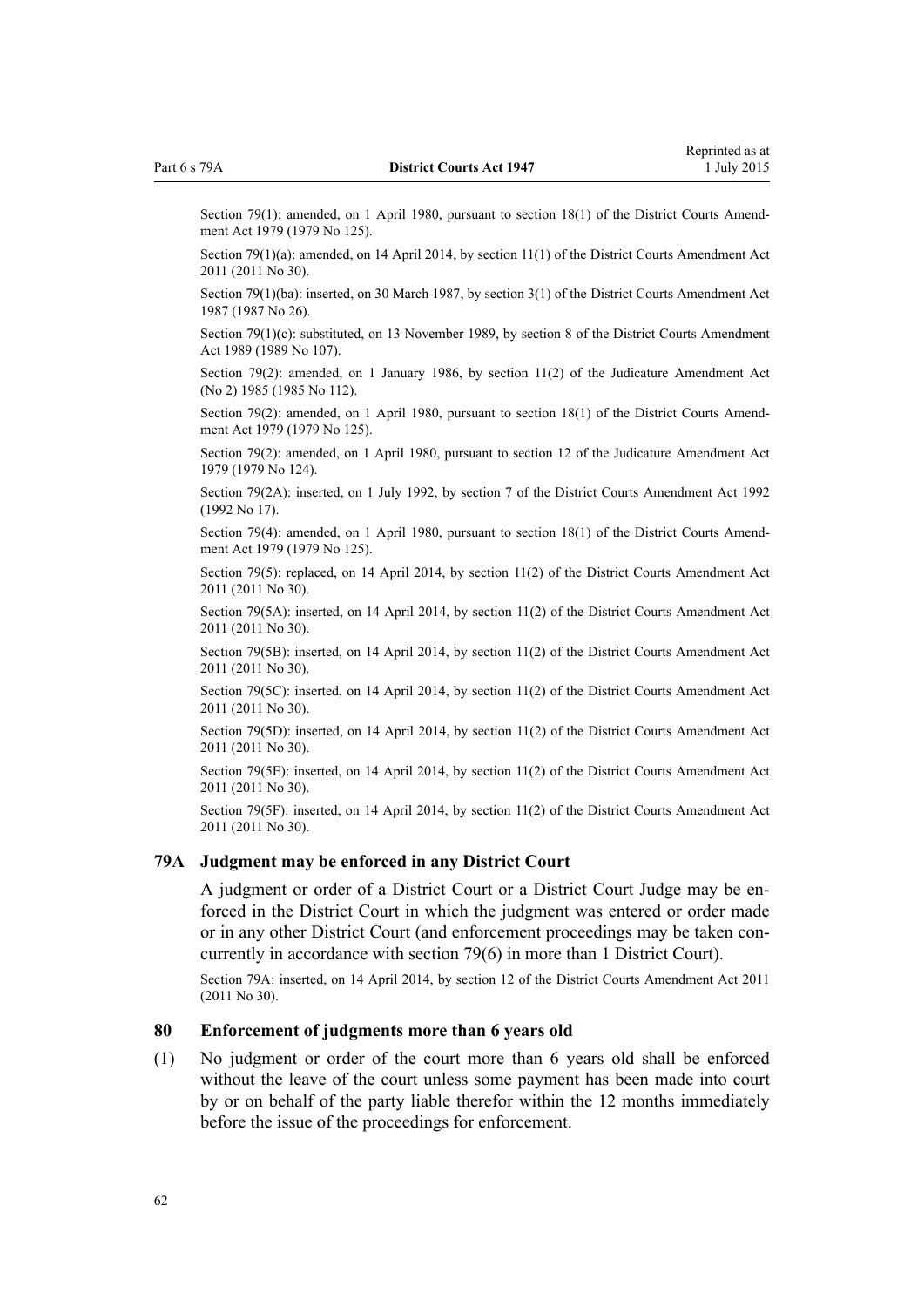- (1A) A judgment that is an arbitral award entered as a judgment is more than 6 years old for the purposes of this section if 6 years have elapsed since the date on which the award became enforceable by action in New Zealand.
- (2) The court may, if it thinks fit, grant such leave on an *ex parte* application.

Compare: 1928 No 14 s 119 Section 80(1A): inserted, on 5 December 2013, by [section 4](http://prd-lgnz-nlb.prd.pco.net.nz/pdflink.aspx?id=DLM5621707) of the District Courts Amendment Act 2013 (2013 No 114).

## **81 Enforcement of order for payment by instalments**

- (1) Where the court has made an order for the payment of any sum of money by instalments, proceedings for the enforcement of the order shall not be taken or issued until after default in the payment of some instalment according to the order.
- (2) On any such default, proceedings or successive proceedings may be taken or issued for the whole of the said sum of money and costs then remaining unpaid unless the court on the application of the party liable otherwise orders.

Compare: 1928 No 14 s 125; County Courts Act 1934 s 117 (UK)

## **82 Proceedings on cross-judgments**

If there are cross-judgments between the parties, proceedings for enforcement may be taken out only by that party who has obtained judgment for the larger sum, and then only for so much as remains after deducting the smaller sum. Satisfaction for the remainder shall be entered as well as satisfaction on the judgment for the smaller sum, and if both sums are equal satisfaction shall be entered upon both.

Compare: 1928 No 14 s 126

#### **83 Power to stay proceedings for enforcement**

If at any time it appears to the satisfaction of a Judge exercising jurisdiction in the court in which proceedings have been taken or issued for the enforcement of any judgment or order that any party to the proceedings is unable from any cause to pay any sum recoverable against him (whether by way of satisfaction of the claim or counterclaim in the proceedings or by way of costs or otherwise) or any instalment thereof, the Judge may, in his discretion, stay the proceedings for such time and on such terms as he may think fit, and so from time to time until it appears that the cause of inability has ceased.

Compare: 1928 No 14 s 124; County Courts Act 1934 s 119 (UK)

Section 83: amended, on 1 April 1980, pursuant to [section 18\(1\)](http://prd-lgnz-nlb.prd.pco.net.nz/pdflink.aspx?id=DLM35085) of the District Courts Amendment Act 1979 (1979 No 125).

## **84 Stay of proceedings on appeal**

Notice of appeal shall not operate as a stay of proceedings under the decision appealed from unless the court or a Judge so orders or the amount of the judgment or order appealed against and its cost is deposited with the Registrar to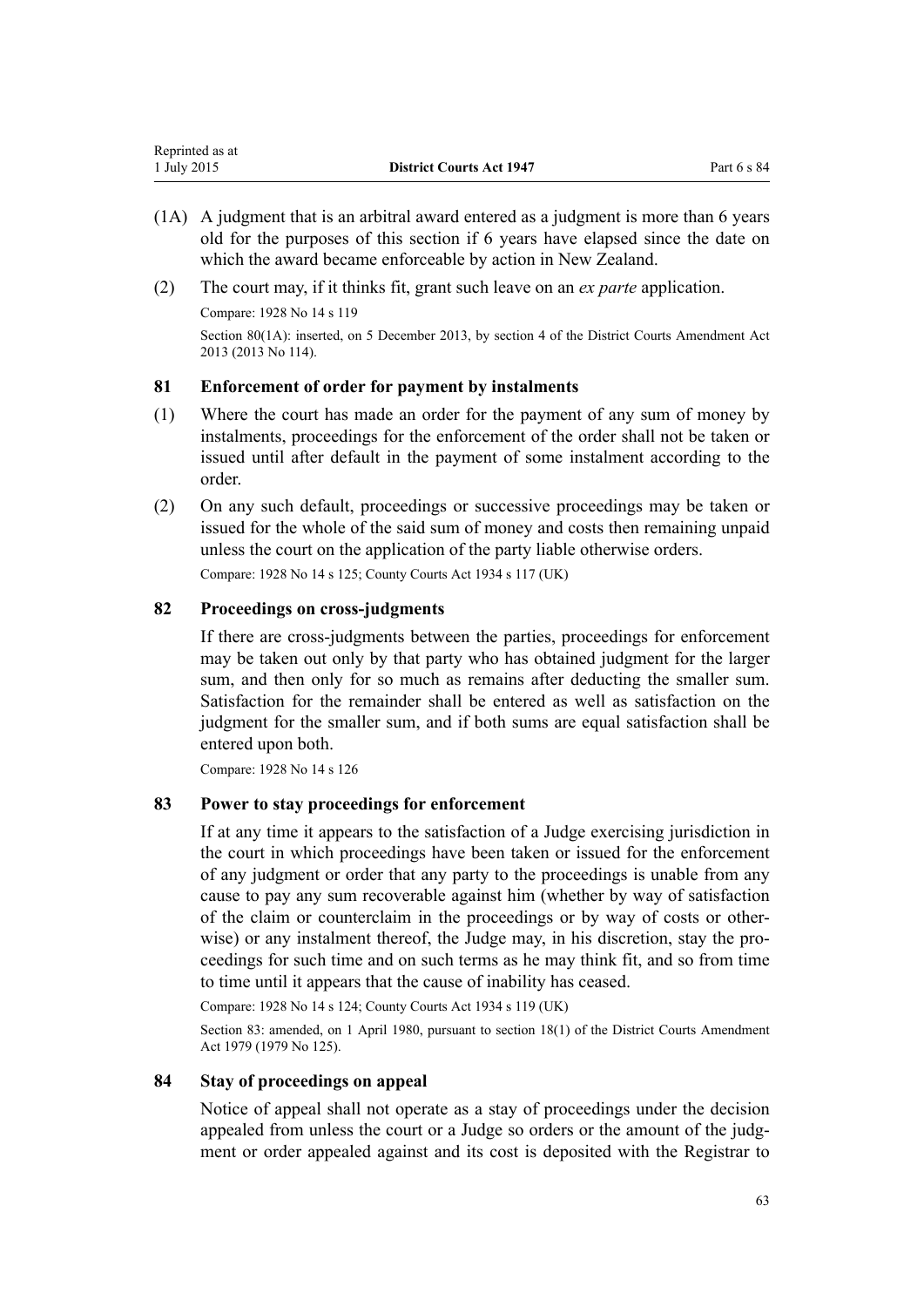abide the event of the appeal, or security is given to the satisfaction of the Registrar for that amount.

Compare: 1938 No 20 [s 38](http://prd-lgnz-nlb.prd.pco.net.nz/pdflink.aspx?id=DLM226380)

Section 84: amended, on 1 April 1980, pursuant to [section 18\(1\)](http://prd-lgnz-nlb.prd.pco.net.nz/pdflink.aspx?id=DLM35085) of the District Courts Amendment Act 1979 (1979 No 125).

#### *Information about judgment debtor's means*

Heading: replaced, on 14 April 2014, by [section 13](http://prd-lgnz-nlb.prd.pco.net.nz/pdflink.aspx?id=DLM2929750) of the District Courts Amendment Act 2011 (2011 No 30).

#### **84A Filing of financial statement**

- (1) In this Act, **financial statement** means a statement, in a form approved by the chief executive of the Ministry of Justice, of a judgment debtor's—
	- (a) assets and liabilities; and
	- (b) income and expenditure for the preceding 52 weeks.
- (2) A financial statement may be completed by the judgment creditor or the judgment debtor.
- (3) If the financial statement is completed by the judgment creditor, the statement must include details of the source of the information contained in the statement and the date to which the information relates.
- (4) A completed financial statement may be filed in the court at any time after a judgment or order for the payment of money is entered or made.
- (5) The party who files a completed financial statement must serve a copy of the statement on the other party.

Section 84A: replaced, on 14 April 2014, by [section 14](http://prd-lgnz-nlb.prd.pco.net.nz/pdflink.aspx?id=DLM2929752) of the District Courts Amendment Act 2011 (2011 No 30).

#### **84B Notice to complete financial statement**

- (1) If a judgment creditor serves a notice to complete a financial statement on the judgment debtor, the judgment debtor must, within 14 days after the date of service,—
	- (a) complete a financial statement; and
	- (b) return it to the judgment creditor.
- (2) The notice to complete a financial statement must be—
	- (a) in a form approved by the chief executive of the Ministry of Justice; and
	- (b) accompanied by 2 copies of the approved form for a financial statement (1 for the judgment debtor to complete and return, the other for the judgment debtor's use).

Section 84B: replaced, on 14 April 2014, by [section 14](http://prd-lgnz-nlb.prd.pco.net.nz/pdflink.aspx?id=DLM2929752) of the District Courts Amendment Act 2011 (2011 No 30).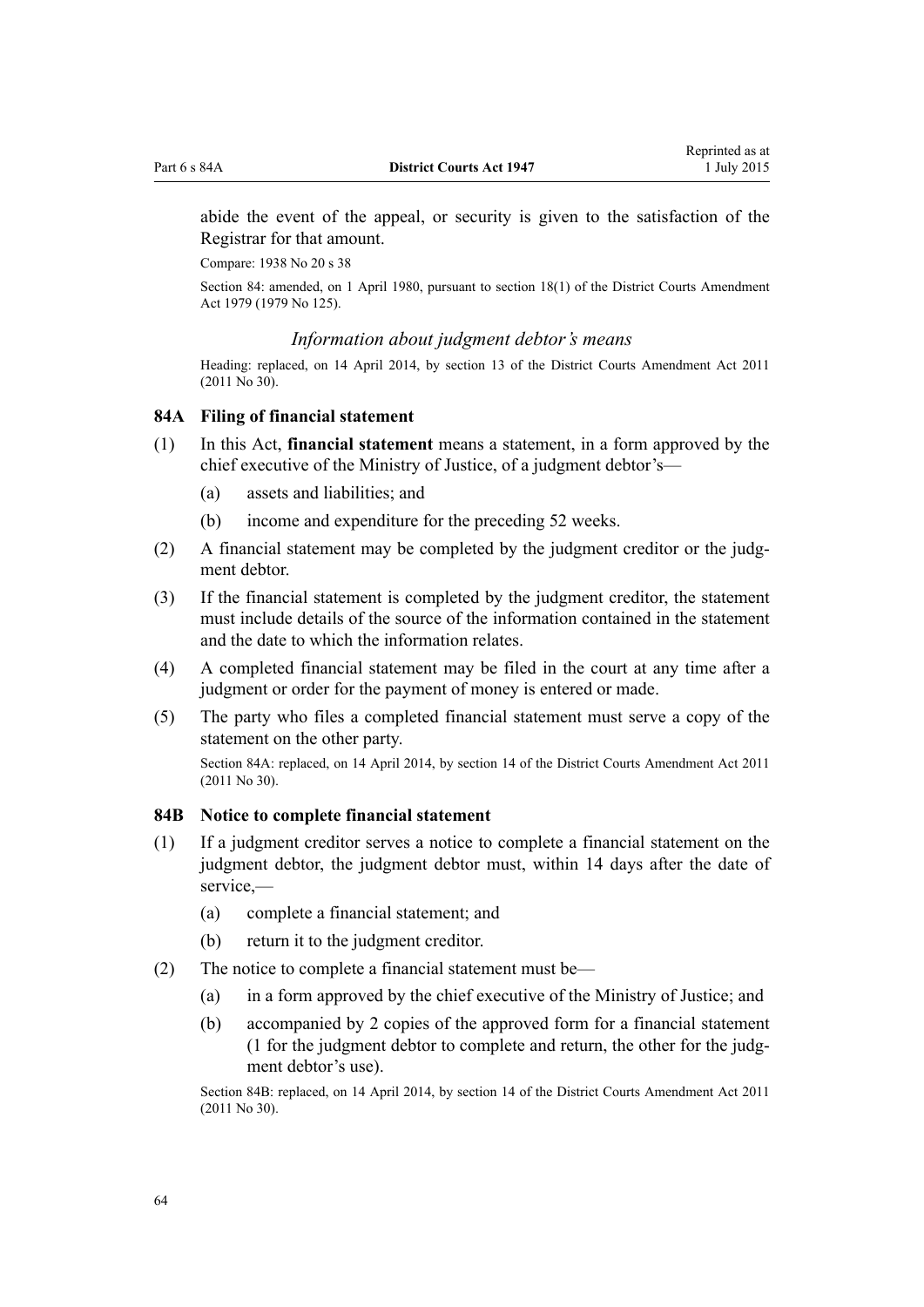## <span id="page-64-0"></span>**84C Court to request information about judgment debtor's means**

- (1) If a judgment creditor makes an application in a form approved by the chief executive of the Ministry of Justice, the court must request the judgment debtor to provide the court with information about the judgment debtor's means for satisfying the judgment debt.
- (2) The request may be made by any means of communication that the court considers appropriate.
- (3) The information may be provided at any place and using any means of communication that the court considers appropriate; and the court may request the person providing the information to verify it on oath.
- (4) The jurisdiction of the court under this section may be exercised by the Registrar.

Section 84C: replaced, on 14 April 2014, by [section 14](http://prd-lgnz-nlb.prd.pco.net.nz/pdflink.aspx?id=DLM2929752) of the District Courts Amendment Act 2011 (2011 No 30).

## **84D Court may order hearing if information about judgment debtor's means not provided, etc**

- (1) This section applies if—
	- (a) no information about the judgment debtor's means for satisfying the judgment debt is provided to the court following a request under section 84C; or
	- (b) the court wishes to obtain information about the judgment debtor's means for satisfying the judgment debt in addition to information provided under section 84C before exercising its powers under [section 84EC;](#page-68-0) or
	- (c) a person providing information to the court under section 84C refuses to verify it on oath.
- (2) The court may issue a summons, in a form approved by the chief executive of the Ministry of Justice, requiring the judgment debtor or, if the judgment debtor is a body corporate, an officer of the judgment debtor to attend a hearing and be questioned by the court about the judgment debtor's means for satisfying the judgment debt.
- (3) If the court issues a summons, the court may also—
	- (a) order any of the judgment debtor's books or other documents to be produced at the hearing:
	- (b) order that the hearing be held at a place other than in a court:
	- (c) impose such other terms and conditions as the court thinks proper in respect of the hearing.
- (4) The summons must be served on the judgment debtor by a person referred to in section  $108A(3)(a)$  and, at the same time as the summons is served, the judg-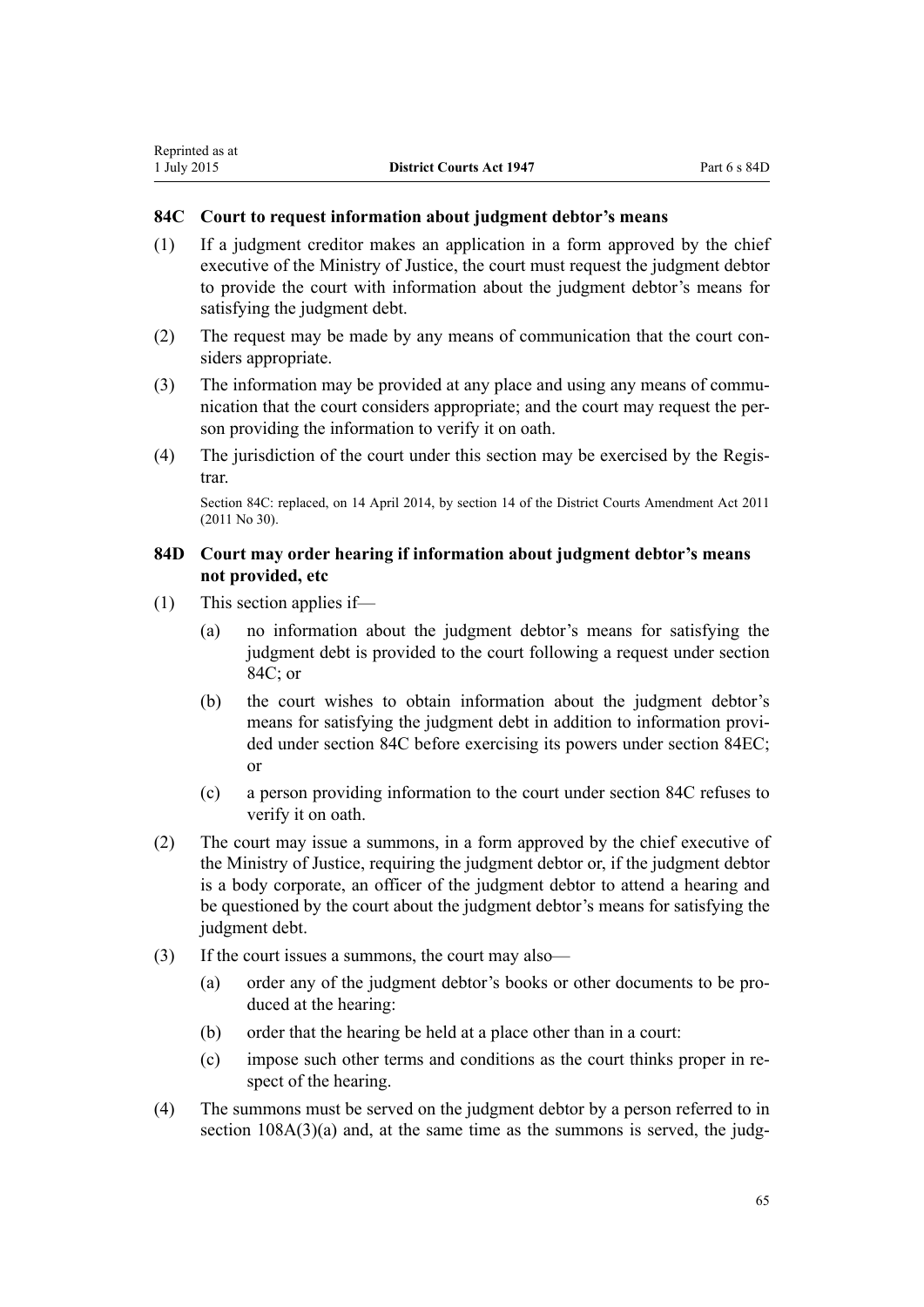<span id="page-65-0"></span>ment debtor must be notified of the court's power to cancel the hearing in the circumstances referred to in subsection (6).

- (5) The hearing must not be held until at least 3 working days or any shorter period agreed by the judgment debtor has passed after the date on which the summons was served.
- (6) The court may cancel a hearing if, before the date of the hearing,—
	- (a) such information about the judgment debtor's means for satisfying the judgment debt is provided that, in the opinion of the court, it is unnecessary for the hearing to take place; and
	- (b) if the court so requests, the person providing the information verifies it on oath.
- (7) If a hearing takes place,—
	- (a) the judgment debtor or, if the judgment debtor is a body corporate, an officer of the judgment debtor must appear in person:
	- (b) the court may require the judgment debtor or officer and any witness to take an oath before giving evidence:
	- (c) the judgment debtor may be represented by a barrister or solicitor who may question the judgment debtor or officer and be heard on the matter of the judgment debtor's means for satisfying the judgment debt:
	- (d) the judgment debtor or officer may be questioned by the court:
	- (e) any witness may be questioned by or on behalf of the judgment debtor or by the court.
- (8) A hearing may from time to time be adjourned by the court to a time and place to be appointed.
- (9) The jurisdiction of the court under this section may be exercised by the Registrar.

Section 84D: replaced, on 14 April 2014, by [section 14](http://prd-lgnz-nlb.prd.pco.net.nz/pdflink.aspx?id=DLM2929752) of the District Courts Amendment Act 2011 (2011 No 30).

#### **84E Application for financial assessment hearing**

- (1) This section applies if a judgment creditor applies, in a form approved by the chief executive of the Ministry of Justice, for a hearing (a **financial assessment hearing**) for the judgment debtor or, if the judgment debtor is a body corporate, an officer of the judgment debtor to be questioned about the judgment debtor's means for satisfying the judgment debt.
- (2) The court must issue a summons, in a form approved by the chief executive of the Ministry of Justice, requiring the judgment debtor or an officer of the judgment debtor to attend the hearing.
- (3) The court may also—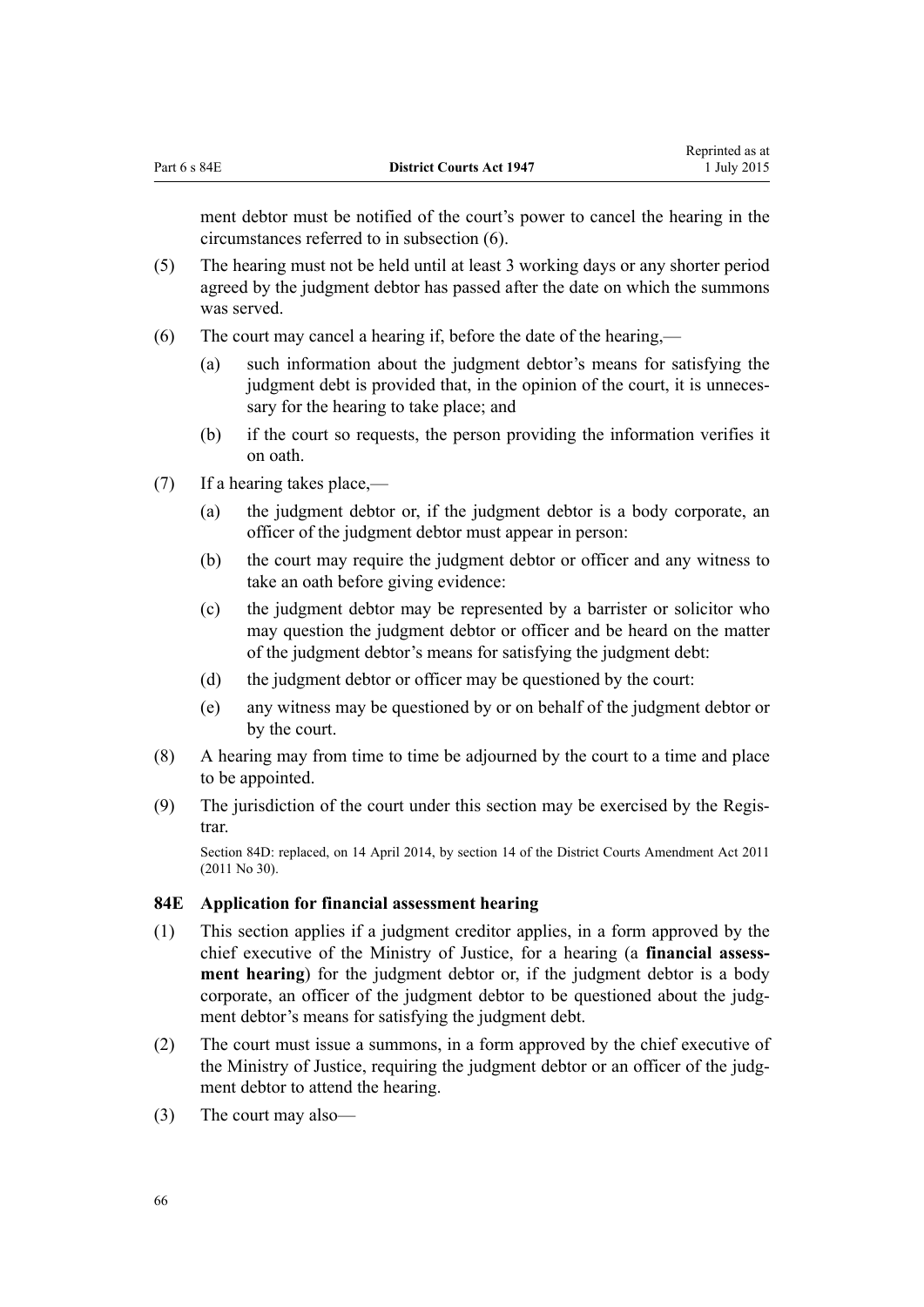- (a) order any of the judgment debtor's books or other documents to be produced at the hearing:
- (b) order that the hearing be held at a place other than in a court:
- (c) impose such other terms and conditions as the court thinks proper in respect of the hearing.
- (4) The summons must be served on the judgment debtor by a person referred to in section  $108A(3)(b)$ .
- (5) The hearing must not be held until at least 3 working days or any shorter period agreed by the parties has passed after the date on which the summons was served.
- (6) The court may cancel a hearing at the request of the judgment creditor.
- (7) The jurisdiction of the court under this section may be exercised by the Registrar.

Section 84E: replaced, on 14 April 2014, by [section 14](http://prd-lgnz-nlb.prd.pco.net.nz/pdflink.aspx?id=DLM2929752) of the District Courts Amendment Act 2011 (2011 No 30).

## **84EA Power to arrest judgment debtor or officer**

- (1) This section applies if a summons issued under [section 84D](#page-64-0) or [84E](#page-65-0) cannot be served on a judgment debtor.
- (2) This section also applies if—
	- (a) a summons was served on a judgment debtor at least 3 working days or any shorter period agreed under [section 84D\(5\)](#page-64-0) or [84E\(5\)](#page-65-0) before the date of the hearing to which the summons relates; but
	- (b) the judgment debtor fails to appear in person at the hearing or at any subsequent adjournment of the hearing.
- (3) This section applies in relation to a judgment debtor that is a body corporate if—
	- (a) a summons was served on an officer of the judgment debtor (the **relevant officer**) at least 3 working days or any shorter period agreed under [section 84D\(5\)](#page-64-0) or [84E\(5\)](#page-65-0) before the date of the hearing to which the summons relates; and
	- (b) an officer of the judgment debtor (whether or not the relevant officer) fails to appear in person at the hearing or at any subsequent adjournment of the hearing.
- (4) The summons must not be enforced by committal, but a Judge or Registrar may issue a warrant to arrest the judgment debtor or relevant officer.
- (5) If the judgment debtor or relevant officer is arrested under this section, the following provisions apply: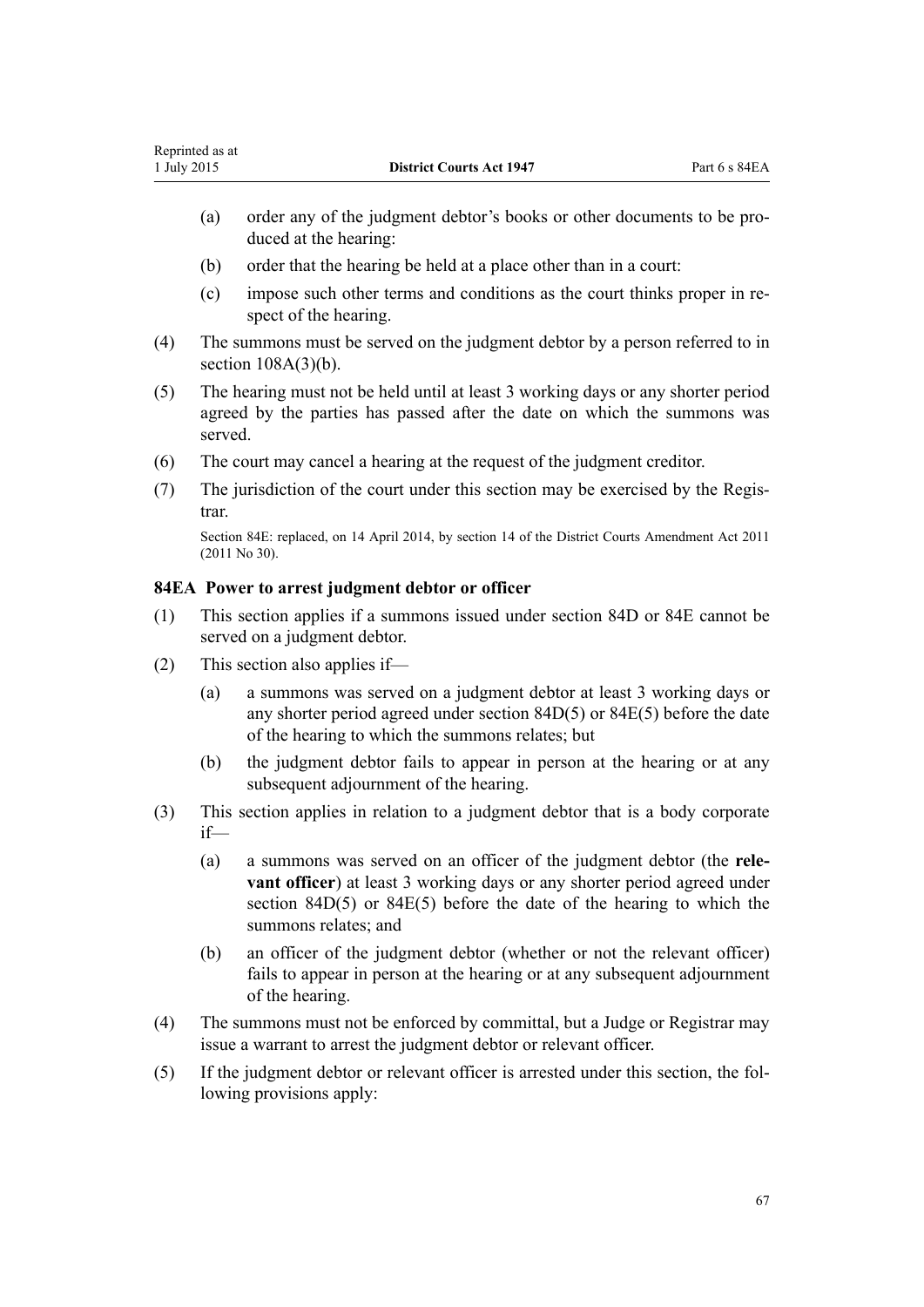- (a) the judgment debtor or relevant officer must be brought before a Judge or Registrar as soon as possible for the purpose of commencing or continuing the hearing:
- (b) the judgment debtor or relevant officer is bailable as of right:
- (c) [section 168](http://prd-lgnz-nlb.prd.pco.net.nz/pdflink.aspx?id=DLM3360288) of the Criminal Procedure Act 2011 and [Parts 1 to 3](http://prd-lgnz-nlb.prd.pco.net.nz/pdflink.aspx?id=DLM68901) of the Bail Act 2000 apply, with any necessary modifications, as if an appearance at the hearing before a Judge or Registrar constituted part of the hearing of a charge, and as if references in those provisions to a court included references to a Judge or Registrar:
- (d) if the judgment debtor or relevant officer cannot practicably be brought immediately before a Judge or Registrar, then a Police employee or bailiff may grant bail to the judgment debtor or relevant officer, and [Parts 1](http://prd-lgnz-nlb.prd.pco.net.nz/pdflink.aspx?id=DLM68901) [to 3](http://prd-lgnz-nlb.prd.pco.net.nz/pdflink.aspx?id=DLM68901) of the Bail Act 2000 apply, with any necessary modifications, as if the bail were granted by a Police employee under [section 21\(1\)](http://prd-lgnz-nlb.prd.pco.net.nz/pdflink.aspx?id=DLM68931) of that Act.
- (6) In this section, **summons** means—
	- (a) a summons to attend a hearing under [section 84D:](#page-64-0)
	- (b) a summons to attend a financial assessment hearing.

Section 84EA: inserted, on 14 April 2014, by [section 14](http://prd-lgnz-nlb.prd.pco.net.nz/pdflink.aspx?id=DLM2929752) of the District Courts Amendment Act 2011 (2011 No 30).

## **84EB Financial assessment hearing**

- (1) The judgment debtor or, if the judgment debtor is a body corporate, an officer of the judgment debtor must appear in person at a financial assessment hearing.
- (2) The court may require the judgment debtor or officer and any witness to take an oath before giving evidence.
- (3) The judgment debtor may be represented at the hearing by a barrister or solicitor who may question the judgment debtor or officer and be heard on the matter of the judgment debtor's means for satisfying the judgment debt.
- (4) The judgment debtor or officer may be questioned by or on behalf of the judgment creditor or by the court.
- (5) Any witness may be questioned by or on behalf of the judgment creditor or judgment debtor or by the court.
- (6) A financial assessment hearing may from time to time be adjourned by the court to a time and place to be appointed.
- (7) The jurisdiction of the court under this section may be exercised by the Registrar.

Section 84EB: inserted, on 14 April 2014, by [section 14](http://prd-lgnz-nlb.prd.pco.net.nz/pdflink.aspx?id=DLM2929752) of the District Courts Amendment Act 2011 (2011 No 30).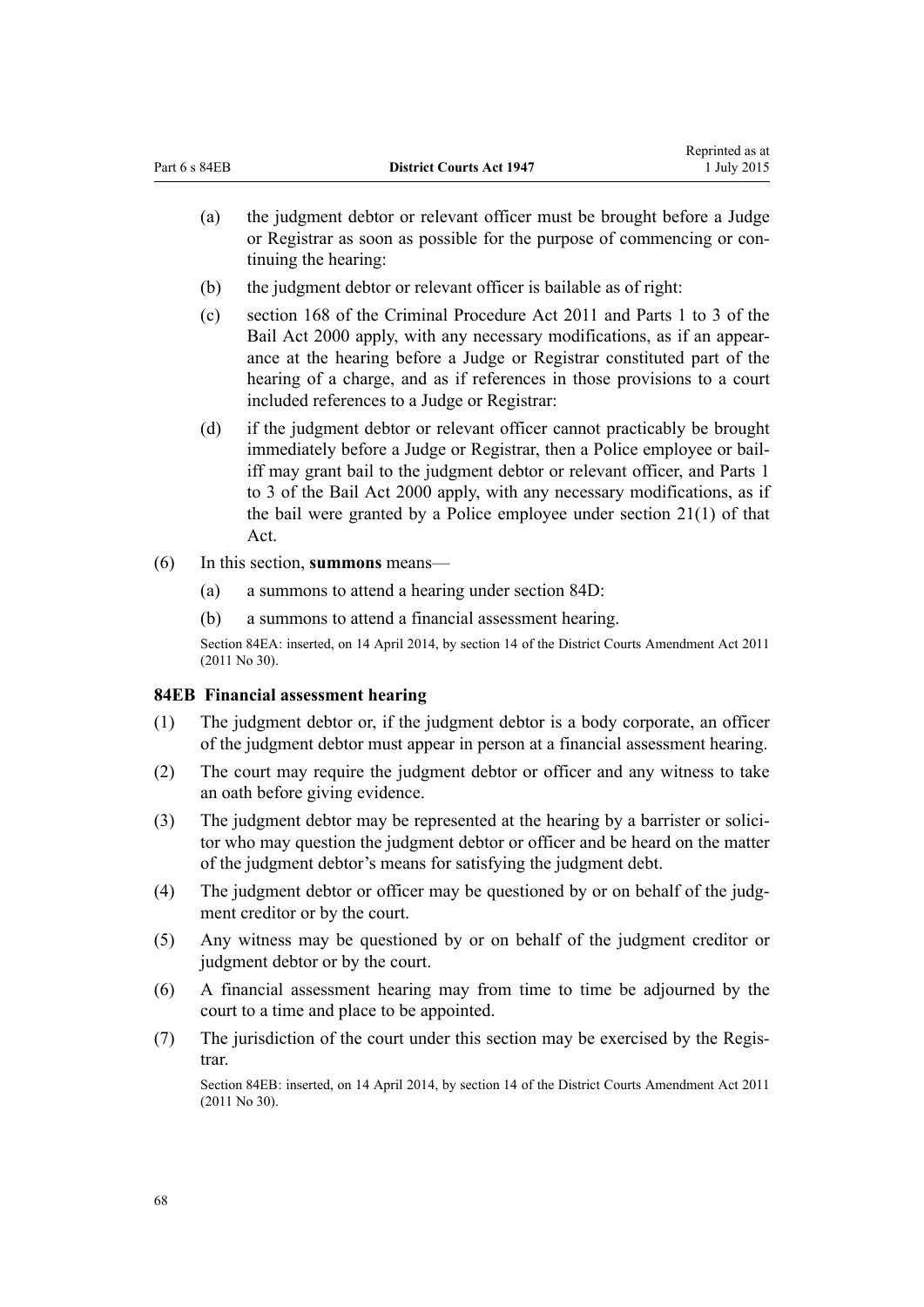- (1) This section applies if, after a judgment or order for the payment of money has been entered or made —
	- (a) a financial statement is filed in the court; or

<span id="page-68-0"></span>Reprinted as at

- (b) the judgment debtor provides the court with information about the judgment debtor's means for satisfying the judgment debt under [section 84C;](#page-64-0) or
- (c) a hearing under [section 84D](#page-64-0) or a financial assessment hearing takes place.
- (2) The court may do any 1 or more of the following:
	- (a) direct that 1 or more of the proceedings referred to in [section 79\(1\)](#page-59-0) be commenced or continued (as the case may be), and direct that any steps be taken in such proceedings, and, for any such purpose, issue any warrant or summons or make any order:
	- (b) make an attachment order under [section 84G](#page-70-0):
	- (c) order that the money owing under the judgment or order be paid in instalments:
	- (d) stay any proceedings to enforce the judgment or order:
	- (e) vary any order made under this Act relating to the enforcement of the judgment or order.
- (3) The court may do any of the things referred to in subsection (2) even though—
	- (a) no application is made for the direction, order, or stay in question; or
	- (b) an application is made for a different direction, order, or stay; or
	- (c) no hearing takes place; or
	- (d) in a case where a financial statement is filed in the court by 1 party, the other party has not had the opportunity to make representations to the court about the financial statement.
- (4) The jurisdiction of the court under this section may be exercised by the Registrar.

Section 84EC: inserted, on 14 April 2014, by [section 14](http://prd-lgnz-nlb.prd.pco.net.nz/pdflink.aspx?id=DLM2929752) of the District Courts Amendment Act 2011 (2011 No 30).

## *Attachment orders*

Heading: inserted, on 1 January 1990, by section 9 of the District Courts Amendment Act 1989 (1989 No 107).

#### **84F Interpretation**

In [sections 84G to 84M,](#page-70-0) unless the context otherwise requires,—

**earnings period** has the meaning given by [section 84H](#page-70-0)

**employer**, in relation to a judgment debtor, includes,—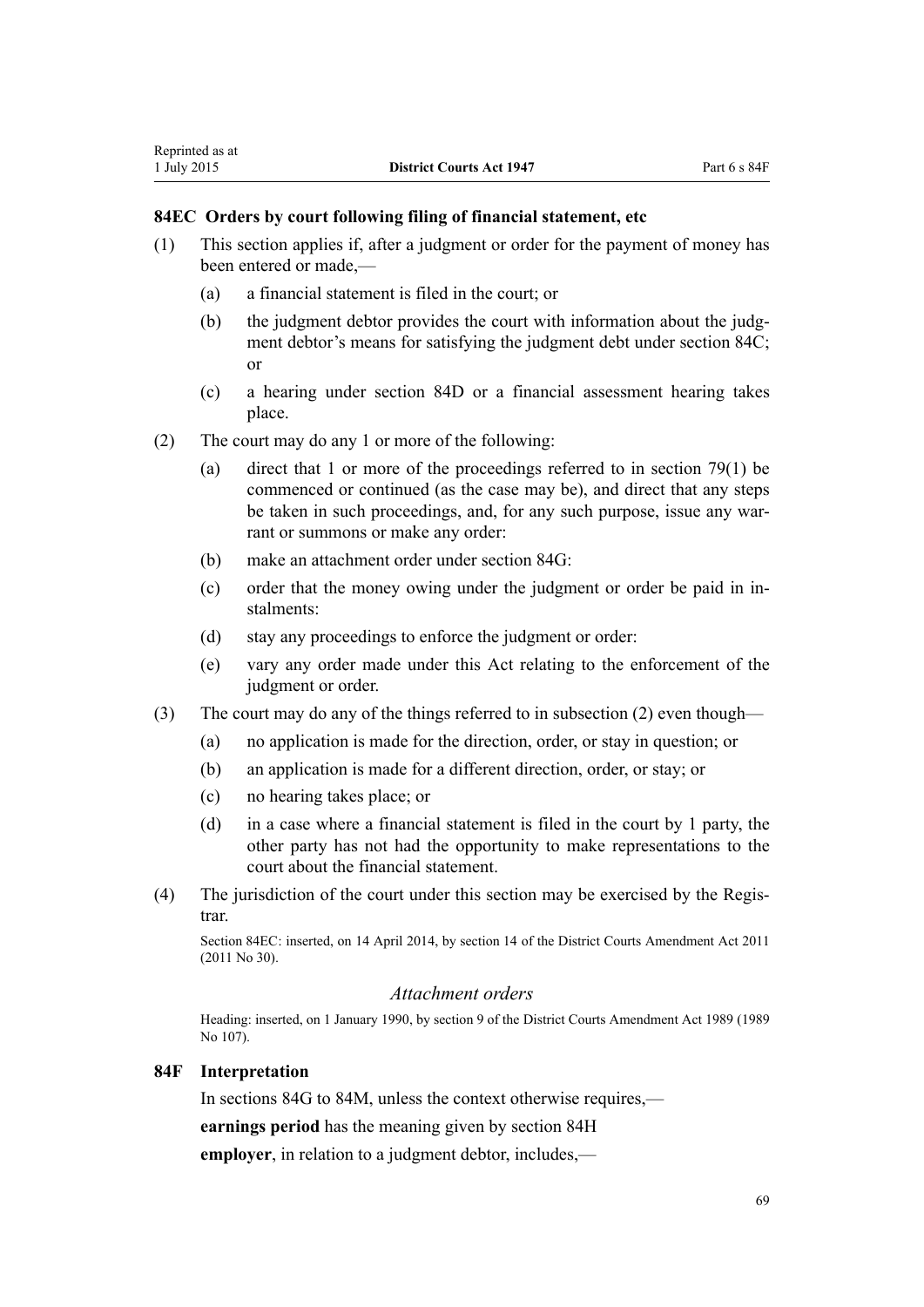|    | (a)                                                                                                                                                                               | a person by whom a retiring allowance or pension or other payment of a<br>similar nature is payable to the judgment debtor:                                                              |
|----|-----------------------------------------------------------------------------------------------------------------------------------------------------------------------------------|------------------------------------------------------------------------------------------------------------------------------------------------------------------------------------------|
|    | (b)                                                                                                                                                                               | the Accident Compensation Corporation in respect of weekly compensa-<br>tion payable to the judgment debtor under the Injury Prevention, Re-<br>habilitation, and Compensation Act 2001: |
|    | (c)                                                                                                                                                                               | the chief executive of the department for the time being responsible for<br>the administration of the Social Security Act 1964 in respect of a benefit<br>payable to the judgment debtor |
|    |                                                                                                                                                                                   | salary or wages includes—                                                                                                                                                                |
|    | (a)                                                                                                                                                                               | a retiring allowance or pension or other payment of a similar nature:                                                                                                                    |
|    | (ab)                                                                                                                                                                              | a bonus or an incentive payment:                                                                                                                                                         |
|    | (ac)                                                                                                                                                                              | a payment of commission:                                                                                                                                                                 |
|    | (ad)                                                                                                                                                                              | a payment in consideration of work performed under a contract for serv-<br>ices:                                                                                                         |
|    | (b)                                                                                                                                                                               | all payments of weekly compensation made under the Injury Prevention,<br>Rehabilitation, and Compensation Act 2001 by the Accident Compensa-<br>tion Corporation:                        |
|    | (ba)                                                                                                                                                                              | weekly income compensation under subpart 4 of Part 3 of the Veterans'<br>Support Act 2014 or weekly compensation under subpart 5 of Part 4 of<br>that Act:                               |
|    | (c)                                                                                                                                                                               | a benefit within the meaning of the Social Security Act 1964.                                                                                                                            |
|    |                                                                                                                                                                                   | Compare: 1957 No 87 s 79; 1980 No 94 s 2; 1986 No 88 s 2; 1987 No 165 s 14                                                                                                               |
|    | Section 84F: inserted, on 1 January 1990, by section 9 of the District Courts Amendment Act 1989<br>(1989 No 107).                                                                |                                                                                                                                                                                          |
|    | Section 84F earnings period: inserted, on 14 April 2014, by section 15 of the District Courts<br>Amendment Act 2011 (2011 No 30).                                                 |                                                                                                                                                                                          |
|    | Section 84F employer paragraph (b): substituted, on 1 April 2002, by section 337(1) of the Injury<br>Prevention, Rehabilitation, and Compensation Act 2001 (2001 No 49).          |                                                                                                                                                                                          |
|    | Section 84F employer paragraph (c): amended, on 1 October 1998, by section 11 of the Employment<br>Services and Income Support (Integrated Administration) Act 1998 (1998 No 96). |                                                                                                                                                                                          |
|    | Section 84F salary or wages paragraph (ab): inserted, on 10 April 2006, by section 5 of the District<br>Courts Amendment Act 2006 (2006 No 8).                                    |                                                                                                                                                                                          |
|    | Section 84F salary or wages paragraph (ac): inserted, on 10 April 2006, by section 5 of the District<br>Courts Amendment Act 2006 (2006 No 8).                                    |                                                                                                                                                                                          |
|    | Section 84F salary or wages paragraph (ad): inserted, on 10 April 2006, by section 5 of the District<br>Courts Amendment Act 2006 (2006 No 8).                                    |                                                                                                                                                                                          |
|    | Section 84F salary or wages paragraph (b): substituted, on 1 April 2002, by section 337(1) of the<br>Injury Prevention, Rehabilitation, and Compensation Act 2001 (2001 No 49).   |                                                                                                                                                                                          |
|    |                                                                                                                                                                                   | Section 84F salary or wages paragraph (ba): inserted, on 7 December 2014, by section 278 of the<br>Veterans' Support Act 2014 (2014 No 56).                                              |
|    |                                                                                                                                                                                   | Section 84F salary or wages paragraph (c): amended, on 1 October 1998, by section 57 of the Social<br>Security Amendment Act 1998 (1998 No 19).                                          |
|    |                                                                                                                                                                                   |                                                                                                                                                                                          |
| 70 |                                                                                                                                                                                   |                                                                                                                                                                                          |
|    |                                                                                                                                                                                   |                                                                                                                                                                                          |
|    |                                                                                                                                                                                   |                                                                                                                                                                                          |
|    |                                                                                                                                                                                   |                                                                                                                                                                                          |
|    |                                                                                                                                                                                   |                                                                                                                                                                                          |
|    |                                                                                                                                                                                   |                                                                                                                                                                                          |

Part 6 s 84F **District Courts Act 1947** 

Reprinted as at 1 July 2015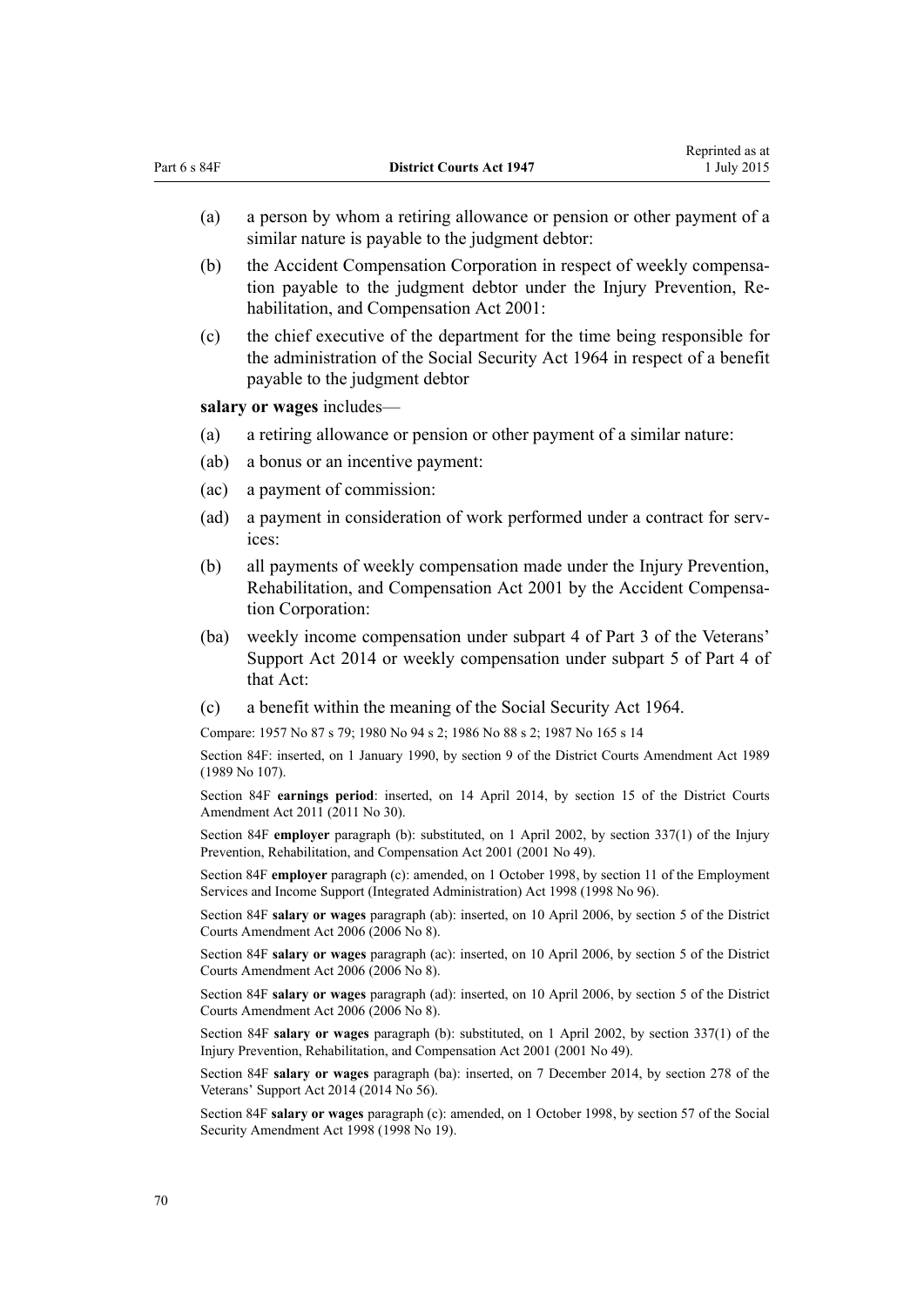## <span id="page-70-0"></span>**84G Attachment orders**

- (1) The court may make an attachment order to enforce a judgment or order for the payment of money—
	- (a) in the circumstances referred to in [section 79\(5C\);](#page-59-0) or
	- (b) in the circumstances referred to in [section 84EC\(1\);](#page-68-0) or
	- (c) on the application of the judgment creditor or judgment debtor.
- (2) If an application is made under subsection  $(1)(c)$ ,—
	- (a) the party who makes the application must serve a copy of it on the other party; and
	- (b) the court may make the attachment order even though the other party has not had the opportunity to make representations to the court about the application.
- (3) If an attachment order is made, it must be served on the employer to whom the order relates, the judgment creditor, and the judgment debtor.
- (4) Except as otherwise ordered by the court, an attachment order takes effect when a copy of the order is served on the employer.
- (5) The jurisdiction of the court under this section may be exercised by the Registrar.

Section 84G: replaced, on 14 April 2014, by [section 16](http://prd-lgnz-nlb.prd.pco.net.nz/pdflink.aspx?id=DLM2929768) of the District Courts Amendment Act 2011 (2011 No 30).

#### **84H Content of attachment orders**

An attachment order must be in a form approved by the chief executive of the Ministry of Justice and must specify—

- (a) the employer to whom the order relates; and
- (b) whether deductions are to be made every week, fortnight, or month, or by reference to some other period (the **earnings period**); and
- (c) the amount or percentage to be deducted from the judgment debtor's salary or wages for the earnings period; and
- (d) the amount or percentage below which the net amount paid to the judgment debtor for the earnings period must not fall; and
- (e) the name and address of the person to whom the amounts deducted are to be paid; and
- (f) that the order is to remain in force until the judgment debt has been paid in full or, if the order is to remain in force for a fixed period, that period.

Section 84H: replaced, on 14 April 2014, by [section 16](http://prd-lgnz-nlb.prd.pco.net.nz/pdflink.aspx?id=DLM2929768) of the District Courts Amendment Act 2011 (2011 No 30).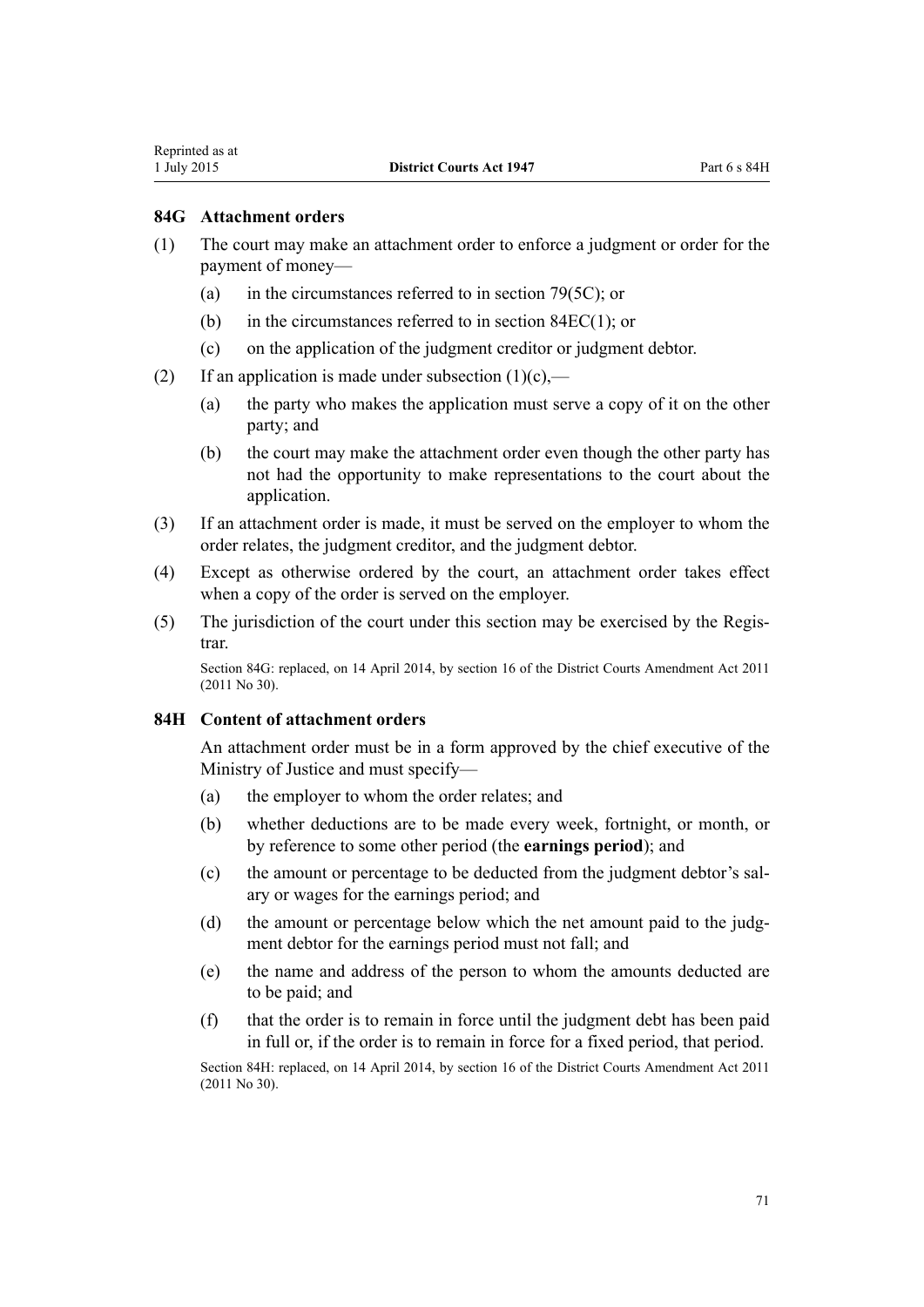## <span id="page-71-0"></span>**84I Effect of attachment orders**

- (1) An attachment order shall direct that the money due and payable under the judgment shall, by way of sums of such amount, and payable by reference to such earnings period, as is specified in the attachment order, be a charge on any salary or wages that from time to time while the attachment order remains in force become due and payable by the employer to the judgment debtor.
- (2) The charge so created—
	- (a) shall accrue from earnings period to earnings period, and on such day of the earnings period as is specified in the attachment order; and
	- (b) shall attach to all salary or wages that become due by the employer to the judgment debtor at any time while the attachment order is in force, whether or not the contract of employment in respect of which the salary or wages so become due existed at the date of the attachment order; and
	- (c) shall be subject to any charge created by an attachment order under the [Family Proceedings Act 1980](http://prd-lgnz-nlb.prd.pco.net.nz/pdflink.aspx?id=DLM39722) or the [Summary Proceedings Act 1957](http://prd-lgnz-nlb.prd.pco.net.nz/pdflink.aspx?id=DLM310742) and to any item referred to in subsection (5)(a) and (b) (whether created, issued, or authorised before or after the date on which the order referred to in subsection (1) was made); but
	- (d) shall prevail over and have priority to any assignment or charge created by the judgment debtor (whether before or after the making of the attachment order under this Act), and so that the attachment order shall have the same effect as if no such assignment or charge had been made or created by the judgment debtor.
- (3) Despite subsections (1) and (2), no attachment order is to operate so that, when its effect is considered either alone or with the effect of any item referred to in subsection (5), the net amount paid to a judgment debtor for an earnings period is below the protected earnings rate for the earnings period; and, where necessary, the amount to be deducted from the judgment debtor's salary or wages for the earnings period is treated as being reduced or cancelled accordingly.
- (4) Nothing in [section 84](http://prd-lgnz-nlb.prd.pco.net.nz/pdflink.aspx?id=DLM364489) of the Social Security Act 1964 applies to an attachment order.
- (5) The items are—
	- (a) a deduction notice under the [Child Support Act 1991,](http://prd-lgnz-nlb.prd.pco.net.nz/pdflink.aspx?id=DLM253150) the [Family Pro](http://prd-lgnz-nlb.prd.pco.net.nz/pdflink.aspx?id=DLM39722)[ceedings Act 1980](http://prd-lgnz-nlb.prd.pco.net.nz/pdflink.aspx?id=DLM39722), the [Social Security Act 1964](http://prd-lgnz-nlb.prd.pco.net.nz/pdflink.aspx?id=DLM359106), or the [Tax Administra](http://prd-lgnz-nlb.prd.pco.net.nz/pdflink.aspx?id=DLM348342)[tion Act 1994](http://prd-lgnz-nlb.prd.pco.net.nz/pdflink.aspx?id=DLM348342):
	- (b) a deduction for the recovery of payments under [section 86](http://prd-lgnz-nlb.prd.pco.net.nz/pdflink.aspx?id=DLM364809) of the Social Security Act 1964:
	- (c) a charge created by an attachment order under this or any other Act.
- (6) In this section,—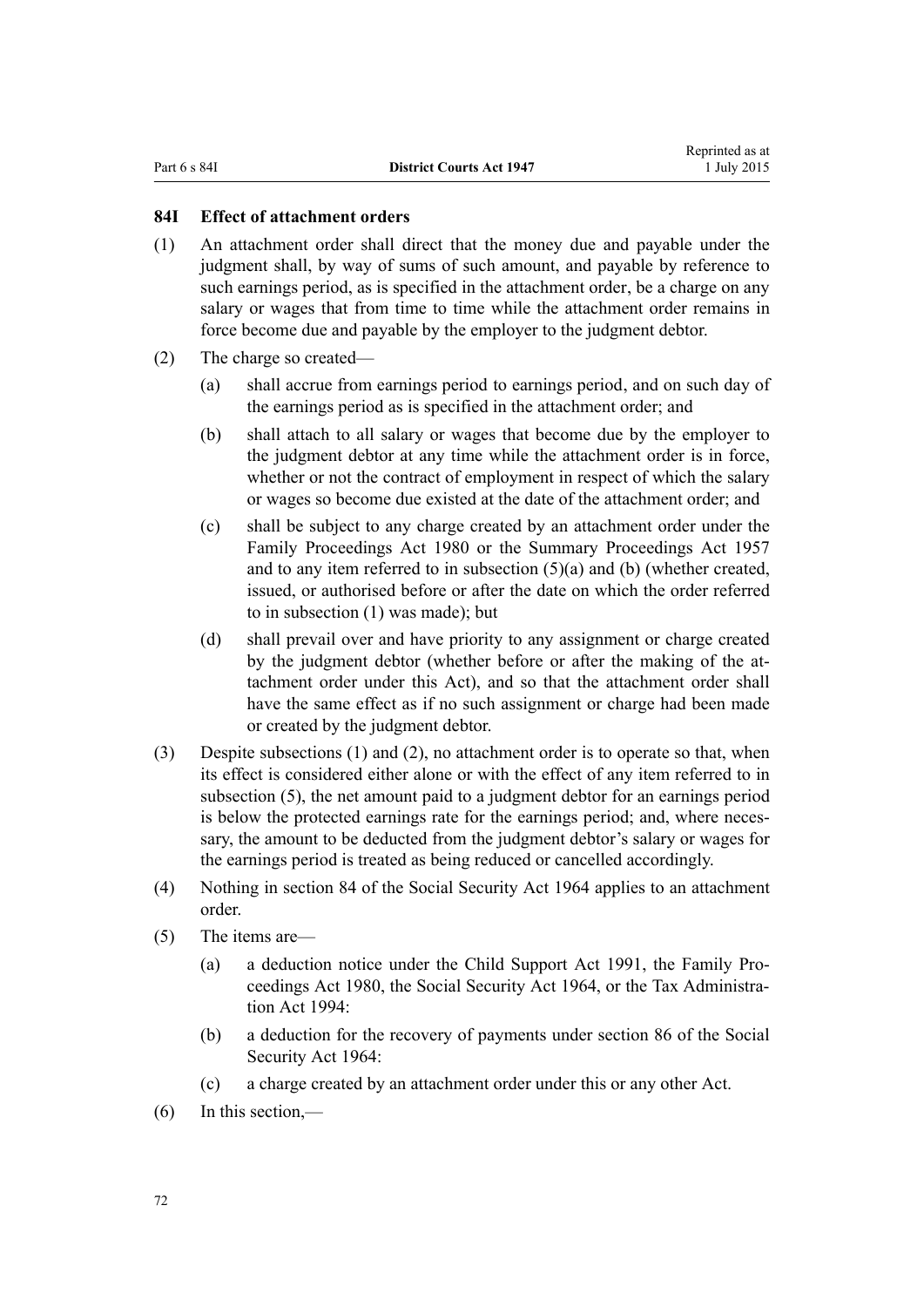**net earnings**, in relation to an earnings period, means the balance left after deducting from the judgment debtor's salary or wages for the earnings period the amount of tax required to be withheld or deducted in accordance with the PAYE rules of the [Income Tax Act 2007](http://prd-lgnz-nlb.prd.pco.net.nz/pdflink.aspx?id=DLM1512300) if the salary or wages were the only salary or wages paid to the judgment debtor by the employer for the earnings period

**protected earnings rate**, in relation to an earnings period, means the higher of—

- (a) 60% of net earnings for the earnings period; and
- (b) the amount or percentage referred to in [section 84H\(d\)](#page-70-0).

Compare: 1980 No 94 [s 107](http://prd-lgnz-nlb.prd.pco.net.nz/pdflink.aspx?id=DLM41257)

Section 84I: inserted, on 1 January 1990, by section 9 of the District Courts Amendment Act 1989 (1989 No 107).

Section 84I(1): amended, on 14 April 2014, by [section 17\(1\)](http://prd-lgnz-nlb.prd.pco.net.nz/pdflink.aspx?id=DLM2929772) of the District Courts Amendment Act 2011 (2011 No 30).

Section 84I(2)(a): amended, on 14 April 2014, by [section 17\(2\)](http://prd-lgnz-nlb.prd.pco.net.nz/pdflink.aspx?id=DLM2929772) of the District Courts Amendment Act 2011 (2011 No 30).

Section 84I(2)(c): replaced, on 14 April 2014, by [section 17\(3\)](http://prd-lgnz-nlb.prd.pco.net.nz/pdflink.aspx?id=DLM2929772) of the District Courts Amendment Act 2011 (2011 No 30).

Section 84I(3): inserted, on 14 April 2014, by [section 17\(4\)](http://prd-lgnz-nlb.prd.pco.net.nz/pdflink.aspx?id=DLM2929772) of the District Courts Amendment Act 2011 (2011 No 30).

Section 84I(4): inserted, on 14 April 2014, by [section 17\(4\)](http://prd-lgnz-nlb.prd.pco.net.nz/pdflink.aspx?id=DLM2929772) of the District Courts Amendment Act 2011 (2011 No 30).

Section 84I(5): inserted, on 14 April 2014, by [section 17\(4\)](http://prd-lgnz-nlb.prd.pco.net.nz/pdflink.aspx?id=DLM2929772) of the District Courts Amendment Act 2011 (2011 No 30).

Section 84I(6): inserted, on 14 April 2014, by [section 17\(4\)](http://prd-lgnz-nlb.prd.pco.net.nz/pdflink.aspx?id=DLM2929772) of the District Courts Amendment Act 2011 (2011 No 30).

#### **84J Liability of employer**

- (1) Subject to [section 84I\(3\)](#page-71-0), as long as an attachment order remains in force, the employer to whom it relates shall from time to time, whenever any money becomes due and payable by the employer to the judgment debtor by way of salary or wages,—
	- (a) deduct from that money such sum as is sufficient to satisfy the charge on the money so far as the same has accrued before the day on which the salary or wages becomes due and payable; and
	- (b) not later than the 20th day of the month next after the month in which the deduction is made, pay the amount so deducted to the person specified in the attachment order.
- (2) All sums so deducted and paid shall be deemed to have been paid by the employer in satisfaction of the salary or wages payable by the employer to the judgment debtor.
- (3) All sums so deducted shall be deemed to have been paid by the judgment debtor in satisfaction of the judgment debtor's liability to pay the judgment debt.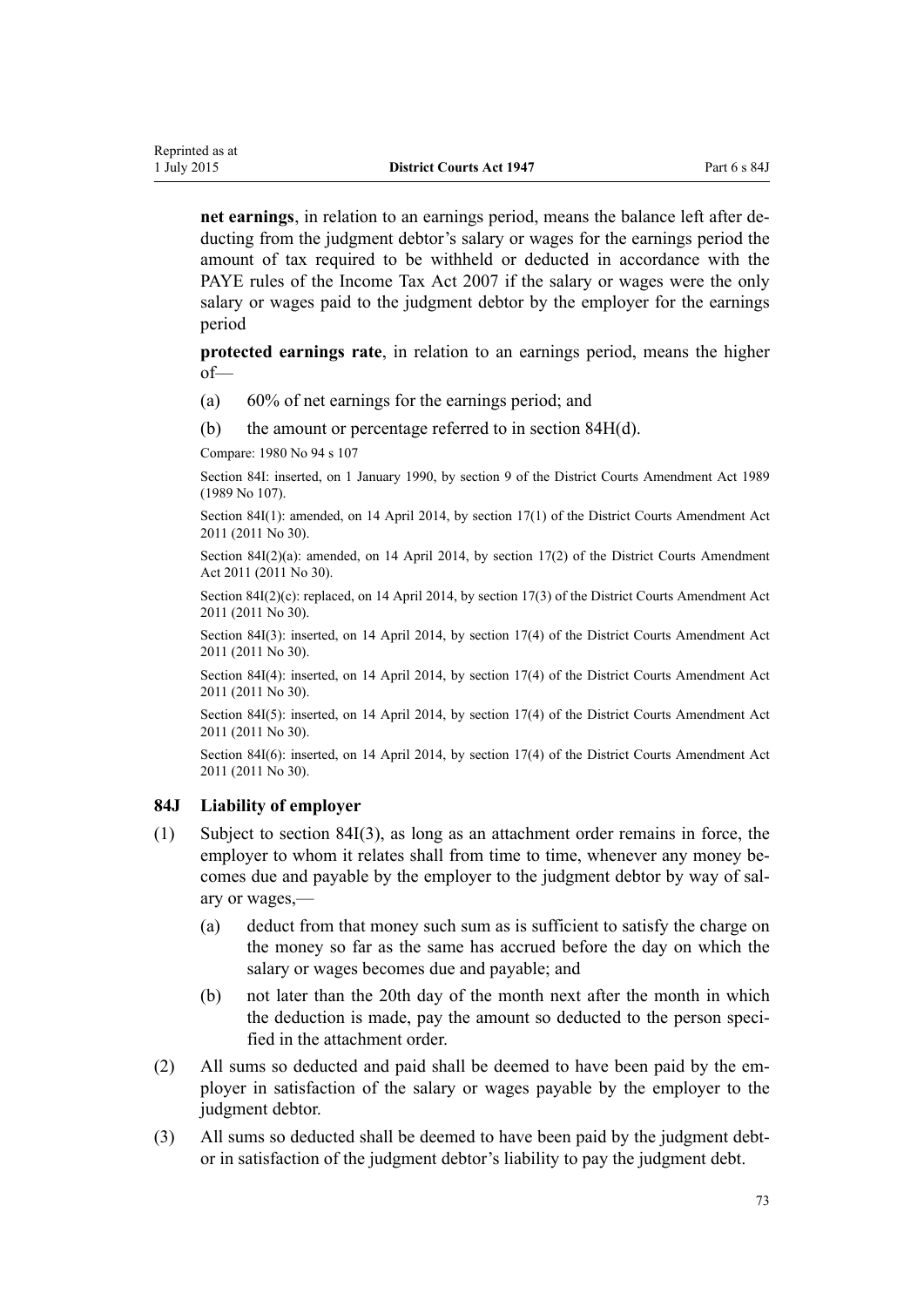<span id="page-73-0"></span>

|              |                                 | www.com     |
|--------------|---------------------------------|-------------|
| Part 6 s 84K | <b>District Courts Act 1947</b> | 1 July 2015 |

Reprinted as at

- (4) If the judgment debtor gives notice of resignation, or is given notice of dismissal, from the employment of the employer to whom the attachment order relates, the employer must, within 7 days after receiving or giving the notice, notify the person referred to in [section 84H\(e\)](#page-70-0) of the date of the last day of the judgment debtor's employment.
- (4A) If the employer to whom the attachment order relates ceases to pay salary or wages to the judgment debtor for a reason other than the judgment debtor's dismissal or resignation from the employment of the employer, the employer must, within 7 days after ceasing to pay the salary or wages, notify the person referred to in [section 84H\(e\)](#page-70-0) of the day on which the salary or wages ceased to be paid.
- (5) Where the employer makes default in the payment of any money in satisfaction of any such charge, that money shall become a debt due by the employer to the judgment creditor, and may be recovered by the judgment creditor by action in any court of competent jurisdiction.
- (6) Every employer commits an offence and is liable on conviction to a fine not exceeding \$1,000 who fails without reasonable excuse to comply with paragraph (a) or paragraph (b) of subsection (1).

Compare: 1957 No 87 [s 106;](http://prd-lgnz-nlb.prd.pco.net.nz/pdflink.aspx?id=DLM312616) 1980 No 94 [s 116](http://prd-lgnz-nlb.prd.pco.net.nz/pdflink.aspx?id=DLM41277); 1987 No 165 [s 14](http://prd-lgnz-nlb.prd.pco.net.nz/pdflink.aspx?id=DLM122235)

Section 84J: inserted, on 1 January 1990, by section 9 of the District Courts Amendment Act 1989 (1989 No 107).

Section 84J(1): amended, on 14 April 2014, by [section 18\(1\)](http://prd-lgnz-nlb.prd.pco.net.nz/pdflink.aspx?id=DLM2929777) of the District Courts Amendment Act 2011 (2011 No 30).

Section 84J(4): replaced, on 14 April 2014, by [section 18\(2\)](http://prd-lgnz-nlb.prd.pco.net.nz/pdflink.aspx?id=DLM2929777) of the District Courts Amendment Act 2011 (2011 No 30).

Section 84J(4A): inserted, on 14 April 2014, by [section 18\(2\)](http://prd-lgnz-nlb.prd.pco.net.nz/pdflink.aspx?id=DLM2929777) of the District Courts Amendment Act 2011 (2011 No 30).

Section 84J(6): amended, on 1 July 2013, by [section 12](http://prd-lgnz-nlb.prd.pco.net.nz/pdflink.aspx?id=DLM4058121) of the District Courts Amendment Act (No 2) 2011 (2011 No 88).

# **84K Wrongful treatment of employee**

Every employer commits an offence and is liable on conviction to a fine not exceeding \$1,000 who dismisses any employee or alters any employee's position in the employer's business or undertaking to the employee's prejudice by reason of—

- (a) the employee having been ordered to pay money owing under 1 or more judgments or orders imposed by a District Court or the High Court for the payment of a sum of money; or
- (b) an attachment order having been served on the employer; or
- (c) the employer becoming aware that an attachment order is being made or has been made in respect of the employee.

Section 84K: replaced, on 14 April 2014, by [section 19](http://prd-lgnz-nlb.prd.pco.net.nz/pdflink.aspx?id=DLM3556507) of the District Courts Amendment Act 2011 (2011 No 30).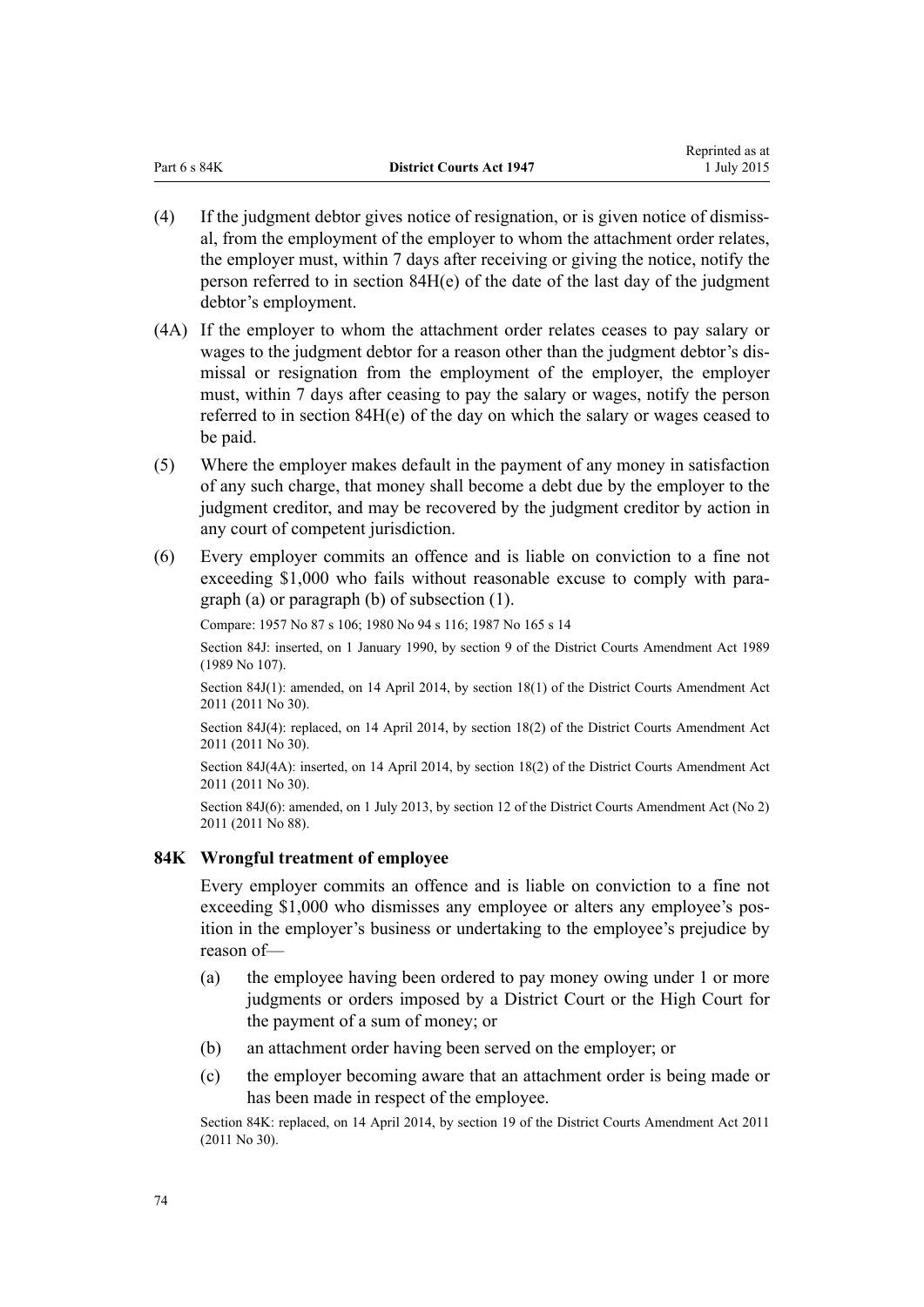<span id="page-74-0"></span>Section 84K: amended, on 1 July 2015, by [regulation 3\(1\)](http://prd-lgnz-nlb.prd.pco.net.nz/pdflink.aspx?id=DLM6474113) of the Criminal Procedure (Consequential Amendments) Regulations 2015 (LI 2015/104).

### **84L Extent to which attachment orders bind the Crown**

(1) In this section—

#### **employing department** means—

- (a) a department of State in which a person is employed; and
- (b) in relation to a person to whom any retiring allowance or pension or other payment of a similar nature is payable—
	- (i) out of the Government Superannuation Fund, the Government Superannuation Fund Authority:
	- (ii) out of the National Provident Fund, the Board of Trustees of the National Provident Fund

## **servant of the Crown**—

- (a) means a person in the service of Her Majesty in respect of the Government of New Zealand:
- (b) includes a person in temporary or casual service:
- (c) does not include a person in honorary service:
- (d) includes any person serving in any of the New Zealand Armed Forces:
- (e) includes a person to whom any retiring allowance or pension or other payment of a similar nature is payable out of the Government Superannuation Fund or the National Provident Fund.
- (2) [Sections 84G](#page-70-0) to [84K](#page-73-0) and [section 84M](#page-75-0) shall bind the Crown to the extent of and subject to subsections (3) and (4).
- (3) If the judgment debtor is a servant of the Crown, an attachment order may be made against the Crown as employer.
- (4) Where the judgment debtor is entitled to a benefit within the meaning of the [Social Security Act 1964,](http://prd-lgnz-nlb.prd.pco.net.nz/pdflink.aspx?id=DLM359106) an attachment order may be made against the chief executive of the department for the time being responsible for the administration of that Act, and—
	- (a) service of the order must be effected—
		- (i) by leaving a copy of the order at, or sending a copy of the order by post to, either the District Office of the department nearest to the judgment debtor's place of residence or an address notified by the chief executive of the department to the chief executive of the Ministry of Justice; or
		- (ii) by sending the order in electronic form to an email address notified by the chief executive of the department to the chief executive of the Ministry of Justice; and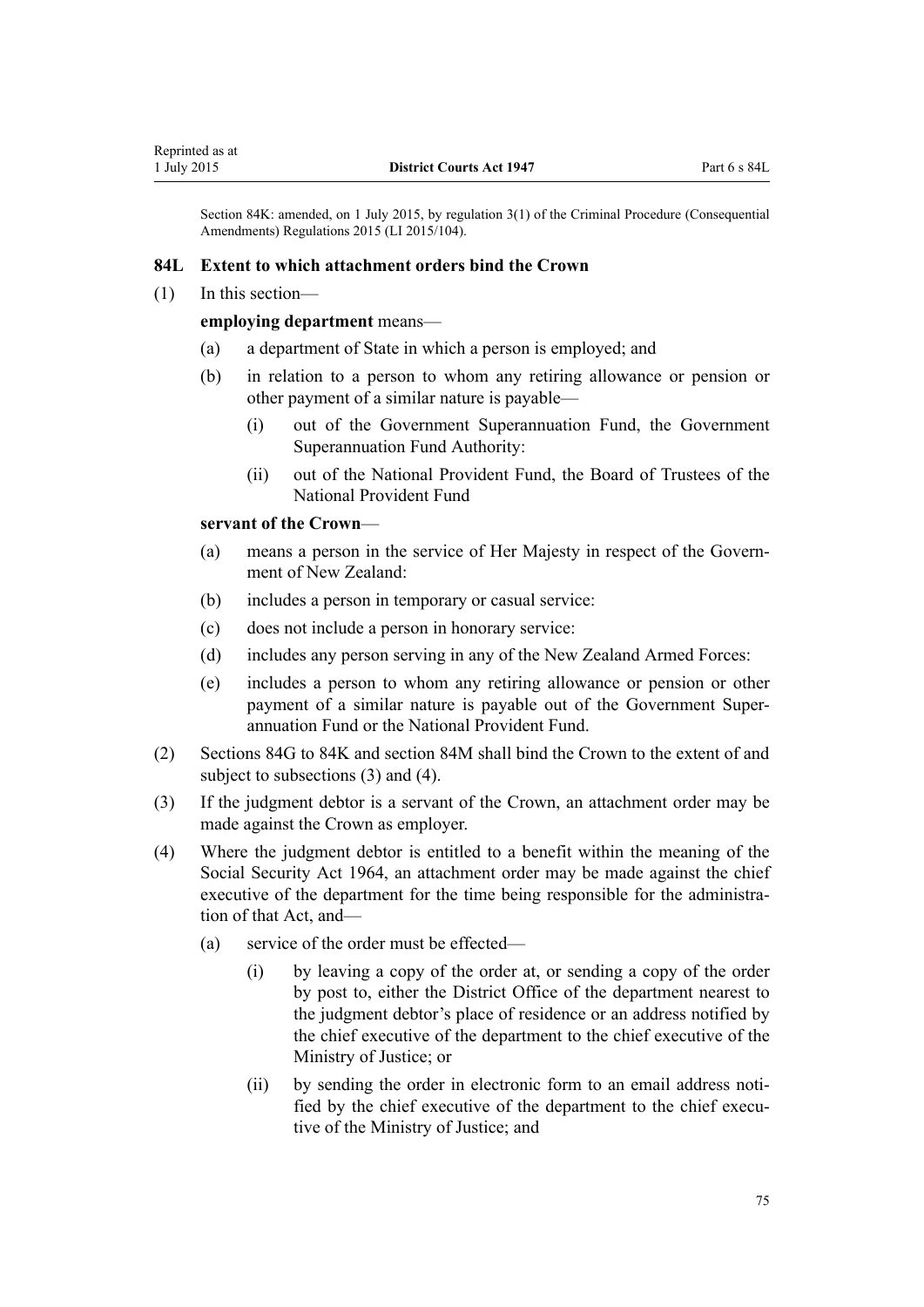#### <span id="page-75-0"></span>(b) [section 84K](#page-73-0) shall not apply.

Compare: 1957 No 87 [s 106B;](http://prd-lgnz-nlb.prd.pco.net.nz/pdflink.aspx?id=DLM312627) 1980 No 94 [s 117](http://prd-lgnz-nlb.prd.pco.net.nz/pdflink.aspx?id=DLM41279); 1987 No 165 [s 14](http://prd-lgnz-nlb.prd.pco.net.nz/pdflink.aspx?id=DLM122235)

Section 84L: inserted, on 1 January 1990, by section 9 of the District Courts Amendment Act 1989 (1989 No 107).

Section 84L(1) **employing department** paragraph (b): substituted, on 1 October 1995, by [section 31](http://prd-lgnz-nlb.prd.pco.net.nz/pdflink.aspx?id=DLM366271) of the Government Superannuation Fund Amendment Act 1995 (1995 No 28).

Section 84L(1) **employing department** paragraph (b)(i): amended, on 2 October 2001, by [section 40](http://prd-lgnz-nlb.prd.pco.net.nz/pdflink.aspx?id=DLM99003) of the Government Superannuation Fund Amendment Act 2001 (2001 No 47).

Section 84L(3): replaced, on 14 April 2014, by [section 20\(1\)](http://prd-lgnz-nlb.prd.pco.net.nz/pdflink.aspx?id=DLM2929778) of the District Courts Amendment Act 2011 (2011 No 30).

Section 84L(4): amended, on 1 October 1998, by [section 11](http://prd-lgnz-nlb.prd.pco.net.nz/pdflink.aspx?id=DLM429013) of the Employment Services and Income Support (Integrated Administration) Act 1998 (1998 No 96).

Section 84L(4): amended, on 1 October 1998, by [section 57](http://prd-lgnz-nlb.prd.pco.net.nz/pdflink.aspx?id=DLM426000) of the Social Security Amendment Act 1998 (1998 No 19).

Section 84L(4)(a): replaced, on 14 April 2014, by [section 20\(2\)](http://prd-lgnz-nlb.prd.pco.net.nz/pdflink.aspx?id=DLM2929778) of the District Courts Amendment Act 2011 (2011 No 30).

### **84M Variation, suspension, and discharge of attachment orders**

- (1) A judgment creditor or judgment debtor may apply to the court at any time for an attachment order to be varied, suspended, or discharged.
- (2) The party who makes an application under subsection (1) must serve a copy of the application on the other party.
- (3) If an application under subsection (1) is made, the court may vary, suspend, or discharge the attachment order if good cause is shown to the satisfaction of the court why the order should be so varied, suspended, or discharged.
- (4) The court may vary, suspend, or discharge the attachment order even though the other party has not had the opportunity to make representations to the court about the application.
- (5) If an attachment order is varied, suspended, or discharged under subsection (3), notice of the variation, suspension, or discharge must be served on the employer to whom the order relates, the judgment creditor, and the judgment debtor.
- (6) A variation, suspension, or discharge of an attachment order takes effect when the notice referred to in subsection (5) is served on the employer, unless (in the case of a discharge) subsection (7) applies.
- (7) An attachment order may also be discharged at any time by written notice from the judgment creditor to the employer to whom the order relates; and the discharge takes effect when the notice is given to the employer.
- (8) The jurisdiction of the court under this section may be exercised by the Registrar.

Section 84M: replaced, on 14 April 2014, by [section 21](http://prd-lgnz-nlb.prd.pco.net.nz/pdflink.aspx?id=DLM2929779) of the District Courts Amendment Act 2011 (2011 No 30).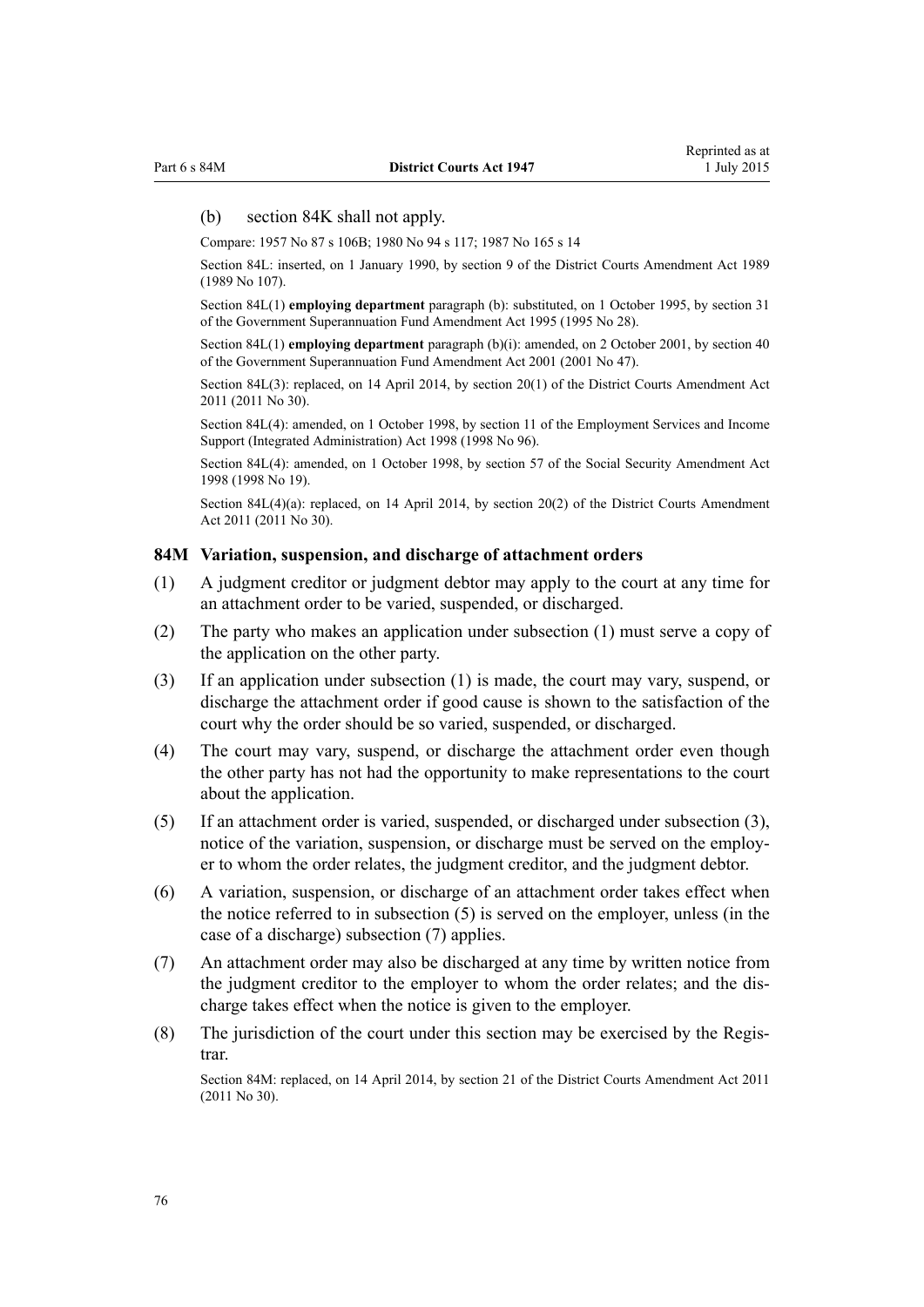## *Review of Registrar's decision*

<span id="page-76-0"></span>Heading: inserted, on 1 January 1990, by section 9 of the District Courts Amendment Act 1989 (1989 No 107).

## **84N Review of Registrar's decision**

- (1) Any person affected by any order or direction made by a Registrar under [sec](#page-66-0)[tion 84EA](#page-66-0) or [section 84EC](#page-68-0) or [section 84G](#page-70-0) or [section 84M](#page-75-0) may apply to a District Court Judge for a review of the order or direction.
- (1A) However, a judgment creditor may apply for a review of an order or direction made by a Registrar under [section 84EC](#page-68-0) or [84G](#page-70-0) only if a financial assessment hearing that was attended by the judgment creditor or his or her representative has taken place.
- (2) An application under subsection (1) shall be made within 21 days of the making of the order or direction, or within such further time as a Judge, on application, may allow.
- (3) The Judge may, on receiving any such application, order that any such order or direction shall be suspended pending the review.
- (4) On any such review the Judge may confirm, rescind, or vary the Registrar's order or direction, and the order or direction shall have effect, or cease to have effect, accordingly.

Compare: 1957 No 87 [s 106F;](http://prd-lgnz-nlb.prd.pco.net.nz/pdflink.aspx?id=DLM312653) 1987 No 165 [s 14](http://prd-lgnz-nlb.prd.pco.net.nz/pdflink.aspx?id=DLM122235)

Section 84N: inserted, on 1 January 1990, by section 9 of the District Courts Amendment Act 1989 (1989 No 107).

Section 84N(1): amended, on 14 April 2014, by [section 5](http://prd-lgnz-nlb.prd.pco.net.nz/pdflink.aspx?id=DLM5621708) of the District Courts Amendment Act 2013 (2013 No 114).

Section 84N(1): amended, on 14 April 2014, by [section 22\(1\)](http://prd-lgnz-nlb.prd.pco.net.nz/pdflink.aspx?id=DLM2929781) of the District Courts Amendment Act 2011 (2011 No 30).

Section 84N(1A): inserted, on 14 April 2014, by [section 22\(2\)](http://prd-lgnz-nlb.prd.pco.net.nz/pdflink.aspx?id=DLM2929781) of the District Courts Amendment Act 2011 (2011 No 30).

Section 84N(2): amended, on 14 April 2014, by [section 22\(3\)](http://prd-lgnz-nlb.prd.pco.net.nz/pdflink.aspx?id=DLM2929781) of the District Courts Amendment Act 2011 (2011 No 30).

#### *Contempt*

Heading: inserted, on 1 January 1990, by section 9 of the District Courts Amendment Act 1989 (1989 No 107).

#### **84O Contempt procedures**

- (1) No order may be made under subsection (3) unless any of the circumstances described in subsection (2) apply and the court is satisfied beyond reasonable doubt that—
	- (a) the judgment debtor has sufficient means to pay the judgment debt but refuses to do so; and
	- (b) all other methods of enforcing the judgment have been considered or tried and are inappropriate or unsuccessful.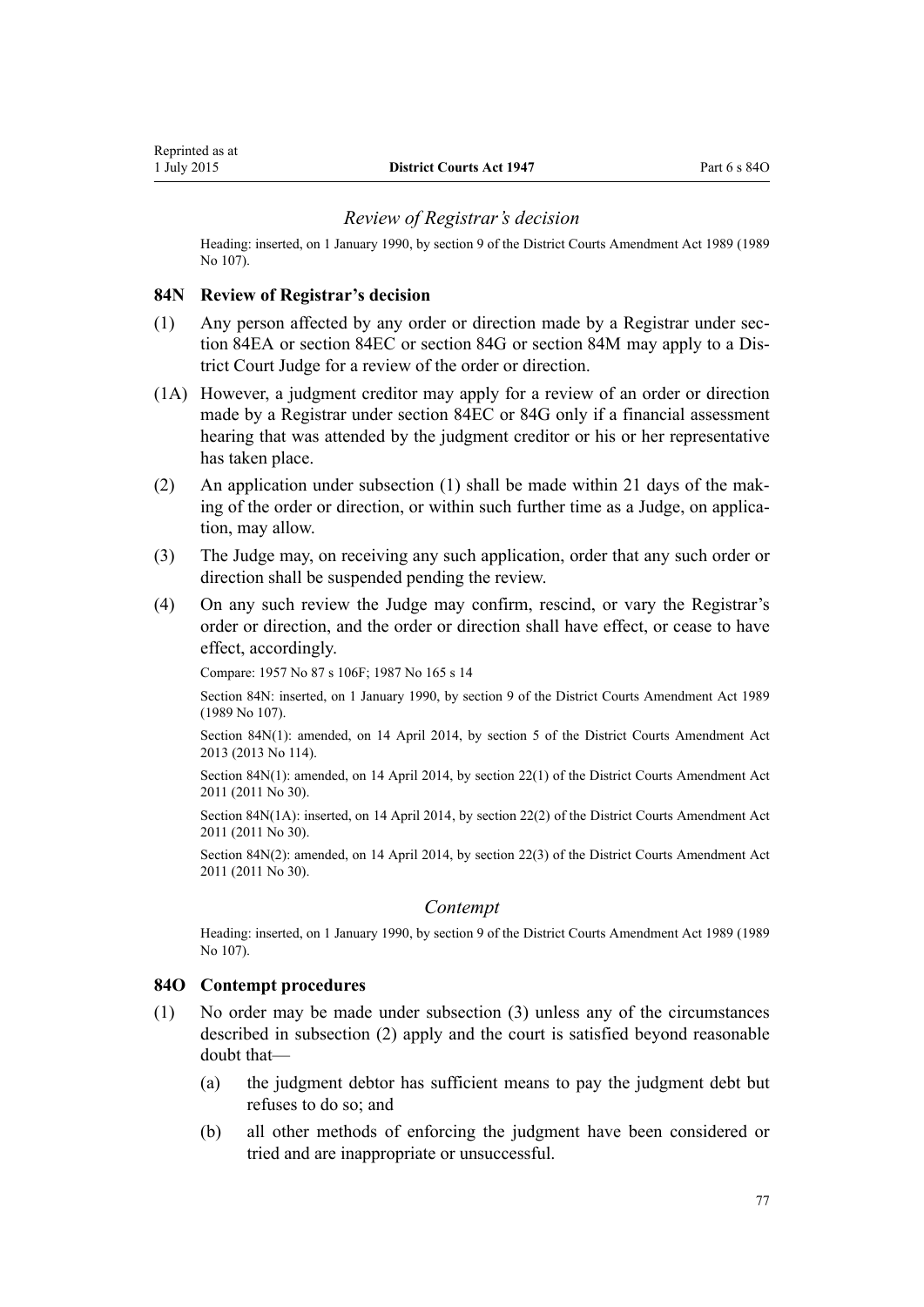- <span id="page-77-0"></span>(2) The circumstances referred to in subsection (1) are as follows:
	- (a) a financial statement has been filed in court:
	- (b) the court has been provided with information about the judgment debtor's means for satisfying the judgment debt under [section 84C](#page-64-0):
	- (c) a hearing under [section 84D](#page-64-0) or a financial assessment hearing has taken place.
- (3) The court may, on the application of a judgment creditor, order the judgment debtor to do community work, not exceeding 200 hours, as the court thinks fit.
- (4) Alternatively, the court may impose any of the orders referred to in [section](#page-59-0) [79\(1\), \(3\), or \(4\)](#page-59-0) or do any of the things referred to in section  $84EC(2)$  instead of or in addition to ordering the judgment debtor to do community work under subsection (3).
- (5) An order made under subsection (3) has effect as if it were a sentence of community work, and the relevant provisions of [Part 2](http://prd-lgnz-nlb.prd.pco.net.nz/pdflink.aspx?id=DLM135593) of the Sentencing Act 2002, with any necessary modifications, apply accordingly.
- (6) If a District Court, acting under this section, orders a respondent to do community work, the judgment debtor has the same right of appeal to the High Court against the order as the judgment debtor would have had if the judgment debtor had been convicted and sentenced by the District Court before a Judge alone in relation to a charge.
- (7) An order made under subsection (3) does not operate to extinguish or affect the liability of the judgment debtor to pay the judgment debt. Section 84O: replaced, on 14 April 2014, by [section 23](http://prd-lgnz-nlb.prd.pco.net.nz/pdflink.aspx?id=DLM3556509) of the District Courts Amendment Act 2011 (2011 No 30).

#### **84OA Process for dealing with application for contempt procedures**

- (1) On receipt of an application under [section 84O\(3\)](#page-76-0), the Registrar must—
	- (a) appoint a time and place for the hearing of the application if satisfied, on the basis of information provided with the application, that the judgment debtor has sufficient means to pay the judgment debt but refuses to do so; or
	- (b) if not so satisfied, refer the application to a Judge.
- (2) On the referral of the application under subsection  $(1)(b)$ , the Judge must—
	- (a) deal with the application on the papers; and
	- (b) consider whether he or she is satisfied, on the basis of information provided with the application, that the judgment debtor has sufficient means to pay the judgment debt but refuses to do so.
- (3) If the Judge is so satisfied, he or she must direct the Registrar to appoint a time and place for the hearing of the application.
- (4) If the Judge is not so satisfied, he or she must decline the application.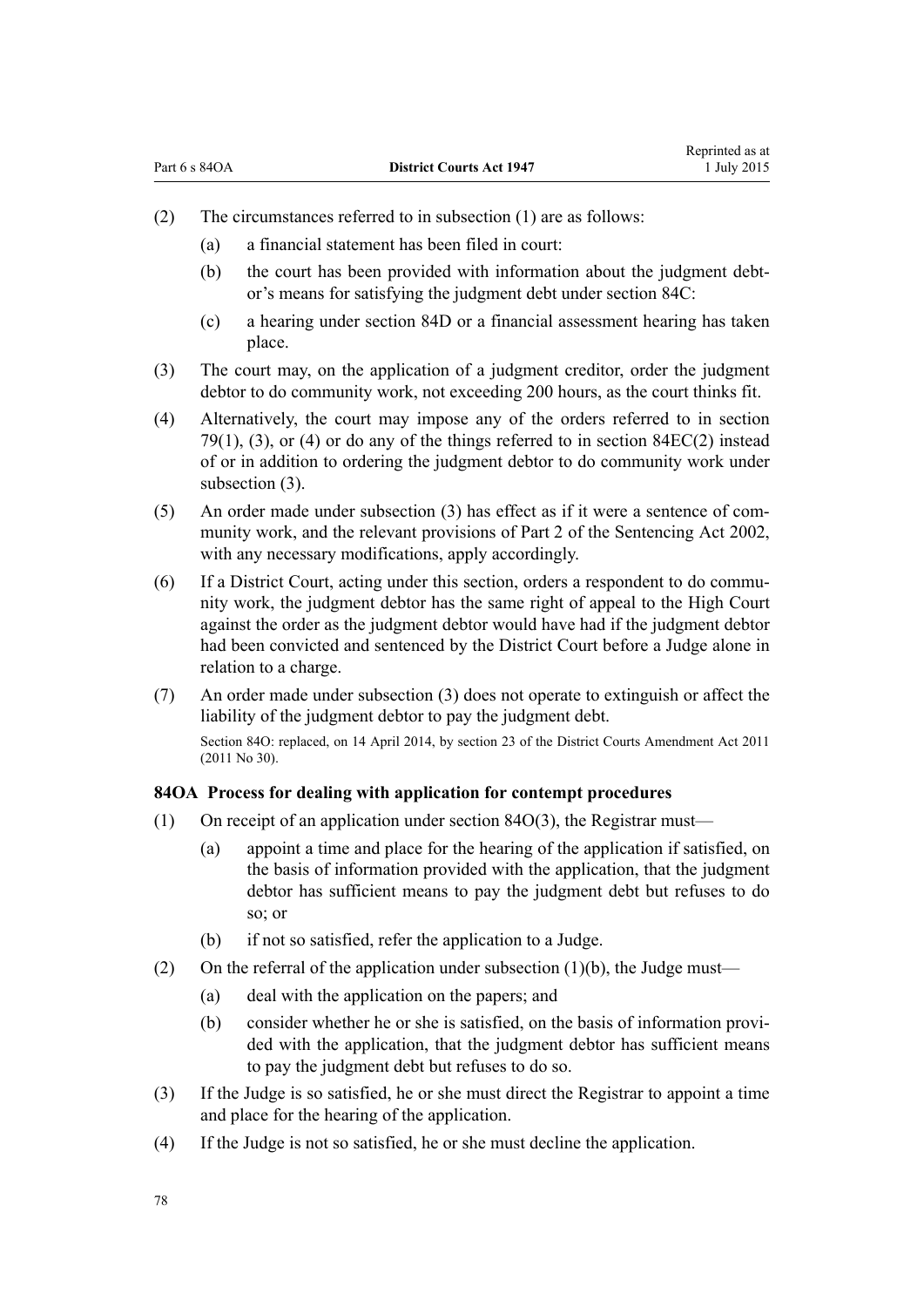| Reprinted as at |                                 |               |
|-----------------|---------------------------------|---------------|
| 1 July 2015     | <b>District Courts Act 1947</b> | Part 6 s 84OB |

Representative as a set of the set of the set of the set of the set of the set of the set of the set of the set of the set of the set of the set of the set of the set of the set of the set of the set of the set of the set

- (5) If the Registrar appoints a time and place for the hearing of the application under subsection  $(1)(a)$  or  $(3)$ , the judgment debtor must be served with a copy of the application, and a notice of the time and place so appointed, by a person referred to in [section 108A\(3\)\(c\)](#page-94-0).
- (6) The Registrar must notify the judgment creditor of the time and place so appointed.
- (7) If the application is declined under subsection (4), the Registrar must notify the judgment creditor that the application has been declined.

Section 84OA: inserted, on 14 April 2014, by [section 23](http://prd-lgnz-nlb.prd.pco.net.nz/pdflink.aspx?id=DLM3556509) of the District Courts Amendment Act 2011 (2011 No 30).

## **84OB Warrant to arrest may be issued if judgment debtor cannot be served or fails to appear at hearing**

- (1) If a copy of the application cannot be served on the judgment debtor under [sec](#page-77-0)[tion 84OA\(5\),](#page-77-0) or if the judgment debtor fails to appear at the hearing of the application, a Judge or Registrar may issue a warrant to arrest the judgment debtor and bring the judgment debtor before the court as soon as possible.
- (2) A warrant under subsection (1) ceases to have effect if the judgment debtor pays, or causes to be paid, the amount due under the judgment debt.
- (3) If a judgment debtor is arrested under a warrant issued under subsection (1), the following provisions apply:
	- (a) the judgment debtor must be brought before a Judge or, if a Judge is not available, the Registrar:
	- (b) if the judgment debtor is brought before the Registrar, the Registrar must appoint a time and place for the judgment debtor to appear before a Judge for the purpose of commencing or continuing the hearing:
	- (c) the judgment debtor is bailable as of right:
	- (d) [section 168](http://prd-lgnz-nlb.prd.pco.net.nz/pdflink.aspx?id=DLM3360288) of the Criminal Procedure Act 2011 and [Parts 1 to 3](http://prd-lgnz-nlb.prd.pco.net.nz/pdflink.aspx?id=DLM68901) of the Bail Act 2000 apply, with any modifications that may be necessary, as if the hearing of the application referred to in subsection (1) were the hearing of a charge:
	- (e) if the judgment debtor cannot practicably be brought immediately before a Judge or Registrar, then a Police employee or bailiff may grant bail to the judgment debtor, and [Parts 1 to 3](http://prd-lgnz-nlb.prd.pco.net.nz/pdflink.aspx?id=DLM68901) of the Bail Act 2000 apply, with any necessary modifications, as if the bail were granted by a Police employee under [section 21\(1\)](http://prd-lgnz-nlb.prd.pco.net.nz/pdflink.aspx?id=DLM68931) of that Act.

Section 84OB: inserted, on 14 April 2014, by [section 23](http://prd-lgnz-nlb.prd.pco.net.nz/pdflink.aspx?id=DLM3556509) of the District Courts Amendment Act 2011 (2011 No 30).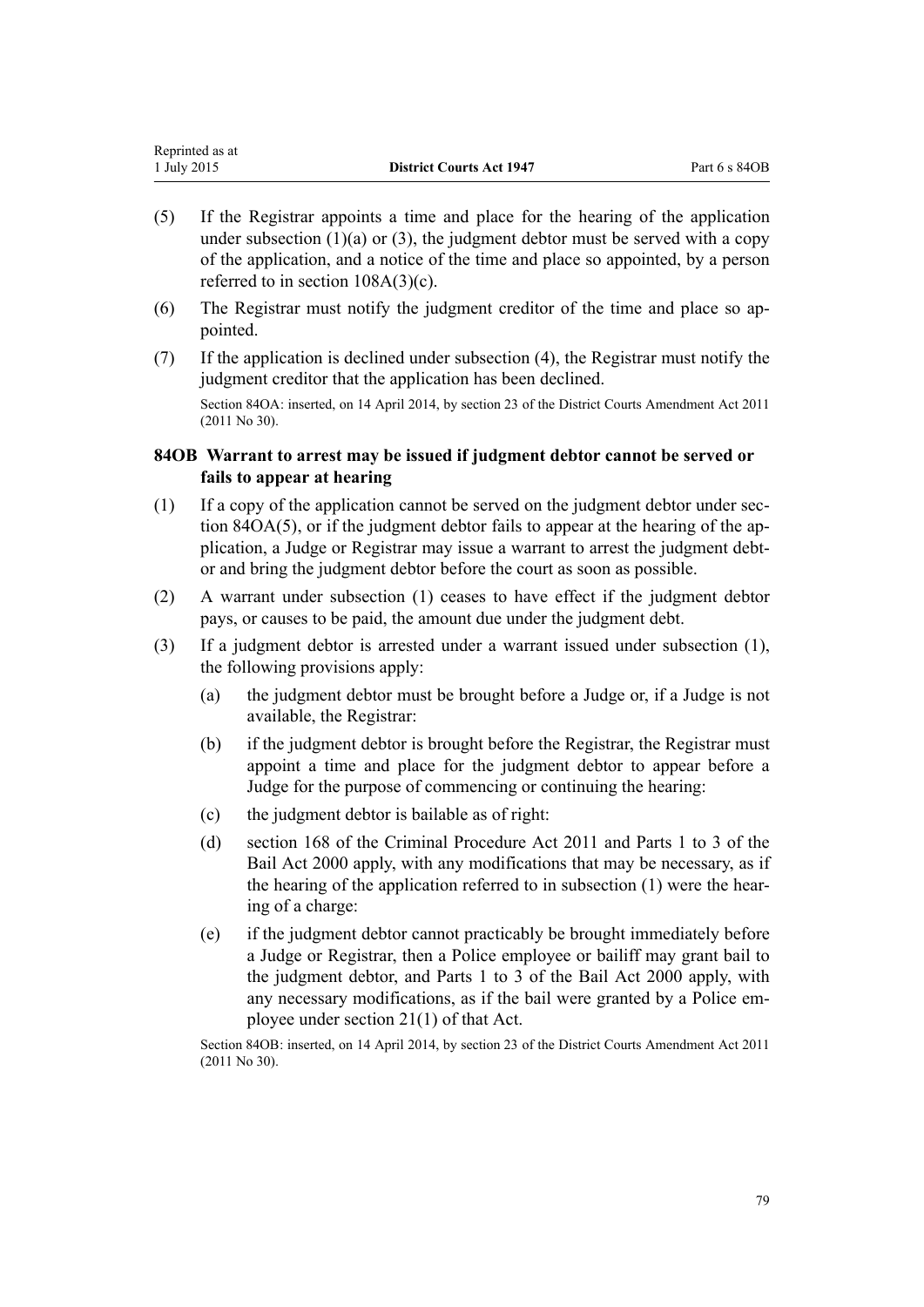## **84P Application of Part 1 of Legal Services Act 1991**

#### *[Repealed]*

Section 84P: repealed, on 1 February 2001, by [section 127\(1\)\(a\)](http://prd-lgnz-nlb.prd.pco.net.nz/pdflink.aspx?id=DLM73104) of the Legal Services Act 2000 (2000 No 46).

#### **84Q Judgment debtor doing community work to be discharged on payment**

- (1) Where a judgment debtor is doing community work pursuant to an order under [section 84O,](#page-76-0) the judgment debtor may pay, or cause to be paid, the amount due in respect of the judgment debt.
- (2) If the judgment debtor pays, or causes to be paid, the amount due, a probation officer, on being notified by the Registrar of the payment of that sum, must notify the judgment debtor that he or she is no longer required to report for community work, unless there is some other reason for the judgment debtor being required to report.

Compare: 1980 No 94 [s 133](http://prd-lgnz-nlb.prd.pco.net.nz/pdflink.aspx?id=DLM41411)

Section 84Q: inserted, on 1 January 1990, by section 9 of the District Courts Amendment Act 1989 (1989 No 107).

Section 84Q heading: amended, on 10 April 2006, by [section 8](http://prd-lgnz-nlb.prd.pco.net.nz/pdflink.aspx?id=DLM371871) of the District Courts Amendment Act 2006 (2006 No 8).

Section 84Q(1): amended, on 30 June 2002, by [section 186](http://prd-lgnz-nlb.prd.pco.net.nz/pdflink.aspx?id=DLM137267) of the Sentencing Act 2002 (2002 No 9).

Section 84Q(2): substituted, on 30 June 2002, by [section 186](http://prd-lgnz-nlb.prd.pco.net.nz/pdflink.aspx?id=DLM137267) of the Sentencing Act 2002 (2002 No 9).

Section 84Q(2): amended, on 14 April 2014, by [section 24](http://prd-lgnz-nlb.prd.pco.net.nz/pdflink.aspx?id=DLM2929783) of the District Courts Amendment Act 2011 (2011 No 30).

#### *Warrants to seize property*

Heading: replaced, on 14 April 2014, by [section 25](http://prd-lgnz-nlb.prd.pco.net.nz/pdflink.aspx?id=DLM2929784) of the District Courts Amendment Act 2011 (2011 No 30).

### **85 Warrant to seize property**

- (1) A warrant to seize property shall require the bailiff or constable to whom it is directed to levy or cause to be levied such sum of money as is adjudged or ordered to be paid, or so much thereof as then remains unpaid, and also the costs of the execution, and of previous proceedings (if any) for the enforcement of the judgment or order, by seizure and sale of the goods and chattels of the person liable under the judgment or order, and the warrant shall authorize the bailiff or constable aforesaid to seize—
	- (a) any of the goods and chattels of that person, except his necessary tools of trade to a value not exceeding \$500 and his necessary household furniture and effects, including the wearing apparel of himself and his family to a value not exceeding \$2,000; and
	- (b) any money, bank notes, bills of exchange, promissory notes, bonds, specialties, or other securities for money belonging to that person.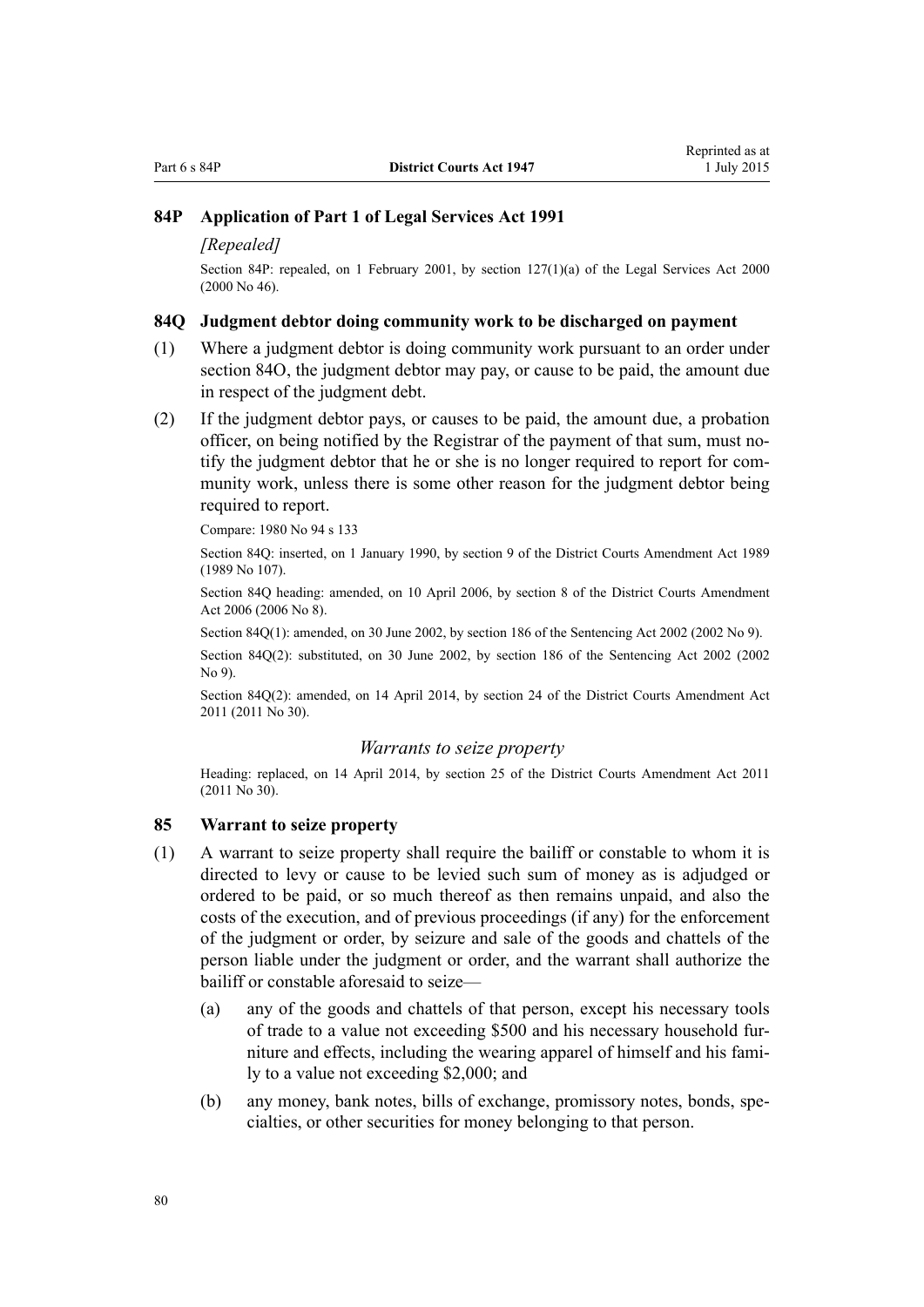- (2) The Governor-General may from time to time, by Order in Council, amend subsection (1) by increasing any amount specified in that subsection.
- (3) A warrant to seize property must be in a form approved by the chief executive of the Ministry of Justice.

Compare: 1928 No 14 ss 121, 129

Section 85 heading: replaced, on 14 April 2014, by [section 26\(1\)](http://prd-lgnz-nlb.prd.pco.net.nz/pdflink.aspx?id=DLM2929786) of the District Courts Amendment Act 2011 (2011 No 30).

Section 85(1): amended, on 14 April 2014, by [section 26\(2\)](http://prd-lgnz-nlb.prd.pco.net.nz/pdflink.aspx?id=DLM2929786) of the District Courts Amendment Act 2011 (2011 No 30).

Section 85(1)(a): substituted, on 15 November 1967, by section 4 of the District Courts Amendment Act 1967 (1967 No 42).

Section 85(1)(a): amended, on 6 November 1986, by section 3(1)(a) of the District Courts Amendment Act 1986 (1986 No 84).

Section 85(1)(a): amended, on 6 November 1986, by section 3(1)(b) of the District Courts Amendment Act 1986 (1986 No 84).

Section 85(2): added, on 6 November 1986, by section 3(2) of the District Courts Amendment Act 1986 (1986 No 84).

Section 85(3): inserted, on 14 April 2014, by [section 26\(3\)](http://prd-lgnz-nlb.prd.pco.net.nz/pdflink.aspx?id=DLM2929786) of the District Courts Amendment Act 2011 (2011 No 30).

## **85A Immobilisation of motor vehicles**

- (1) A bailiff or constable executing a warrant to seize property may, while seizing, or instead of seizing, a motor vehicle, immobilise the vehicle by attaching to it any device designed for the purpose, pending payment of the unpaid sum.
- (2) No vehicle may be immobilised under subsection (1) unless, at the time of its immobilisation, the vehicle—
	- (a) is on private property; or
	- (b) is in a public place and the bailiff or constable is satisfied that immobilising the vehicle will not cause undue inconvenience to other persons.
- (3) If a motor vehicle is immobilised under this section, a bailiff or constable—
	- (a) may seize the vehicle at any time:
	- (b) must, on the direction of the Registrar, seize the vehicle.
- (4) A person commits an offence if, without reasonable excuse, the person—
	- (a) tampers with, removes, or attempts to remove a device attached to a motor vehicle under subsection (1); or
	- (b) removes, or attempts to remove,—
		- (i) a motor vehicle to which a device is, or has been, attached; or
		- (ii) any part of that vehicle; or
		- (iii) any other property from that vehicle.
- (5) A person who commits an offence under subsection (4) is liable on conviction to a fine not exceeding \$1,000.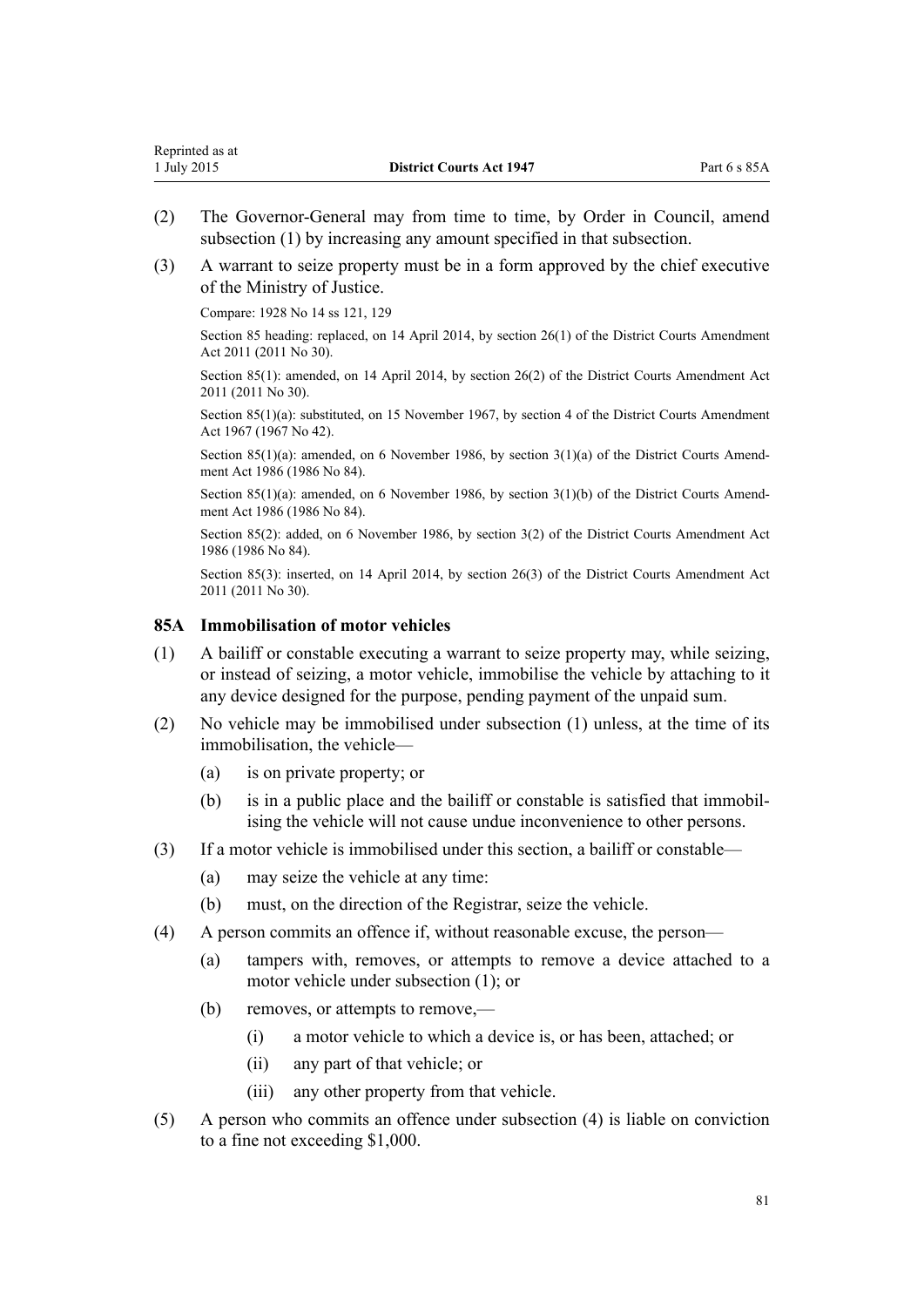Section 85A: inserted, on 5 March 1999, by [section 3](http://prd-lgnz-nlb.prd.pco.net.nz/pdflink.aspx?id=DLM19365) of the District Courts Amendment Act 1999 (1999 No 4).

Section 85A(1): amended, on 14 April 2014, by [section 27\(1\)](http://prd-lgnz-nlb.prd.pco.net.nz/pdflink.aspx?id=DLM2929787) of the District Courts Amendment Act 2011 (2011 No 30).

Section 85A(4): replaced, on 14 April 2014, by [section 27\(2\)](http://prd-lgnz-nlb.prd.pco.net.nz/pdflink.aspx?id=DLM2929787) of the District Courts Amendment Act 2011 (2011 No 30).

Section 85A(5): amended, on 1 July 2013, by [section 12](http://prd-lgnz-nlb.prd.pco.net.nz/pdflink.aspx?id=DLM4058121) of the District Courts Amendment Act (No 2) 2011 (2011 No 88).

### **86 Disposal of bills of exchange, etc, seized**

- (1) The bailiff shall deliver all bills of exchange, promissory notes, bonds, specialties, or other securities for money which have been seized or taken to the Registrar, for the benefit of the party upon whose application execution has issued, as security or securities for the amount directed to be levied by the execution, or so much thereof as has not been otherwise levied or raised.
- (2) The said party may sue in the name of the person against whom execution has issued, or in the name of any person in whose name the person against whom execution has issued might have sued, for the recovery of the sum or sums secured or made payable thereby when the time of payment thereof arrives. Compare: 1928 No 14 s 130

#### **87 Penalty for rescue of goods seized**

If any person rescues or attempts to rescue any goods seized in execution under a warrant to seize property, he shall be liable, either on an order made by the Judge in that behalf or on conviction, to a fine not exceeding \$300, and any bailiff of the court or constable may take him into custody, with or without warrant, and bring him before the Judge.

Compare: 1928 No 14 s 23

Section 87: amended, on 14 April 2014, by [section 28](http://prd-lgnz-nlb.prd.pco.net.nz/pdflink.aspx?id=DLM2929788) of the District Courts Amendment Act 2011 (2011 No 30).

Section 87: amended, on 1 July 2013, by [section 12](http://prd-lgnz-nlb.prd.pco.net.nz/pdflink.aspx?id=DLM4058121) of the District Courts Amendment Act (No 2) 2011 (2011 No 88).

Section 87: amended, on 1 May 1981, by section 16 of the District Courts Amendment Act 1980 (1980 No 83).

Section 87: amended, on 1 April 1980, pursuant to [section 18\(1\)](http://prd-lgnz-nlb.prd.pco.net.nz/pdflink.aspx?id=DLM35085) of the District Courts Amendment Act 1979 (1979 No 125).

## *Sale of goods seized*

#### **88 Period to elapse before sale**

No goods seized in execution under a warrant to seize property shall be sold for the purpose of satisfying the warrant until the expiration of a period of at least 7 days next following the day on which the goods have been so seized unless—

(a) the goods are of a perishable nature; or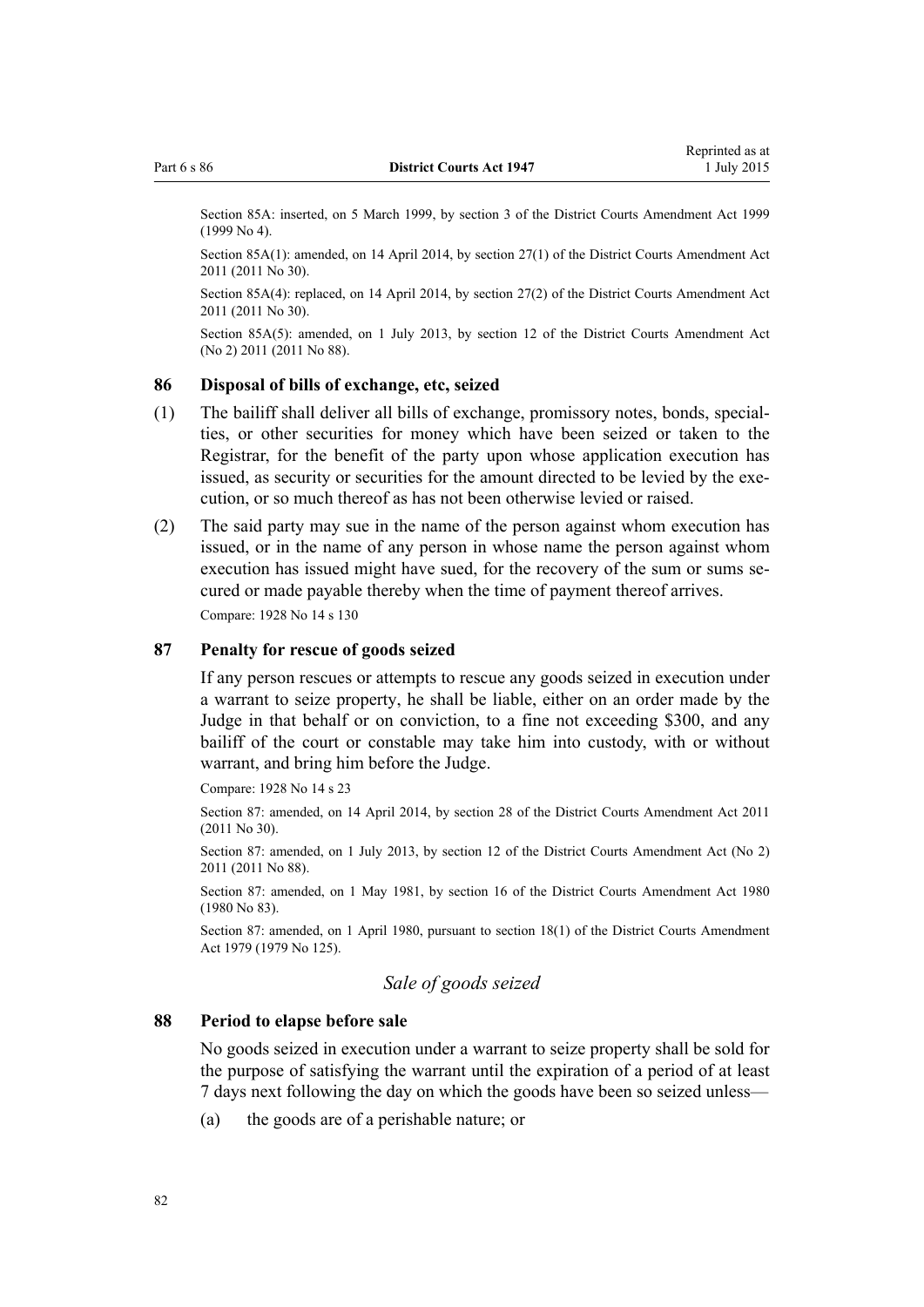<span id="page-82-0"></span>(b) the person whose goods have been seized so requests in writing.

Compare: 1928 No 14 s 123(1)

Section 88: amended, on 14 April 2014, by [section 29\(1\)](http://prd-lgnz-nlb.prd.pco.net.nz/pdflink.aspx?id=DLM2929789) of the District Courts Amendment Act 2011 (2011 No 30).

Section 88: amended, on 14 April 2014, by [section 29\(2\)](http://prd-lgnz-nlb.prd.pco.net.nz/pdflink.aspx?id=DLM2929789) of the District Courts Amendment Act 2011 (2011 No 30).

### **89 Sale of goods by public auction unless otherwise ordered**

- (1) Goods seized in execution under a warrant to seize property shall be sold by public auction unless a court otherwise orders.
- (2) Any bailiff authorized to execute a warrant to seize property may, with the prior written authority of the Registrar, sell by auction the goods and chattels seized thereunder without having taken out an auctioneer's licence, anything in the [Auctioneers Act 1928](http://prd-lgnz-nlb.prd.pco.net.nz/pdflink.aspx?id=DLM205305) or in any other enactment or rule of law to the contrary notwithstanding.
- (3) The jurisdiction of a court under this section may be exercised by the Registrar.

Compare: 1928 No 14 s 123(3)

Section 89(1): amended, on 14 April 2014, by [section 30\(1\)](http://prd-lgnz-nlb.prd.pco.net.nz/pdflink.aspx?id=DLM2929790) of the District Courts Amendment Act 2011 (2011 No 30).

Section 89(2): amended, on 14 April 2014, by [section 30\(1\)](http://prd-lgnz-nlb.prd.pco.net.nz/pdflink.aspx?id=DLM2929790) of the District Courts Amendment Act 2011 (2011 No 30).

Section 89(3): inserted, on 14 April 2014, by [section 30\(2\)](http://prd-lgnz-nlb.prd.pco.net.nz/pdflink.aspx?id=DLM2929790) of the District Courts Amendment Act 2011 (2011 No 30).

# **90 Protection of bailiff selling goods under execution without notice of claim by third party**

- (1) Where any goods in the possession of an execution debtor at the time of seizure by a bailiff charged with the enforcement of a warrant to seize property issued from a court are sold by the bailiff without any claim having been made to them—
	- (a) the purchaser of the goods so sold shall acquire a good title to those goods free of all ownership interests and other proprietary interests held in them before the sale; and
	- (b) no person shall be entitled to recover against the bailiff, or anyone lawfully acting under his authority, for any sale of the goods, or for paying over the proceeds thereof prior to receipt of a claim to the goods, unless it is proved that the person from whom recovery is sought had notice, or might by making reasonable inquiry have ascertained, that the goods were not the property of the execution debtor.
- (2) Nothing in this section shall affect the right of any claimant, who may prove that at the time of sale he had a title to any goods so seized, to any remedy to which he may be entitled against any person other than the bailiff.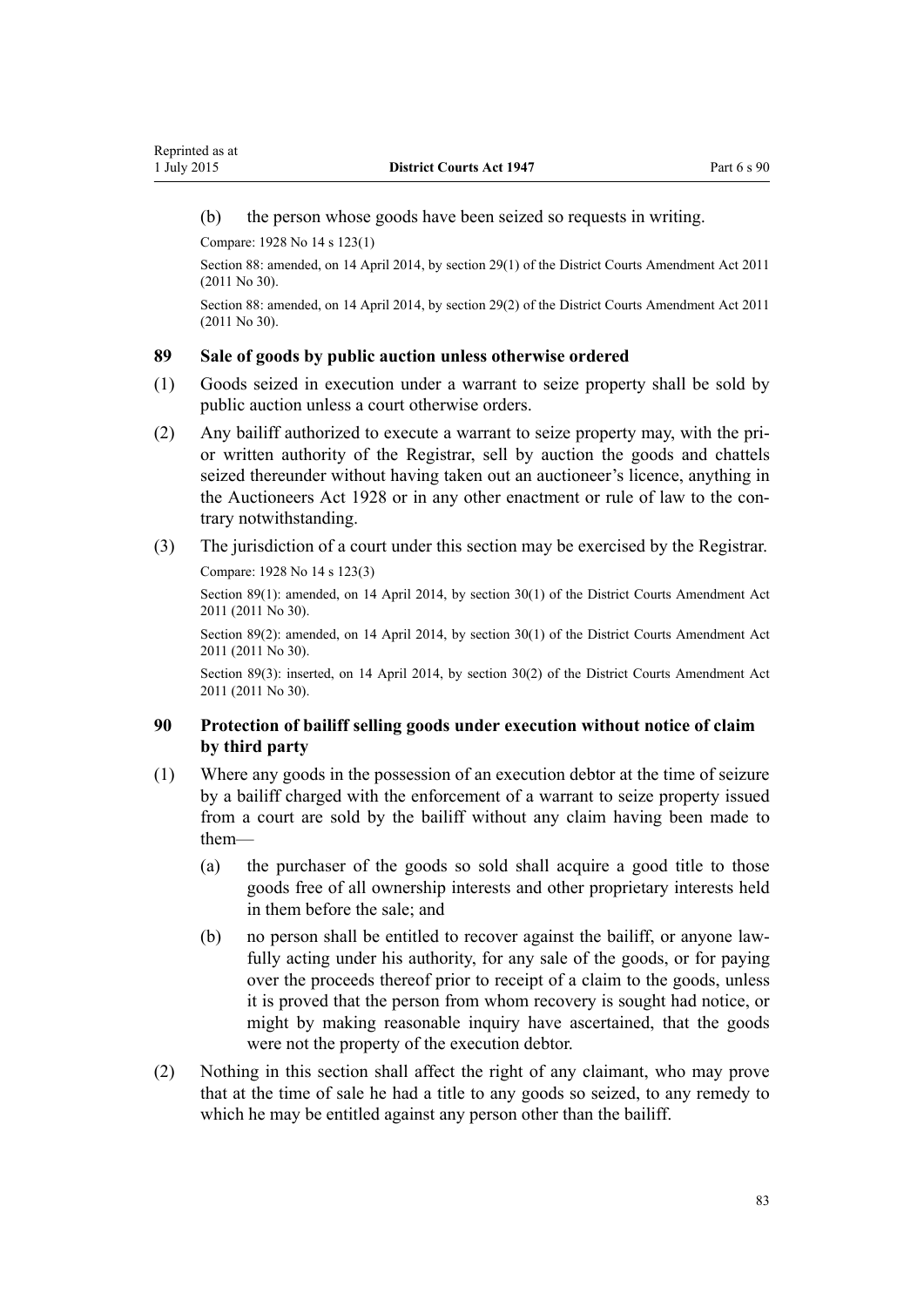Compare: County Courts Act 1934 s 130 (UK)

Section 90 heading: amended, on 1 May 1981, by section 11 of the District Courts Amendment Act 1980 (1980 No 83).

Section 90(1): amended, on 14 April 2014, by [section 31\(1\)](http://prd-lgnz-nlb.prd.pco.net.nz/pdflink.aspx?id=DLM2929791) of the District Courts Amendment Act 2011 (2011 No 30).

Section 90(1): amended, on 1 April 1980, pursuant to [section 18\(1\)](http://prd-lgnz-nlb.prd.pco.net.nz/pdflink.aspx?id=DLM35085) of the District Courts Amendment Act 1979 (1979 No 125).

Section 90(1)(a): amended, on 14 April 2014, by [section 31\(2\)](http://prd-lgnz-nlb.prd.pco.net.nz/pdflink.aspx?id=DLM2929791) of the District Courts Amendment Act 2011 (2011 No 30).

Section 90(3): amended, on 3 December 2007, by [section 445](http://prd-lgnz-nlb.prd.pco.net.nz/pdflink.aspx?id=DLM387857) of the Insolvency Act 2006 (2006 No 55).

Section 90(3): amended, on 30 June 1997, pursuant to [section 2\(1\)](http://prd-lgnz-nlb.prd.pco.net.nz/pdflink.aspx?id=DLM328327) of the Companies Act Repeal Act 1993 (1993 No 126).

Section 90(3): amended, on 1 May 1981, by section 11 of the District Courts Amendment Act 1980 (1980 No 83).

#### **91 Procedure when goods seized are secured under bill of sale**

- (1) Where goods have been seized under a warrant to seize property, and some third person claims under a bill of sale or otherwise to be entitled to the goods by way of security for a debt, a Judge may order a sale of the whole or part of the goods upon such terms as to payment of the whole or part of the secured debt or otherwise as he thinks fit, and may direct the application of the proceeds of the sale in such manner and upon such terms as he deems just.
- (2) The purchaser of property sold under this section obtains, by virtue of this section, good title to the property free of all ownership interests and other proprietary interests held in the property before that sale.

Compare: 1928 No 14 s 138

Section 91(1): amended, on 14 April 2014, by [section 32\(1\)](http://prd-lgnz-nlb.prd.pco.net.nz/pdflink.aspx?id=DLM2929792) of the District Courts Amendment Act 2011 (2011 No 30).

Section 91(1): amended, on 1 April 1980, pursuant to [section 18\(1\)](http://prd-lgnz-nlb.prd.pco.net.nz/pdflink.aspx?id=DLM35085) of the District Courts Amendment Act 1979 (1979 No 125).

Section 91(2): inserted, on 14 April 2014, by [section 32\(2\)](http://prd-lgnz-nlb.prd.pco.net.nz/pdflink.aspx?id=DLM2929792) of the District Courts Amendment Act 2011 (2011 No 30).

#### **91A Personal property securities register to be checked**

- (1) If property is seized under a warrant to seize property, the Registrar must, on the next working day after the property is seized, check whether a financing statement that relates to the property has been registered on the personal property securities register kept under the [Personal Property Securities Act 1999.](http://prd-lgnz-nlb.prd.pco.net.nz/pdflink.aspx?id=DLM45599)
- (2) If a financing statement has been registered, the bailiff must promptly notify the person named as the secured party in the financing statement of the following: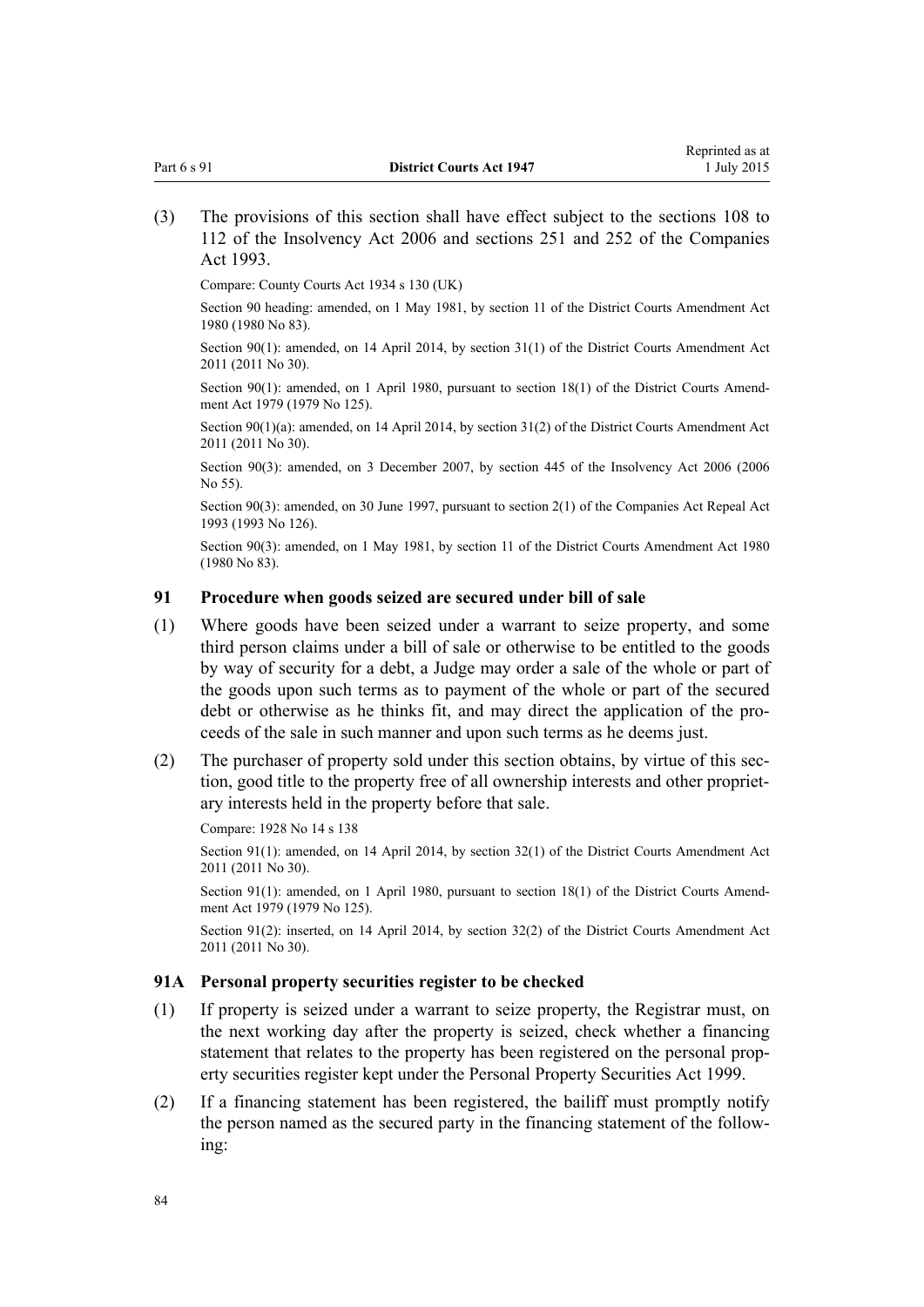- <span id="page-84-0"></span>(a) that the court may, under [section 89](#page-82-0), sell the property after the expiration of 7 days from the date of seizure if the judgment debt remains unpaid and no claim has been made in respect of the property by a person other than the judgment debtor:
- (b) the rights that may be available to the person under sections 93 and [94.](#page-85-0)

Section 91A: inserted, on 14 April 2014, by [section 33](http://prd-lgnz-nlb.prd.pco.net.nz/pdflink.aspx?id=DLM3556513) of the District Courts Amendment Act 2011 (2011 No 30).

## *Claims in respect of goods seized*

## **92 Priority of High Court and District Court executions**

- (1) Where a writ or warrant against the goods of a party has issued from the High Court, and a warrant to seize property against the goods of the same party has issued under the provisions of this Act, the right to the goods seized shall be determined, as the case may be, by the priority of the time of the delivery of the writ or warrant to the Sheriff to be executed or of the application to the Registrar for the warrant to seize property.
- (2) The Sheriff on demand shall, by writing signed by him, inform the bailiff to whom the warrant to seize property is directed of the precise time of the delivery of the writ or warrant, and the bailiff of the District Court to whom the warrant to seize property is directed shall on demand show the warrant to any Sheriff's officer, and such writing purporting to be so signed, and any endorsement on the warrant concerning the time of application to the Registrar for the warrant, shall respectively be sufficient justification to any Sheriff or bailiff acting thereon.

Compare: 1928 No 14 s 128

Section 92 heading: amended, on 1 April 1980, pursuant to [section 18\(1\)](http://prd-lgnz-nlb.prd.pco.net.nz/pdflink.aspx?id=DLM35085) of the District Courts Amendment Act 1979 (1979 No 125).

Section 92 heading: amended, on 1 April 1980, pursuant to [section 12](http://prd-lgnz-nlb.prd.pco.net.nz/pdflink.aspx?id=DLM35049) of the Judicature Amendment Act 1979 (1979 No 124).

Section 92(1): amended, on 14 April 2014, by [section 34](http://prd-lgnz-nlb.prd.pco.net.nz/pdflink.aspx?id=DLM2929793) of the District Courts Amendment Act 2011 (2011 No 30).

Section 92(1): amended, on 1 April 1980, pursuant to [section 12](http://prd-lgnz-nlb.prd.pco.net.nz/pdflink.aspx?id=DLM35049) of the Judicature Amendment Act 1979 (1979 No 124).

Section 92(2): amended, on 14 April 2014, by [section 34](http://prd-lgnz-nlb.prd.pco.net.nz/pdflink.aspx?id=DLM2929793) of the District Courts Amendment Act 2011 (2011 No 30).

Section 92(2): amended, on 1 April 1980, pursuant to [section 18\(1\)](http://prd-lgnz-nlb.prd.pco.net.nz/pdflink.aspx?id=DLM35085) of the District Courts Amendment Act 1979 (1979 No 125).

## **93 Sale of goods where claim made thereto**

- (1) Where a claim is made to or in respect of any goods seized in execution under a warrant to seize property issued out of a court, the claimant may—
	- (a) deposit with the bailiff either—
		- (i) the amount of the value of the goods claimed; or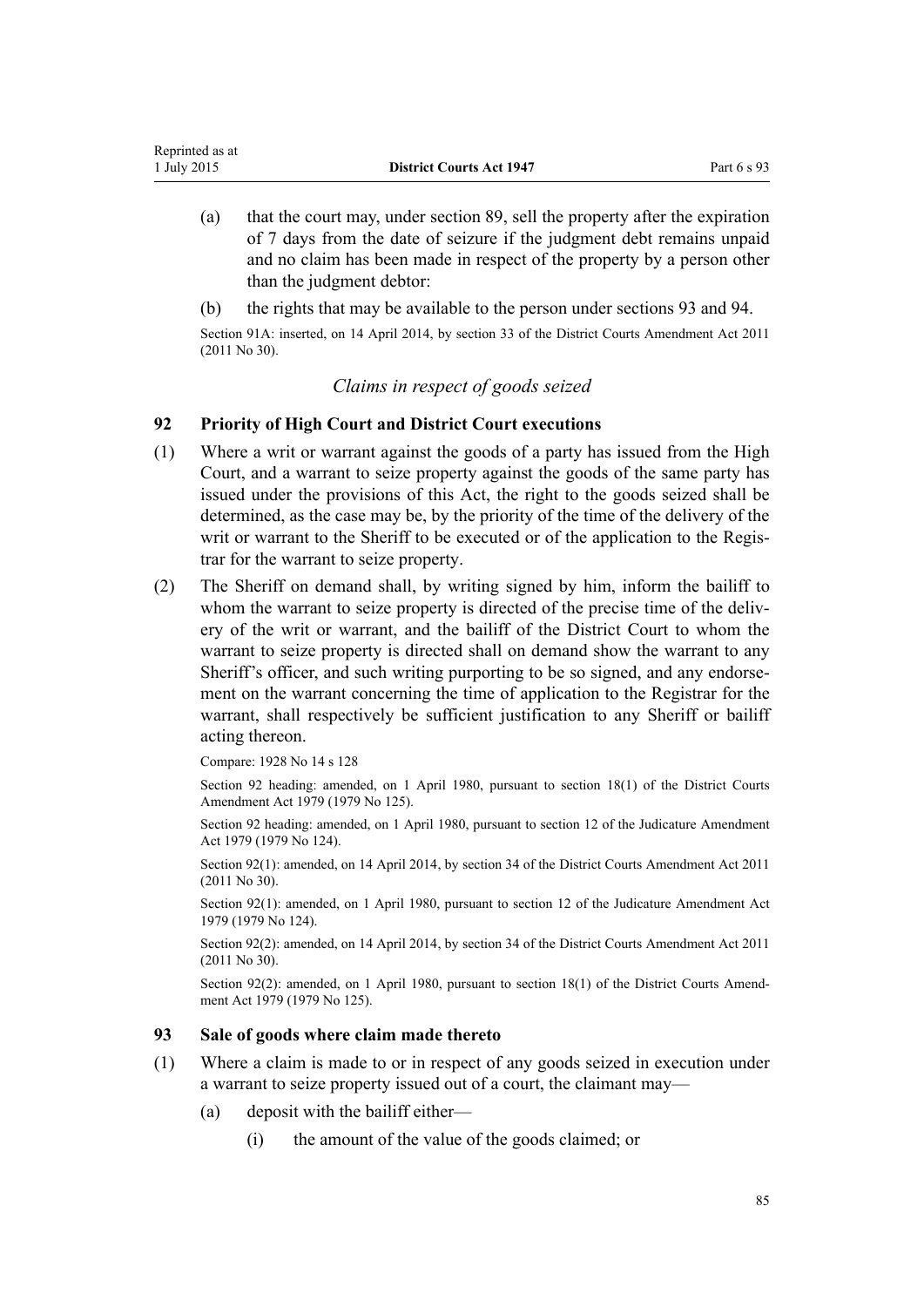- <span id="page-85-0"></span>(ii) the sum which the bailiff is allowed to charge as costs for keeping possession of the goods until the decision of the Judge can be obtained on the claim; or
- (b) give the bailiff in the prescribed manner security for the value of the goods claimed.
- (2) For the purposes of this section, the amount of the value of the goods claimed shall, in case of dispute, be fixed by appraisement in the prescribed manner, and where the amount is deposited as aforesaid it shall be paid by the bailiff into court to abide the decision of the Judge upon the claim.
- (3) In default of the claimant complying with the foregoing provisions of this section, the bailiff shall sell the goods as if no such claim had been made, and shall pay into court the proceeds of the sale to abide the decision of the Judge.
- (4) The purchaser of property sold under this section obtains, by virtue of this section, good title to the property free of all ownership interests and other proprietary interests held in the property before that sale.

Compare: 1928 No 14 s 136; County Courts Act 1934 s 132 (UK)

Section 93(1): amended, on 14 April 2014, by [section 35\(1\)](http://prd-lgnz-nlb.prd.pco.net.nz/pdflink.aspx?id=DLM2929794) of the District Courts Amendment Act 2011 (2011 No 30).

Section 93(1): amended, on 1 April 1980, pursuant to [section 18\(1\)](http://prd-lgnz-nlb.prd.pco.net.nz/pdflink.aspx?id=DLM35085) of the District Courts Amendment Act 1979 (1979 No 125).

Section  $93(1)(a)(ii)$ : amended, on 1 April 1980, pursuant to [section 18\(1\)](http://prd-lgnz-nlb.prd.pco.net.nz/pdflink.aspx?id=DLM35085) of the District Courts Amendment Act 1979 (1979 No 125).

Section 93(2): amended, on 1 April 1980, pursuant to [section 18\(1\)](http://prd-lgnz-nlb.prd.pco.net.nz/pdflink.aspx?id=DLM35085) of the District Courts Amendment Act 1979 (1979 No 125).

Section 93(3): amended, on 1 April 1980, pursuant to [section 18\(1\)](http://prd-lgnz-nlb.prd.pco.net.nz/pdflink.aspx?id=DLM35085) of the District Courts Amendment Act 1979 (1979 No 125).

Section 93(4): inserted, on 14 April 2014, by [section 35\(2\)](http://prd-lgnz-nlb.prd.pco.net.nz/pdflink.aspx?id=DLM2929794) of the District Courts Amendment Act 2011 (2011 No 30).

## **94 Third party claim process**

- (1) If a claim is made to or in respect of any goods or chattels seized in execution under a warrant to seize property issued by a court, or in respect of the proceeds or value thereof, the bailiff may, before or after the return of the warrant, and whether an action has been commenced against him for such seizure or not, obtain from the Registrar a summons calling before the court the party at whose instance the process issued and the party making the claim.
- (1A) If a claim is made under [section 93](#page-84-0) in respect of property that is the subject of a financing statement registered on the personal property securities register kept under the [Personal Property Securities Act 1999,](http://prd-lgnz-nlb.prd.pco.net.nz/pdflink.aspx?id=DLM45599) the bailiff must obtain from the Registrar a summons calling before the court the party making the claim.
- (2) Upon the issue of the summons any action brought in any District Court or other court in respect of the claim or of any damage arising out of the execution of the warrant shall be stayed.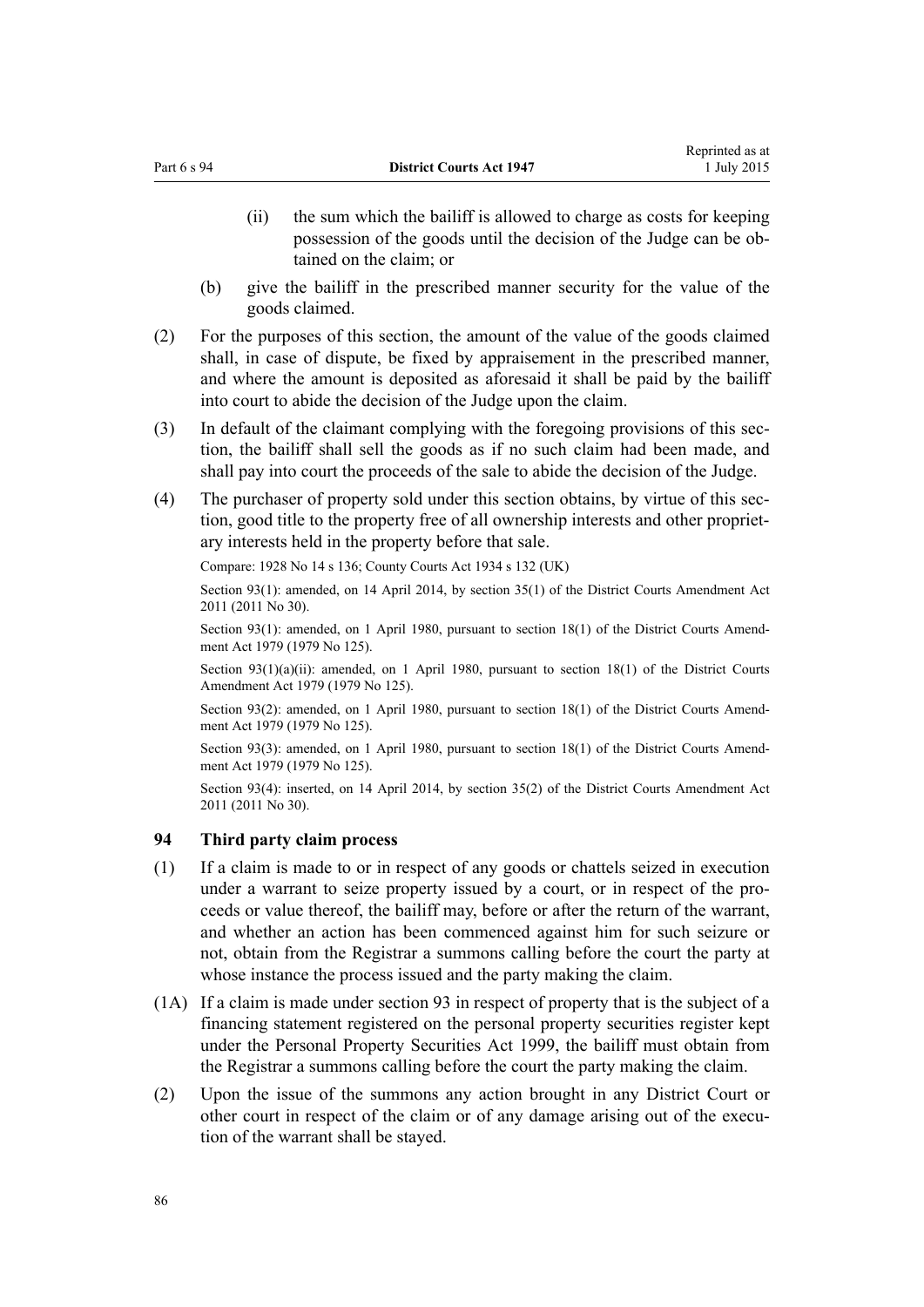(3) On the hearing of the summons, the Judge shall adjudicate upon the claim, and shall also adjudicate between the parties or either of them and the bailiff upon any claim to damages arising or capable of arising out of the execution of the warrant by the bailiff, and shall make such order in respect of any such claim and the costs of the proceedings as he thinks fit.

Compare: 1928 No 14 s 137; County Courts Act 1934 s 133 (UK)

Section 94 heading: replaced, on 14 April 2014, by [section 36\(1\)](http://prd-lgnz-nlb.prd.pco.net.nz/pdflink.aspx?id=DLM2929795) of the District Courts Amendment Act 2011 (2011 No 30).

Section 94(1): amended, on 14 April 2014, by [section 36\(2\)](http://prd-lgnz-nlb.prd.pco.net.nz/pdflink.aspx?id=DLM2929795) of the District Courts Amendment Act 2011 (2011 No 30).

Section 94(1): amended, on 1 April 1980, pursuant to [section 18\(1\)](http://prd-lgnz-nlb.prd.pco.net.nz/pdflink.aspx?id=DLM35085) of the District Courts Amendment Act 1979 (1979 No 125).

Section 94(1A): inserted, on 14 April 2014, by [section 36\(3\)](http://prd-lgnz-nlb.prd.pco.net.nz/pdflink.aspx?id=DLM2929795) of the District Courts Amendment Act 2011 (2011 No 30).

Section 94(2): amended, on 1 April 1980, pursuant to [section 18\(1\)](http://prd-lgnz-nlb.prd.pco.net.nz/pdflink.aspx?id=DLM35085) of the District Courts Amendment Act 1979 (1979 No 125).

Section 94(3): amended, on 1 April 1980, pursuant to [section 18\(1\)](http://prd-lgnz-nlb.prd.pco.net.nz/pdflink.aspx?id=DLM35085) of the District Courts Amendment Act 1979 (1979 No 125).

## **95 Claims for rent where goods seized under execution**

## *[Repealed]*

Section 95: repealed, on 1 January 2008, by [section 364\(1\)](http://prd-lgnz-nlb.prd.pco.net.nz/pdflink.aspx?id=DLM969644) of the Property Law Act 2007 (2007 No 91).

# *Garnishee proceedings*

# **96 Garnishee proceedings**

- (1) Any person who has obtained a judgment or order for the payment of money may take proceedings in accordance with the rules to obtain payment to him of the amount of any debt owing or accruing to the judgment debtor from any other person or so much thereof as may be sufficient to satisfy the judgment or order and the costs of the garnishee proceedings.
- (2) For the purposes of this section a sum which stands to the credit of a judgment debtor with any person (including a bank or savings bank) and which is on deposit with that person or is held by him in a current or other account (including a deposit account) shall be deemed to be a sum due or accruing to that judgment debtor and, subject to the rules, shall be attachable accordingly, notwithstanding that any of the following conditions applicable to the deposit or account, that is to say—
	- (a) any condition that notice is required before any money is withdrawn:
	- (b) any condition that a demand for payment must be made:
	- (c) any condition that a personal application must be made before any money is withdrawn: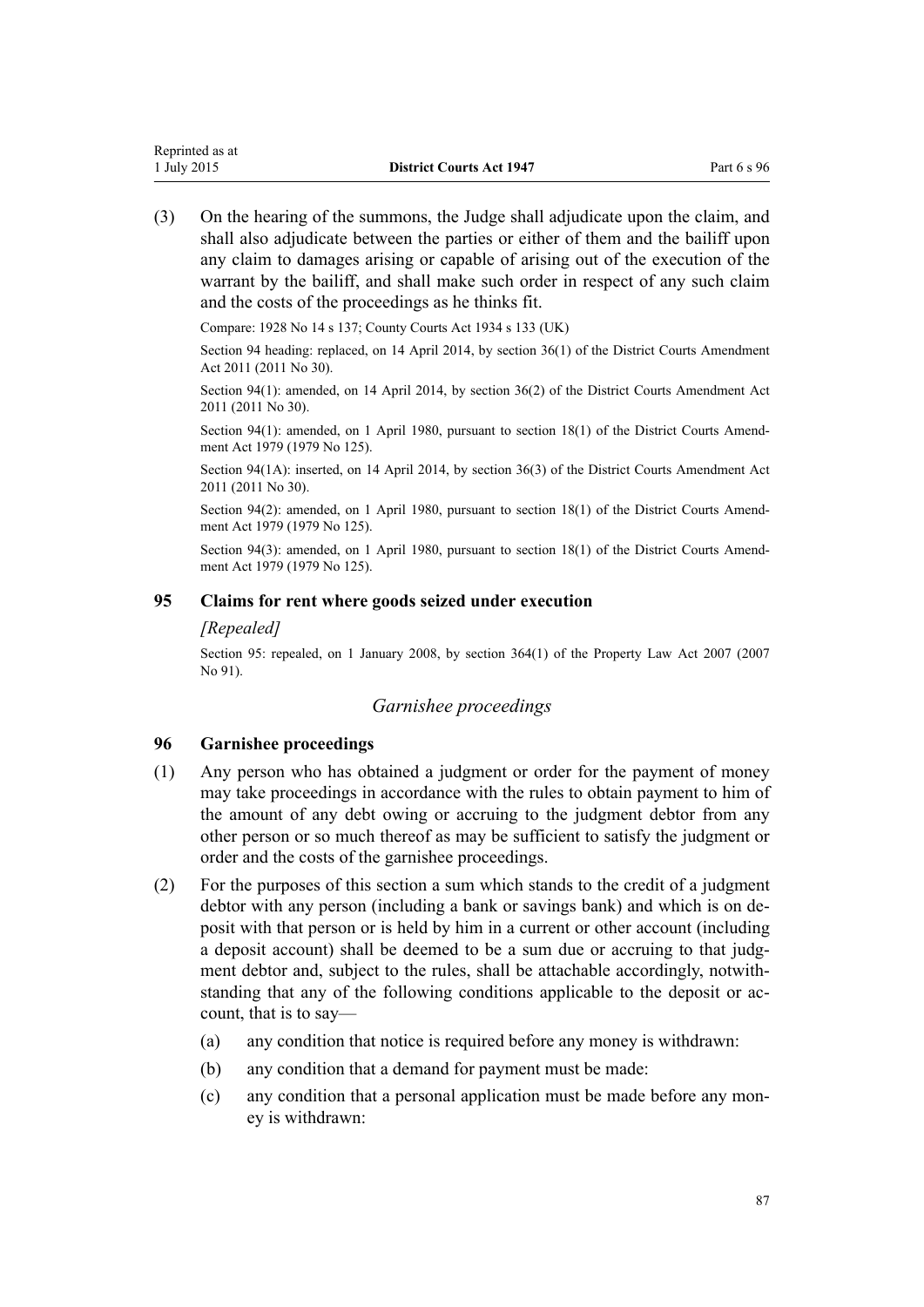(d) any other condition (other than a condition that a deposit book, receipt for money deposited, or other like document must be produced before any money is withdrawn)—

has not been satisfied.

- (3) The rules may require any person who has in his possession or knows the whereabouts of any deposit book, receipt for money deposited, or other like document relating to the deposit or account of any judgment debtor to deliver that book, receipt, or document to the court or to disclose its whereabouts to the court, as the case may require.
- (4) In this section the term **savings bank** includes Post Office Bank Limited, a trustee savings bank established under the Trustee Savings Banks Act 1948, and a private savings bank established under the Private Savings Banks Act 1983.

Compare: 1928 No 14 s 27(d)

Section 96(2): added, on 1 January 1972, by section 10 of the District Courts Amendment Act 1971 (1971 No 56).

Section 96(3): added, on 1 January 1972, by section 10 of the District Courts Amendment Act 1971 (1971 No 56).

Section 96(4): added, on 1 January 1972, by section 10 of the District Courts Amendment Act 1971 (1971 No 56).

Section 96(4): amended, on 10 September 1993, pursuant to [section 23\(1\)](http://prd-lgnz-nlb.prd.pco.net.nz/pdflink.aspx?id=DLM261024) of the Private Savings (Transfer of Undertakings) Act 1992 (1992 No 21).

Section 96(4): amended, on 1 April 1987, by [section 32\(1\)](http://prd-lgnz-nlb.prd.pco.net.nz/pdflink.aspx?id=DLM98437) of the State-Owned Enterprises Act 1986 (1986 No 124).

## *Charging orders*

Heading: inserted, on 1 January 1989, by section 7 of the District Courts Amendment Act 1983 (1983 No 49).

## **96A Charging orders**

- (1) Any person who has obtained a judgment or order for the payment of money may apply to the court in accordance with the rules for a charging order.
- (1A) A charging order may be made in respect of any of the following property:
	- (a) any estate, right, title, or interest in possession, remainder, reversion, or expectancy, and whether vested or contingent, in any land held by the judgment debtor in the judgment debtor's own name:
	- (b) any right or interest of the judgment debtor in any partnership:
	- (c) any shares held by the judgment debtor in any company incorporated in New Zealand, or having an office in New Zealand in which transfers of shares may be registered:
	- (d) any estate, right, or interest in possession, remainder, reversion, or expectancy, and whether vested or contingent, in any land, or in any mon-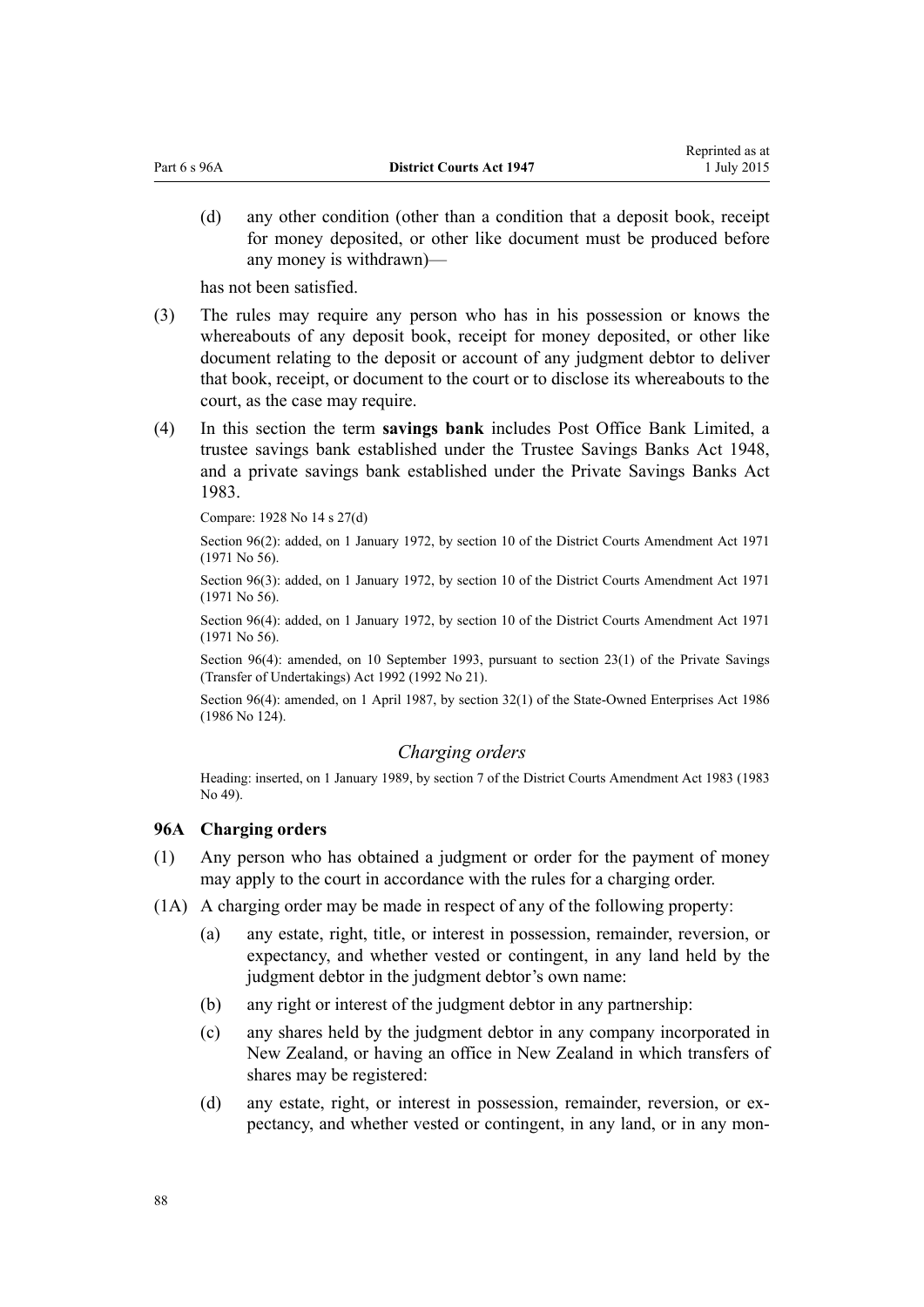ey, shares, or other chattels held under or by virtue of any express or implied trust for the judgment debtor.

- (2) Subject, in the case of a charging order made in respect of a registered estate or interest in any land, to registration under subsection (6), a charging order—
	- (a) shall charge the estate, right, title, or interest of the judgment debtor in the property described in the order with payment of the amount for which the judgment creditor has obtained judgment:
	- (b) shall restrain the person served with it—
		- (i) from making, or concurring in making or permitting any conveyance, transfer, assignment, or disposition of any estate, right, or interest, or of any share in a partnership or company, of the judgment debtor; or
		- (ii) from paying over any income, interest, dividends, bonus, profits, or other money due or accruing due to the judgment debtor,—

except in accordance with the rules or by leave of the court:

- (c) shall be removable into the High Court pursuant to subsection (8) and be enforceable in the High Court in the same way as if the charging order had been issued by the High Court into which it is removed:
- (d) in the case of a charging order in respect of land, shall, unless an instrument of transfer or a deed of conveyance or assignment consequent upon a writ of sale of the land affected by the charging order is registered within 2 years after the date of the charging order, cease to bind the land and shall be deemed to have been discharged unless the court extends the effect of the charging order in accordance with the rules.
- (3) A charging order shall specify, in such manner as to identify it, the property on which the charge is imposed.
- (4) A charging order may be varied or discharged at any time by the court.
- (5) Where a charging order is made in respect of the registered estate or interest of the judgment debtor in any land, a duplicate or copy of the order under the seal of the court may be delivered for registration to the appropriate District Land Registrar if the title to the land is under the [Land Transfer Act 1952,](http://prd-lgnz-nlb.prd.pco.net.nz/pdflink.aspx?id=DLM269031) or to the appropriate Registrar of Deeds if the title to the land is not under that Act, or, in the case of a mining privilege within the meaning of the Mining Act 1971, may be delivered for recording to the District Land Registrar in whose office the mining privilege is recorded.
- (6) The Registrar to whom the duplicate or copy is delivered shall, without fee, record it in the register against the appropriate folium of the register book and against any relevant instrument of title, or record it and note its particulars on the filed copy of the mining privilege to which it relates, as the case may require.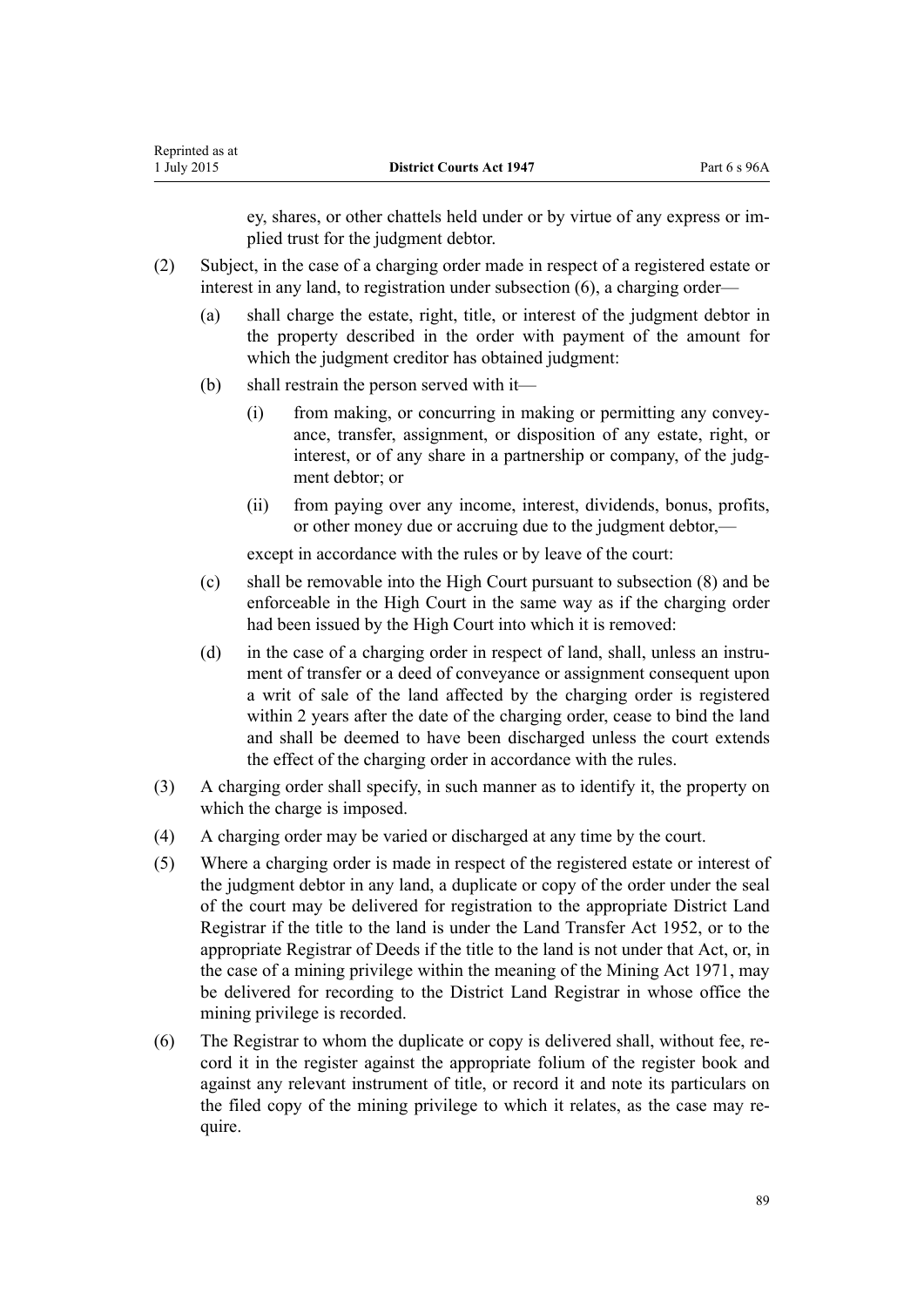Reprinted as at

(8) Any charging order made under this section may be removed into the High Court in accordance with [section 66,](#page-52-0) and the provisions of that section, with any necessary modifications, shall apply accordingly.

Section 96A: inserted, on 1 January 1989, by section 7 of the District Courts Amendment Act 1983 (1983 No 49).

Section 96A(1): substituted, on 30 March 1987, by section 3(2) of the District Courts Amendment Act 1987 (1987 No 26).

Section 96A(1A): inserted, on 30 March 1987, by section 3(2) of the District Courts Amendment Act 1987 (1987 No 26).

Section 96A(2): substituted, on 30 March 1987, by section 3(2) of the District Courts Amendment Act 1987 (1987 No 26).

# *Committals*

## **97 Issue and execution of orders or warrants of committal**

- (1) Whenever any order or warrant for the committal of any person to prison is made or issued by a court in pursuance of this Act or the rules the order or warrant shall be directed to a bailiff or constable, who shall thereby be empowered to take the person against whom the order is made or warrant issued, and it shall be the duty of every constable to assist in the execution of every such order or warrant.
- (2) Any person committed to prison by any court in pursuance of this Act or the rules shall be committed to a prison established under or deemed to be established under the [Corrections Act 2004,](http://prd-lgnz-nlb.prd.pco.net.nz/pdflink.aspx?id=DLM294848) and the prison manager of the prison mentioned in any such order or warrant shall be bound to receive and keep the person therein mentioned until he is lawfully discharged.

Compare: County Courts Act 1934 ss 140, 141 (UK)

Section 97(1): amended, on 1 April 1980, pursuant to [section 18\(1\)](http://prd-lgnz-nlb.prd.pco.net.nz/pdflink.aspx?id=DLM35085) of the District Courts Amendment Act 1979 (1979 No 125).

Section 97(2): amended, on 1 June 2005, by [section 206](http://prd-lgnz-nlb.prd.pco.net.nz/pdflink.aspx?id=DLM297136) of the Corrections Act 2004 (2004 No 50).

### **98 Power of Judge to order discharge**

If at any time it appears to the satisfaction of a Judge that any person confined to prison pursuant to the last preceding section ought for any reason to be discharged, the Judge may order his discharge upon such terms (including liability to rearrest if the terms are not complied with) as the Judge thinks fit.

Compare: 1928 No 14 s 200

Section 98 heading: amended, on 1 April 1980, pursuant to [section 18\(1\)](http://prd-lgnz-nlb.prd.pco.net.nz/pdflink.aspx?id=DLM35085) of the District Courts Amendment Act 1979 (1979 No 125).

Section 98: amended, on 1 April 1980, pursuant to [section 18\(1\)](http://prd-lgnz-nlb.prd.pco.net.nz/pdflink.aspx?id=DLM35085) of the District Courts Amendment Act 1979 (1979 No 125).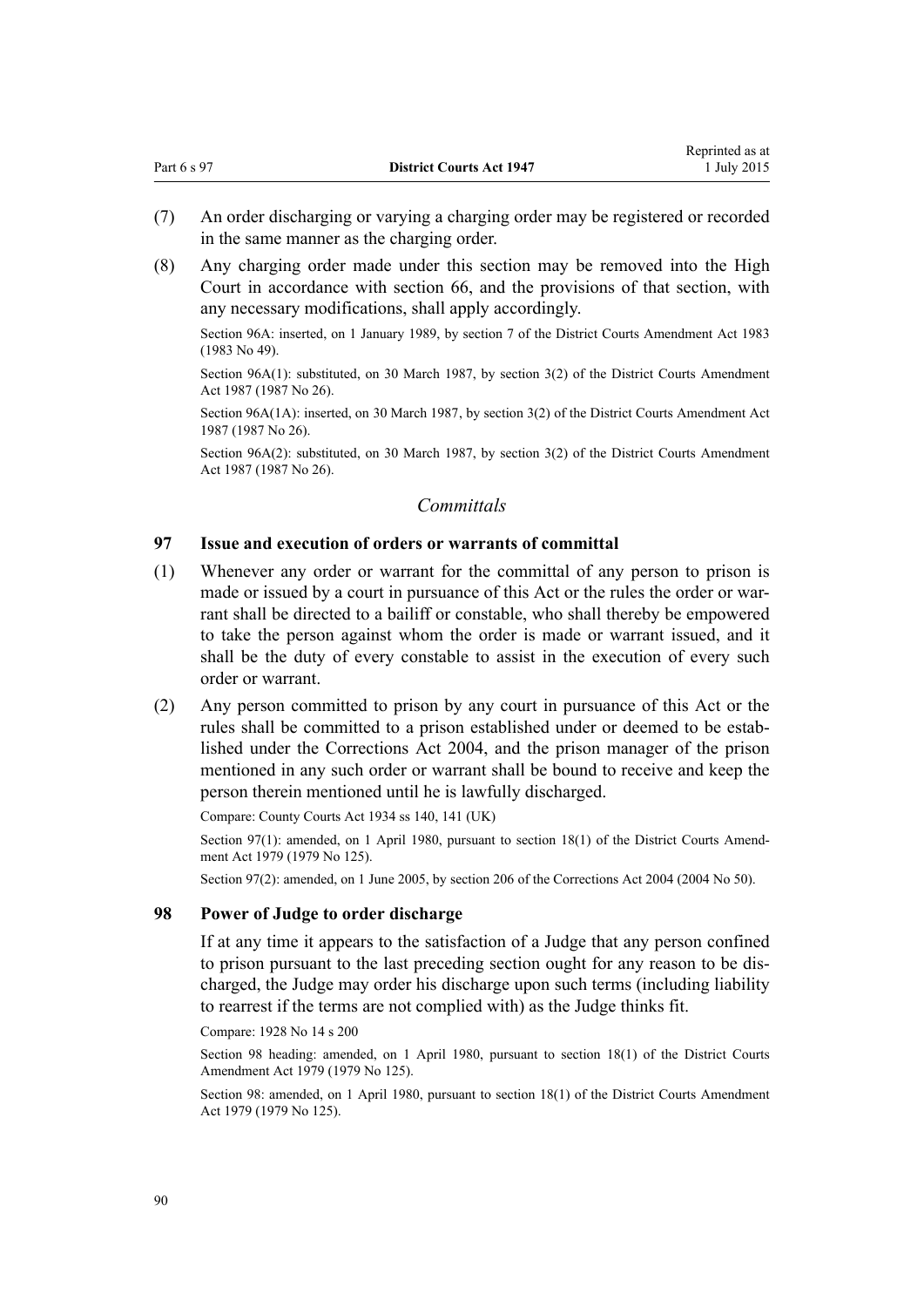## *Warrant for the recovery of land*

# **99 Warrant for the recovery of land**

- (1) A warrant for the recovery of land shall authorize the bailiff or constable to whom it is directed to give possession of the land referred to therein to the person named in the warrant and shall justify him in entering, by force if necessary, upon the land, with such assistants as he deems necessary, and in giving possession accordingly; but no entry under any such warrant shall be made except between the hours of 9 o'clock in the morning and 4 o'clock in the afternoon. The person to whom possession is given in accordance with the warrant shall hold the land discharged of the tenancy (if any), and the defendant, and all persons claiming by, through, or under him shall, so long as the judgment or order pursuant to which the warrant was issued remains unreversed, be barred from all relief in equity or otherwise.
- (2) For the purpose of executing any warrant to give possession of any premises, it shall not be necessary to remove any goods or chattels from those premises. Compare: 1928 No 14 ss 181(3), 186; County Courts Act 1934 s 120 (UK)

# **100 Irregularity in execution of warrant can only be sued for as special damage**

- (1) Where a person by whom a warrant for the recovery of any land is sued out had, at the time of suing out the same, lawful right to the possession of the land, neither he nor his agent, nor any other person acting in his behalf, shall be deemed to be a trespasser by reason merely of any irregularity or informality in the mode of proceeding for obtaining possession under the authority of this Act; but the party aggrieved may if he thinks fit bring an action in any court of competent jurisdiction and recover for special damage.
- (2) If special damage is not proved the defendant shall be entitled to a verdict; and if proved, but assessed by the last-mentioned court at any sum not exceeding \$5, the plaintiff shall recover no more costs than damages unless the Judge or District Court Judge of the court before whom the trial is held certifies that in his opinion full costs ought to be allowed.

Compare: 1928 No 14 s 192

Section 100(2): amended, on 1 May 1981, by section 12 of the District Courts Amendment Act 1980 (1980 No 83).

Section 100(2): amended, on 1 April 1980, pursuant to [section 18\(1\)](http://prd-lgnz-nlb.prd.pco.net.nz/pdflink.aspx?id=DLM35085) of the District Courts Amendment Act 1979 (1979 No 125).

## **101 Person illegally obtaining warrant liable for trespass**

(1) If any person by whom a warrant for the recovery of any land is sued out in a court had not, at the time of suing out the same, lawful right to the possession of the land, the suing out of the warrant shall be deemed a trespass by him against the tenant or occupier of the land, although no entry is made by virtue of the warrant.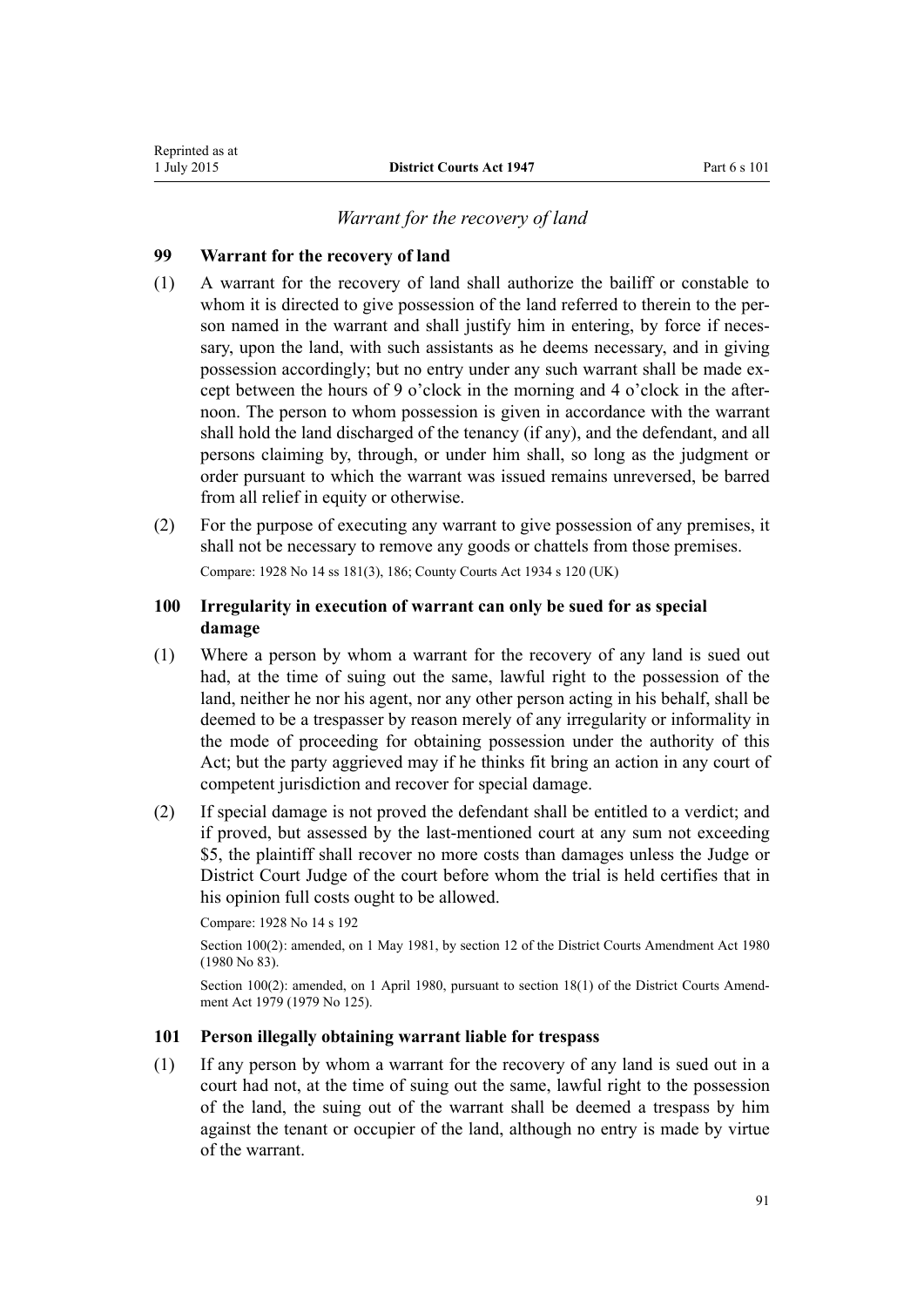- (2) Nothing herein contained shall be deemed to protect any person on whose application and to whom any such warrant as aforesaid is granted from any proceeding against him by any such tenant or occupier as aforesaid for or in respect of any entry and taking possession, where that person had not when the warrant was issued lawful right to the possession of the said land; and nothing herein contained shall affect any rights to which any person may be entitled as outgoing tenant by the custom of the country or otherwise.
- (3) No proceeding or prosecution shall be brought against any Judge who has made any order for the issue of, or any Registrar who has issued, any warrant for the recovery of any land, or against any bailiff or constable who has executed any such warrant as aforesaid for ordering, issuing, or executing the warrant, by reason only that the person on whose application the warrant was issued had not lawful right to the possession of the land.

Compare: 1928 No 14 ss 187, 188, 191

Section 101(2): amended, on 1 July 1992, by [section 21\(1\)](http://prd-lgnz-nlb.prd.pco.net.nz/pdflink.aspx?id=DLM230259) of the District Courts Amendment Act 1991 (1991 No 61).

Section 101(3): amended, on 1 July 1992, by [section 21\(1\)](http://prd-lgnz-nlb.prd.pco.net.nz/pdflink.aspx?id=DLM230259) of the District Courts Amendment Act 1991 (1991 No 61).

Section 101(3): amended, on 1 April 1980, pursuant to [section 18\(1\)](http://prd-lgnz-nlb.prd.pco.net.nz/pdflink.aspx?id=DLM35085) of the District Courts Amendment Act 1979 (1979 No 125).

# **102 Execution of warrant may be stayed on giving bond**

- (1) If any tenant or occupier becomes bound with 2 sureties as hereinafter provided, to be approved of by the court, in such sum as the court deems reasonable (regard being had to the value of the land and the probable costs of an action), to sue the person to whom such warrant as aforesaid was granted with effect and without delay, and to pay all the costs of the proceeding in case judgment is given for the defendant, or the plaintiff discontinues or does not prosecute the plaintiff's proceeding, or becomes nonsuited therein, execution of the warrant shall be stayed until judgment has been given in the action of trespass.
- (2) If upon the trial of the proceeding judgment is given for the plaintiff, the judgment thereupon shall supersede the warrant so granted, and the plaintiff shall be entitled to his costs in the proceeding.
- (3) Every such bond as aforesaid shall be made to the landlord at the cost of the tenant or occupier and shall be approved of in writing by a Judge; and if the bond so taken is forfeited, or if on the trial of the proceeding for securing the trial of which the bond was given the Judge by whom it is tried does not endorse upon the record in court that the condition of the bond has been fulfilled, the party to whom the bond has been so made may bring a proceeding and recover thereon; and the court where the last-mentioned proceeding is brought may by order give such relief to the parties upon the bond as may be agreeable to justice, and the order shall have the nature and effect of a defeasance to the bond.

Compare: 1928 No 14 ss 189, 190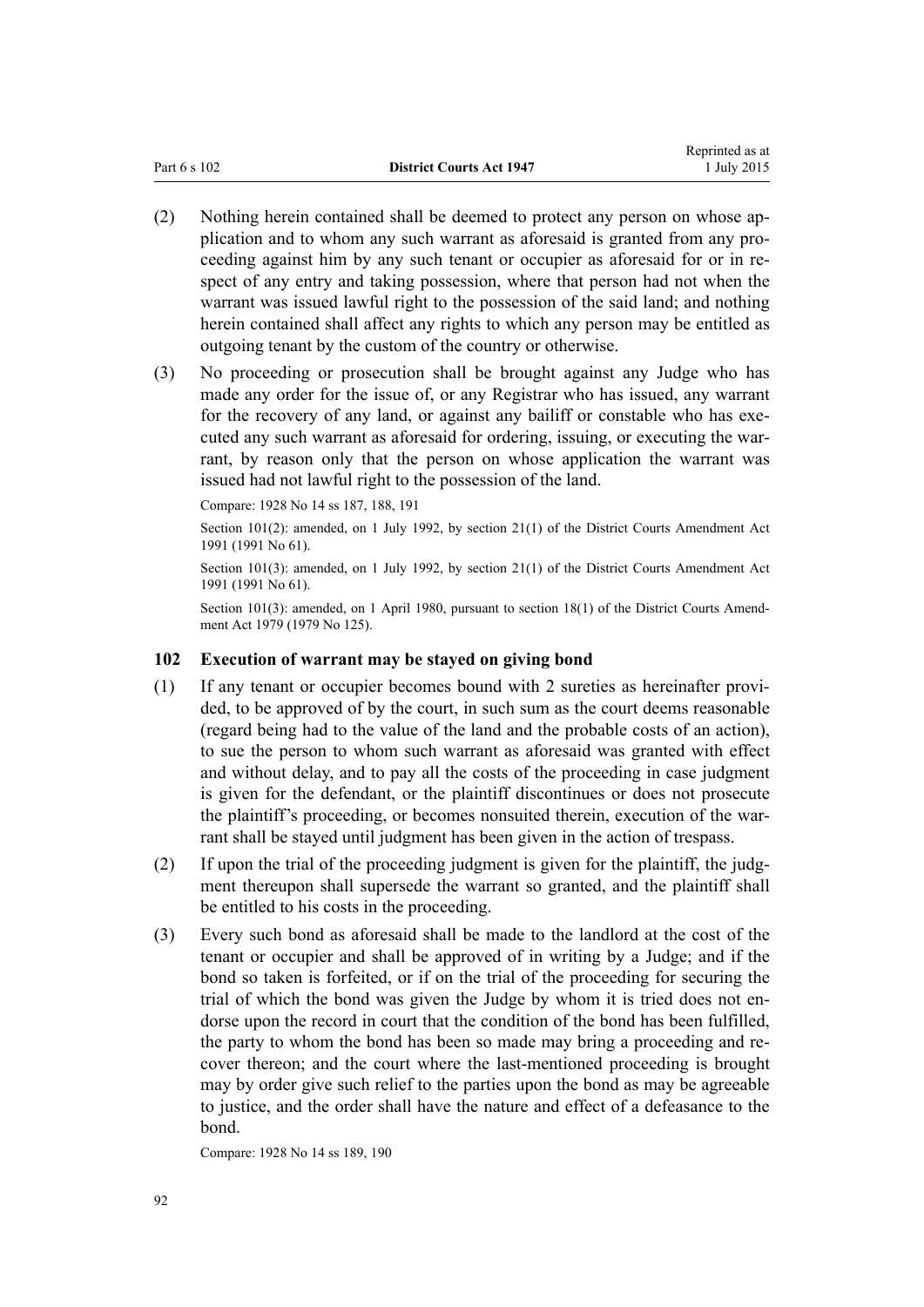Section 102(1): amended, on 1 July 1992, by [section 21\(1\)](http://prd-lgnz-nlb.prd.pco.net.nz/pdflink.aspx?id=DLM230259) of the District Courts Amendment Act 1991 (1991 No 61).

Section 102(2): amended, on 1 July 1992, by [section 21\(1\)](http://prd-lgnz-nlb.prd.pco.net.nz/pdflink.aspx?id=DLM230259) of the District Courts Amendment Act 1991 (1991 No 61).

Section 102(3): substituted, on 1 July 1992, by [section 21\(1\)](http://prd-lgnz-nlb.prd.pco.net.nz/pdflink.aspx?id=DLM230259) of the District Courts Amendment Act 1991 (1991 No 61).

### *Recovery of chattels*

#### **103 Warrant for the recovery of chattels**

- (1) A warrant for the recovery of chattels may be issued at the request of any person who has obtained a judgment or order for the recovery of specific chattels.
- (2) The warrant shall require the bailiff or constable to whom it is directed to demand and seize the specific chattels referred to therein, if they can be found by him, and to deliver them to the person named in the warrant.

Compare: 1928 No 14 s 131(1)

#### **104 Further proceedings if chattels not recovered**

- (1) If the chattels are not recovered under the warrant aforesaid, application may be made to a Judge for an order or warrant of committal. The order or warrant of committal shall direct the committal of the person named therein for such period as the Judge thinks fit not exceeding 1 month.
- (2) If possession of the chattels is not recovered under the warrant referred to in the last preceding section, whether or not an order or warrant of committal is issued, the person entitled to the recovery of the chattels may obtain the issue of a warrant to seize property for the value of the chattels, such value to be assessed in such manner as a Judge may direct.

```
Compare: 1928 No 14 s 131(2), (3)
```
Section 104(1): amended, on 1 April 1980, pursuant to [section 18\(1\)](http://prd-lgnz-nlb.prd.pco.net.nz/pdflink.aspx?id=DLM35085) of the District Courts Amendment Act 1979 (1979 No 125).

Section 104(2): amended, on 14 April 2014, by [section 37](http://prd-lgnz-nlb.prd.pco.net.nz/pdflink.aspx?id=DLM2929796) of the District Courts Amendment Act 2011 (2011 No 30).

Section 104(2): amended, on 1 April 1980, pursuant to [section 18\(1\)](http://prd-lgnz-nlb.prd.pco.net.nz/pdflink.aspx?id=DLM35085) of the District Courts Amendment Act 1979 (1979 No 125).

### *Liability and protection of officers*

#### **105 Neglect by bailiffs**

- (1) Where a bailiff of any court, or any person acting under his authority, being employed to levy any execution against goods and chattels, loses the opportunity of levying the execution by reason of neglect, connivance, or omission, any party aggrieved thereby may complain to the Judge of that court.
- (2) On any such complaint the Judge, if the neglect, connivance, or omission is proved to his satisfaction, shall order the bailiff to pay such damages as it ap-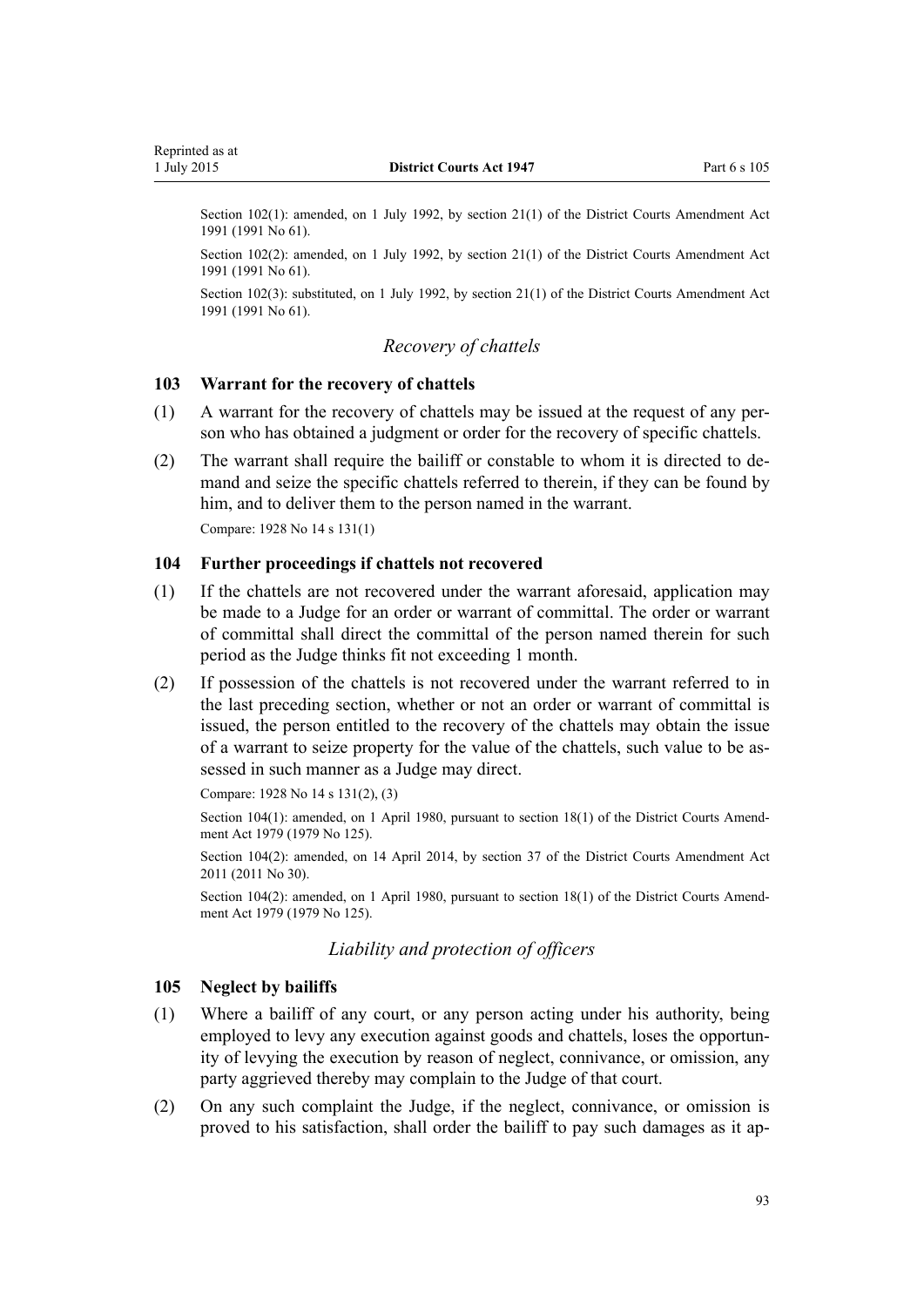pears that the complainant has sustained by reason thereof, not exceeding in any case the sum for which the execution issued.

Compare: 1928 No 14 s 24

Section 105(1): amended, on 1 April 1980, pursuant to [section 18\(1\)](http://prd-lgnz-nlb.prd.pco.net.nz/pdflink.aspx?id=DLM35085) of the District Courts Amendment Act 1979 (1979 No 125).

Section 105(2): amended, on 1 April 1980, pursuant to [section 18\(1\)](http://prd-lgnz-nlb.prd.pco.net.nz/pdflink.aspx?id=DLM35085) of the District Courts Amendment Act 1979 (1979 No 125).

#### **106 Irregularity in executing warrants**

No officer of a court in executing any warrant of the court, and no person at whose instance any such warrant is executed, shall be deemed a trespasser by reason of any irregularity or informality—

- (a) in any proceeding on the validity of which the warrant depends; or
- (b) in the form of the warrant or in the mode of executing it;

but any person aggrieved may bring a proceeding for any special damage sustained by him by reason of the irregularity or informality against the person guilty thereof:

provided that no costs shall be recovered in any such proceeding unless the damages awarded exceed \$30.

Compare: 1928 No 14 s 193

Section 106: amended, on 1 July 1992, by [section 21\(1\)](http://prd-lgnz-nlb.prd.pco.net.nz/pdflink.aspx?id=DLM230259) of the District Courts Amendment Act 1991 (1991 No 61).

Section 106 proviso: amended, on 1 July 1992, by [section 21\(1\)](http://prd-lgnz-nlb.prd.pco.net.nz/pdflink.aspx?id=DLM230259) of the District Courts Amendment Act 1991 (1991 No 61).

Section 106 proviso: amended, on 1 May 1981, by section 13 of the District Courts Amendment Act 1980 (1980 No 83).

### **107 Actions against bailiffs acting under warrants**

- (1) No proceeding shall be commenced against any bailiff for anything done pursuant to a warrant issued under this Act, unless-
	- (a) a demand for inspection of the warrant and for a copy thereof is made or left at the office of the court by the party intending to bring the proceeding, or his solicitor or agent, in writing signed by the person making the demand; and
	- (b) the bailiff refuses or neglects to comply with the demand within 6 days after it is made.
- (2) If any proceeding is commenced against a bailiff in a case where such a demand has been made and not complied with, judgment shall be given for the bailiff if the warrant is produced or proved at the trial, notwithstanding any defect of jurisdiction or other irregularity in the warrant; but the officer who issued the warrant may be joined as a defendant in the proceeding, and if the officer is so joined and judgment is given against him the costs to be recovered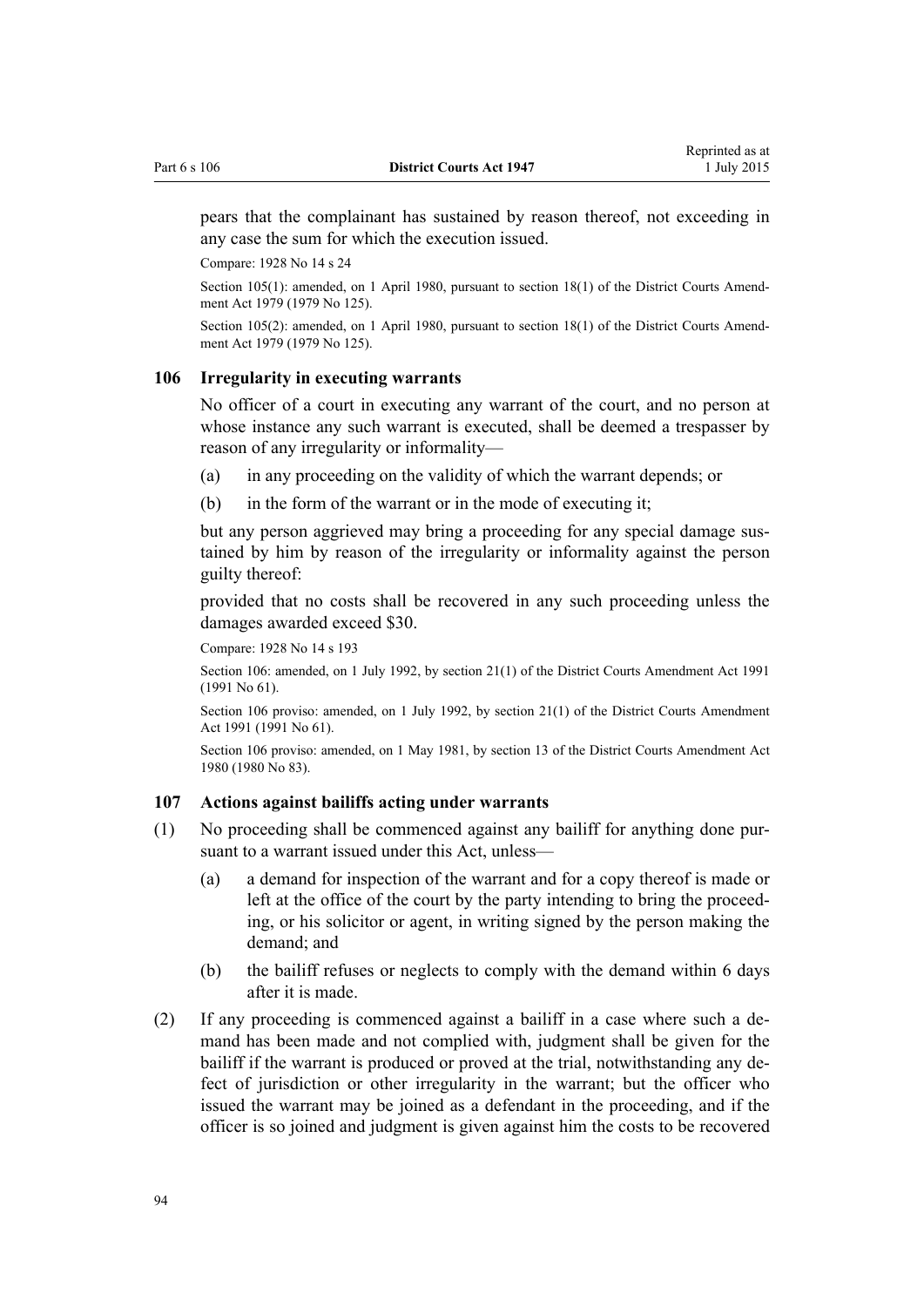<span id="page-94-0"></span>by the plaintiff against him shall include such costs as the plaintiff is liable to pay to the bailiff.

Compare: County Courts Act 1934 s 147 (UK)

Section 107(1): amended, on 1 July 1992, by [section 21\(1\)](http://prd-lgnz-nlb.prd.pco.net.nz/pdflink.aspx?id=DLM230259) of the District Courts Amendment Act 1991 (1991 No 61).

Section 107(1)(a): amended, on 1 July 1992, by [section 21\(1\)](http://prd-lgnz-nlb.prd.pco.net.nz/pdflink.aspx?id=DLM230259) of the District Courts Amendment Act 1991 (1991 No 61).

Section 107(2): amended, on 1 July 1992, by [section 21\(1\)](http://prd-lgnz-nlb.prd.pco.net.nz/pdflink.aspx?id=DLM230259) of the District Courts Amendment Act 1991 (1991 No 61).

#### **108 Action to be brought within 6 months, and 1 month's notice to be given**

- (1) *[Repealed]*
- (2) *[Repealed]*
- (3) In any proceeding commenced against a person for anything done in pursuance of this Act, the production of the warrant of the court shall be deemed sufficient proof of the authority of the court previous to the issue of the warrant.

Section 108(1): repealed, on 1 January 1952, by [section 35\(2\)](http://prd-lgnz-nlb.prd.pco.net.nz/pdflink.aspx?id=DLM262646) of the Limitation Act 1950 (1950) No 65).

Section 108(2): repealed, on 1 January 1952, by [section 35\(2\)](http://prd-lgnz-nlb.prd.pco.net.nz/pdflink.aspx?id=DLM262646) of the Limitation Act 1950 (1950 No 65).

Section 108(3): amended, on 1 July 1992, by [section 21\(1\)](http://prd-lgnz-nlb.prd.pco.net.nz/pdflink.aspx?id=DLM230259) of the District Courts Amendment Act 1991 (1991 No 61).

#### *Service*

Heading: inserted, on 14 April 2014, by [section 38](http://prd-lgnz-nlb.prd.pco.net.nz/pdflink.aspx?id=DLM2929797) of the District Courts Amendment Act 2011 (2011 No 30).

#### **108A Service of documents under this Part**

- (1) If a person is required to serve a document under [sections 84A to 94](#page-63-0), the requirement may be met in any of the following ways:
	- $(a)$  by—
		- (i) delivering the document to the recipient or bringing it to the recipient's notice if the recipient refuses to accept it; or
		- (ii) leaving the document for the recipient at the recipient's place of residence with another person who appears to be of or over the age of 14 years; or
		- (iii) leaving the document for the recipient at the recipient's place of business or place of work with another person:
	- (b) by sending the document to the recipient by prepaid post addressed to the recipient's last known place of residence or business:
	- (c) if the recipient has a known electronic address, by sending it to the recipient at that address in electronic form.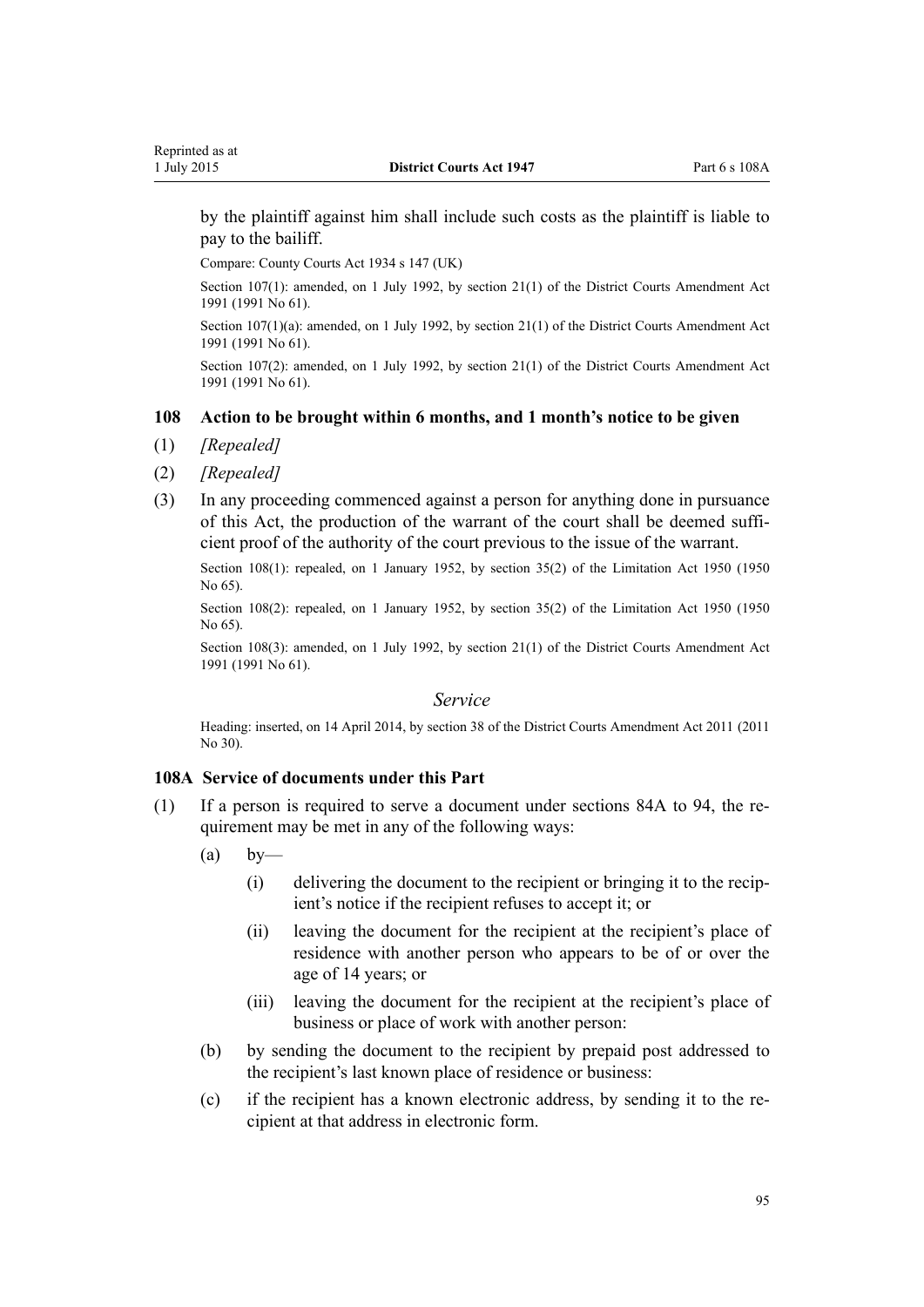- (2) For recipients to whom section 108B applies, subsection (1) is modified to the extent provided by that section.
- (3) Despite subsection (1), the following documents must be served in accordance with subsection  $(1)(a)$  or, where applicable, section  $108B(2)(b)$  or  $(4)$ :
	- (a) a summons issued under [section 84D](#page-64-0), which must be served by an authorised process server:

Reprinted as at

- (b) a summons issued under [section 84E,](#page-65-0) which must be served by or on behalf of the judgment creditor or by an authorised process server:
- (c) a copy of the application and notice of the time and place appointed for the hearing of the application that is required to be served on the judgment debtor under [section 84OA\(5\)](#page-77-0), which must be served by or on behalf of the judgment creditor or by an authorised process server.
- (4) This section is subject to section  $84L(4)(a)$ .
- (5) In this section and in section 108B,—

**authorised process server** means a person who is—

- (a) a constable; or
- (b) a Police employee authorised by the Commissioner of Police to serve documents under this Act; or
- (c) an officer of the court; or
- (d) a person or a member of a class of persons authorised by a District Court Judge or Registrar to serve documents either generally or in respect of a particular case or class of case; or
- (e) an officer or employee of a corporation that is authorised by the Secretary for Justice to serve documents under this Part

**officer**, in relation to a body corporate or Crown organisation, includes a person involved in the decision making or management of the body or organisation

**recipient** means the person required to be served

**serve**, in relation to a document,—

- (a) includes giving the document to a person; but
- (b) does not include filing the document in a court under rules of court.

Section 108A: inserted, on 14 April 2014, by [section 38](http://prd-lgnz-nlb.prd.pco.net.nz/pdflink.aspx?id=DLM2929797) of the District Courts Amendment Act 2011 (2011 No 30).

## **108B Service provisions modified in special cases**

- (1) If a document is served in accordance with this section, it is, for the purposes of [section 108A,](#page-94-0) taken to be served on the recipient concerned.
- (2) If the recipient is a body corporate or a Crown organisation, a document may be served—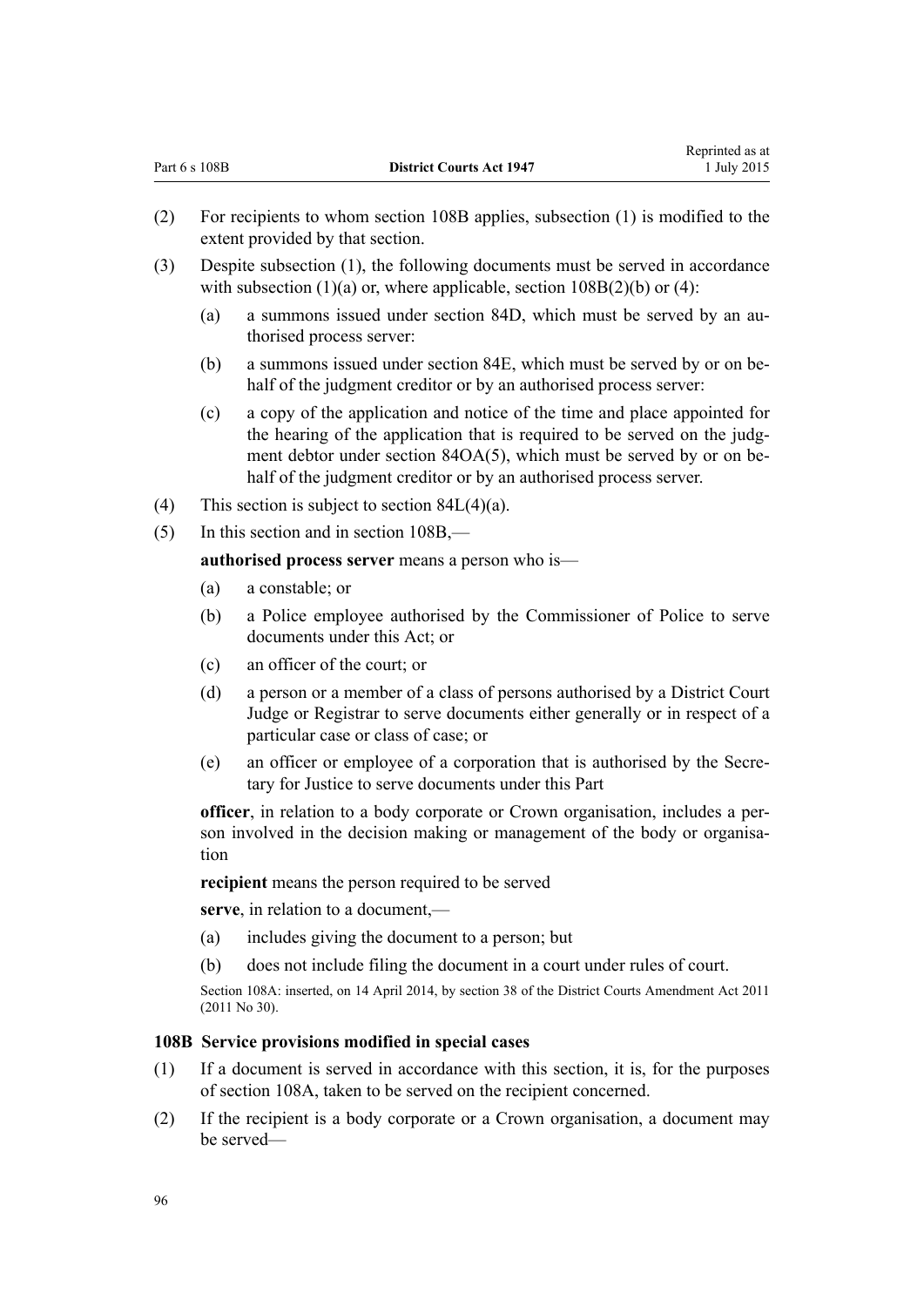- (a) if it may be served under section  $108A(1)(b)$  or (c), by being sent, in accordance with either of those paragraphs, to the body corporate or Crown organisation for the attention of an officer or employee of that body or organisation:
- (b) by being delivered to an officer or employee of the body corporate or Crown organisation at its head office, principal place of business, or registered office, or bringing it to the officer's notice or the employee's notice if that person refuses to accept it.
- (3) If a solicitor has signed a memorandum stating that the solicitor is authorised to accept service of a document on behalf of the recipient, the document may be served on the solicitor in any way authorised by [section 108A](#page-94-0).
- (4) In addition to the ways of service authorised by [section 108A,](#page-94-0) a document may be served by delivering or sending it to, or by leaving it with,—
	- (a) in the case of a recipient who lives or works on board a vessel (including a vessel belonging to the Royal New Zealand Navy), the person on board who is apparently in charge of the vessel:
	- (b) in the case of a recipient who is a member of the New Zealand Armed Forces, the officer apparently in command of the unit or detachment to which the recipient belongs:
	- (c) in the case of a recipient who is a prisoner, the manager or other officer apparently in charge of the prison.

Section 108B: inserted, on 14 April 2014, by [section 38](http://prd-lgnz-nlb.prd.pco.net.nz/pdflink.aspx?id=DLM2929797) of the District Courts Amendment Act 2011 (2011 No 30).

# **Part 7 Miscellaneous and general**

# *Writs of arrest*

# **109 Absconding debtors may be held to bail**

(1) Where it appears to the satisfaction of any Judge by affidavit of the plaintiff or his authorised agent that the plaintiff has a good cause of action against a defendant for a sum within the jurisdiction of a court for which a proceeding has been commenced under this Act, and that there is probable cause (the grounds of which shall be stated in the affidavit) for believing that the defendant is about to leave New Zealand with the intention of evading the payment of that sum, the Judge may issue a writ of arrest under his hand returnable immediately; and, if payment of that sum is not made before execution of the writ, the defendant shall be brought before a Judge who, upon investigation of the case, may either discharge the defendant or hold him to bail, with or without sureties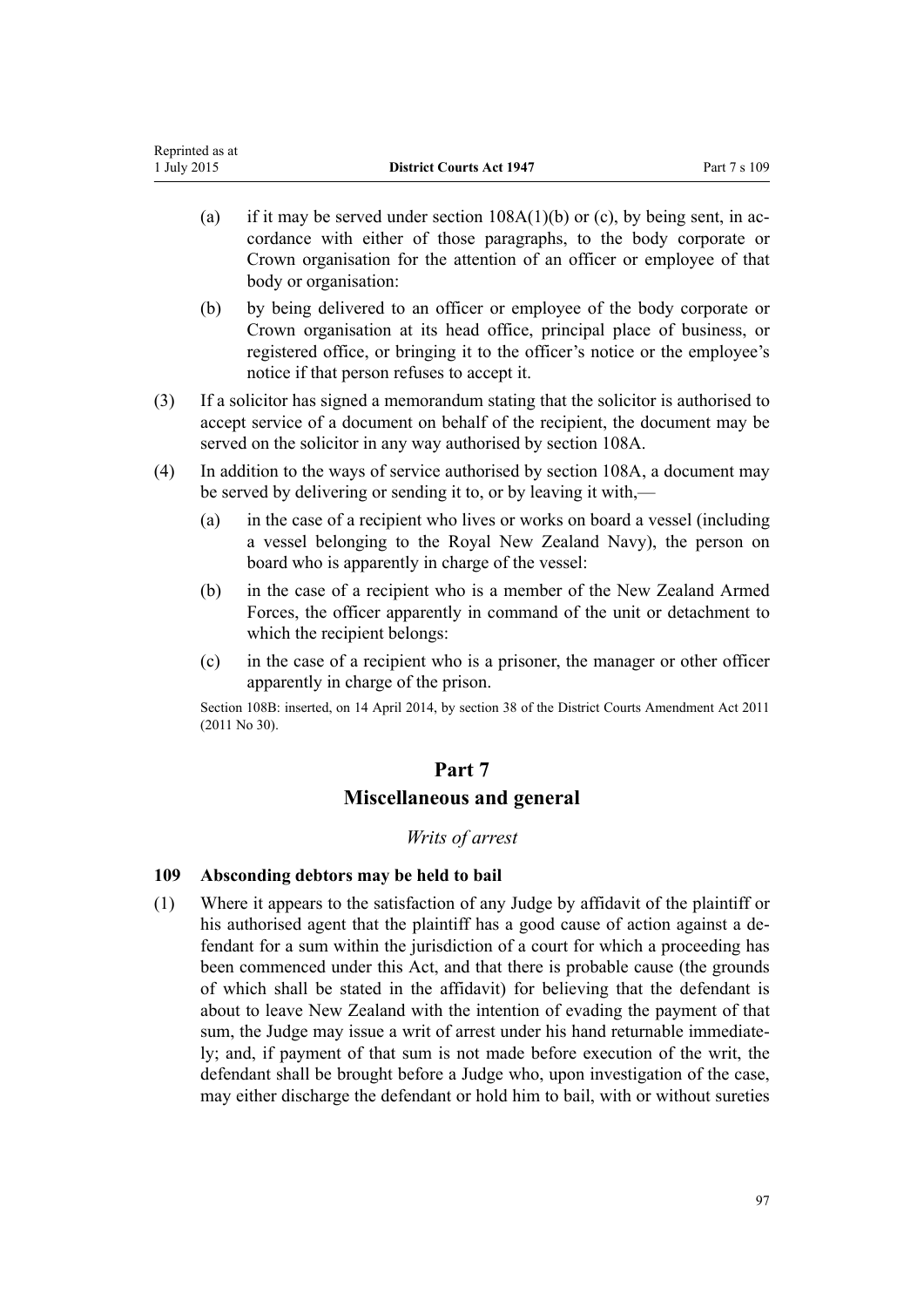at the discretion of the Judge, for any sum not exceeding the amount sworn to in the affidavit, with costs:

provided that the Judge may, before issuing the writ, require the person asking for the issue thereof to lodge in the court any sum of money not exceeding \$2,000, or to give security therefor to the satisfaction of the court, to abide the decision of the court under paragraph (b) of [section 110](#page-98-0).

- (2) In default of bail being so given, or the amount with costs being deposited with the Registrar, as hereinafter provided, the Judge may order the defendant to be detained in some prison or lock-up, and to be brought from there to a court at a time to be stated in the order, being not more than 4 clear days from the date of the order, unless he sooner gives the prescribed security or makes the required deposit.
- (3) A defendant against whom a writ has issued for any amount may deposit that amount with the officer executing the writ or the Registrar, in lieu of bail, together with such amount for costs as may be shown on the writ; and the sum so deposited shall be paid, applied, and disposed of according to the final judgment of the court.
- (4) A Judge before whom a defendant is brought under the authority of any writ issued as aforesaid may, with the consent in writing of the defendant, summarily hear and finally adjudicate upon the claim of the plaintiff, or may fix the time for the hearing of the claim by the court or order that the proceeding be set down for hearing and fix the time thereof.
- (5) Where a Judge is not available through absence, illness, or any other cause, a Registrar may exercise any of the powers conferred on a Judge by subsections (1) and (2), other than the power to discharge the defendant.

Section 109: substituted, on 1 January 1972, by section 11(1) of the District Courts Amendment Act 1971 (1971 No 56).

Section 109(1): amended, on 1 July 1992, by [section 21\(1\)](http://prd-lgnz-nlb.prd.pco.net.nz/pdflink.aspx?id=DLM230259) of the District Courts Amendment Act 1991 (1991 No 61).

Section 109(1): amended, on 1 April 1980, pursuant to [section 18\(1\)](http://prd-lgnz-nlb.prd.pco.net.nz/pdflink.aspx?id=DLM35085) of the District Courts Amendment Act 1979 (1979 No 125).

Section 109(1) proviso: amended, on 1 May 1981, by section 14 of the District Courts Amendment Act 1980 (1980 No 83).

Section 109(1) proviso: amended, on 1 April 1980, pursuant to [section 18\(1\)](http://prd-lgnz-nlb.prd.pco.net.nz/pdflink.aspx?id=DLM35085) of the District Courts Amendment Act 1979 (1979 No 125).

Section 109(2): amended, on 1 June 2005, by [section 206](http://prd-lgnz-nlb.prd.pco.net.nz/pdflink.aspx?id=DLM297136) of the Corrections Act 2004 (2004 No 50).

Section 109(2): amended, on 1 April 1980, pursuant to [section 18\(1\)](http://prd-lgnz-nlb.prd.pco.net.nz/pdflink.aspx?id=DLM35085) of the District Courts Amendment Act 1979 (1979 No 125).

Section 109(4): substituted, on 1 July 1992, by [section 21\(1\)](http://prd-lgnz-nlb.prd.pco.net.nz/pdflink.aspx?id=DLM230259) of the District Courts Amendment Act 1991 (1991 No 61).

Section 109(5): amended, on 1 April 1980, pursuant to [section 18\(1\)](http://prd-lgnz-nlb.prd.pco.net.nz/pdflink.aspx?id=DLM35085) of the District Courts Amendment Act 1979 (1979 No 125).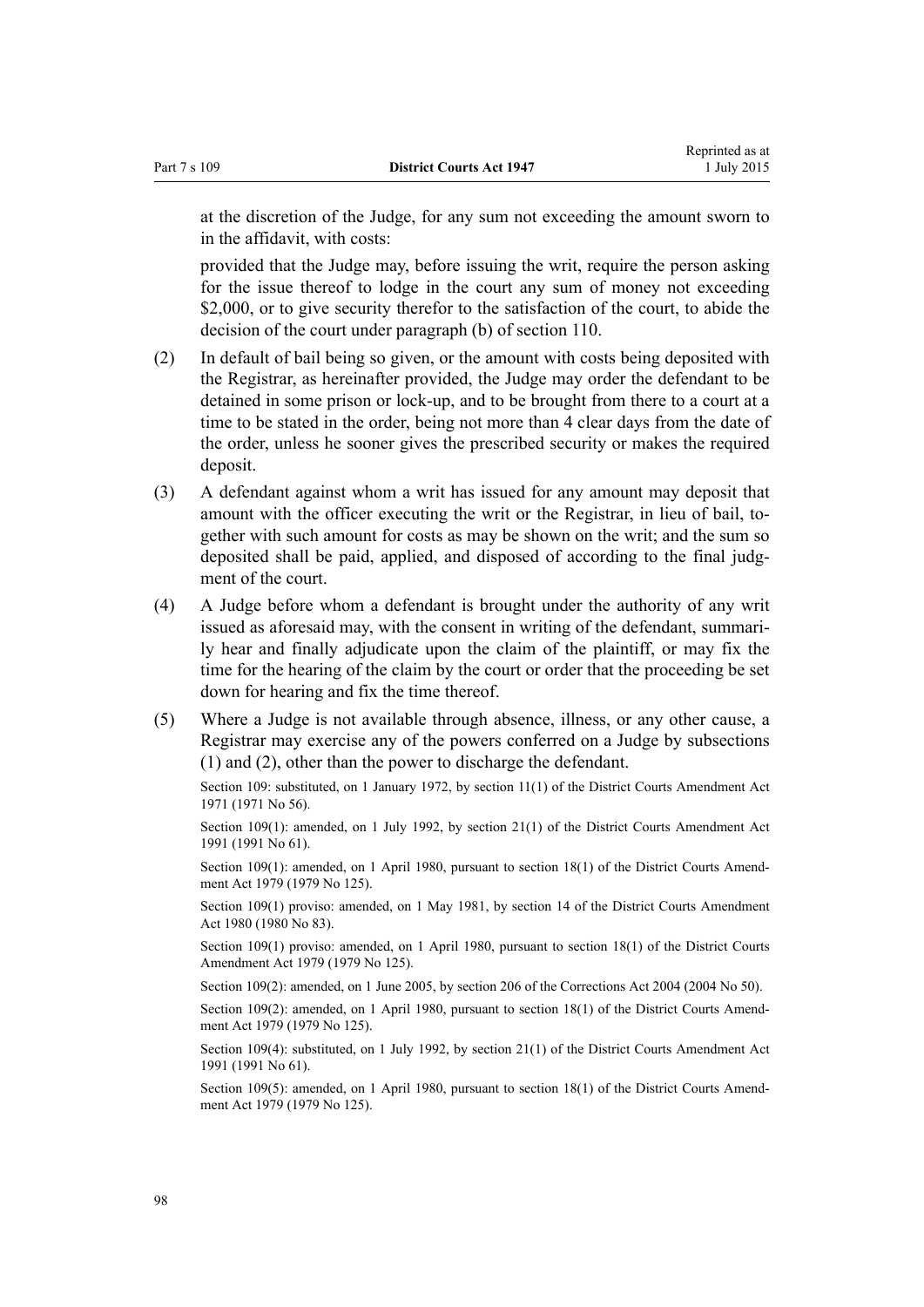# <span id="page-98-0"></span>**110 Successful plaintiff entitled to execution, successful defendant entitled to compensation**

Where a Judge hears and finally adjudicates upon the claim of a plaintiff under the power contained in the last preceding section the following provisions shall apply:

- (a) if judgment is given for the plaintiff, the Judge may make an order for the immediate payment of the amount of the judgment, with costs, and execution may at once be issued and such other proceedings may be had thereon as if the judgment were a judgment obtained in the ordinary course of procedure:
- (b) if judgment is given for the defendant, the Judge may, in his discretion, award to the defendant by way of compensation any sum not exceeding \$2,000, and such award shall be deemed to be a judgment of the court, and execution may issue thereon.

Compare: 1928 No 14 s 152

Section 110: amended, on 1 April 1980, pursuant to [section 18\(1\)](http://prd-lgnz-nlb.prd.pco.net.nz/pdflink.aspx?id=DLM35085) of the District Courts Amendment Act 1979 (1979 No 125).

Section 110(a): amended, on 1 April 1980, pursuant to [section 18\(1\)](http://prd-lgnz-nlb.prd.pco.net.nz/pdflink.aspx?id=DLM35085) of the District Courts Amendment Act 1979 (1979 No 125).

Section 110(b): amended, on 1 May 1981, by section 15(1) of the District Courts Amendment Act 1980 (1980 No 83).

Section 110(b): amended, on 1 April 1980, pursuant to [section 18\(1\)](http://prd-lgnz-nlb.prd.pco.net.nz/pdflink.aspx?id=DLM35085) of the District Courts Amendment Act 1979 (1979 No 125).

# *Interpleader*

# **111 Interpleader**

Where a person is under a liability for any debt or other cause of action, money, or chattels for or in respect of which he is or expects to be sued by 2 or more persons making adverse claims thereto, he may, if the subject-matter does not exceed in value the sum of \$200,000, apply to a court in manner prescribed for relief by way of interpleader in accordance with the rules.

Compare: 1928 No 14 s 27(g)

Section 111: amended, on 1 July 1992, by [section 15\(1\)](http://prd-lgnz-nlb.prd.pco.net.nz/pdflink.aspx?id=DLM230253) of the District Courts Amendment Act 1991 (1991 No 61).

## *Contempt*

## **112 Penalty for contempt of court**

If any person—

(a) wilfully insults a Judge or any witness or any officer of the court during his sitting or attendance in court, or in going to or returning from the court; or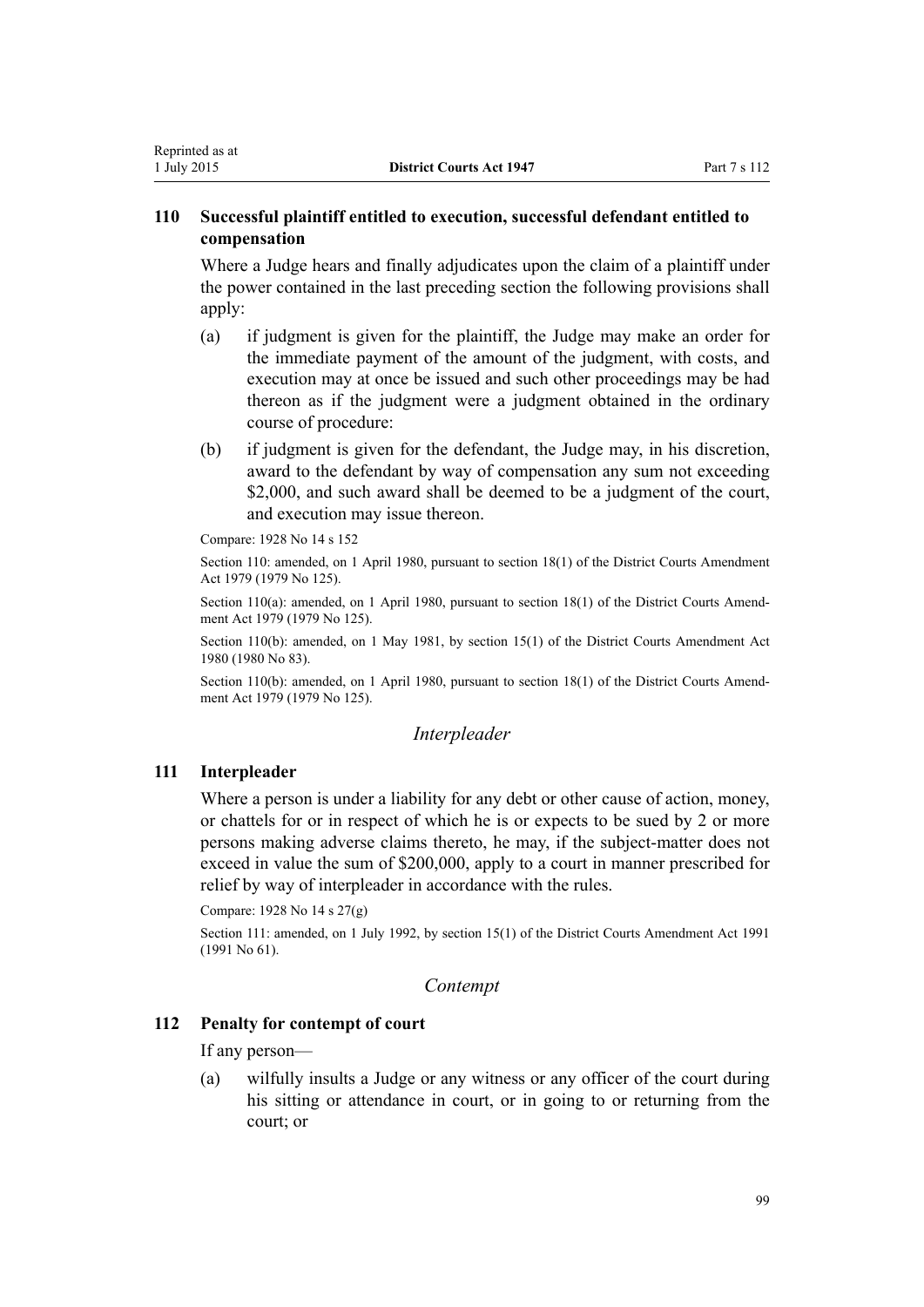- (b) wilfully interrupts the proceedings of a court or otherwise misbehaves in court; or
- (c) wilfully and without lawful excuse disobeys any order or direction of the court in the course of the hearing of any proceedings,—

any officer of the court, with or without the assistance of any constable or other person, may, by order of the Judge, take the offender into custody and detain him until the rising of the court, and the Judge may, if he thinks fit, by warrant under his hand, commit the offender to prison for any period not exceeding 3 months or impose upon the offender a fine not exceeding \$1,000 for each offence.

Compare: 1928 No 14 ss 196, 197

Section 112 heading: substituted, on 13 January 1983, by [section 7](http://prd-lgnz-nlb.prd.pco.net.nz/pdflink.aspx?id=DLM63969) of the District Courts Amendment Act (No 2) 1982 (1982 No 130).

Section 112: amended, on 13 January 1983, by [section 7\(a\)](http://prd-lgnz-nlb.prd.pco.net.nz/pdflink.aspx?id=DLM63969) of the District Courts Amendment Act (No 2) 1982 (1982 No 130).

Section 112: amended, on 13 January 1983, by [section 7\(b\)](http://prd-lgnz-nlb.prd.pco.net.nz/pdflink.aspx?id=DLM63969) of the District Courts Amendment Act (No 2) 1982 (1982 No 130).

Section 112: amended, on 1 April 1980, pursuant to [section 18\(1\)](http://prd-lgnz-nlb.prd.pco.net.nz/pdflink.aspx?id=DLM35085) of the District Courts Amendment Act 1979 (1979 No 125).

Section 112(a): amended, on 1 April 1980, pursuant to [section 18\(1\)](http://prd-lgnz-nlb.prd.pco.net.nz/pdflink.aspx?id=DLM35085) of the District Courts Amendment Act 1979 (1979 No 125).

#### *Financial provisions*

#### **113 Payment and recovery of fees**

- (1) All fees, except such as may be payable in respect of keeping possession, or for storing, removing, or selling goods seized under a warrant, shall be paid in the first instance by the party on whose behalf any proceedings are taken.
- (1A) The fact that the party on whose behalf any proceedings are taken is Her Majesty, or any officer of Her Majesty's Government in New Zealand on Her Majesty's behalf or on behalf of Her Majesty's Government in New Zealand, shall not affect the application of subsection (1).
- (2) No Registrar or Deputy Registrar may do any act for which a fee is payable unless the amount of the fee prescribed or determined under any enactment is paid or unless payment of that amount is waived or postponed.
- (2A) An act for which a fee is payable is not invalid simply because the fee has not been paid.
- (3) In default of the payment of any fees, payment thereof shall be enforced, by order of the court, in like manner as payment of any debt adjudged by the court to be paid.
- (4) A table of all fees payable shall be posted in a conspicuous place in every Registrar's office.

Compare: 1928 No 14 s 176(1), (2), (3); County Courts Act 1934 s 168 (UK)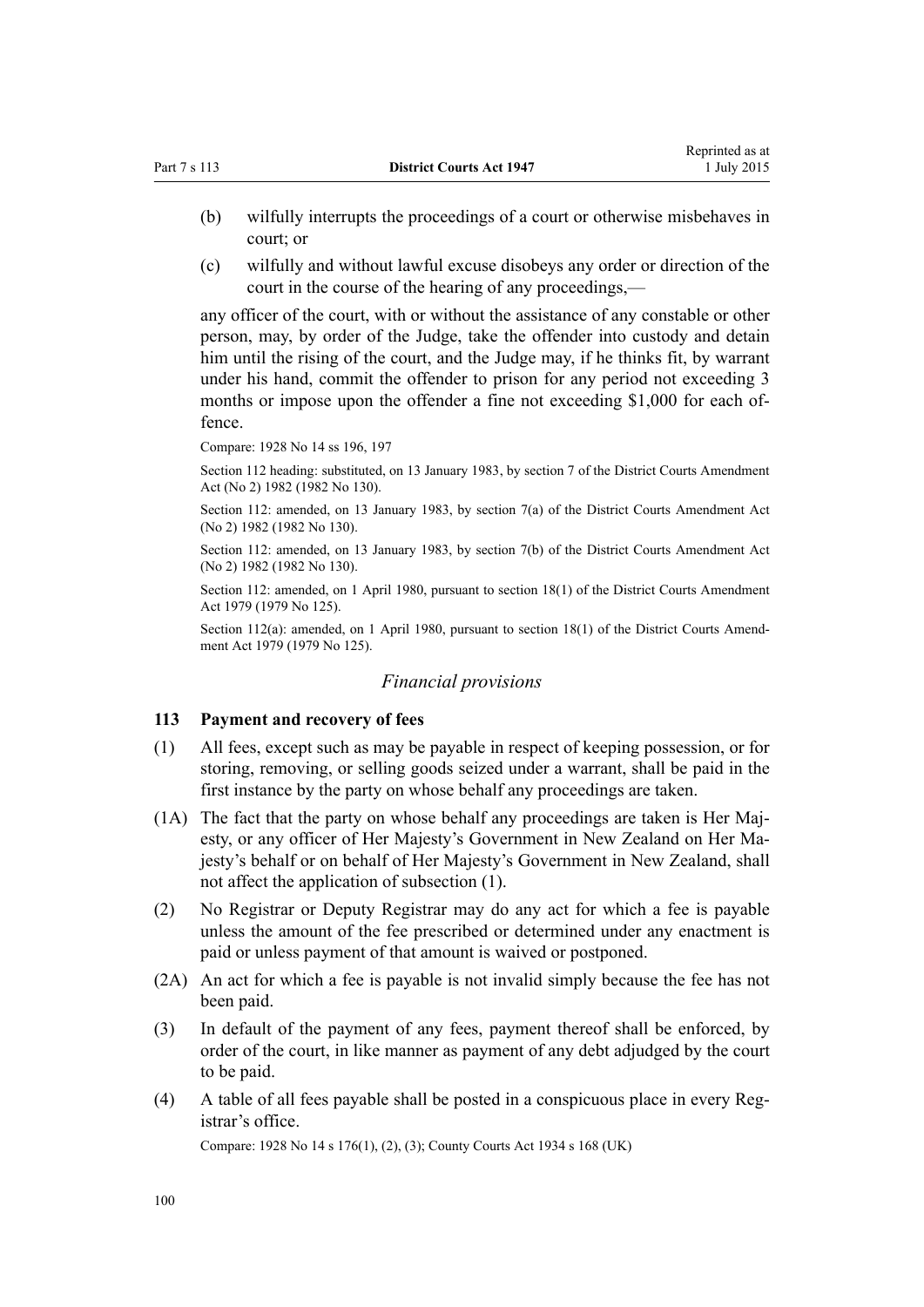Section 113(1A): inserted, on 1 July 1994, by section 4 of the District Courts Amendment Act 1994 (1994 No 29).

Section 113(2): substituted, on 9 October 2001, by [section 3](http://prd-lgnz-nlb.prd.pco.net.nz/pdflink.aspx?id=DLM113904) of the District Courts Amendment Act 2001 (2001 No 82).

Section 113(2A): inserted, on 9 October 2001, by [section 3](http://prd-lgnz-nlb.prd.pco.net.nz/pdflink.aspx?id=DLM113904) of the District Courts Amendment Act 2001 (2001 No 82).

### **114 Enforcement of fines**

The payment of any fine imposed by a court under this Act may be enforced, upon the order of a Judge, in like manner as the payment of any fine imposed on conviction may be enforced under the provisions of the [Summary Proceed](http://prd-lgnz-nlb.prd.pco.net.nz/pdflink.aspx?id=DLM310742)[ings Act 1957.](http://prd-lgnz-nlb.prd.pco.net.nz/pdflink.aspx?id=DLM310742)

Compare: 1928 No 14 s 201

Section 114: amended, on 1 July 2013, by [section 12](http://prd-lgnz-nlb.prd.pco.net.nz/pdflink.aspx?id=DLM4058121) of the District Courts Amendment Act (No 2) 2011 (2011 No 88).

Section 114: amended, on 1 April 1980, pursuant to [section 18\(1\)](http://prd-lgnz-nlb.prd.pco.net.nz/pdflink.aspx?id=DLM35085) of the District Courts Amendment Act 1979 (1979 No 125).

Section 114: amended, on 1 April 1958, pursuant to [section 214\(1\)](http://prd-lgnz-nlb.prd.pco.net.nz/pdflink.aspx?id=DLM314306) of the Summary Proceedings Act 1957 (1957 No 87).

### **115 Fines and fees to be paid to Crown Bank Account**

All fees and fines payable in respect of proceedings in courts or before Judges shall be paid into a Crown Bank Account or a Departmental Bank Account in accordance with the [Public Finance Act 1989](http://prd-lgnz-nlb.prd.pco.net.nz/pdflink.aspx?id=DLM160808):

provided that fees in respect of keeping possession, and of storing, removing, and selling goods seized under a warrant shall be paid to the bailiff or person charged with the execution of the warrant, to be paid by him to the person entitled thereto.

Compare: 1928 No 14 s 178

Section 115 heading: amended, on 1 July 1989, pursuant to [section 83\(7\)](http://prd-lgnz-nlb.prd.pco.net.nz/pdflink.aspx?id=DLM163167) of the Public Finance Act 1989 (1989 No 44).

Section 115: amended, on 1 July 1989, by [section 86\(1\)](http://prd-lgnz-nlb.prd.pco.net.nz/pdflink.aspx?id=DLM163175) of the Public Finance Act 1989 (1989 No 44).

Section 115: amended, on 1 April 1980, pursuant to [section 18\(1\)](http://prd-lgnz-nlb.prd.pco.net.nz/pdflink.aspx?id=DLM35085) of the District Courts Amendment Act 1979 (1979 No 125).

## *Miscellaneous*

#### **116 Prescribed documents to be sealed**

- (1) Every document of a prescribed class issuing out of a court shall be sealed with the seal of the court.
- (2) All such summonses and other documents purporting to be sealed as aforesaid shall, in New Zealand, be received in evidence without further proof thereof.

Compare: 1928 No 14 s 39; County Courts Act 1934 s 176 (UK)

Section 116 heading: substituted, on 1 April 1980, by [section 17](http://prd-lgnz-nlb.prd.pco.net.nz/pdflink.aspx?id=DLM35084) of the District Courts Amendment Act 1979 (1979 No 125).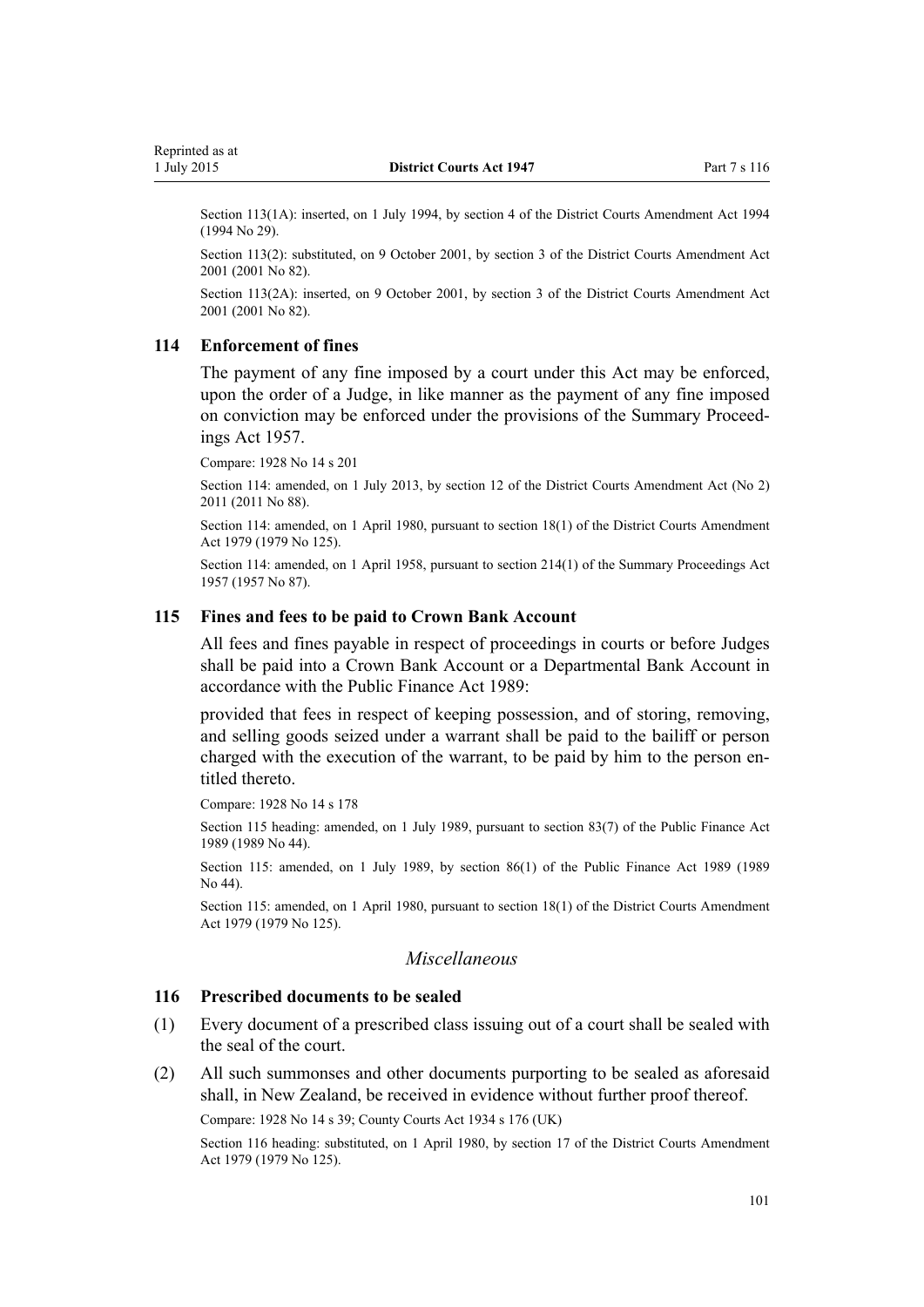Section 116(1): substituted, on 1 April 1980, by [section 17](http://prd-lgnz-nlb.prd.pco.net.nz/pdflink.aspx?id=DLM35084) of the District Courts Amendment Act 1979 (1979 No 125).

#### **116A Proof of service of documents**

- (1) If any summons or any other document is served by a person who is authorised to do so under this Act, the rules, or any other enactment, the service may be proved—
	- (a) by an endorsement on a copy of the document or, where applicable, on a printout that records an electronic document, showing the fact, date, time, and mode of service; or
	- (b) in any other manner prescribed by the rules.
- $(1)$  An endorsement under subsection  $(1)(a)$  must be signed by the person who served the summons or document.
- (2) A person who wilfully endorses any false statement on a copy of any summons or document commits an offence and is liable on conviction to imprisonment for a term not exceeding 2 years or to a fine not exceeding \$2,000, or to both.
- (3) If a document is served by sending it by prepaid post, then, unless the contrary is shown, the document is served when it would have been delivered in the ordinary course of post, and in proving service it is sufficient to prove that the letter concerned was properly addressed and posted.
- (4) If a document is served by sending it in electronic form, then, unless the contrary is shown, the document is served at the time the electronic communication first enters an information system outside the control of its originator, and in proving service it is sufficient to prove that the document concerned was properly addressed and sent.
- (5) In this section, **information system** means a system for producing, sending, receiving, storing, displaying, or otherwise processing electronic communications.

Compare: County Courts Act 1934 s 175 (UK)

Section 116A: inserted, on 12 May 1955, by section 2 of the District Courts Amendment Act 1955 (1955 No 13).

Section 116A heading: amended, on 14 April 2014, by [section 39\(1\)](http://prd-lgnz-nlb.prd.pco.net.nz/pdflink.aspx?id=DLM2929818) of the District Courts Amendment Act 2011 (2011 No 30).

Section 116A(1): replaced, on 14 April 2014, by [section 39\(2\)](http://prd-lgnz-nlb.prd.pco.net.nz/pdflink.aspx?id=DLM2929818) of the District Courts Amendment Act 2011 (2011 No 30).

Section 116A(1A): inserted, on 14 April 2014, by [section 39\(2\)](http://prd-lgnz-nlb.prd.pco.net.nz/pdflink.aspx?id=DLM2929818) of the District Courts Amendment Act 2011 (2011 No 30).

Section 116A(2): amended, on 14 April 2014, by [section 39\(3\)](http://prd-lgnz-nlb.prd.pco.net.nz/pdflink.aspx?id=DLM2929818) of the District Courts Amendment Act 2011 (2011 No 30).

Section 116A(2): amended, on 1 July 2013, by [section 12](http://prd-lgnz-nlb.prd.pco.net.nz/pdflink.aspx?id=DLM4058121) of the District Courts Amendment Act (No 2) 2011 (2011 No 88).

Section 116A(2): amended, on 1 May 1981, by section 16 of the District Courts Amendment Act 1980 (1980 No 83).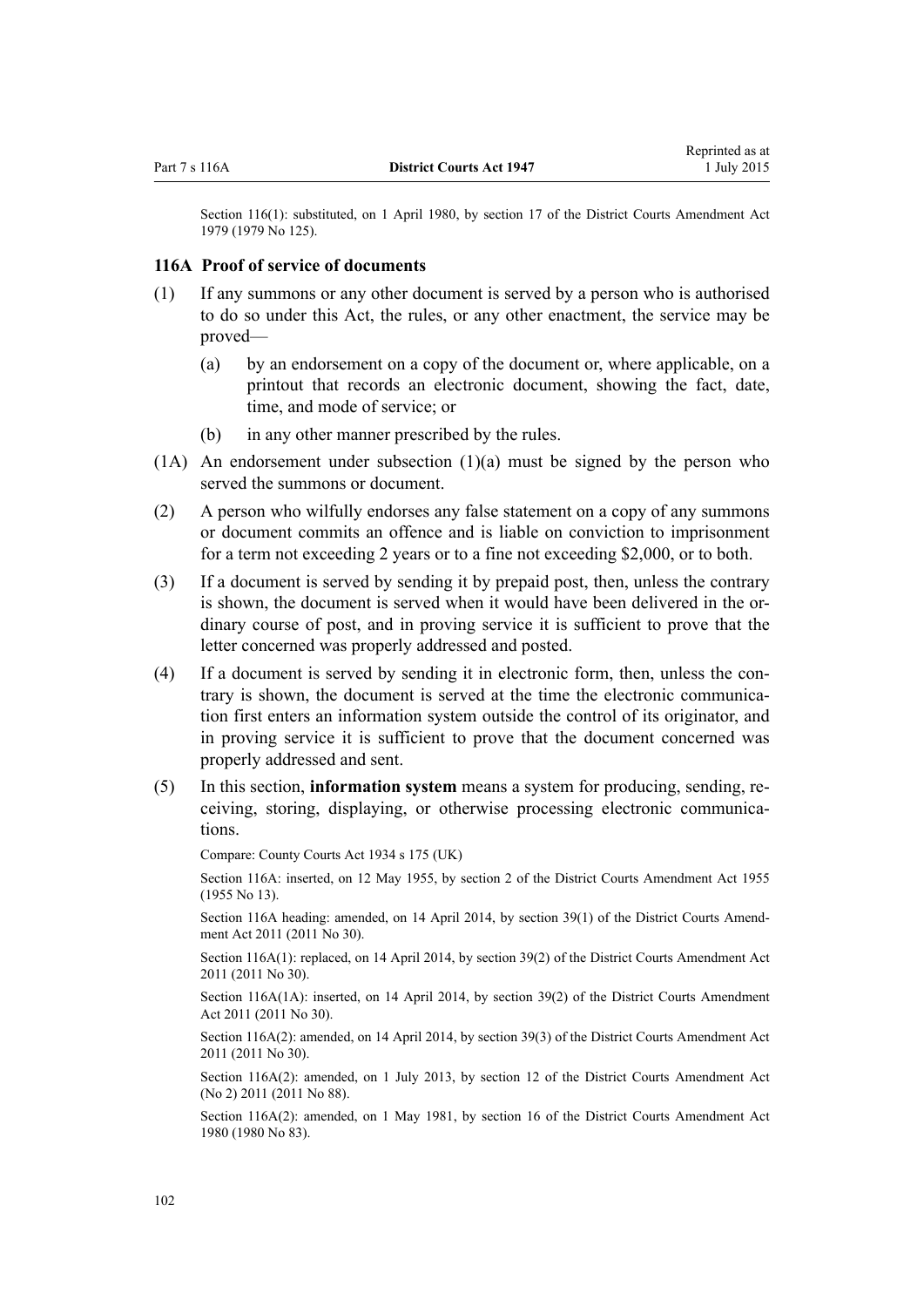Section 116A(3): replaced, on 14 April 2014, by [section 39\(4\)](http://prd-lgnz-nlb.prd.pco.net.nz/pdflink.aspx?id=DLM2929818) of the District Courts Amendment Act 2011 (2011 No 30).

Section 116A(4): inserted, on 14 April 2014, by [section 39\(4\)](http://prd-lgnz-nlb.prd.pco.net.nz/pdflink.aspx?id=DLM2929818) of the District Courts Amendment Act 2011 (2011 No 30).

Section 116A(5): inserted, on 14 April 2014, by [section 39\(4\)](http://prd-lgnz-nlb.prd.pco.net.nz/pdflink.aspx?id=DLM2929818) of the District Courts Amendment Act 2011 (2011 No 30).

#### **117 Subtenant to give notice of proceeding to subtenant's immediate landlord**

Every subtenant to whom there is delivered notice of any proceeding taken under this Act for the recovery of any land demised to or held by the subtenant, or to whose knowledge it comes, shall forthwith give notice thereof to the subtenant's immediate landlord, and if the subtenant fails to do so the subtenant shall be liable to forfeit to the subtenant's immediate landlord an amount equal to not more than 3 years' improved or rack rent of the land, to be recovered by a proceeding taken in any District Court or other court having jurisdiction in respect of claims for such an amount.

Section 117: substituted, on 1 July 1992, by [section 17\(1\)](http://prd-lgnz-nlb.prd.pco.net.nz/pdflink.aspx?id=DLM230255) of the District Courts Amendment Act 1991 (1991 No 61).

#### **118 Actions on lost instruments**

In any proceeding founded on a promissory note, bill of exchange, or other negotiable instrument declared on the affidavit of the plaintiff to be lost, if an indemnity is given by the plaintiff to the satisfaction of the court against the claims of any other person upon the instrument the court may give judgment therefor as if the same were produced.

Compare: 1928 No 14 s 44

Section 118: amended, on 1 July 1992, by [section 21\(1\)](http://prd-lgnz-nlb.prd.pco.net.nz/pdflink.aspx?id=DLM230259) of the District Courts Amendment Act 1991 (1991 No 61).

### **119 Immunity of Judges**

Every District Court Judge has, at all times, the same immunities as a Judge of the High Court.

Section 119: substituted, on 20 May 2004, by [section 7](http://prd-lgnz-nlb.prd.pco.net.nz/pdflink.aspx?id=DLM293794) of the District Courts Amendment Act 2004 (2004 No 42).

#### **120 No privilege to solicitors**

No privilege shall be allowed to any solicitor to exempt him from the jurisdiction of a court.

Compare: 1928 No 14 s 35

## **121 Constables, etc, to assist**

(1) All constables shall aid and assist any court or Judge in the execution of all and any of the duties imposed upon the court or Judge by this or any other Act; and if any constable neglects or refuses so to do he shall be liable on conviction, where no other penalty is provided, to a fine not exceeding \$75.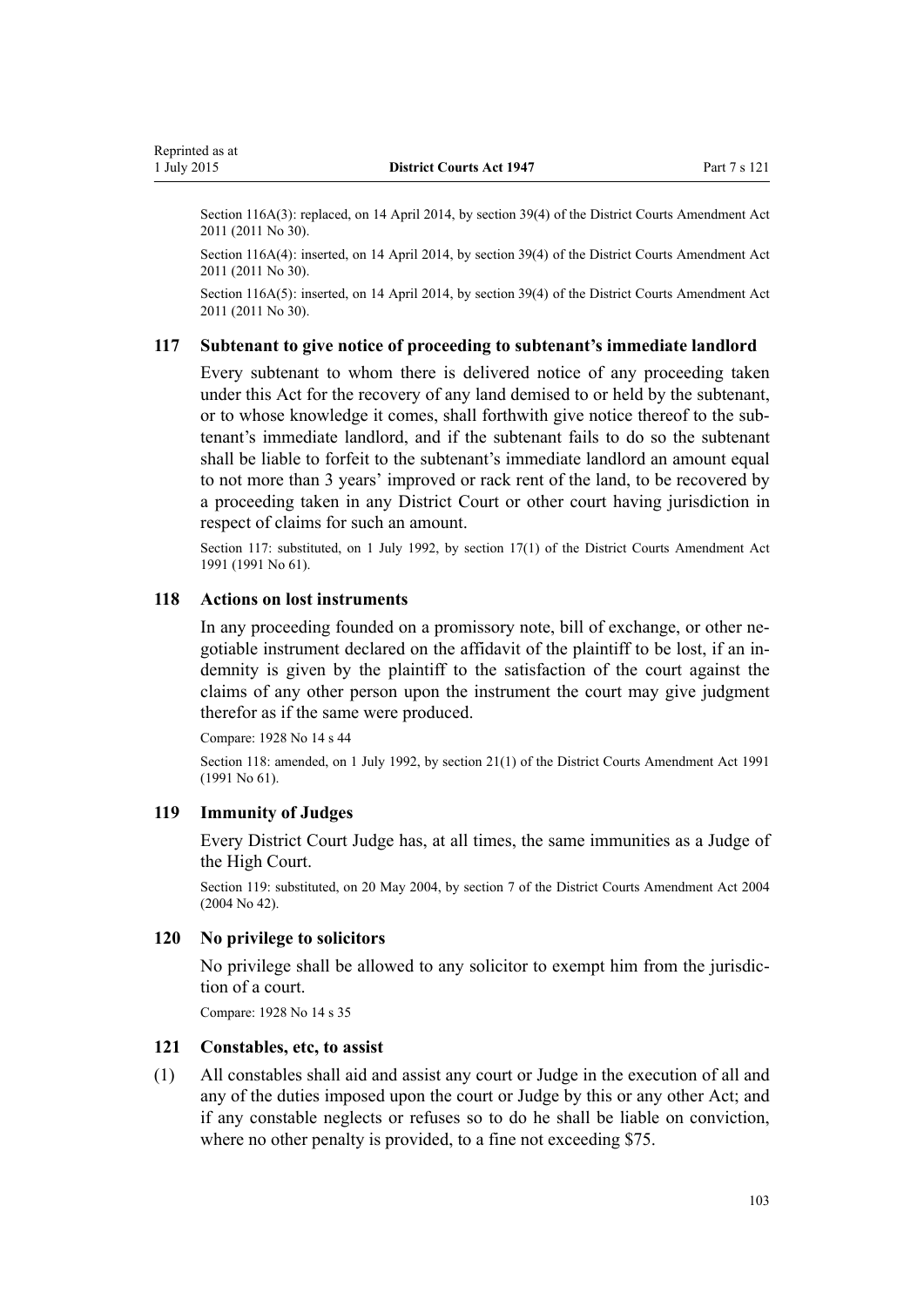(2) It shall be the duty of the keeper of every prison or lock-up on the request of the bailiff or constable to whom a warrant of committal or a writ of arrest has been issued to hold the prisoner or defendant in the custody of the bailiff or constable until the prisoner or defendant may, by the most convenient means of transport, be conducted to the place of imprisonment named in the warrant or brought before the court named in the writ, as the case may be.

Compare: 1928 No 14 s 199

Section 121(1): amended, on 1 July 2013, by [section 12](http://prd-lgnz-nlb.prd.pco.net.nz/pdflink.aspx?id=DLM4058121) of the District Courts Amendment Act (No 2) 2011 (2011 No 88).

Section 121(1): amended, on 1 May 1981, by section 16 of the District Courts Amendment Act 1980 (1980 No 83).

Section 121(1): amended, on 1 April 1980, pursuant to [section 18\(1\)](http://prd-lgnz-nlb.prd.pco.net.nz/pdflink.aspx?id=DLM35085) of the District Courts Amendment Act 1979 (1979 No 125).

## **122 District Courts Rules**

- (1) The Governor-General may from time to time, by Order in Council, with the concurrence of the Chief District Court Judge and 2 or more members of the Rules Committee established under [section 51B](http://prd-lgnz-nlb.prd.pco.net.nz/pdflink.aspx?id=DLM146601) of the Judicature Act 1908 of whom at least 1 is a District Court Judge, make rules regulating the practice and procedure of the court in the exercise of jurisdiction conferred by this Act.
- (1A) The Governor-General may from time to time, by Order in Council, make rules regulating the practice and procedure of the court in relation to the exercise of jurisdiction conferred by other Acts.
- (2) The power of making rules shall extend to all matters of practice or procedure and matters relating to or concerning the effect or operation in law of any practice or procedure in any case within the cognizance of the courts as to which rules of the High Court may be or might lawfully be made for cases within the cognizance of the High Court.
- (3) Without prejudice to the generality of the foregoing provisions of this section, the power of making rules shall extend to—
	- (a) prescribing the manner and the court in which proceedings are to be commenced and the procedure to be adopted where proceedings are commenced in one court which should, under the Act or the rules, have been commenced in another court:
	- (aa) applying, with or without modifications, provisions of the [High Court](http://prd-lgnz-nlb.prd.pco.net.nz/pdflink.aspx?id=DLM147653) [Rules](http://prd-lgnz-nlb.prd.pco.net.nz/pdflink.aspx?id=DLM147653):
	- (b) prescribing the circumstances in which proceedings may be transferred from one Court to another, and the procedure consequent on any such transfer:
	- (c) prescribing the procedure in District Courts consequent on transfers of proceedings from the High Court to District Courts, or from District Courts to the High Court:
	- (ca) prescribing—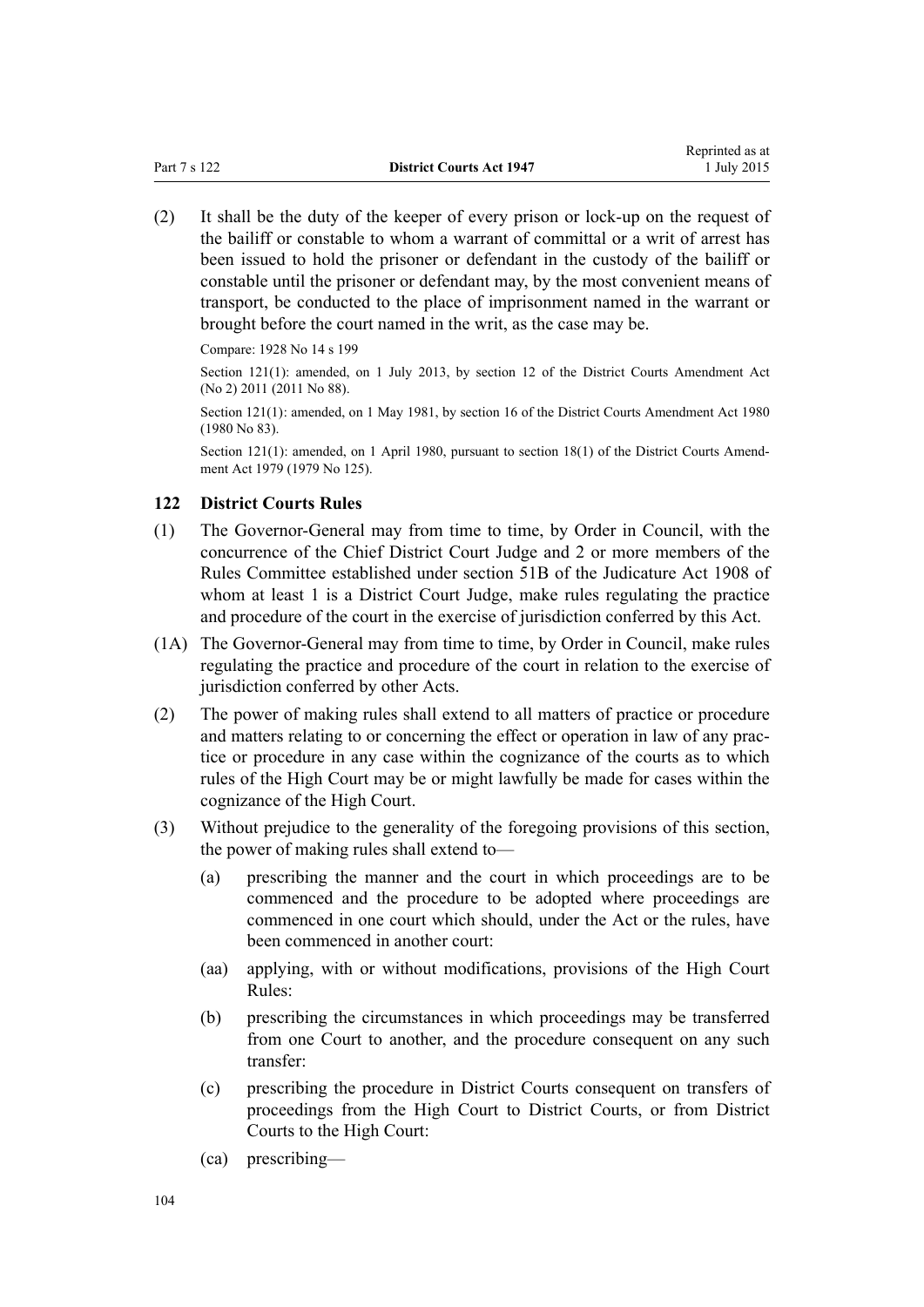|        | (i)                                                                                                                                                                                                                                                                                                                                                                                                                                                  | the procedure in District Courts in relation to the removal into the<br>High Court, under section 45A, of a summary judgment applica-<br>tion or any matter arising in a summary judgment application; and |  |
|--------|------------------------------------------------------------------------------------------------------------------------------------------------------------------------------------------------------------------------------------------------------------------------------------------------------------------------------------------------------------------------------------------------------------------------------------------------------|------------------------------------------------------------------------------------------------------------------------------------------------------------------------------------------------------------|--|
|        | (ii)                                                                                                                                                                                                                                                                                                                                                                                                                                                 | the procedure in relation to the removal into the High Court, under<br>section 45B, of a question of law:                                                                                                  |  |
| (d)    | prescribing the procedure in District Courts consequent on the removal<br>of judgments of the High Court into District Courts and on the removal<br>of judgments of District Courts into the High Court:                                                                                                                                                                                                                                             |                                                                                                                                                                                                            |  |
| (e)    | providing for the custody of the records of the court, and for the receipt<br>of and accounts for all money paid into or out of court:                                                                                                                                                                                                                                                                                                               |                                                                                                                                                                                                            |  |
| (f)    | authorising the Registrar to hear and determine any proceedings taken<br>under this Act (other than proceedings in respect of which a court has<br>jurisdiction under any of the provisions of sections 29 to 34), and any<br>proceedings (including proceedings in respect of which a court has juris-<br>diction under any of the provisions of sections 29 to 34) in which the de-<br>fendant fails to appear at the hearing or admits the claim: |                                                                                                                                                                                                            |  |
| (fa)   | prescribing circumstances in which the powers, privileges, and duties of<br>the Deputy Registrar of the court are not the same as the powers, privil-<br>eges, and duties of the Registrar of the court:                                                                                                                                                                                                                                             |                                                                                                                                                                                                            |  |
| (g)    | prescribing, according to the nature of the proceedings and the amount<br>involved therein, the costs and charges to be paid by one party or the<br>parties in the proceedings to the other party or parties, in addition to the<br>moneys paid out of pocket:                                                                                                                                                                                       |                                                                                                                                                                                                            |  |
| (ga)   |                                                                                                                                                                                                                                                                                                                                                                                                                                                      | prescribing the circumstances in which the court may appoint an expert<br>witness, and prescribing-                                                                                                        |  |
|        | (i)                                                                                                                                                                                                                                                                                                                                                                                                                                                  | the procedure to be followed after the expert witness is appointed;<br>and                                                                                                                                 |  |
|        | (ii)                                                                                                                                                                                                                                                                                                                                                                                                                                                 | the rights of the parties in relation to the evidence given by the ex-<br>pert witness; and                                                                                                                |  |
|        | (iii)                                                                                                                                                                                                                                                                                                                                                                                                                                                | the manner in which the expert witness is to be remunerated:                                                                                                                                               |  |
| (h)    | [Repealed]                                                                                                                                                                                                                                                                                                                                                                                                                                           |                                                                                                                                                                                                            |  |
| (i)    | [Repealed]                                                                                                                                                                                                                                                                                                                                                                                                                                           |                                                                                                                                                                                                            |  |
| (ia)   | prescribing the circumstances in which an order under section 56A or<br>section 56B can be made:                                                                                                                                                                                                                                                                                                                                                     |                                                                                                                                                                                                            |  |
| $(ib)$ | providing for documents to be sent in electronic form under section<br>$108A(1)(c)$ , including (without limitation) provisions for the retention of<br>records that evidence the fact that, and the date and time when, such                                                                                                                                                                                                                        |                                                                                                                                                                                                            |  |

documents were sent to electronic addresses: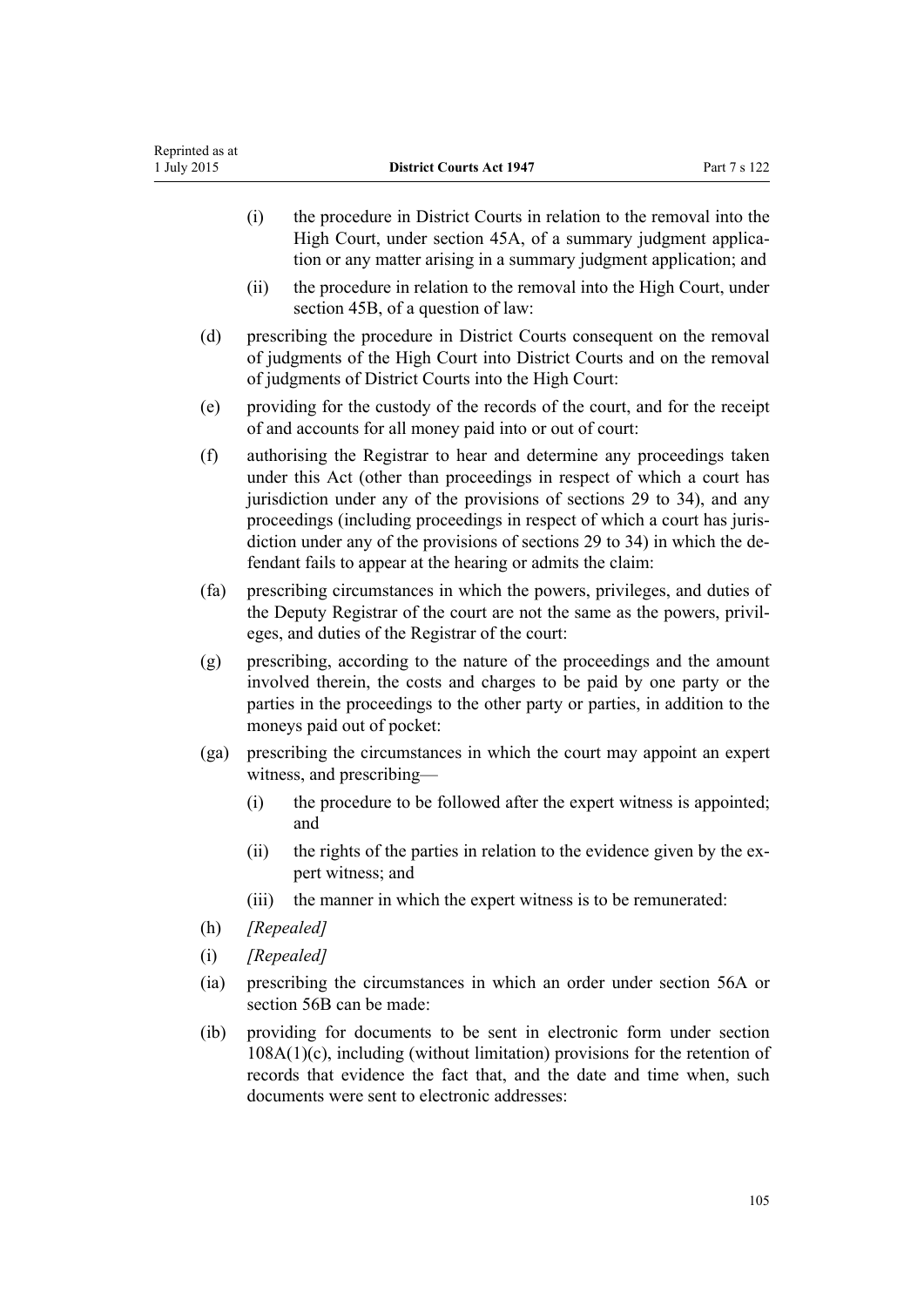|     | (j) | regulating and providing for any other matters which were regulated or<br>provided for by the District Courts Rules in force on the date of the pass-<br>ing of this Act:                                                     |
|-----|-----|-------------------------------------------------------------------------------------------------------------------------------------------------------------------------------------------------------------------------------|
|     | (k) | regulating or providing for any other matters which immediately prior to<br>the coming into force of this Act were regulated or provided for by the<br>enactments (repealed by this Act) which are referred to in Schedule 2: |
|     | (1) | providing for any other matters in respect of which rules are contempla-<br>ted or specially authorized by this Act.                                                                                                          |
| (4) |     | Rules made under this Act shall take effect on or from a day to be fixed in the<br>Order in Council making the same.                                                                                                          |
|     |     | Compare: 1928 No 14 ss 3, 16, 18, 69, 81                                                                                                                                                                                      |
|     |     | Section 122(1): substituted, on 31 August 1999, by section $2(1)$ of the District Courts Amendment<br>Act (No 2) 1999 (1999 No 89).                                                                                           |
|     |     | Section 122(1A): inserted, on 31 August 1999, by section 2(1) of the District Courts Amendment Act<br>(No 2) 1999 (1999 No 89).                                                                                               |
|     |     | Section 122(2): amended, on 1 April 1980, pursuant to section 12 of the Judicature Amendment Act<br>1979 (1979 No 124).                                                                                                       |
|     |     | Section 122(3)(a): amended, on 1 October 1991, by section 18(1) of the District Courts Amendment<br>Act 1991 (1991 No 61).                                                                                                    |
|     |     | Section 122(3)(aa): inserted, on 1 October 1991, by section 18(2) of the District Courts Amendment<br>Act 1991 (1991 No 61).                                                                                                  |
|     |     | Section 122(3)(c): amended, on 1 April 1980, pursuant to section 18(1) of the District Courts Amend-<br>ment Act 1979 (1979 No 125).                                                                                          |
|     |     | Section 122(3)(c): amended, on 1 April 1980, pursuant to section 12 of the Judicature Amendment<br>Act 1979 (1979 No 124).                                                                                                    |
|     |     | Section $122(3)(ca)$ : inserted, on 1 July 1992, by section 8(1) of the District Courts Amendment Act<br>1992 (1992 No 17).                                                                                                   |
|     |     | Section 122(3)(d): amended, on 1 April 1980, pursuant to section 18(1) of the District Courts<br>Amendment Act 1979 (1979 No 125).                                                                                            |
|     |     | Section 122(3)(d): amended, on 1 April 1980, pursuant to section 12 of the Judicature Amendment<br>Act 1979 (1979 No 124).                                                                                                    |
|     |     | Section 122(3)(e): substituted, on 1 October 1991, by section 18(3) of the District Courts Amend-<br>ment Act 1991 (1991 No 61).                                                                                              |
|     |     | Section 122(3)(f): substituted, on 1 October 1991, by section 18(3) of the District Courts Amendment<br>Act 1991 (1991 No 61).                                                                                                |
|     |     | Section $122(3)(fa)$ : inserted, on 1 July 1992, by section 8(2) of the District Courts Amendment Act<br>1992 (1992 No 17).                                                                                                   |
|     |     | Section $122(3)(ga)$ : inserted, on 1 July 1992, by section 8(3) of the District Courts Amendment Act<br>1992 (1992 No 17).                                                                                                   |
|     |     | Section 122(3)(h): repealed, on 31 August 1999, by section 2(2) of the District Courts Amendment<br>Act (No 2) 1999 (1999 No 89).                                                                                             |
|     |     | Section $122(3)(i)$ : repealed, on 31 August 1999, by section $2(2)$ of the District Courts Amendment<br>Act (No 2) 1999 (1999 No 89).                                                                                        |
|     |     | Section 122(3)(ia): inserted, on 1 July 1992, by section 8(4) of the District Courts Amendment Act<br>1992 (1992 No 17).                                                                                                      |
|     |     |                                                                                                                                                                                                                               |
| 106 |     |                                                                                                                                                                                                                               |

Reprinted as at 1 July 2015

Part 7 s 122 **District Courts Act 1947**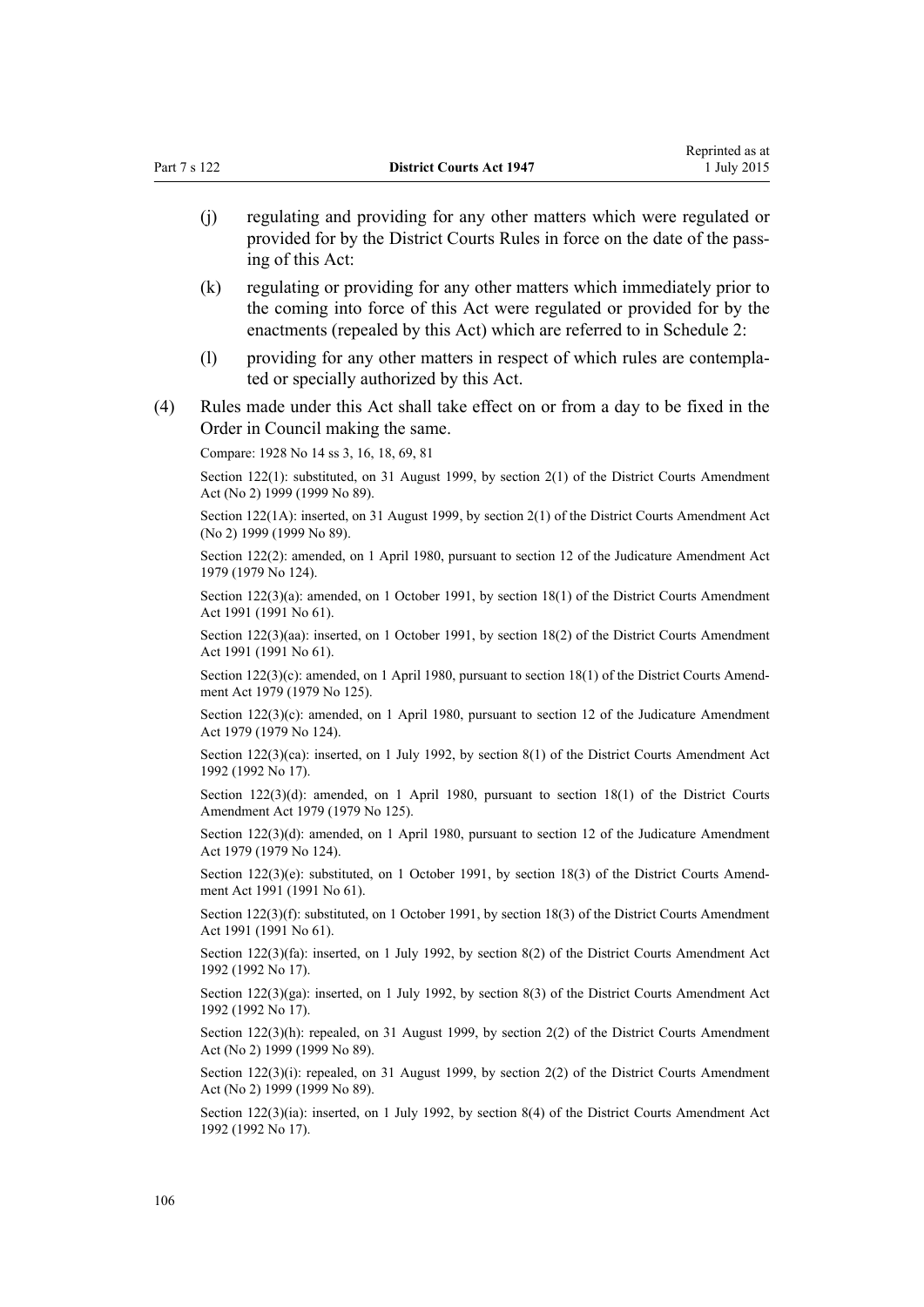Section 122(3)(ib): inserted, on 13 February 2012, by [section 40](http://prd-lgnz-nlb.prd.pco.net.nz/pdflink.aspx?id=DLM2929819) of the District Courts Amendment Act 2011 (2011 No 30).

Section 122(3)(i): amended, on 1 April 1980, pursuant to [section 18\(1\)](http://prd-lgnz-nlb.prd.pco.net.nz/pdflink.aspx?id=DLM35085) of the District Courts Amendment Act 1979 (1979 No 125).

## **123 Regulations**

Reprinted as at

- (1) The Governor-General may from time to time, by Order in Council, make regulations for all or any of the following purposes:
	- (a) prescribing fees payable in respect of proceedings, including fees for the filing and service of documents, in the District Court pursuant to this Act or other Acts:
	- (b) prescribing fees payable to persons giving evidence and to referees and arbitrators in proceedings in the District Court pursuant to this Act or other Acts:
	- (ba) in order to promote access to justice, empowering Registrars or Deputy Registrars to waive, reduce, or postpone the payment of a fee required in connection with a proceeding or an intended proceeding (including a proceeding in a Disputes Tribunal), or to refund, in whole or in part, such a fee that has already been paid, if satisfied on the basis of criteria specified under paragraph (bb) that—
		- (i) the person otherwise responsible for payment of the fee is unable to pay or absorb the fee in whole or in part; or
		- (ii) unless 1 or more of those powers are exercised in respect of a proceeding that concerns a matter of genuine public interest, the proceeding is unlikely to be commenced or continued:
	- (bb) prescribing, for the purposes of the exercise of a power under paragraph (ba), the criteria—
		- (i) for assessing a person's ability to pay a fee; and
		- (ii) for identifying proceedings that concern matters of genuine public interest:
	- (bc) empowering Registrars or Deputy Registrars to postpone the payment of a fee pending the determination of—
		- (i) an application for the exercise of a power specified in paragraph (ba); or
		- (ii) an application for review under [section 123A](#page-108-0):
	- (bd) making provision in relation to the postponement, under the regulations, of the payment of any fee, which provision may (without limitation) include provision—
		- (i) for the recovery of the fee after the expiry of the period of postponement; and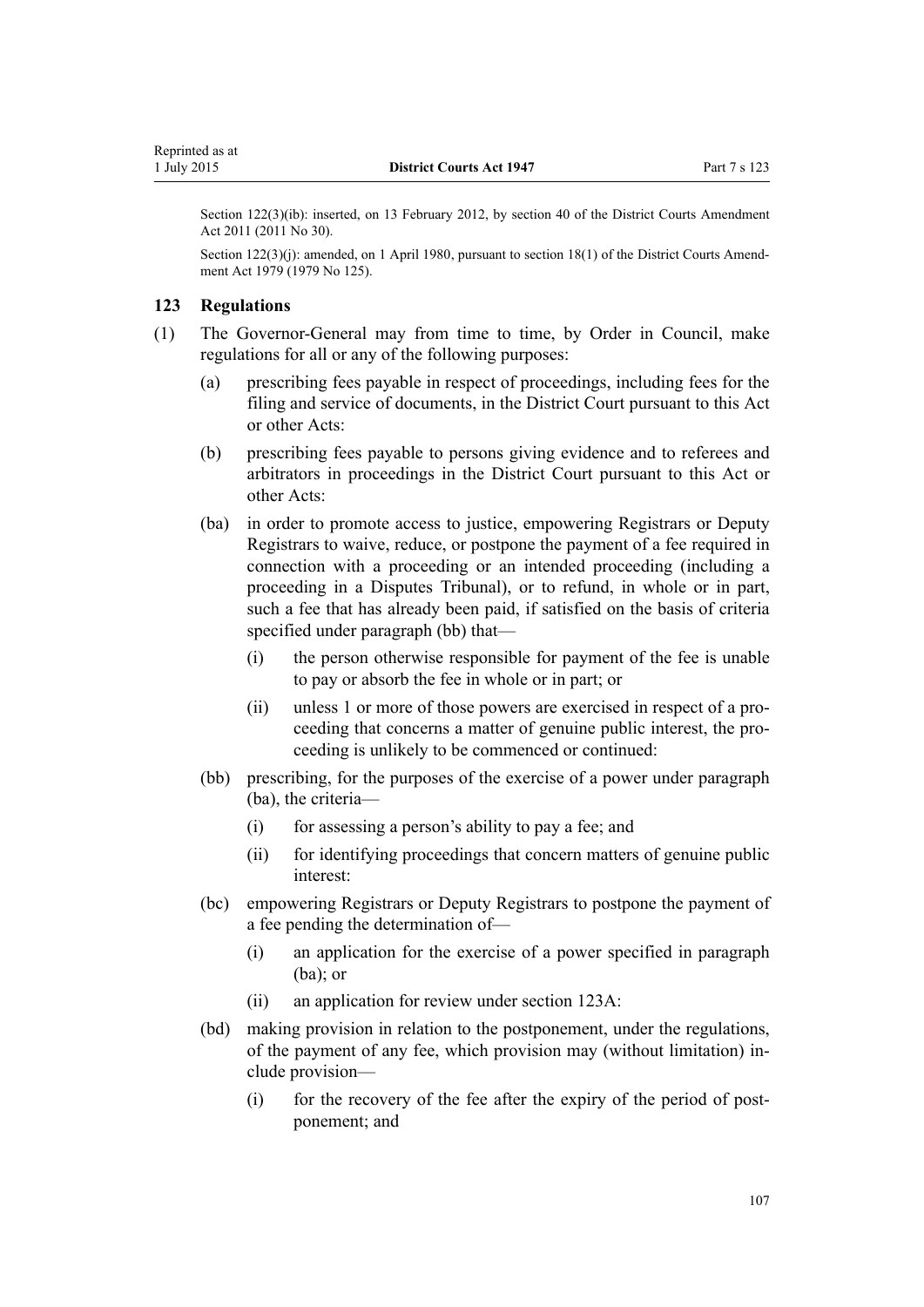- (ii) for restrictions to apply (after the expiry of the period of postponement and so long as the fee remains unpaid) on the steps that may be taken in the proceedings in respect of which the fee is payable:
- (be) providing for the manner in which an application for the exercise of a power specified in paragraph (ba) or paragraph (bc) is to be made, including, without limitation, requiring such an application to be in a form approved for the purpose by the chief executive of the Ministry of Justice:
- (bf) amending [Schedule 1A](#page-109-0) by adding offences to, or removing offences from, Part 1 or Part 2 of that schedule:
- (bg) prescribing transitional arrangements for the trial and sentencing of persons charged with offences that are added to or removed from [Part 1](#page-109-0) or [Part 2](#page-109-0) of Schedule 1A:
- (c) providing for such matters as are contemplated by or necessary for giving full effect to the provisions of this Act and for its due administration.
- (2) No fee is payable for an application for the exercise of a power specified in subsection  $(1)(ba)$  or  $(bc)$ .

Section 123: substituted, on 31 August 1999, by [section 3](http://prd-lgnz-nlb.prd.pco.net.nz/pdflink.aspx?id=DLM32229) of the District Courts Amendment Act (No 2) 1999 (1999 No 89).

Section 123(1)(a): amended, on 13 February 2012, by [section 41](http://prd-lgnz-nlb.prd.pco.net.nz/pdflink.aspx?id=DLM2929820) of the District Courts Amendment Act 2011 (2011 No 30).

Section 123(1)(ba): inserted, on 9 October 2001, by [section 4\(1\)](http://prd-lgnz-nlb.prd.pco.net.nz/pdflink.aspx?id=DLM113905) of the District Courts Amendment Act 2001 (2001 No 82).

Section 123(1)(bb): inserted, on 9 October 2001, by [section 4\(1\)](http://prd-lgnz-nlb.prd.pco.net.nz/pdflink.aspx?id=DLM113905) of the District Courts Amendment Act 2001 (2001 No 82).

Section 123(1)(bc): inserted, on 9 October 2001, by [section 4\(1\)](http://prd-lgnz-nlb.prd.pco.net.nz/pdflink.aspx?id=DLM113905) of the District Courts Amendment Act 2001 (2001 No 82).

Section 123(1)(bd): inserted, on 9 October 2001, by [section 4\(1\)](http://prd-lgnz-nlb.prd.pco.net.nz/pdflink.aspx?id=DLM113905) of the District Courts Amendment Act 2001 (2001 No 82).

Section 123(1)(be): inserted, on 9 October 2001, by [section 4\(1\)](http://prd-lgnz-nlb.prd.pco.net.nz/pdflink.aspx?id=DLM113905) of the District Courts Amendment Act 2001 (2001 No 82).

Section 123(1)(be): amended, on 1 October 2003, pursuant to [section 14\(1\)](http://prd-lgnz-nlb.prd.pco.net.nz/pdflink.aspx?id=DLM201378) of the State Sector Amendment Act 2003 (2003 No 41).

Section 123(1)(bf): inserted, on 26 June 2008, by [section 7](http://prd-lgnz-nlb.prd.pco.net.nz/pdflink.aspx?id=DLM1379112) of the District Courts Amendment Act (No 2) 2008 (2008 No 39).

Section 123(1)(bg): inserted, on 26 June 2008, by [section 7](http://prd-lgnz-nlb.prd.pco.net.nz/pdflink.aspx?id=DLM1379112) of the District Courts Amendment Act (No 2) 2008 (2008 No 39).

Section 123(2): added, on 9 October 2001, by [section 4\(2\)](http://prd-lgnz-nlb.prd.pco.net.nz/pdflink.aspx?id=DLM113905) of the District Courts Amendment Act 2001 (2001 No 82).

## **123AA Chief executive of Ministry of Justice may approve forms**

(1) The chief executive of the Ministry of Justice may approve and issue forms that the chief executive considers necessary for the purposes of this Act, not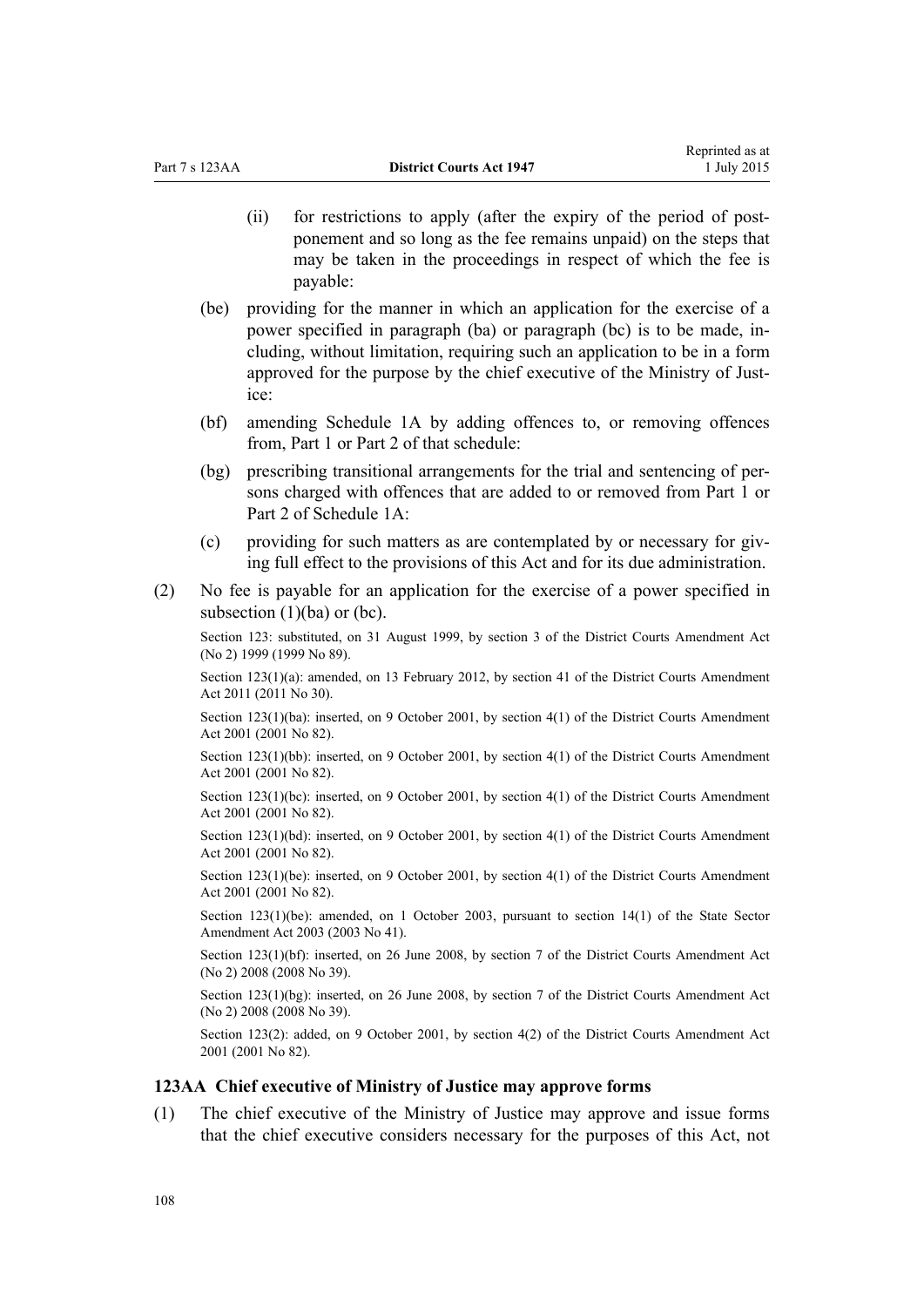being forms required to be prescribed by regulations or rules made under this Act.

- (2) Without limiting subsection (1),—
	- (a) more than 1 form may be approved and issued in relation to the same matter; and
	- (b) a form may be described by any name that the chief executive considers appropriate even though it relates to a matter that is described by a different name under this Act, so long as the form refers to the appropriate provision of this Act.
- (3) Every document purporting to be a form approved and issued by the chief executive under and for the purposes of this Act is deemed to have been so approved and issued unless the chief executive otherwise certifies.

Section 123AA: inserted, on 14 April 2014, by [section 42](http://prd-lgnz-nlb.prd.pco.net.nz/pdflink.aspx?id=DLM3556525) of the District Courts Amendment Act 2011 (2011 No 30).

# **123A Reviews of decisions of Registrars concerning fees**

- (1) Any person who is aggrieved by a decision of a Registrar or Deputy Registrar under regulations made under [section 123\(1\)\(ba\)](#page-106-0) may apply to a Judge for a review of that decision.
- (2) An application under subsection (1) may be made within 20 working days after the date on which the applicant is notified of the decision of the Registrar or Deputy Registrar, or within any further time that the Judge allows on application made for that purpose either before or after the expiration of those 20 working days.
- (3) Applications under this section may be made on an informal basis.
- (4) Reviews under this section are—
	- (a) conducted by way of rehearing of the matter in respect of which the Registrar or Deputy Registrar made the decision; and
	- (b) dealt with on the papers, unless the Judge directs otherwise.
- (5) On dealing with an application for a review of a decision of a Registrar or Deputy Registrar, the Judge may confirm, modify, or reverse the decision of the Registrar or the Deputy Registrar.
- (6) No fee is payable for an application under this section.

Compare: 1991 No 71 s 16

Section 123A: inserted, on 9 October 2001, by [section 5](http://prd-lgnz-nlb.prd.pco.net.nz/pdflink.aspx?id=DLM113906) of the District Courts Amendment Act 2001 (2001 No 82).

# **124 Application of Act**

Where under any Act any power, authority, or jurisdiction is given to Judges, the proceedings shall be had and determined in a court in accordance with this Act and the rules unless some other procedure is specially provided or re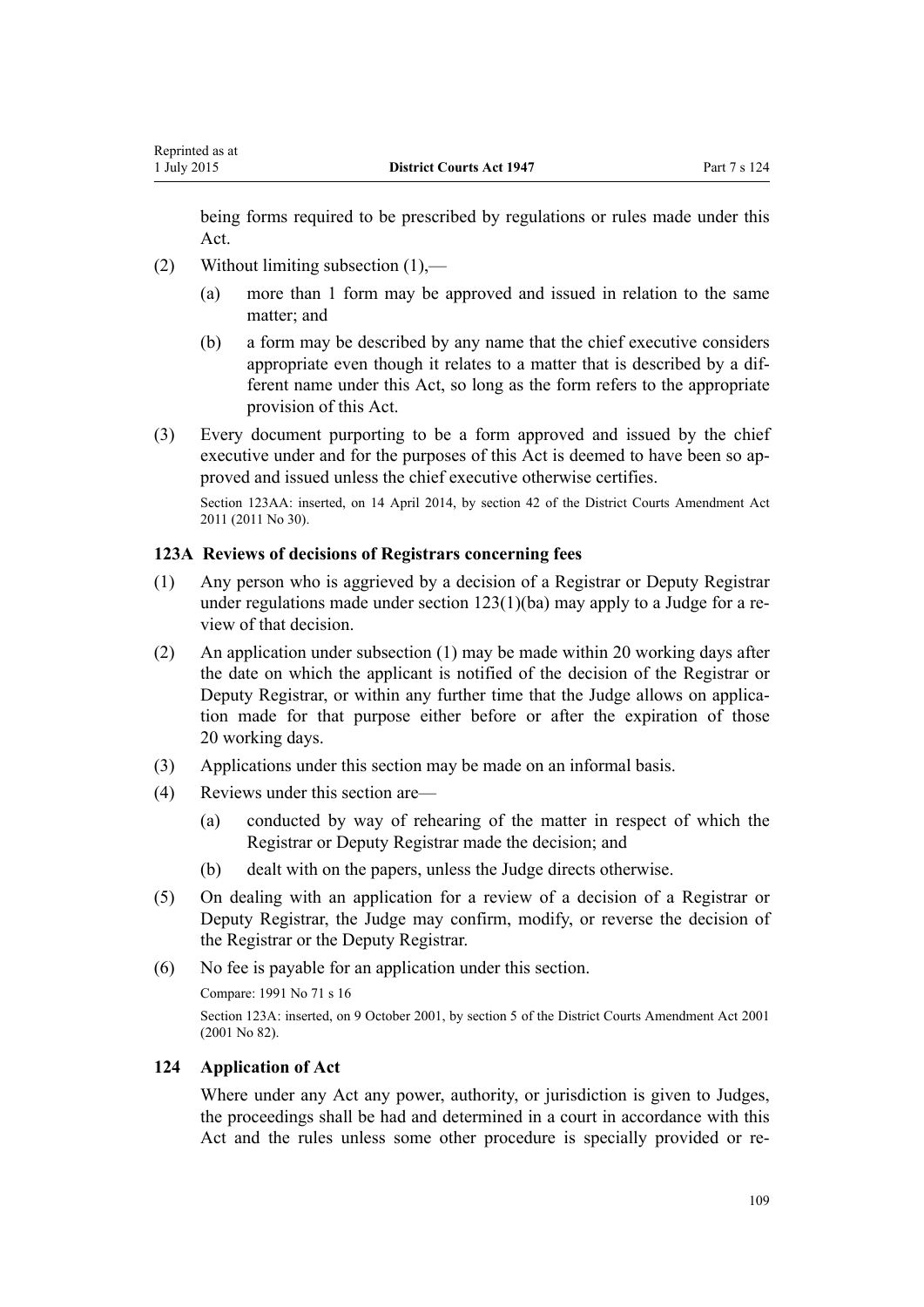<span id="page-109-0"></span>quired, and Judges in the exercise of that power, authority, or jurisdiction shall have all the powers given under this Act to Judges and to courts, but, except as aforesaid or as expressly provided in this Act or the rules, nothing in this Act or the rules shall derogate from or affect the provisions of any other Act conferring any power, authority, or jurisdiction on Judges or on courts.

Section 124: amended, on 1 April 1980, pursuant to [section 18\(1\)](http://prd-lgnz-nlb.prd.pco.net.nz/pdflink.aspx?id=DLM35085) of the District Courts Amendment Act 1979 (1979 No 125).

#### **125 Repeals and savings**

- (1) The enactments mentioned in [Schedule 3](#page-111-0) are hereby repealed.
- (2) All courts, jurisdictions, offices, appointments, Orders in Council, orders, warrants, rules, regulations, seals, forms, books, records, instruments, and generally all acts of authority which originated under any of the said enactments or any enactment thereby repealed, and are subsisting or in force on the coming into operation of this Act, shall enure for the purposes of this Act as fully and effectually as if they had originated under the corresponding provisions of this Act, and accordingly shall, where necessary, be deemed to have so originated.
- (3) All actions, matters, and proceedings commenced under any of the said enactments and pending or in progress on the coming into operation of this Act may be continued, completed, and enforced under this Act.
- (4) *[Repealed]*

Section 125(4): repealed, on 23 November 1962, by section 4(3) of the Mining Amendment Act 1962 (1962 No 23).

# **Schedule 1 Criminal Record Book**

*[Repealed]*

s 28

Schedule 1: repealed, on 1 April 1958, by [section 214\(1\)](http://prd-lgnz-nlb.prd.pco.net.nz/pdflink.aspx?id=DLM314306) of the Summary Proceedings Act 1957 (1957 No 87).

# **Schedule 1A**

# **Offences triable in either District Court or High Court and offences triable only in High Court**

*[Repealed]*

ss 28A(1), 28F(3)

Schedule 1A: repealed, on 1 July 2013, by [section 12](http://prd-lgnz-nlb.prd.pco.net.nz/pdflink.aspx?id=DLM4058121) of the District Courts Amendment Act (No 2) 2011 (2011 No 88).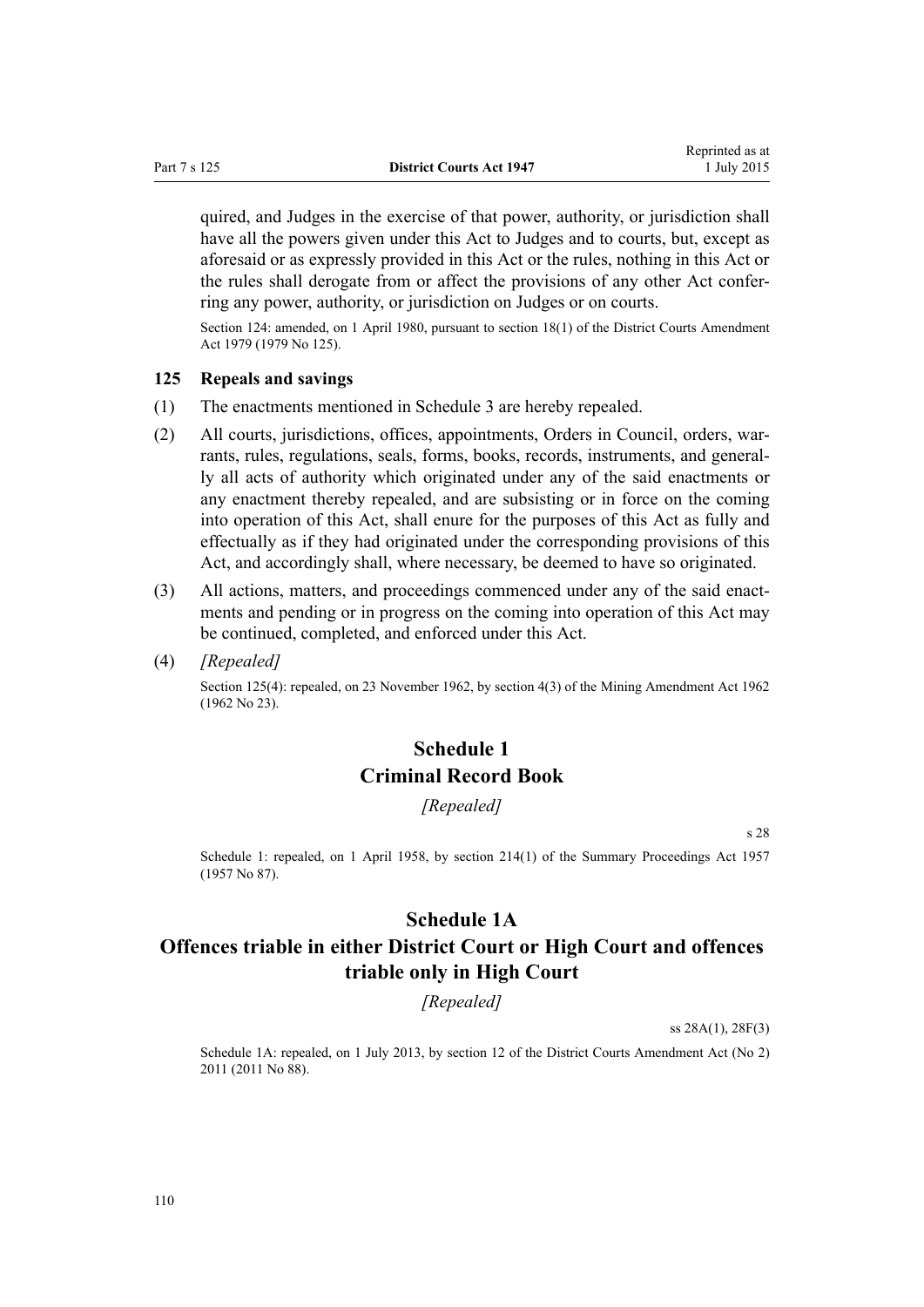# **Schedule 2**

# **Enactments (repealed by this Act) formerly regulating or providing for matters which can be regulated or provided for by rules**

[s 122\(3\)\(k\)](#page-103-0)

## **Magistrates' Courts Act 1928**

Sections 4, 34, 41, 45, 46, 49 to 52, 55, 57 to 66, 68, 70 to 80, 82 to 88, 91, 92, 94 to 98, 101 to 115, 118, 120, 122, 123(2), 127, 129(b) and (c), 132, 133, 139 to 141, 144, 146 to 150, 159 to 161, 172 to 174, 176(4), 177, 179, 180(3), 184(2), 185, and 198, and the proviso to section 116.

## **Statutes Amendment Act 1936**

[Sections 49 to 52.](http://prd-lgnz-nlb.prd.pco.net.nz/pdflink.aspx?id=DLM221398)

**Statutes Amendment Act 1938**

[Section 36](http://prd-lgnz-nlb.prd.pco.net.nz/pdflink.aspx?id=DLM226376).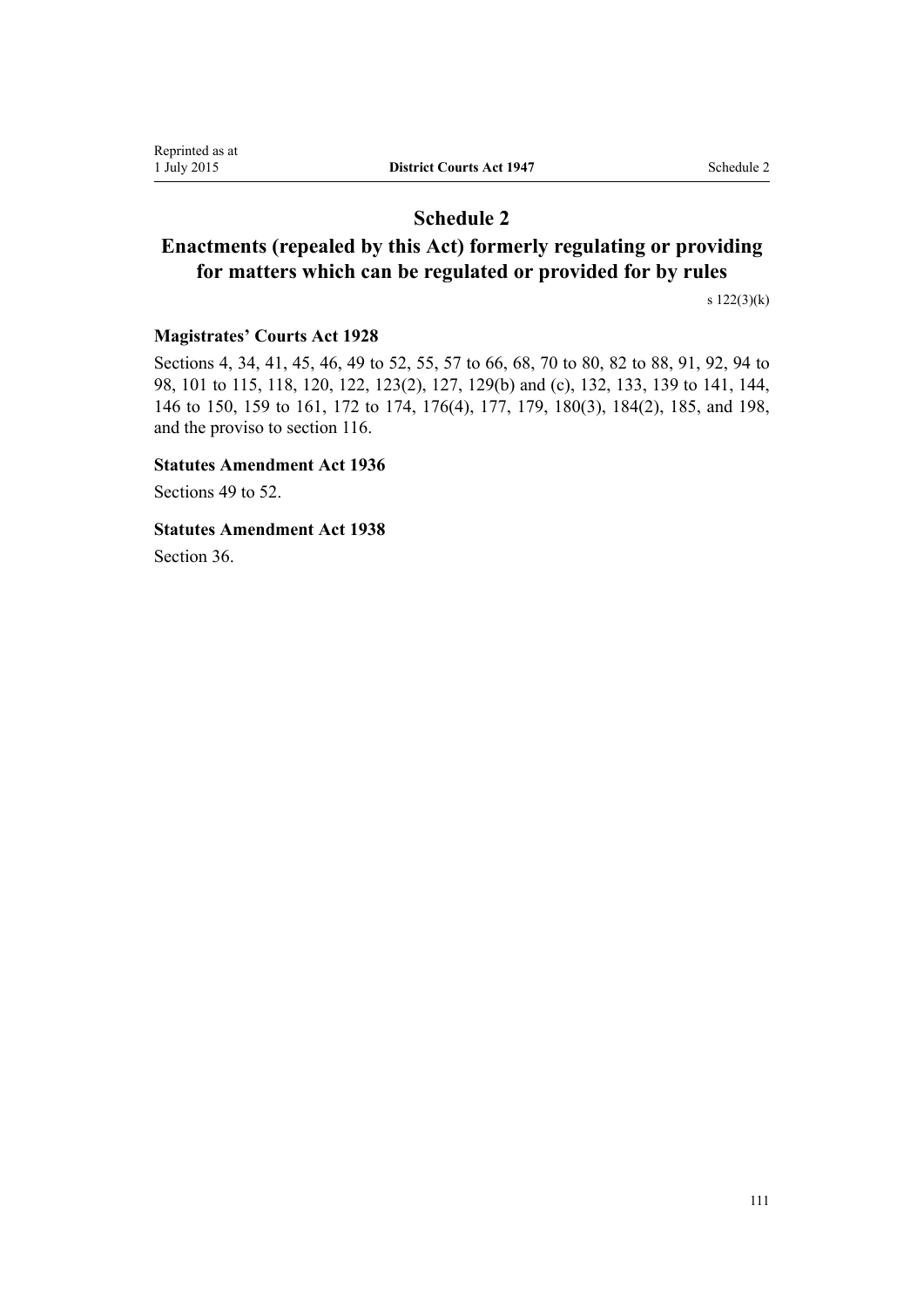# **Schedule 3 Enactments repealed**

[s 125](#page-109-0)

### <span id="page-111-0"></span>**Finance Act (No 2) 1945 (1945 No 45)**

[Section 42](http://prd-lgnz-nlb.prd.pco.net.nz/pdflink.aspx?id=DLM239781).

**Justices of the Peace Act 1927 (1927 No 37) (1931 Reprint, Vol II, pp 372, 491)** Subsections (1) and (2) of section 74 and Schedule 2.

## **Magistrates' Courts Act 1928 (1928 No 14) (1931 Reprint, Vol II, p 98)**

**Magistrates' Courts Amendment Act 1930 (1930 No 16) (1931 Reprint, Vol II, p 167)**

**Statutes Amendment Act 1936 (1936 No 58)** [Sections 49 to 52.](http://prd-lgnz-nlb.prd.pco.net.nz/pdflink.aspx?id=DLM221398)

**Statutes Amendment Act 1938 (1938 No 20)** [Sections 35 to 38.](http://prd-lgnz-nlb.prd.pco.net.nz/pdflink.aspx?id=DLM226374)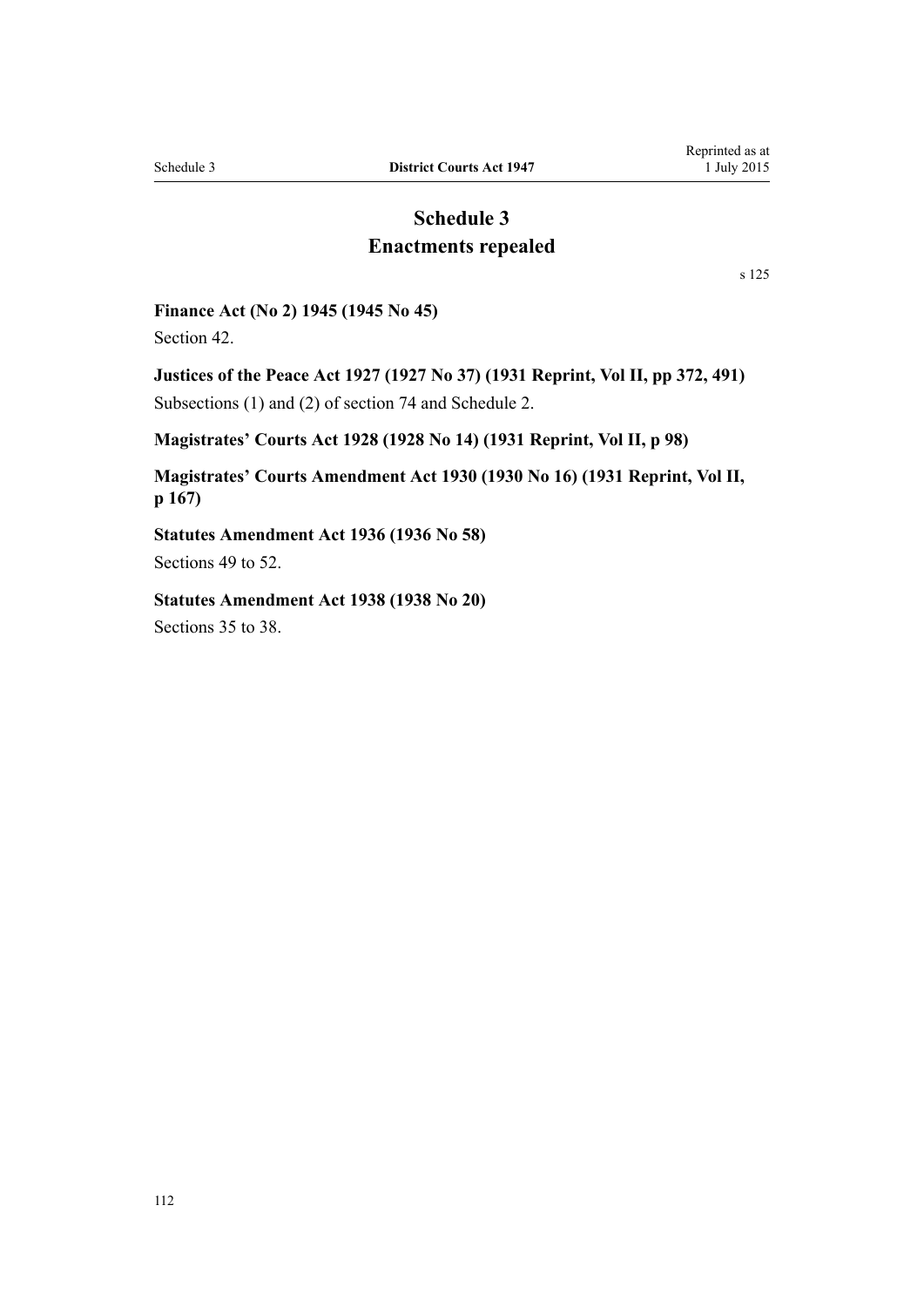# **District Courts Amendment Act (No 2) 2008**

| Public Act     | 2008 No 39    |
|----------------|---------------|
| Date of assent | 25 June 2008  |
| Commencement   | see section 2 |

## **1 Title**

This Act is the [District Courts Amendment Act \(No 2\) 2008.](http://prd-lgnz-nlb.prd.pco.net.nz/pdflink.aspx?id=DLM1379103)

# **2 Commencement**

This Act comes into force on the day after the date on which it receives the Royal assent.

# **9 Transitional provision**

- (1) Subsection (2) applies to any offence that—
	- (a) before the commencement of the District Courts Amendment Act (No 2) 2008, could be tried by a court presided over by a trial Judge; but
	- (b) after the commencement of the District Courts Amendment Act (No 2) 2008, cannot be tried by a court presided over by a trial Judge or can only be so tried after transfer to the court by the High Court under the Summary Proceedings Act 1957.
- (2) If a defendant is committed for trial before the commencement of the District Courts Amendment Act (No 2) 2008 in respect of an offence to which this subsection applies, and the committal was to the District Court, that court may try the offence, despite that Act.
- (3) This section does not affect the application of the Interpretation Act 1999 in respect of any transitional matter related to the District Courts Amendment Act (No 2) 2008 not provided for in this section.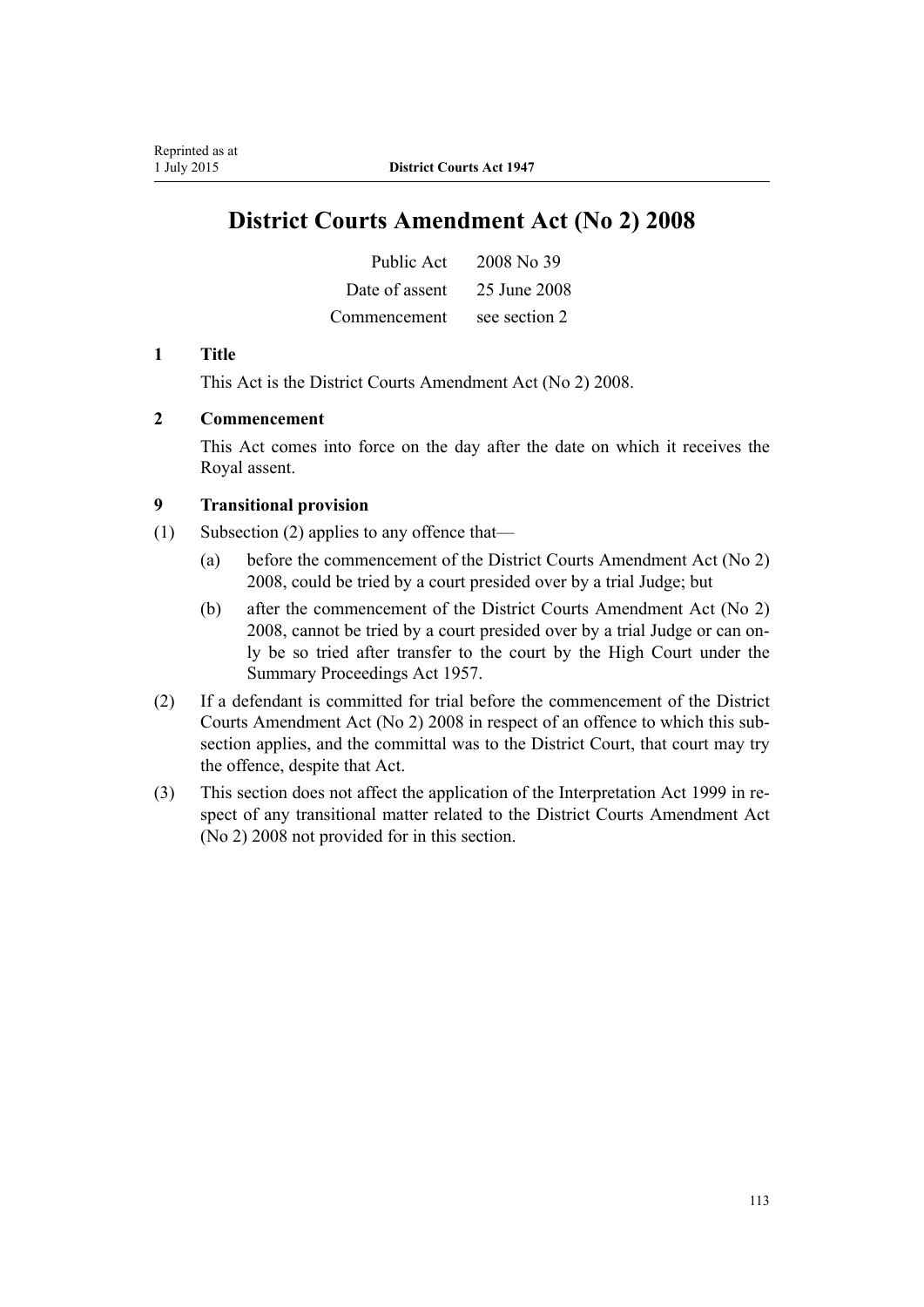# **District Courts (Categorisation of Offences) Regulations 2008**

(SR 2008/211)

Anand Satyanand, Governor-General

# **Order in Council**

At Wellington this 14th day of July 2008

Present:

His Excellency the Governor-General in Council

Pursuant to section 123 of the District Courts Act 1947, His Excellency the Governor-General, acting on the advice and with the consent of the Executive Council, makes the following regulations.

# **Regulations**

### **1 Title**

These regulations are the [District Courts \(Categorisation of Offences\) Regula](http://prd-lgnz-nlb.prd.pco.net.nz/pdflink.aspx?id=DLM1434900)[tions 2008](http://prd-lgnz-nlb.prd.pco.net.nz/pdflink.aspx?id=DLM1434900).

## **2 Commencement**

These regulations come into force on 18 July 2008.

## **4 Transitional provision**

- (1) This regulation applies if a person charged with an offence under section 6(2)(a), 6(2A)(a), 10(1), or 12C(1)(a) of the Misuse of Drugs Act 1975 was, before the commencement of these regulations, committed to the High Court for trial and is awaiting the commencement of that trial.
- (2) Section 168AA(2) (or, when it is in force, section 184Q) of the Summary Proceedings Act 1957 applies in respect of a defendant in the circumstances referred to in subclause (1) as if at all material times the offence for which the defendant was committed for trial was an offence to which that section applied.

Martin Bell, for Clerk of the Executive Council.

Date of notification in *Gazette*: 17 July 2008.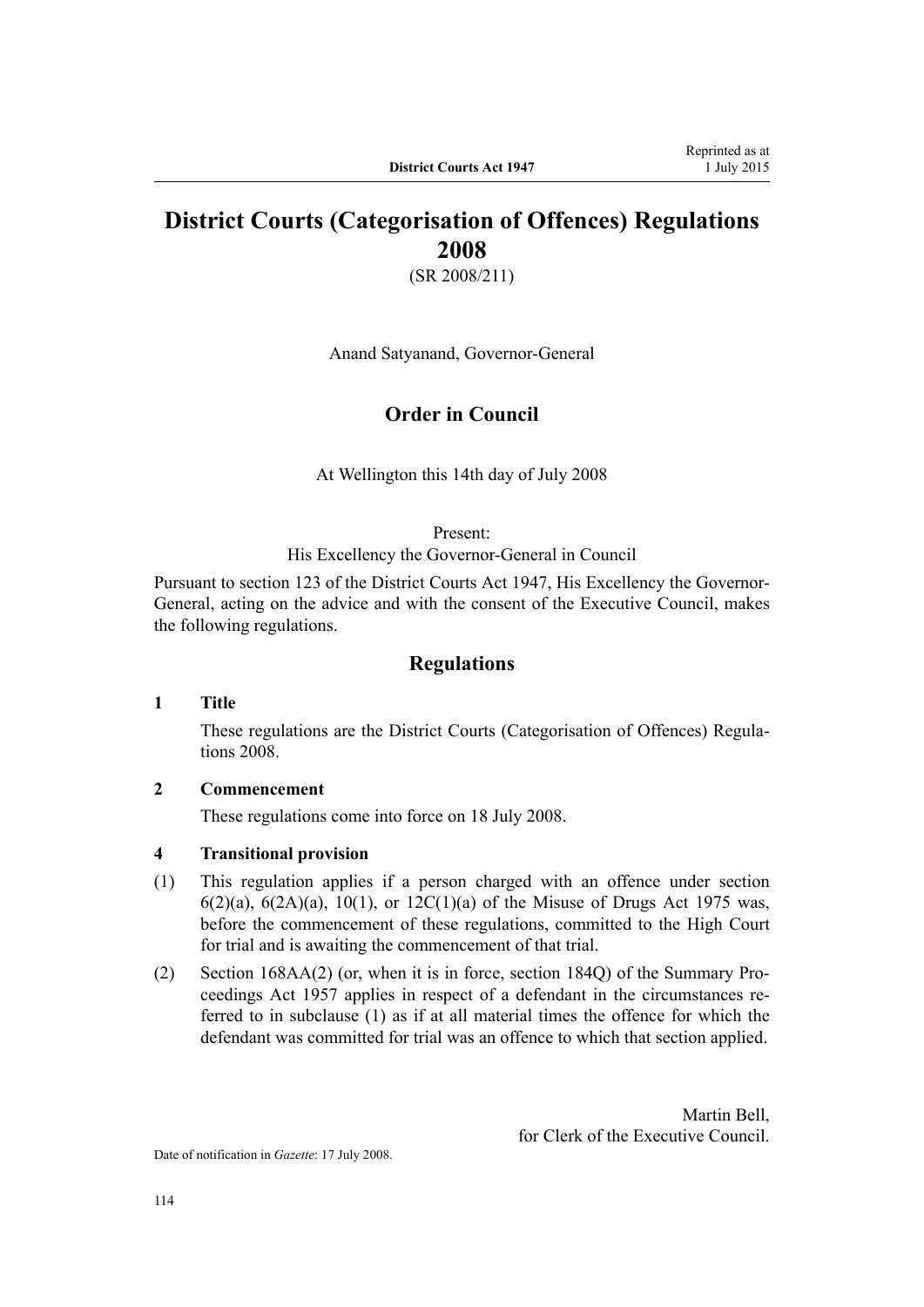# **District Courts Amendment Act 2011**

| Public Act     | 2011 No 30    |
|----------------|---------------|
| Date of assent | 22 July 2011  |
| Commencement   | see section 2 |

## **1 Title**

This Act is the [District Courts Amendment Act 2011](http://prd-lgnz-nlb.prd.pco.net.nz/pdflink.aspx?id=DLM2929702).

## **2 Commencement**

- (1) Sections 3 and 5 to 8 come into force on the day after the date on which this Act receives the Royal assent.
- (2) The rest of this Act comes into force on a date appointed by the Governor-General by Order in Council, and 1 or more orders may be made bringing different provisions into force on different dates.

Section 2(2): sections 9, 40, 41, and 44(1) brought into force, on 13 February 2012, by the [District](http://prd-lgnz-nlb.prd.pco.net.nz/pdflink.aspx?id=DLM4116400) [Courts Amendment Act 2011 Commencement Order 2011](http://prd-lgnz-nlb.prd.pco.net.nz/pdflink.aspx?id=DLM4116400) (SR 2011/386).

Section 2(2): sections 4, 10–39, 42, 43, 44(2)–(4), and the Schedule brought into force, on 14 April 2014, by the [District Courts Amendment Act 2011 Commencement Order 2013](http://prd-lgnz-nlb.prd.pco.net.nz/pdflink.aspx?id=DLM5637209) (SR 2013/410).

## **3 Principal Act amended**

This Act amends the District Courts Act 1947.

#### **44 Transitional provisions**

- (1) Section 28I of the principal Act, as inserted by section 9 of this Act, does not apply in respect of any fine (as defined in section 79 of the Summary Proceedings Act 1957) that was imposed before the commencement of section 9 by a District Court in the exercise of its jurisdiction under Part 2A of the principal Act.
- (2) A person affected by any order or direction that was made before the commencement of section 22 of this Act by a Registrar under section 84B of the principal Act (as it read immediately before that commencement) may, on and after that commencement, apply to a District Court Judge for a review of the order or direction under section 84N of the principal Act (as it read immediately before that commencement) as if this Act had not been enacted.
- (3) If, before the commencement of section 14 of this Act, the examination of a judgment debtor had commenced under section 84B of the principal Act (as it read immediately before that commencement) as to the judgment debtor's means for satisfying the judgment debt, the District Court may, on and after that commencement, do any 1 or more of the things referred to in section 84E(1) of the principal Act (as it read immediately before that commencement) as if this Act had not been enacted.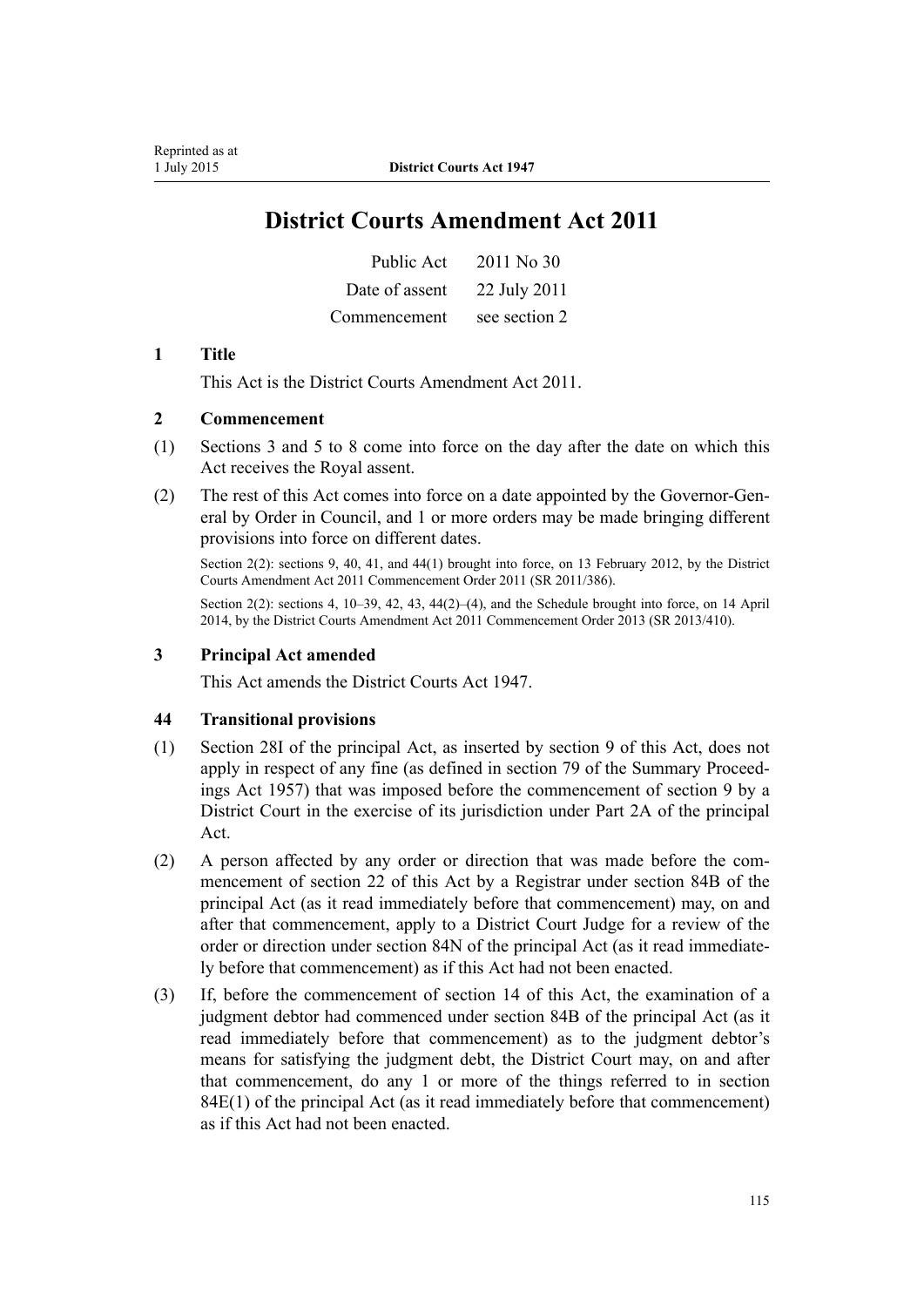(4) If, before the commencement of section 23 of this Act, a judgment debtor was examined under section 84B of the principal Act (as it read immediately before that commencement) as to the judgment debtor's means for satisfying the judgment debt, a judgment creditor may, on and after that commencement, apply for an order of community work under section 84O(1) of the principal Act (as it read immediately before that commencement) as if this Act had not been enacted.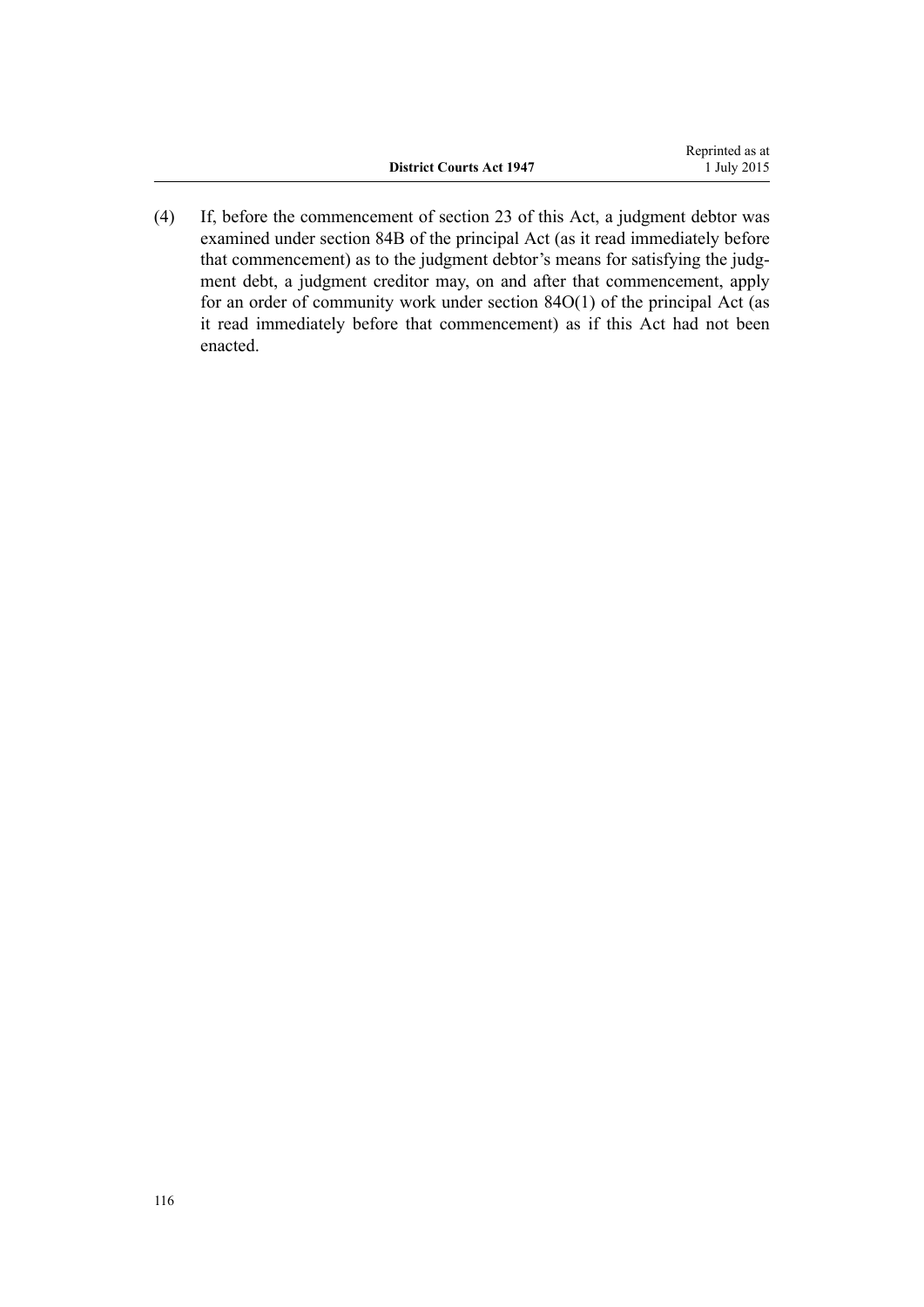## **Reprints notes**

### *1 General*

This is a reprint of the District Courts Act 1947 that incorporates all the amendments to that Act as at the date of the last amendment to it.

### *2 Legal status*

Reprints are presumed to correctly state, as at the date of the reprint, the law enacted by the principal enactment and by any amendments to that enactment. [Section 18](http://prd-lgnz-nlb.prd.pco.net.nz/pdflink.aspx?id=DLM2998516) of the Legislation Act 2012 provides that this reprint, published in electronic form, has the status of an official version under [section 17](http://prd-lgnz-nlb.prd.pco.net.nz/pdflink.aspx?id=DLM2998515) of that Act. A printed version of the reprint produced directly from this official electronic version also has official status.

### *3 Editorial and format changes*

Editorial and format changes to reprints are made using the powers under [sec](http://prd-lgnz-nlb.prd.pco.net.nz/pdflink.aspx?id=DLM2998532)[tions 24 to 26](http://prd-lgnz-nlb.prd.pco.net.nz/pdflink.aspx?id=DLM2998532) of the Legislation Act 2012. See also [http://www.pco.parlia](http://www.pco.parliament.govt.nz/editorial-conventions/)[ment.govt.nz/editorial-conventions/](http://www.pco.parliament.govt.nz/editorial-conventions/).

#### *4 Amendments incorporated in this reprint*

Criminal Procedure (Consequential Amendments) Regulations 2015 (LI 2015/104): [regulation 3\(1\)](http://prd-lgnz-nlb.prd.pco.net.nz/pdflink.aspx?id=DLM6474113) Veterans' Support Act 2014 (2014 No 56): [section 278](http://prd-lgnz-nlb.prd.pco.net.nz/pdflink.aspx?id=DLM5546587) [District Courts Amendment Act 2013](http://prd-lgnz-nlb.prd.pco.net.nz/pdflink.aspx?id=DLM5621700) (2013 No 114) Legislation Act 2012 (2012 No 119): [section 77\(3\)](http://prd-lgnz-nlb.prd.pco.net.nz/pdflink.aspx?id=DLM2998633) Search and Surveillance Act 2012 (2012 No 24): [section 329](http://prd-lgnz-nlb.prd.pco.net.nz/pdflink.aspx?id=DLM2137125) [District Courts Amendment Act \(No 2\) 2011](http://prd-lgnz-nlb.prd.pco.net.nz/pdflink.aspx?id=DLM4058109) (2011 No 88) Criminal Procedure Act 2011 (2011 No 81): [section 393](http://prd-lgnz-nlb.prd.pco.net.nz/pdflink.aspx?id=DLM3865810) Student Loan Scheme Act 2011 (2011 No 62): [section 223](http://prd-lgnz-nlb.prd.pco.net.nz/pdflink.aspx?id=DLM3180446) [District Courts Amendment Act 2011](http://prd-lgnz-nlb.prd.pco.net.nz/pdflink.aspx?id=DLM2929702) (2011 No 30) District Courts (Prescribed Rate of Interest) Order 2011 (SR 2011/176): [clause 4](http://prd-lgnz-nlb.prd.pco.net.nz/pdflink.aspx?id=DLM3738607) Sentencing and Parole Reform Act 2010 (2010 No 33): [section 13](http://prd-lgnz-nlb.prd.pco.net.nz/pdflink.aspx?id=DLM2836314) [District Courts \(District Court Judges\) Amendment Act 2010](http://prd-lgnz-nlb.prd.pco.net.nz/pdflink.aspx?id=DLM2753103) (2010 No 6) Corrections (Contract Management of Prisons) Amendment Act 2009 (2009 No 59): [section 8\(2\)](http://prd-lgnz-nlb.prd.pco.net.nz/pdflink.aspx?id=DLM1888329) Judicature (High Court Rules) Amendment Act 2008 (2008 No 90): [section 10](http://prd-lgnz-nlb.prd.pco.net.nz/pdflink.aspx?id=DLM1463527) Policing Act 2008 (2008 No 72): [sections 116\(a\)\(ii\),](http://prd-lgnz-nlb.prd.pco.net.nz/pdflink.aspx?id=DLM1102349) [118](http://prd-lgnz-nlb.prd.pco.net.nz/pdflink.aspx?id=DLM1351225) Summary Proceedings Amendment Act (No 2) 2008 (2008 No 41): [sections 16](http://prd-lgnz-nlb.prd.pco.net.nz/pdflink.aspx?id=DLM1380048), [18](http://prd-lgnz-nlb.prd.pco.net.nz/pdflink.aspx?id=DLM1380050) [District Courts Amendment Act \(No 2\) 2008](http://prd-lgnz-nlb.prd.pco.net.nz/pdflink.aspx?id=DLM1379103) (2008 No 39) Crimes Amendment Act (No 2) 2008 (2008 No 37): [section 4\(5\)](http://prd-lgnz-nlb.prd.pco.net.nz/pdflink.aspx?id=DLM1378602) Property Law Act 2007 (2007 No 91): [section 364\(1\)](http://prd-lgnz-nlb.prd.pco.net.nz/pdflink.aspx?id=DLM969644) [District Courts Amendment Act 2007](http://prd-lgnz-nlb.prd.pco.net.nz/pdflink.aspx?id=DLM404757) (2007 No 1) Insolvency Act 2006 (2006 No 55): [section 445](http://prd-lgnz-nlb.prd.pco.net.nz/pdflink.aspx?id=DLM387857) Coroners Act 2006 (2006 No 38): [section 146](http://prd-lgnz-nlb.prd.pco.net.nz/pdflink.aspx?id=DLM378303)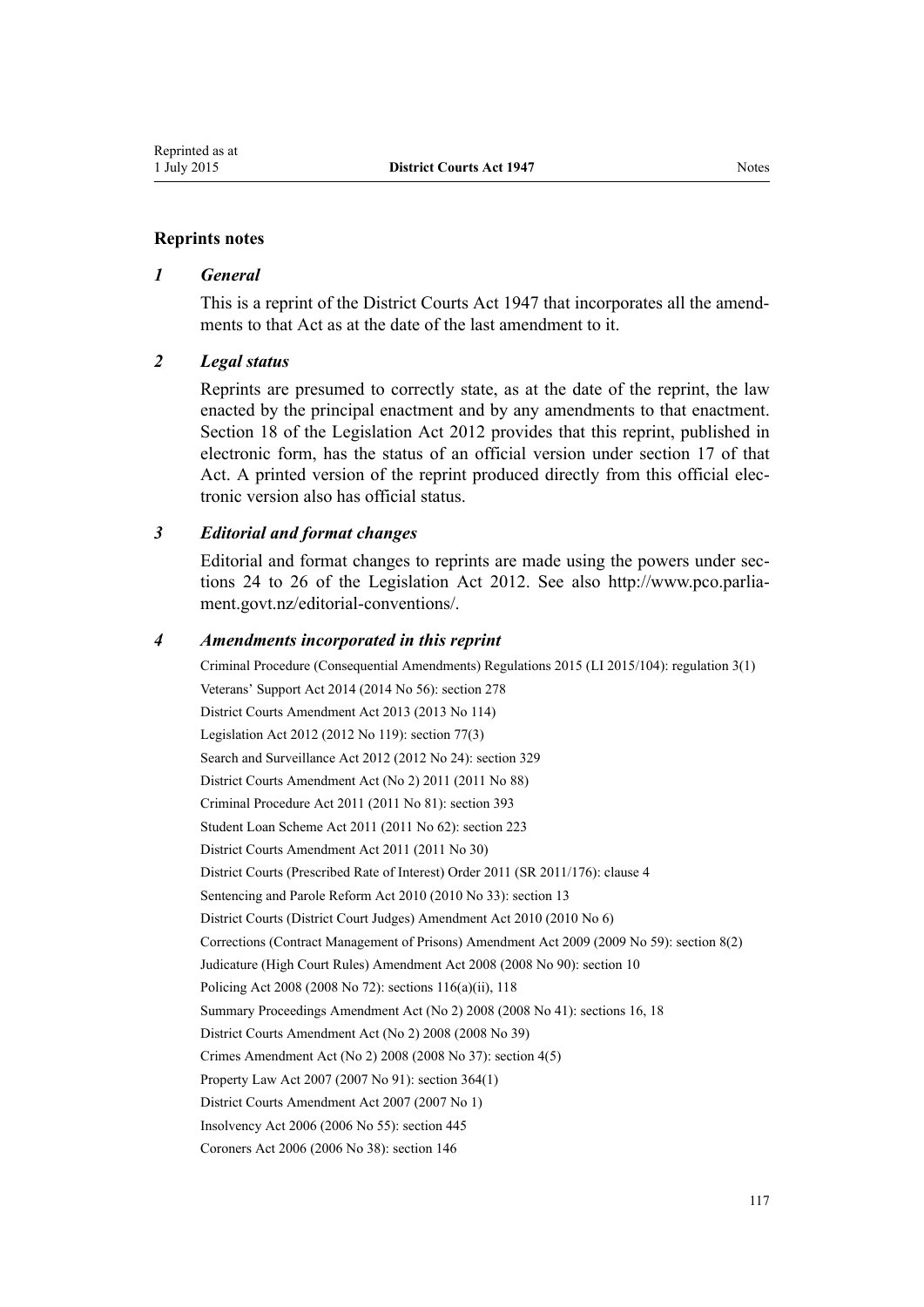[District Courts Amendment Act 2006](http://prd-lgnz-nlb.prd.pco.net.nz/pdflink.aspx?id=DLM371860) (2006 No 8) Relationships (Statutory References) Act 2005 (2005 No 3): [section 7](http://prd-lgnz-nlb.prd.pco.net.nz/pdflink.aspx?id=DLM333795) Corrections Act 2004 (2004 No 50): [section 206](http://prd-lgnz-nlb.prd.pco.net.nz/pdflink.aspx?id=DLM297136) [District Courts Amendment Act 2004](http://prd-lgnz-nlb.prd.pco.net.nz/pdflink.aspx?id=DLM293782) (2004 No 42) State Sector Amendment Act 2003 (2003 No 41): [sections 12\(2\),](http://prd-lgnz-nlb.prd.pco.net.nz/pdflink.aspx?id=DLM201376) [14\(1\)](http://prd-lgnz-nlb.prd.pco.net.nz/pdflink.aspx?id=DLM201378) [District Courts Amendment Act 2002](http://prd-lgnz-nlb.prd.pco.net.nz/pdflink.aspx?id=DLM167890) (2002 No 63) Remuneration Authority (Members of Parliament) Amendment Act 2002 (2002 No 54): [section 4\(1\)](http://prd-lgnz-nlb.prd.pco.net.nz/pdflink.aspx?id=DLM167443) Sentencing Act 2002 (2002 No 9): [section 186](http://prd-lgnz-nlb.prd.pco.net.nz/pdflink.aspx?id=DLM137267) [District Courts Amendment Act 2001](http://prd-lgnz-nlb.prd.pco.net.nz/pdflink.aspx?id=DLM113398) (2001 No 82) Injury Prevention, Rehabilitation, and Compensation Act 2001 (2001 No 49): [section 337\(1\)](http://prd-lgnz-nlb.prd.pco.net.nz/pdflink.aspx?id=DLM104117) Government Superannuation Fund Amendment Act 2001 (2001 No 47): [section 40](http://prd-lgnz-nlb.prd.pco.net.nz/pdflink.aspx?id=DLM99003) Legal Services Act 2000 (2000 No 46): [section 127\(1\)\(a\)](http://prd-lgnz-nlb.prd.pco.net.nz/pdflink.aspx?id=DLM73104) District Courts Amendment Act (No 2) 1999 (1999 No 89) [District Courts Amendment Act 1999](http://prd-lgnz-nlb.prd.pco.net.nz/pdflink.aspx?id=DLM19358) (1999 No 4) Employment Services and Income Support (Integrated Administration) Act 1998 (1998 No 96): [sec](http://prd-lgnz-nlb.prd.pco.net.nz/pdflink.aspx?id=DLM429013)[tion 11](http://prd-lgnz-nlb.prd.pco.net.nz/pdflink.aspx?id=DLM429013) [District Courts Amendment Act 1998](http://prd-lgnz-nlb.prd.pco.net.nz/pdflink.aspx?id=DLM427909) (1998 No 76) Social Security Amendment Act 1998 (1998 No 19): [section 57](http://prd-lgnz-nlb.prd.pco.net.nz/pdflink.aspx?id=DLM426000) District Courts Amendment Act 1996 (1996 No 119) Crimes Amendment Act (No 2) 1995 (1995 No 68): [section 4\(2\)](http://prd-lgnz-nlb.prd.pco.net.nz/pdflink.aspx?id=DLM371234) District Courts Amendment Act 1995 (1995 No 65) Department of Justice (Restructuring) Act 1995 (1995 No 39): [sections 3\(1\)\(c\),](http://prd-lgnz-nlb.prd.pco.net.nz/pdflink.aspx?id=DLM367228) [10\(1\)](http://prd-lgnz-nlb.prd.pco.net.nz/pdflink.aspx?id=DLM367235) Government Superannuation Fund Amendment Act 1995 (1995 No 28): [section 31](http://prd-lgnz-nlb.prd.pco.net.nz/pdflink.aspx?id=DLM366271) District Courts Amendment Act 1994 (1994 No 29) Companies Act Repeal Act 1993 (1993 No 126): [section 2\(1\)](http://prd-lgnz-nlb.prd.pco.net.nz/pdflink.aspx?id=DLM328327) Crimes Amendment Act (No 2) 1993 (1993 No 46): section 5(1) District Courts Amendment Act (No 2) 1992 (1992 No 53) Private Savings (Transfer of Undertakings) Act 1992 (1992 No 21): [section 23\(1\)](http://prd-lgnz-nlb.prd.pco.net.nz/pdflink.aspx?id=DLM261024) [District Courts Amendment Act 1992](http://prd-lgnz-nlb.prd.pco.net.nz/pdflink.aspx?id=DLM259674) (1992 No 17) District Courts Amendment Act (No 2) 1991 (1991 No 107) Summary Proceedings Amendment Act 1991 (1991 No 62): section 8(2) [District Courts Amendment Act 1991](http://prd-lgnz-nlb.prd.pco.net.nz/pdflink.aspx?id=DLM230232) (1991 No 61) District Courts Amendment Act 1989 (1989 No 107) Public Finance Act 1989 (1989 No 44): [sections 83\(7\),](http://prd-lgnz-nlb.prd.pco.net.nz/pdflink.aspx?id=DLM163167) [86\(1\)](http://prd-lgnz-nlb.prd.pco.net.nz/pdflink.aspx?id=DLM163175) Children, Young Persons, and Their Families Act 1989 (1989 No 24): [section 449](http://prd-lgnz-nlb.prd.pco.net.nz/pdflink.aspx?id=DLM155091) Disputes Tribunals Act 1988 (1988 No 110): [section 82\(2\)](http://prd-lgnz-nlb.prd.pco.net.nz/pdflink.aspx?id=DLM134169) District Courts Amendment Act 1987 (1987 No 26) State-Owned Enterprises Act 1986 (1986 No 124): [section 32\(1\)](http://prd-lgnz-nlb.prd.pco.net.nz/pdflink.aspx?id=DLM98437) Constitution Act 1986 (1986 No 114): section 29(2) District Courts Amendment Act 1986 (1986 No 84) [District Courts Amendment Act \(No 3\) 1985](http://prd-lgnz-nlb.prd.pco.net.nz/pdflink.aspx?id=DLM81026) (1985 No 137) Judicature Amendment Act (No 2) 1985 (1985 No 112): [section 11\(2\)](http://prd-lgnz-nlb.prd.pco.net.nz/pdflink.aspx?id=DLM75961)